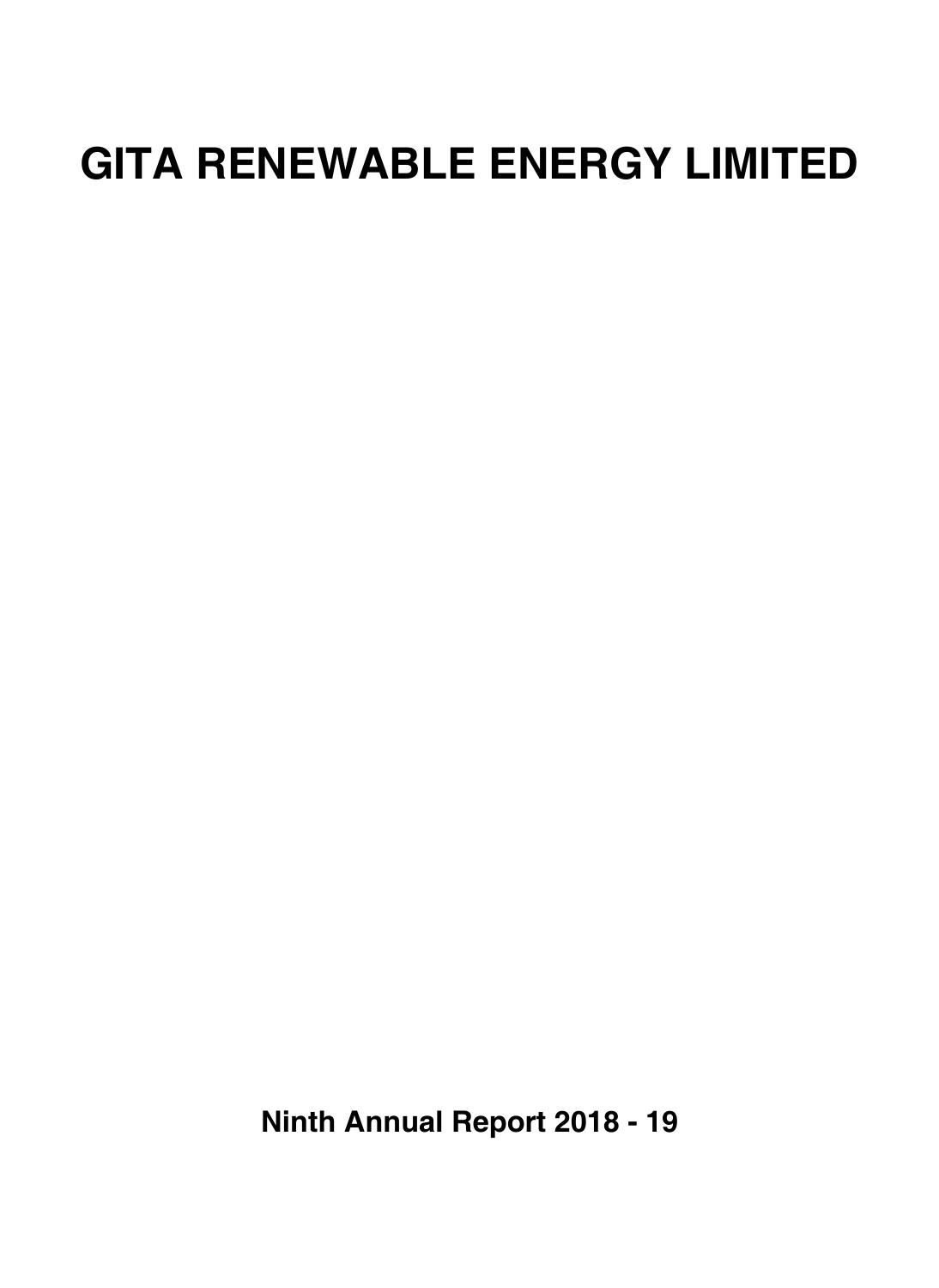| <b>PAGE</b><br><b>NOTICE</b><br>3<br><b>DIRECTORS' REPORT</b><br>8<br><b>INDEPENDENT AUDITOR'S REPORT</b><br>52<br><b>BALANCE SHEET</b><br>61<br>STATEMENT OF PROFIT & LOSS<br>63<br><b>CASH FLOW STATEMENT</b><br>65<br><b>NOTES</b><br>67 | <b>CONTENTS</b> |  |
|---------------------------------------------------------------------------------------------------------------------------------------------------------------------------------------------------------------------------------------------|-----------------|--|
|                                                                                                                                                                                                                                             |                 |  |
|                                                                                                                                                                                                                                             |                 |  |
|                                                                                                                                                                                                                                             |                 |  |
|                                                                                                                                                                                                                                             |                 |  |
|                                                                                                                                                                                                                                             |                 |  |
|                                                                                                                                                                                                                                             |                 |  |
|                                                                                                                                                                                                                                             |                 |  |
|                                                                                                                                                                                                                                             |                 |  |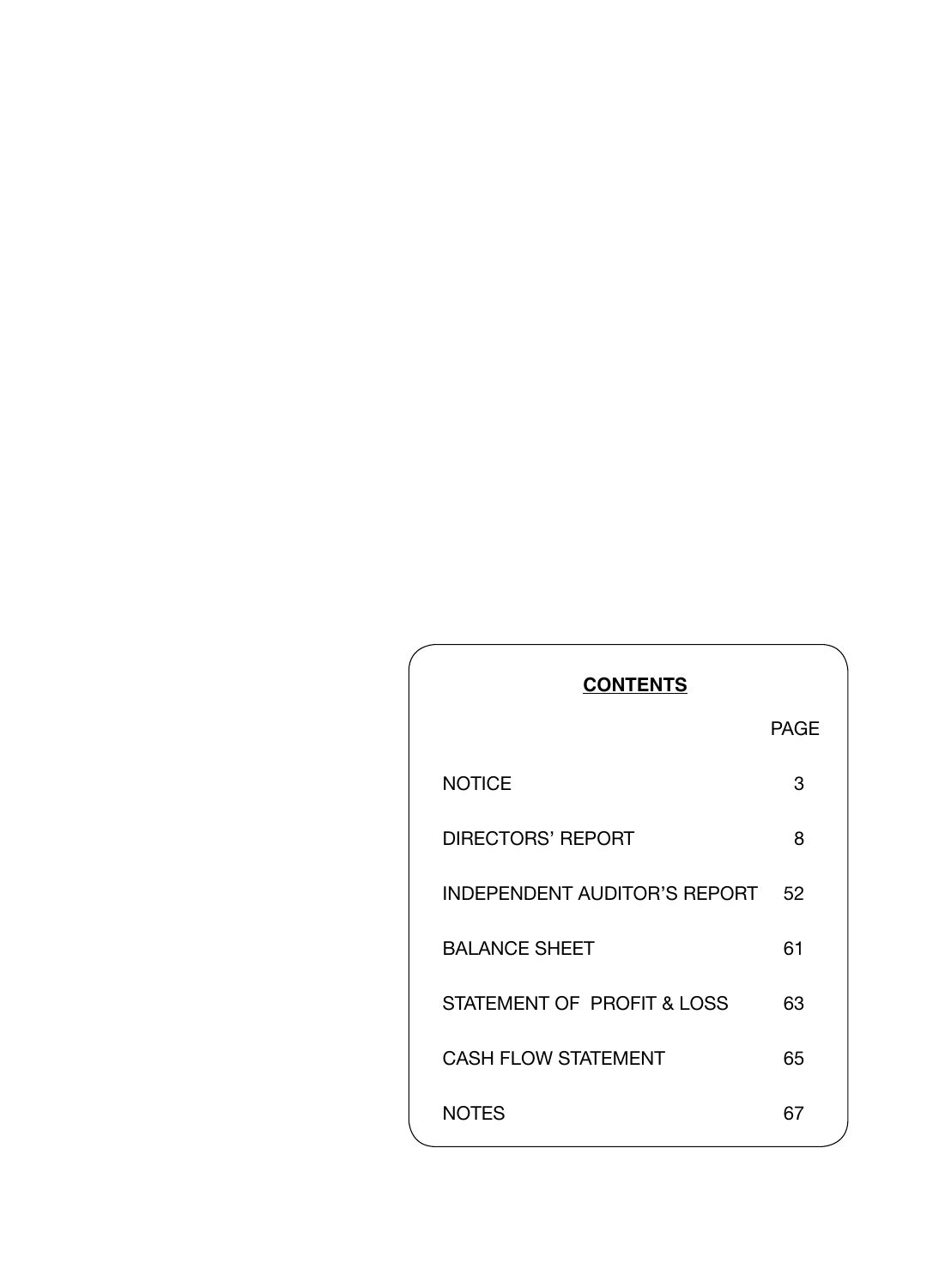

# **GITA RENEWABLE ENERGY LIMITED**

CIN: L40108TN2010PLC074394

# **BOARD OF DIRECTORS**

Mr. Chandikeshwar Sharma **Director** Mr. Suresh Kedia **Director** Mrs. Saraswathi Director

Mr.R. Natarajan Chairman & Managing Director

**REGISTERED OFFICE** 

Survey No.180 & 181, OPG Nagar, Periya Obulapuram village, Nagarajakandigai, Madharapakkam Road, Gummidipoondi – 601201 Website : www.gitarenewable.com

# **AUDITORS**

M/s.S.K. GULECHA & ASSOCIATES, Chartered Accountants, No.374, Mint Street, Adinath Arcade, 2nd Floor, Sowcarpet, Chennai-600079.

## **BANKERS**

State Bank of India, 115, Oriental House, Broadway, Chennai - 600 108

# **SHARE TRANSFER AGENT**

Cameo Corporate Services Limited, No.1, Subramanian Building, Club House Road, Chennai - 60002.

Mr.V. Kumar Chief Financial Officer Mrs. Samina Bee Company Secretary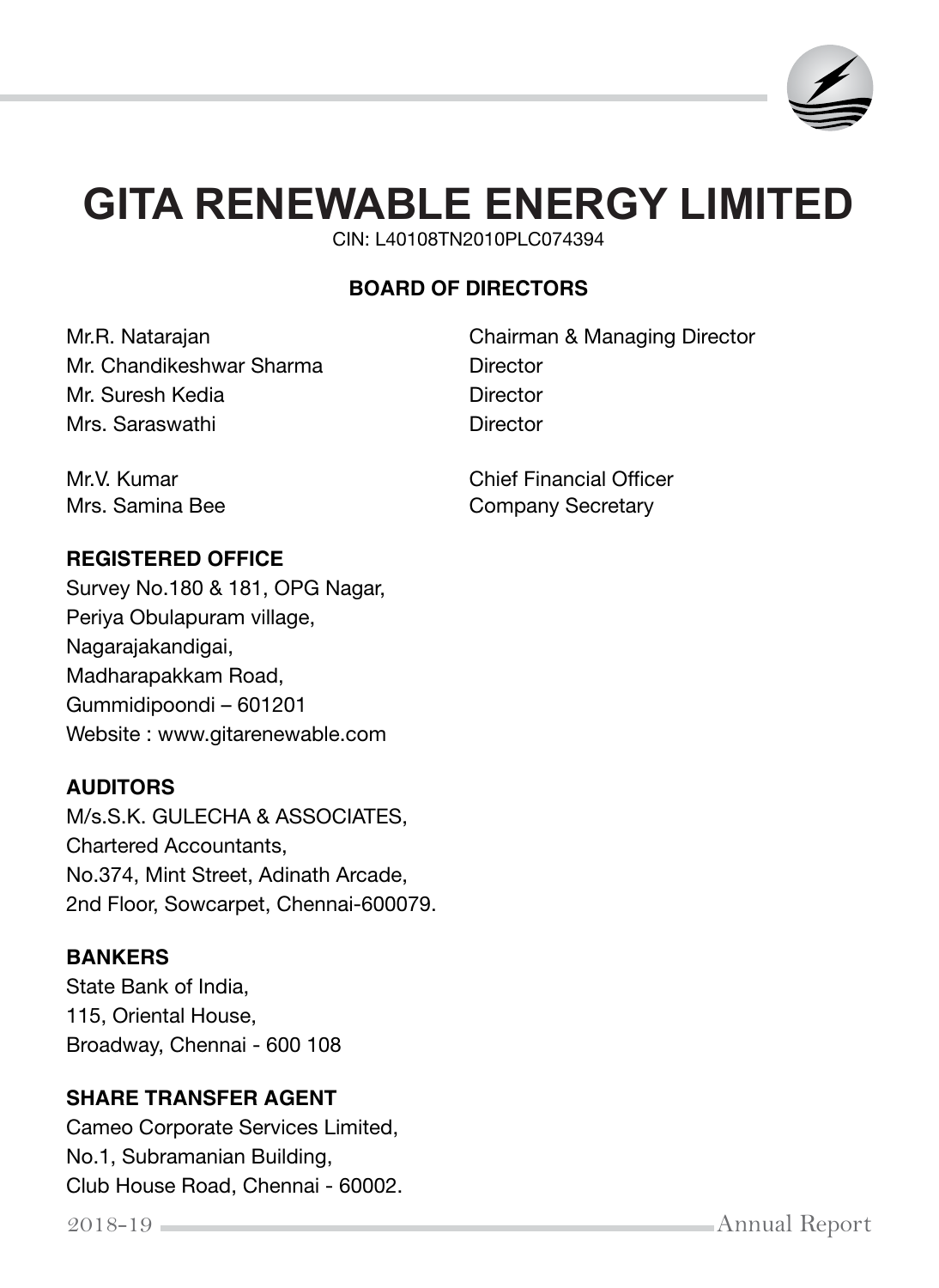#### **Route Map to AGM Venue**

Survey No. 180 & 181 OPG Nagar Periya Obulapuram Village, Nagaraja Kandigai, Madharapakkam Road, Gummidipoondi, Thiruvallur-601201, Tamil Nadu



**Nearest Land mark :**

Mularoad Junction, Thurapallam, Gummidipoondi, Thiruvallur-600 021, Tamil Nadu **Distance from Gummidipoondi** : Railway Station - 6.2 km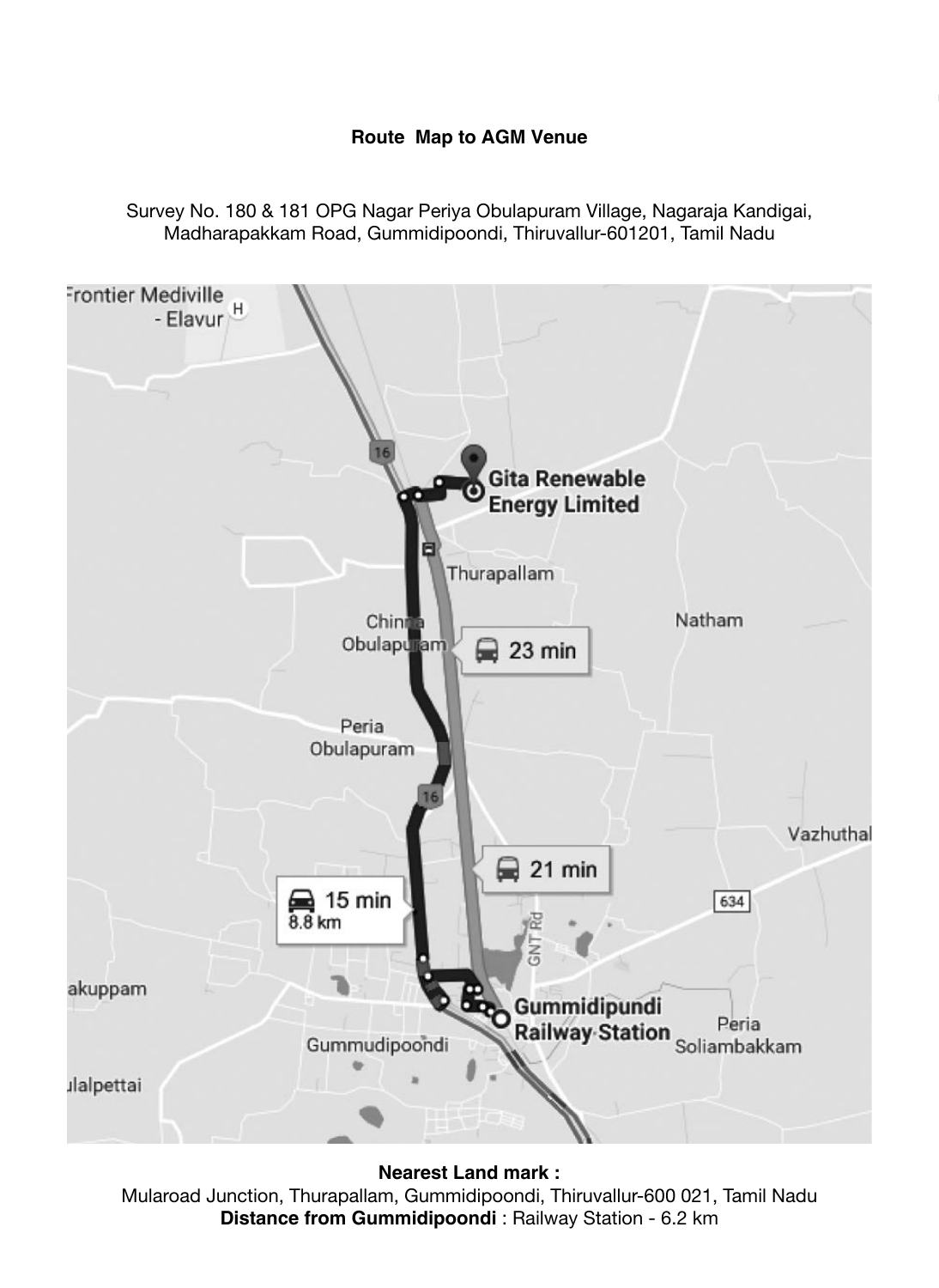

## **NOTICE**

**Notice** is herebygiven that the Ninth Annual General Meeting (AGM) of Gita Renewable Energy Limited will be held on Monday, 30<sup>th</sup> September 2019, at 4.00 P.M. at the registered office of Company situated at Survey No. 180 & 181 OPG Nagar, Periya Obulapuram village, Nagaraja kandigai, Madharapakkam Road, Gummidipoondi – 601201, to transact the following business:

#### **ORDINARY BUSINESS**

**1. Adoption of Standalone Financial statements comprising of Director's Report, Auditor's report, Balance sheet and Profit and Loss A/c , Cash Flow Statement and other relevant documents.**

To receive, consider and adopt the Audited Standalone Financial statements comprising of Director's Report, Auditor's report, Balance sheet and Profit and Loss A/c, Cash Flow Statement and all other relevant documents of the Company for the financial year ended  $31<sup>st</sup>$  March, 2019

#### **2. Appointment of Mrs.Saraswathi as a Director, liable to retire by rotation**

To appoint a Director in place of Mrs. Saraswathi (DIN: 07140959) who retires by rotation and being eligible, offers herself for re-appointment.

> (By Order of the Board) For **Gita Renewable Energy Limited,**

Date: 5<sup>th</sup> September 2019 **R. NATARAJAN** 

Place: Chennai **Chairman & Managing Director.** DIN: 00595027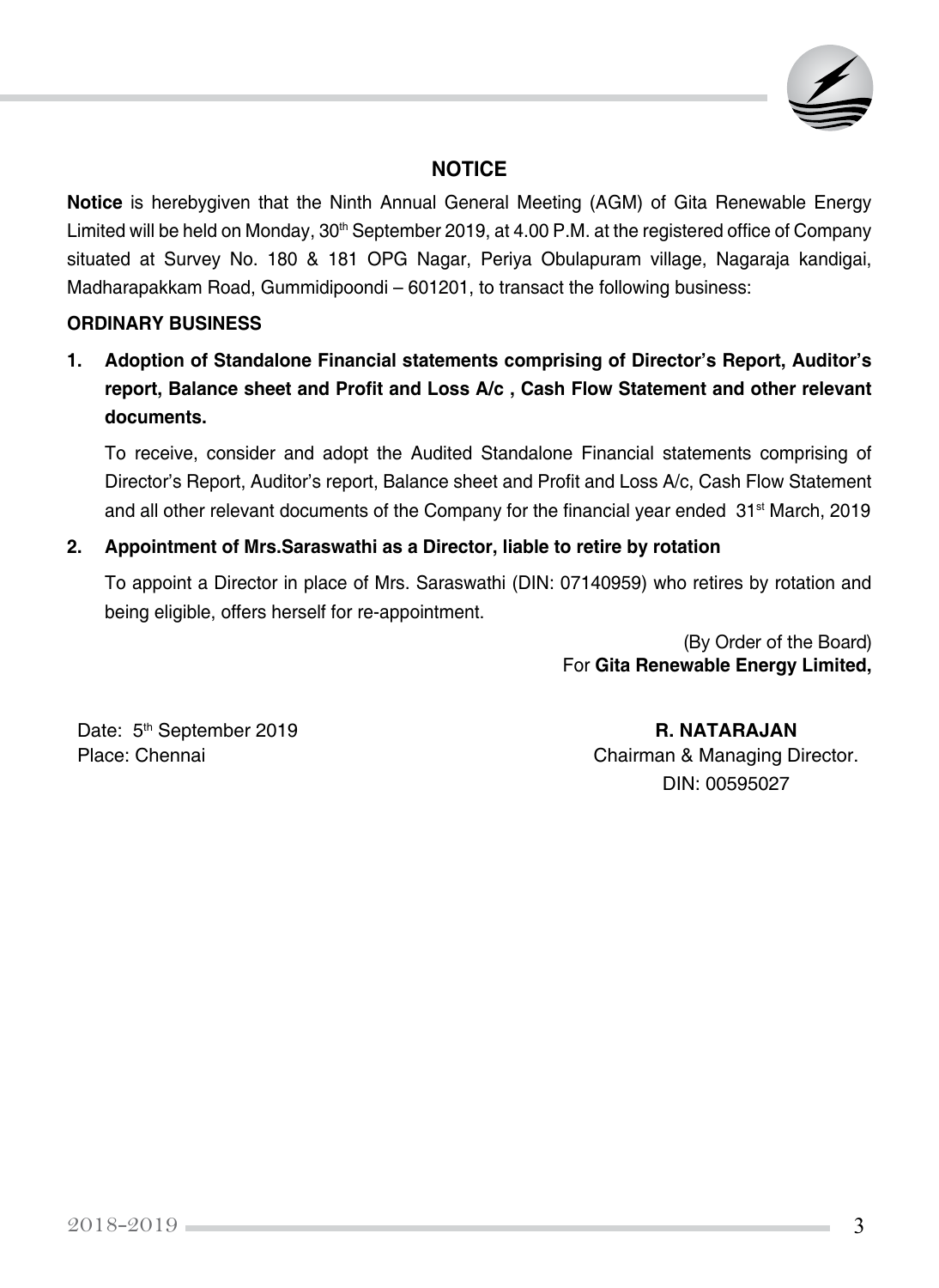## **1) Voting by Members:**

In compliance with Section 108 of the Companies Act, 2013, Rule 20 of the Companies (Management and Administration) Rules, 2014 as amended from time to time, Regulation 44 of the Securities and Exchange Board of India (Listing Obligations and Disclosure Requirements), Regulations, 2015 and the Secretarial Standard on General Meetings (SS-2) issued by the Institute of Company Secretaries of India, the Company is pleased to provide its Members the facility to cast their votes electronically, through e-voting services provided by National Securities Depository Limited ("NSDL"), on resolutions set forth in this Notice. The Members may cast their votes using an electronic voting system from a place other than the venue of the Annual General Meeting ("remote e-voting"). Instructions for remote e-voting are given herein below. The Resolutions passed by remote e-voting are deemed to have been passed as if they have been passed at the Annual General Meeting.

The facility for voting through electronic voting system or ballot paper shall be made available at the Annual General Meeting and the Members attending the meeting who have not cast their vote by remote e-voting shall be able to exercise their right at the Annual General Meeting.

The Members who have cast their vote by remote e-voting prior to the AGM may also attend the AGM but shall not be entitled to cast their vote again.

Members can opt for only one mode of voting, i.e. either by e-voting or voting at Annual General Meeting. In case Members cast their vote through both the modes, voting done by e-voting shall prevail and votes cast at Annual General Meeting shall be treated as invalid.

The Board of Directors has appointed Mr.M.K.Madhavan, Proprietor, M/s.M.K.Madhavan & Associates, Practicing Company Secretaries, as the Scrutinizer to scrutinize the voting at the meeting and remote e-voting process in a fair and transparent manner.

## **REMOTE E- VOTING PROCEDURE**

In case a Member receives an email from NSDL [for members whose email IDs are registered with the Company/Depository Participants(s)]:

Open the PDF File viz; "GREL e-voting.pdf" attached to the e-mail, using your Client ID or Folio No. as password. The said PDF file contains your user ID and password/PIN for remote e-voting. Please note that the password provided in the PDF is an initial password.

Launch internet browser by typing the following URL: [https://www.evoting.nsdl.com/](http://www.evoting.nsdl.com/)

Click on Shareholder – Login

Insert user ID and password as initial password/PIN noted in step (i) above. Click Login.

Password change menu appears. Change the password/PIN with new password of your choice with minimum 8 digits/characters or combination thereof. Please make a note of the new password. It is strongly recommended not to share your password with any other person and take utmost care to keep your password confidential.

Home page of remote e-voting opens. Click on remote e-voting: Active Voting Cycles.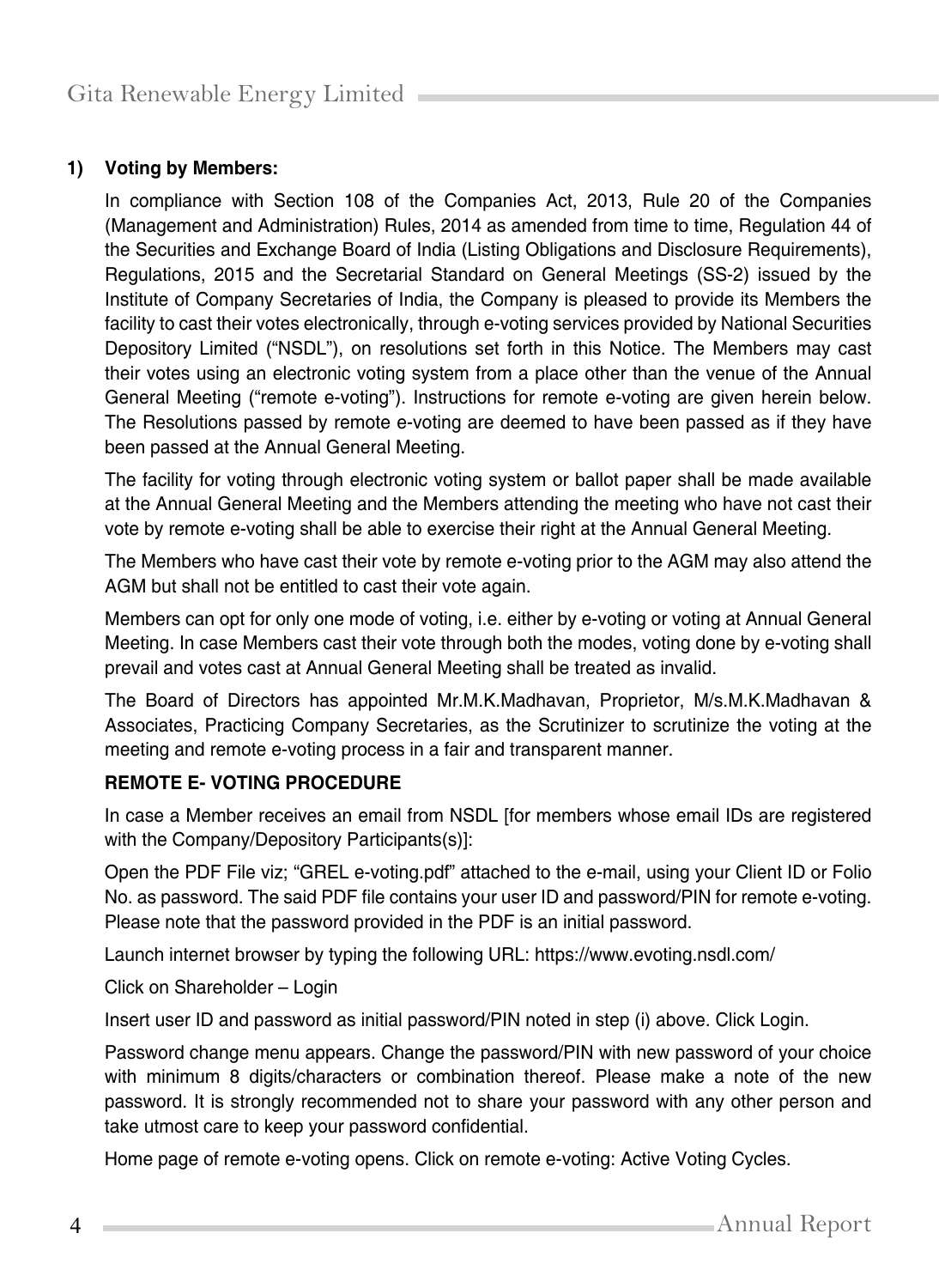

Select "EVSN" of "Gita Renewable Energy Limited".

Now you are ready for remote e-voting as Cast Vote page opens.

Cast your vote by selecting appropriate option and click on "Submit" and also "Confirm" when prompted.

Upon confirmation, the message "Vote cast successfully" will be displayed.

Once you have voted on the resolution, you will not be allowed to modify your vote Institutional shareholders (i.e. other than individuals, HUF, NRI etc.) are required to send scanned copy (PDF/ JPG Format) of the relevant Board Resolution/ Authority letters. together with attested specimen signature of the duly authorized signatory(ies) who are authorized to vote, to the Scrutinizer through e-mail to [cs.madhavanmk@gmail.com](mailto:cs.madhavanmk@gmail.com) with a copy marked to evoting@ nsdl.co.in.

In case a Member receives physical copy of the Notice of AGM[for members whose email IDs are not registered with the Company/Depository Participants(s) or requesting physical copy] :

Initial password is provided as below/at the bottom of the Attendance Slip for the AGM:

| EVSN (Remote<br>E-Voting Event Number) | USER ID | PASSWORD/PIN |
|----------------------------------------|---------|--------------|
|                                        |         |              |

Please follow all steps from Sl. No. 2 to Sl. No. 11 above, to cast vote.

## **OTHER INSTRUCTIONS**

The e-voting period commences on  $27<sup>th</sup>$  September 2019 (10:00 a.m. IST) and ends on,  $29<sup>th</sup>$ September 2019 (5:00 p.m. IST). During this period, Members of the Company holding shares either in physical form or in dematerialized form, as on 21<sup>st</sup> September 2019, i.e. the cut-off date, may cast their vote electronically. The e-voting module shall be disabled by NSDL for voting thereafter. Once the vote on a resolution is cast by the Member, the member shall not be allowed to change it subsequently or cast vote again.

You can also update your mobile number and e-mail id in the user profile details of the folio which may be used for sending future communication(s).

The voting rights of Members shall be in proportion to their share(s) of the paid up equity share capital of the Company as on the cut-off date i.e. on 21<sup>st</sup> September 2019 and as per the Register of Members of the Company. A person, whose name is recorded in the Register of Members or in the Register of Beneficial Owners maintained by the Depositories as on the cut-off date only shall be entitled to avail the facility of remote e-voting as well as voting through ballot form.

Any person, who acquires shares of the Company and becomes a Member of the Company after dispatch of the Notice of Annual General Meeting and holding shares as of the cut-off date, i.e. 21<sup>st</sup> September 2019, may obtain the login ID and password by sending a request at evoting@ nsdl co.in. However, if you are already registered with NSDL for remote e-voting, then you can use your existing user ID and password for casting your vote. If you forget your password, you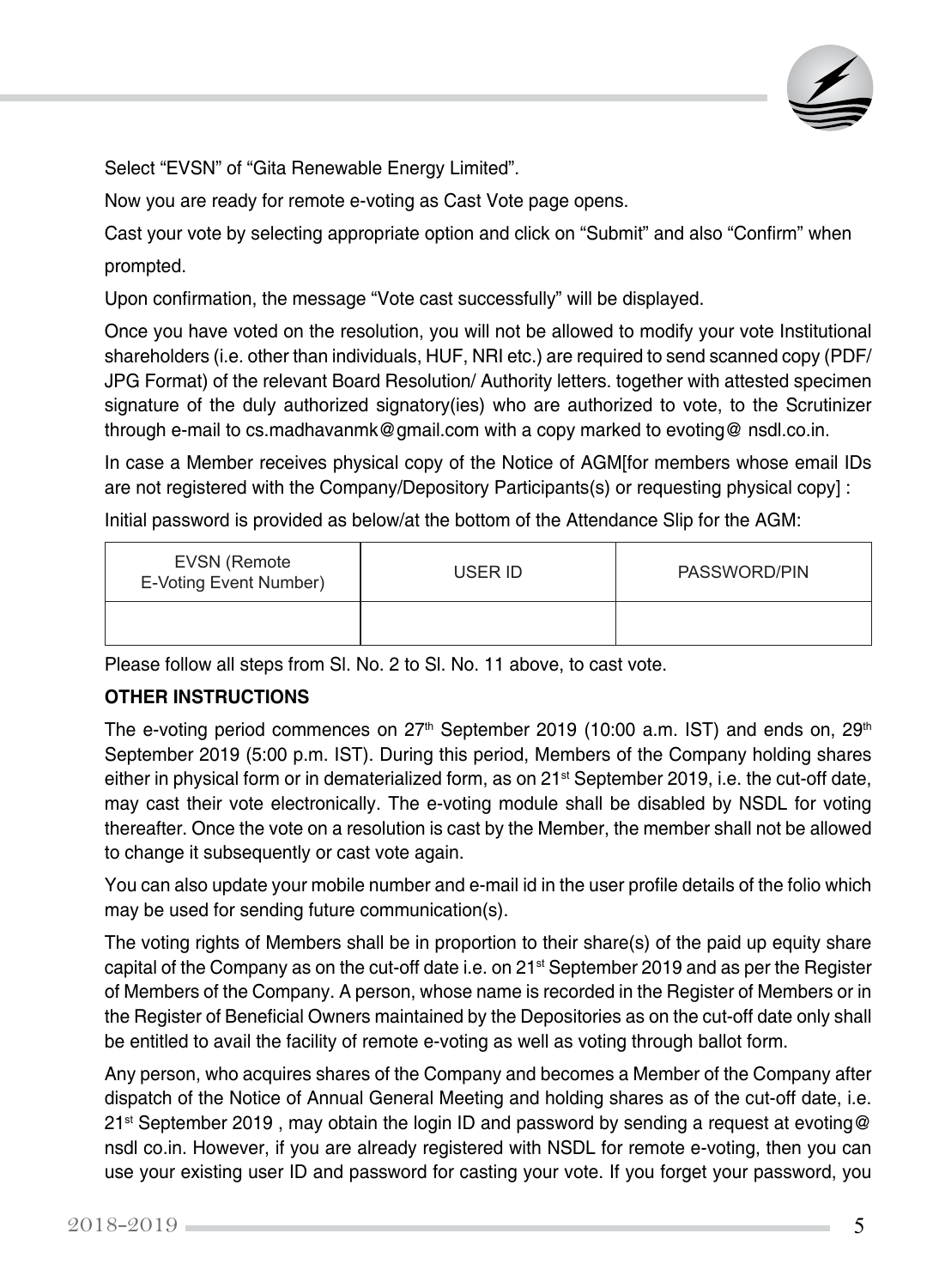can reset your password by using "Forget User Details / Password" or "Physical User Reset Password" option available on [www.evoting.nsdl.com o](http://www.evoting.nsdl.com/)r contact NSDL at the following Toll Free No. 1800-222-990 or email at [ev](mailto:evoting@nsdl.co.in)[oting@nsdl.co.in.](mailto:oting@nsdl.co.in)

Please note, only a person whose name is recorded in the Register of Members or in the Register of Beneficial Owners maintained by the depositories as on the cut-off date shall be entitled to avail the facility of voting, either through remote e-voting or voting at the Annual General Meeting through e-voting or ballot paper

All documents referred to in the accompanying Notice shall be open for inspection at the Registered Office of the Company during normal business hours (9:00 a.m. to 5:00 p.m.) on all working days, and including the date of the Annual General Meeting of the Company.

The Scrutinizer shall, immediately after the conclusion of voting at the AGM, first count the votes cast at the Meeting, thereafter unblock the votes cast through remote e-voting in the presence of at least two witnesses not in the employment of the Company and make, not later than three days of conclusion of the Meeting, a consolidated Scrutinizer's Report of the total votes cast in favour or against, if any, to the Chairman or a person authorized by him in writing who shall countersign the same and declare the result of the voting forthwith.

In case of any queries, you may refer the Frequently Asked Questions (FAQs) for Members and remote e-voting user manual for Members available at the downloads section of [www.](http://www/) evoting. nsdl.com or call on toll free no.: 1800-222-990.

## **DETAILS OF DIRECTORS SEEKING APPOINTMENT/REAPPOINTMEN IN THE NINTH ANNUAL GENERAL MEETING**

[Pursuant to Regulations 26(4) and 36(3) of SEBI (Listing Obligations and Disclosure Requirements) Regulations, 2015 and Secretarial Standard on General Meetings (SS-2)]

| Name of the Director                               | Mrs.Saraswathi                                   |
|----------------------------------------------------|--------------------------------------------------|
| Category                                           | Non-Executive Non independent Director           |
| Director Identification Number (DIN)               | 07140959                                         |
| Date of birth                                      | 16.04.1963                                       |
| Date of appointment/re-appointment                 | 31.03.2015                                       |
| Qualifications                                     | M.A.                                             |
| Expertise in specific functional areas             | Mrs. Saraswathi has experience in management and |
|                                                    | administration.                                  |
| Directorships held in other companies              | Nil                                              |
| Chairmanships/ Memberships                         | Nil                                              |
| of statutory committees across<br><b>Companies</b> |                                                  |
| Details of shareholding (both own                  | Nil                                              |
| or held by/for other persons on                    |                                                  |
| a beneficial basis), if any, in the                |                                                  |
| Company                                            |                                                  |

## **Mrs.Saraswathi**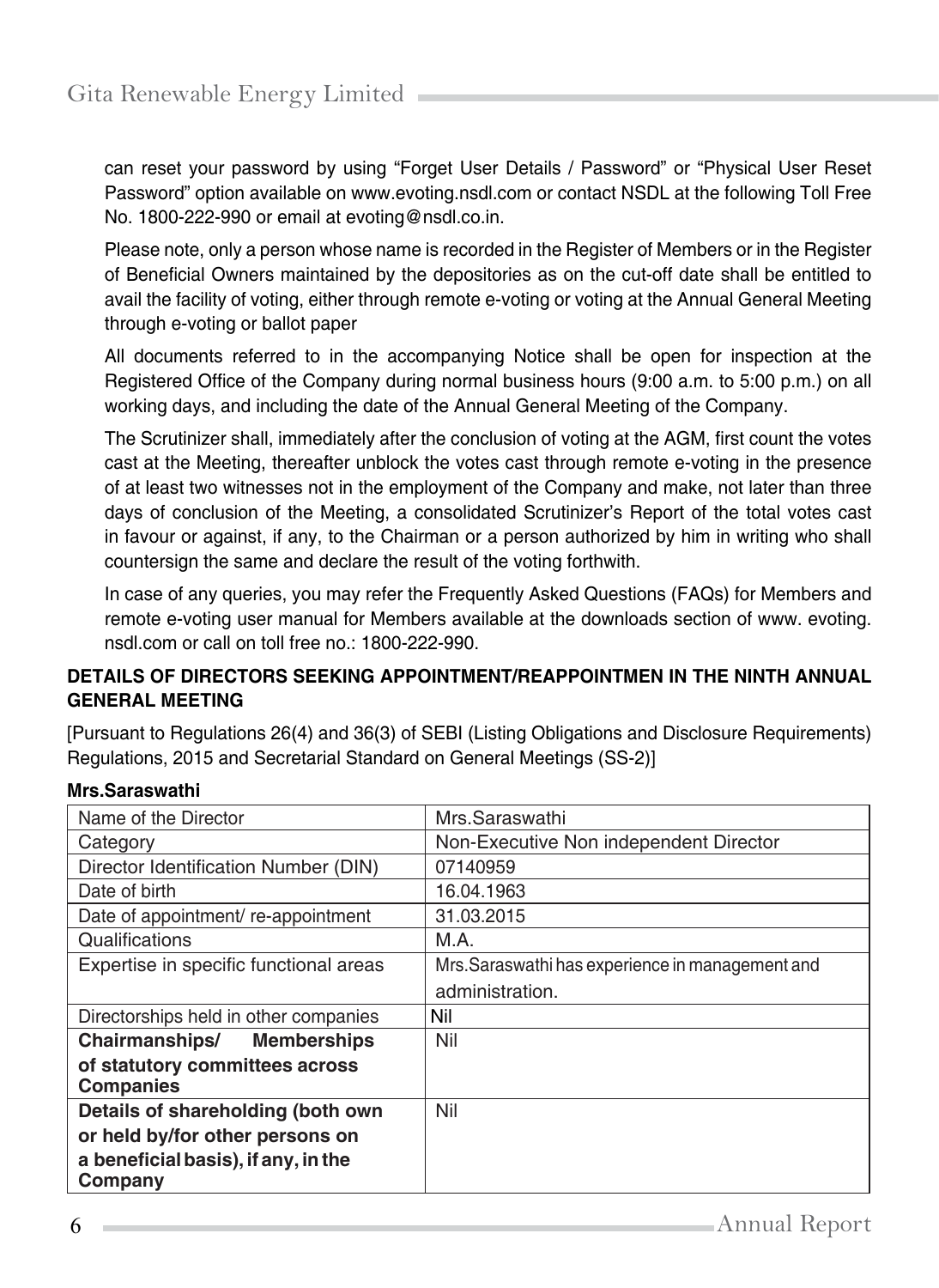

Notes:

- 1. A member entitled to attend and vote at this AGM is entitled to appoint a proxy to attend and Vote in the meeting instead of him/her and the proxy need not be a member of the company.
- 2. Pursuant to section 105 of the Companies Act, 2013, a person can act as a proxy on behalf of members not exceeding 50 and holding in the aggregate not more than 10% of the total share capital of the Company carrying voting rights. In case a proxy is proposed to be appointed by a member holding more than 10% of the total share capital of the Company carrying voting rights, then such proxy shall not act as a proxy for any other person or shareholder. Proxies, in order to be effective, must be complete and received at the registered office of the Company at Sy.No.180 &181 OPG Nagar Periya Obulapuram Village Nagaraja Kandigai, Madharapakkam Road Gummidipoondi TN 601201 IN not less than 48 hours before the commencement of this Annual General Meeting.
- 3. Corporate members intending to send their authorized representatives to attend the meeting are requested to send a certified copy of the Board Resolution to the Company, authorizing their representative to attend and vote on their behalf at the meeting.
- 4. Members/ Proxies/ Authorized Representatives attending the meeting are requested to bring their copy of the Annual Report for reference at the meeting and also the attendance slip duly filled in for easy identification of attendance at the meeting.
- 5. The Register of Members and Share Transfer Books of the Company will be closed from  $23<sup>rd</sup>$  September, 2019 to  $30<sup>th</sup>$  September 2019 (both days inclusive) for the purpose of Annual General Meeting for the financial year 2018-19.
- 6. Members holding shares in Physical Form are requested to furnish their address / or changes in address if any with Registrar & Transfer Agent of the Company, M/s.Cameo Corporate Services Limited, Chennai, quoting their Folio number and number of Shares held. Members holding shares in Electronic Form may communicate their change of Address to their respective Depository Participants.
- 7. As per the provisions of Section 72 of the Act, the facility for making nomination is available for the Members in respect of the shares held by them. Members who have not yet registered their nomination are requested to register the same by submitting Form No. SH-13. The said form can be downloaded from the Company's website www.gitarenewable.com (under 'Investors' section). Members holding shares in physical form may submit the same to the Registrar & Transfer Agent. Members holding shares in electronic form may submit the same to their respective depository participant.
- 8. Section 20 of the Companies Act, 2013, permits service of documents on Members by a company through electronic mode. Therefore in accordance with the Companies Act, 2013 read with the Rules framed thereunder, the Annual Report 2018-19 is being sent through electronic mode to those Members whose e-mail addresses are registered with the Company/ Depository Participant unless any Member has requested for a physical copy of the Report. For Members who have not registered their e-mail addresses, physical copies of the Annual Report 2018- 189 are being sent by the permitted mode. Members may note that the Annual Report 2018-19 will also be available on the Company's website i.e. www. gitarenewable.com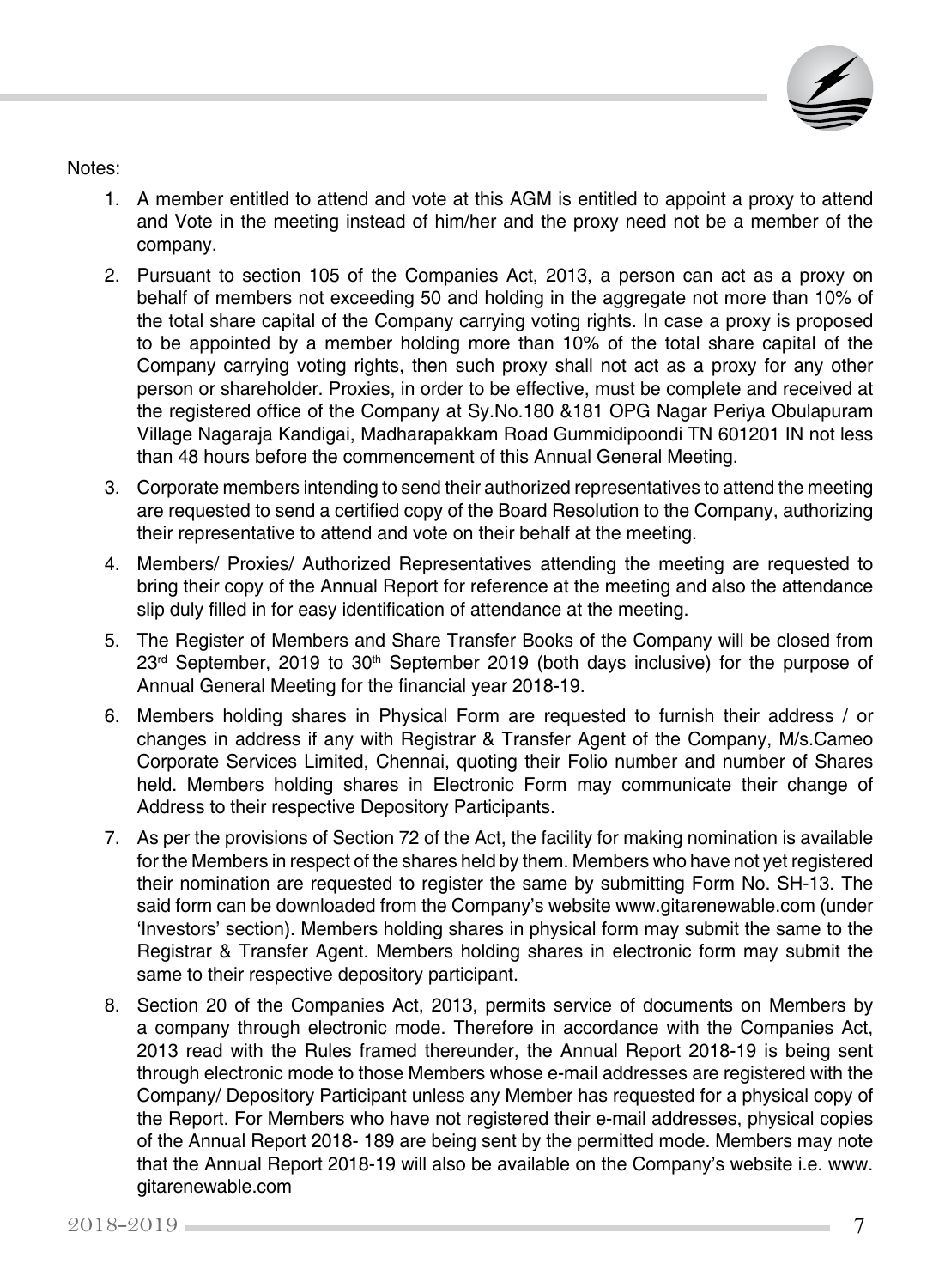# **DIRECTORS' REPORT**

Dear Members,

The Directors take pleasure in presenting the Ninth Annual Report together with its financial statements for the year ended 31<sup>st</sup> March 2019.

#### **FINANCIAL HIGHLIGHTS**

The financial highlights for the year under review are as follows:

(Amount in Rupees)

| <b>Particulars</b>                                | <b>Year Ended</b>      | <b>Year Ended</b>      |
|---------------------------------------------------|------------------------|------------------------|
|                                                   | <b>31st March 2019</b> | <b>31st March 2018</b> |
| Sales (Net of Excise Duty) and other income       | 36,00,000              | 7,64,130               |
| Profit /(loss) after Interest & Depreciation      | (1,86,93,551)          | (20, 221, 425)         |
| Provision for Tax                                 |                        |                        |
| <b>Profit /(loss)</b> after Tax                   | (1,86,93,551)          | (20, 221, 425)         |
| Add: Taxation Adjustments of Previous Years       | ۰                      |                        |
| Add: Balance of Profit brought from previous year | (3,78,15,812)          | (17, 594, 381)         |
| Profit available for Appropriation                | (1,86,93,551)          | (20, 221, 425)         |
| <b>APPROPRIATIONS</b>                             |                        |                        |
| <b>Equity Dividend Proposed (Final)</b>           | ۰                      |                        |
| Dividend Distribution Tax (Final)                 | ۰                      |                        |
| <b>Transfer to General Reserve</b>                | ۰                      |                        |
| <b>Balance Carried Forward</b>                    | (5,65,09,363)          | (378.158.112)          |

#### **OPERATIONS**

During the year, in view of the slowdown in the business segment the company is unable to operate temporarily. The Company has taken adequate steps to rejuvenate the plant operations in the current year.

#### **DIVIDEND**

The Board of Directors has not recommended any dividend for the financial year ended 31<sup>st</sup> March 2019.

#### **TRANSFER TO RESERVES**

Transfer of profit to the General Reserve did not arise during the financial year.

## **MANAGEMENT DISCUSSION & ANALYSIS REPORT**

Management Discussion and Analysis report that forms part of this Report as giving an overview of Industry and company's future operations is enclosed as **Annexure-I**.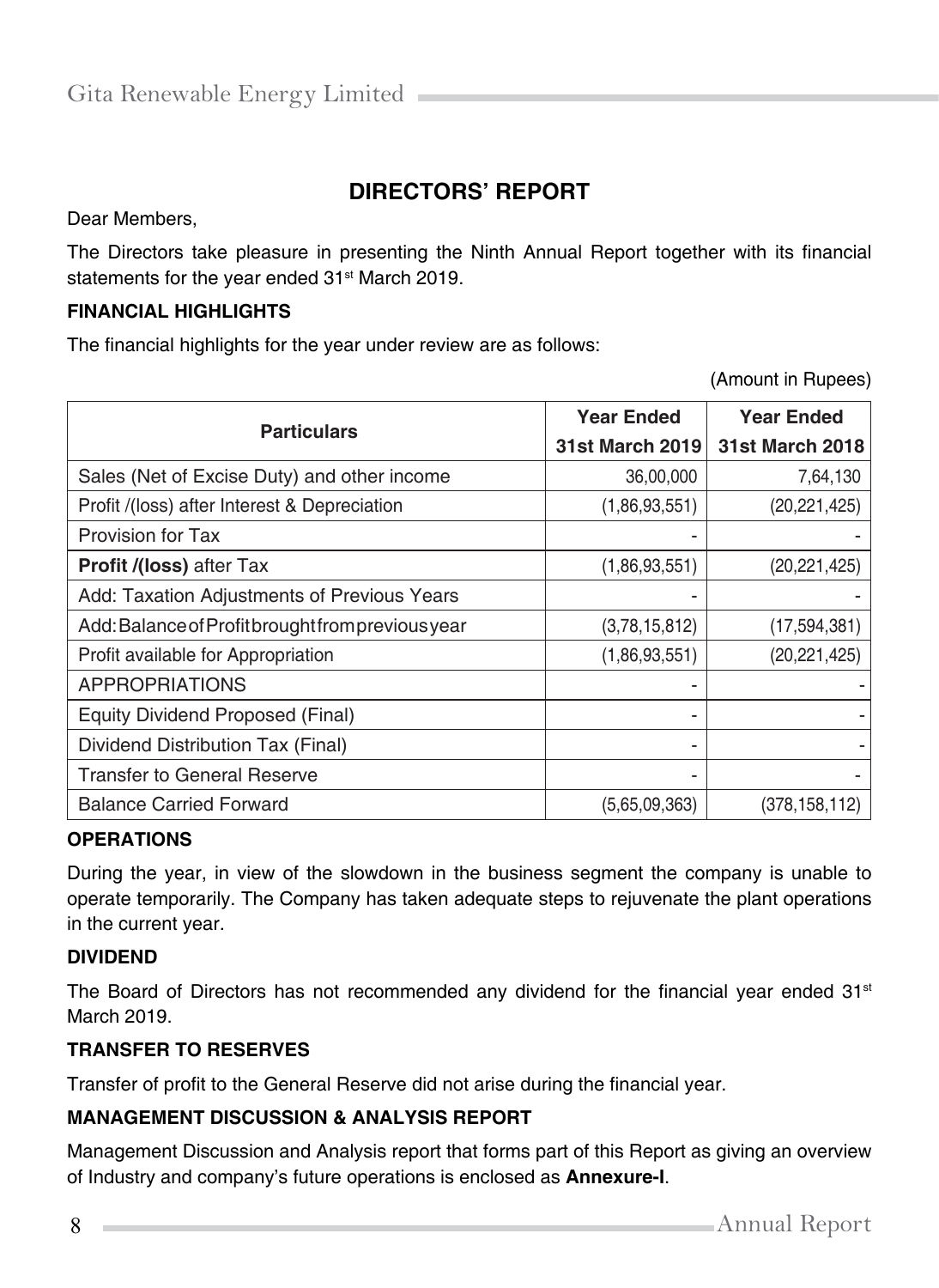

## **CODE OF CONDUCT**

The Board has formulated a Code of Conduct for Directors and Senior Management of the Company. A Declaration affirming the compliance of Code of Conduct is provided as **Annexure-II**.

# **NAMES OF COMPANIES WHICH HAVE BECOME OR CEASED TO BE THE SUBSIDIARIES, JOINT VENTURES OR ASSOCIATE COMPANIES DURING THE YEAR**

The Company has no Subsidiaries, Joint Ventures or Associate Companies. During the year no companies have become or ceased to be the Subsidiaries, Joint Ventures or Associate Companies of the Company.

## **DIRECTOR(S) AND KEY MANAGERIAL PERSONNEL**

At the ensuing AGM, Mrs.Saraswathi (Non-Executive Non Independent Director), retires by rotation at the ensuing Annual General Meeting and being eligible offers herself for re-appointment.

All Independent Directors have given declarations that they meet the criteria of independence as laid down under Section 149(6) of the Companies Act, 2013 and Regulation 16(b) of SEBI (Listing Obligations and Disclosure Requirements) Regulations, 2015.

During the year under review, Mrs. Samina Bee has been appointed as Company Secretary, Compliance Officer and Key Managerial Person of the company w.e.f 05.03.2019.

## **DIRECTORS' RESPONSIBILITY STATEMENT**

Pursuant to Section 134(5) of the Companies Act, 2013, the Board of Directors, to the best of its knowledge and ability, confirm that:

- in the preparation of the annual accounts, the applicable accounting standards had been followed along with proper explanation relating to material departures;
- the Directors had selected such accounting policies and applied them consistently and made judgments and estimates that are reasonable and prudent so as to give a true and fair view of the state of affairs of the company at the end of the financial year and of the loss of the company for that period;
- the Directors had taken proper and sufficient care for the maintenance of adequate accounting records in accordance with the provisions of this Act for safeguarding the assets of the company and for preventing and detecting fraud and other irregularities;
- the Directors had prepared the annual accounts on a going concern basis; and
- the Directors had laid down internal financial control to be followed by the Company and that such internal financial controls are adequate and were operating effectively; and
- the Directors had devised proper systems to ensure compliance with the provisions of all applicable laws and that such systems were adequate and operating effectively.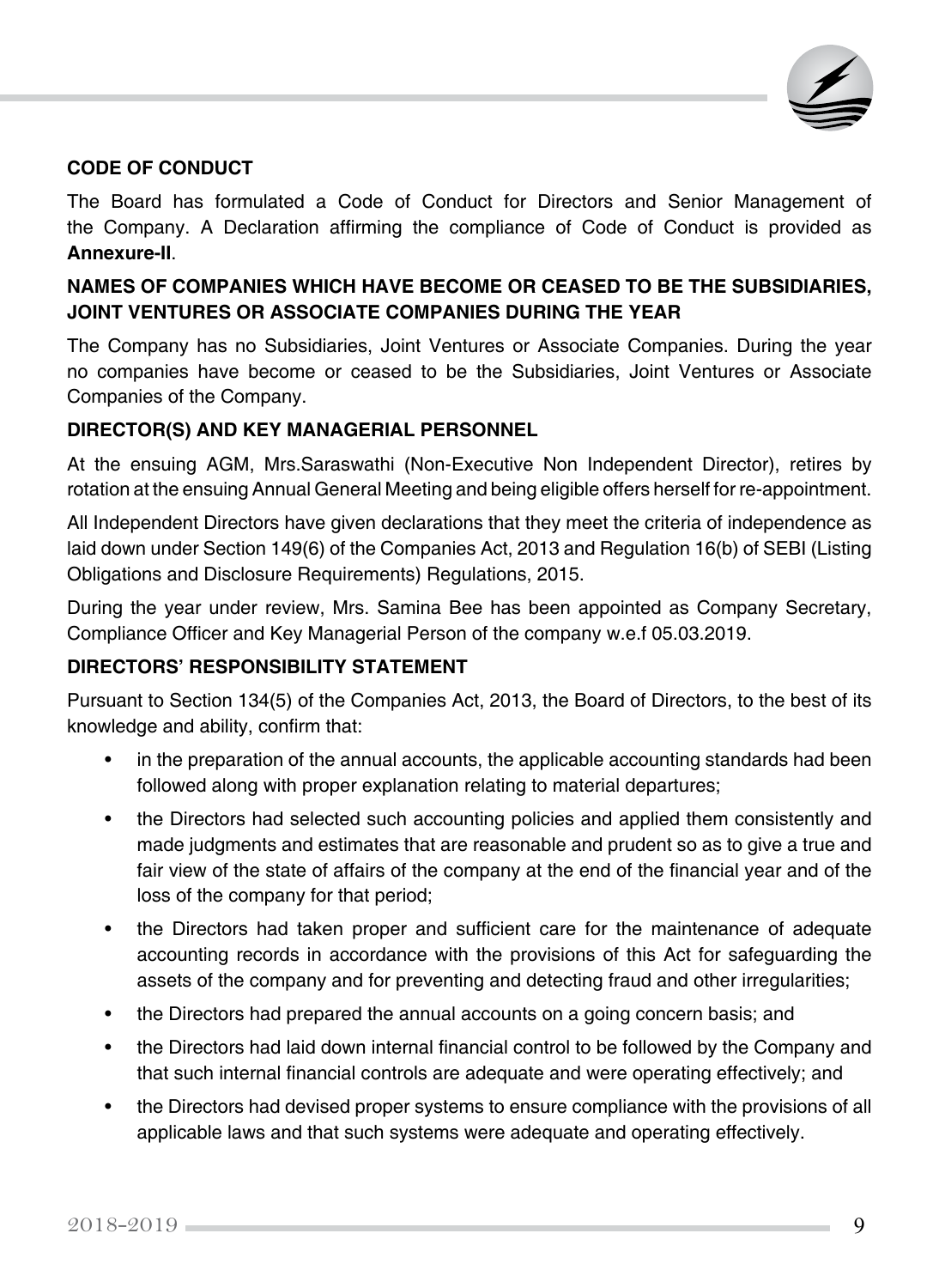## **BOARD EVALUATION**

The Nomination and Remuneration Committee and the Board of Directors of the Company had laid down the process and criteria for annual performance evaluation of the Board, its Committees and individual Directors. For the year the Board of Directors have carried out an evaluation of its own performance, its Committees and that of its individual Directors in compliance with the provisions of the Act and the SEBI (Listing Obligations and Disclosure Requirements) Regulation,2015. Details of the same are given in the Report on Corporate Governance annexed hereto.

## **MEETINGS OF THE BOARD**

During the year under review, Six (6) Board Meetings were held the details of meetings have been provided in the Corporate Governance report that forms part of this Report.

#### **CORPORATE GOVERNANCE**

Pursuant to the provisions of Regulation 34 read with point C & E of Schedule V of SEBI (Listing Obligations & Disclosure Requirements) Regulations, 2015 a separate Report on Corporate Governance for the financial year ended  $31<sup>st</sup>$  March 2019 along with the Auditor's Certificate on its compliance is enclosed and forming part of this Report as **Annexure-III.**

Bombay Stock exchange (BSE) vide its Circular No. LIST/COMP/12/2019-20 dated 14/05/2019 titled Clarification on Annual Secretarial Audit Report and Annual Secretarial Compliance Report for listed entities and their material subsidiaries, the provisions of Regulation 24A regarding the companies seeking exemption for Non-Applicability Certificate for Corporate Governance Report are not required to submit any other document or disclosure of Annual Secretarial Compliance Certificate.

The Company is fulfilling the following criteria laid down under the Regulation 15(2) of SEBI (LODR) Regulation, 2015 ie

- (1) The paid up equity share capital not exceeds Rs. 10.00 crore; and
- (2) The net worth is also not exceeding Rs. 25.00 crore,

as on the last day of the previous financial year as on 31/03/2018

The Net Worth of the Company is below Rs.25 Crores as on 31/03/2018. Since the Company is falling under the criteria as laid down under Regulations 15(2) of SEBI (LODR) Regulation, 2015, your company vide its letter dated 24.05.2019 submitted letter to BSE seeking exemption for applicability of submission of Certificate for Corporate Governance Report, any other document or disclosure and Annual Secretarial Compliance Certificate.

However, your company has provided the above reports voluntarily for this year.

## **AUDIT COMMITTEE**

The Board of Directors has constituted its Audit Committee. The composition, powers, role and terms of reference of the Committee are in accordance with the requirements mandated under Section 177 of the Companies Act, 2013 read with the rules made thereunder and Regulation 18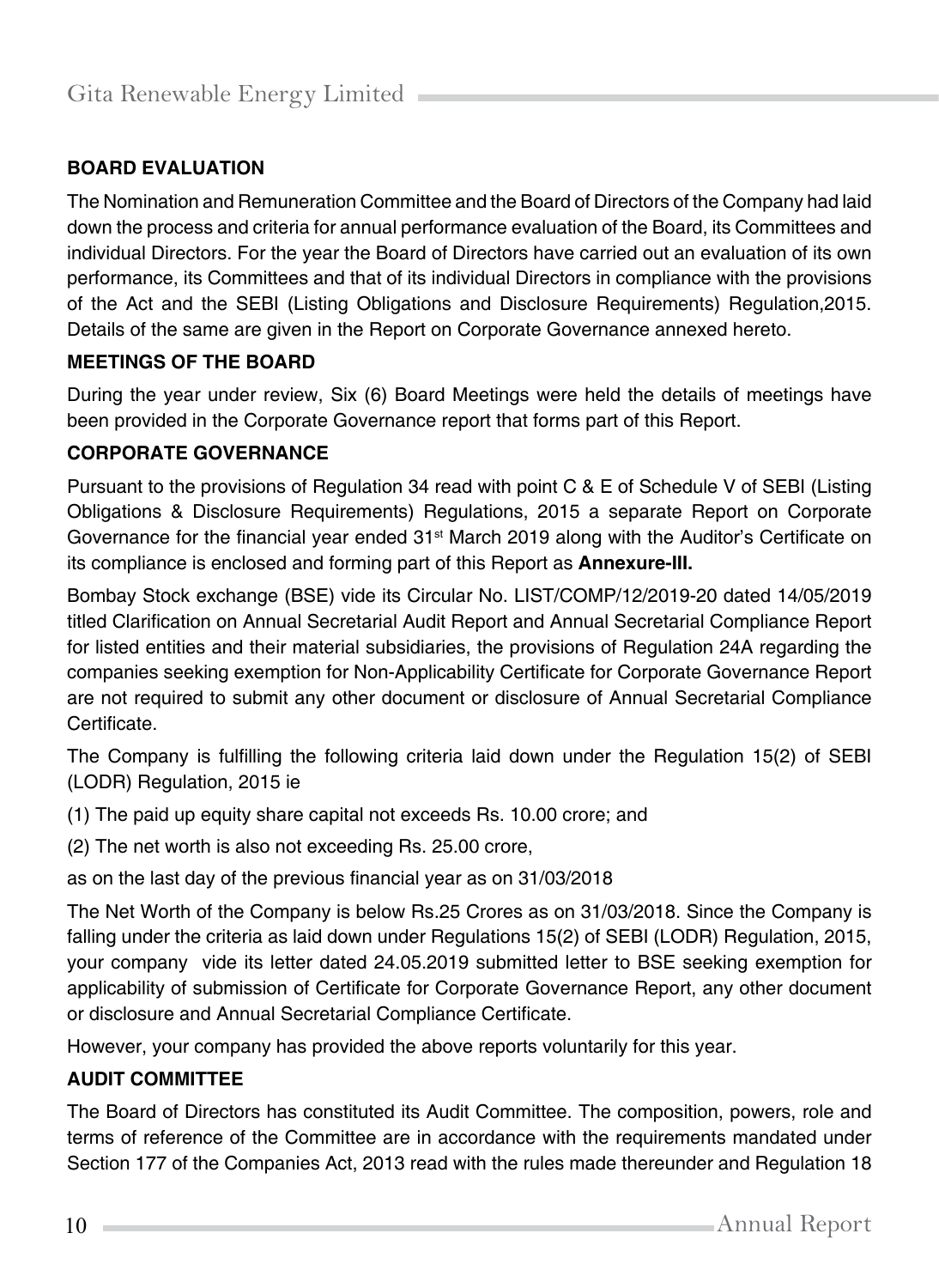

and 21 read with Part C of Schedule II of SEBI (Listing Obligations and Disclosure Requirements) Regulations, 2015.

Details of Committee along with Meetings held during the year are given in the Corporate Governance Report that forms part of this Report.

## **STATUTORY AUDITORS**

Pursuant to the provisions of Section 139 of the Act read with Companies (Audit and Auditors) Rules, 2014, as amended from time to time, M/s. S.K. Gulecha & Associates, Chartered Accountants, Chennai were appointed as statutory auditors from the conclusion of the Fifth Annual General Meeting (AGM) held on 30<sup>th</sup> September 2015 till the conclusion of the Tenth Annual General Meeting (AGM) of the Company to be held in the year 2020.

There are no qualifications, reservation or adverse remark or disclaimer made by the auditors in their report and thus the explanations or comments by the Board does not arise.

## **PARTICULARS OF EMPLOYEES**

Disclosures pertaining to remuneration and other details as required under Section 197(12) of the Companies Act, 2013, read with Rule 5(1) of the Companies (Appointment and Remuneration of Managerial Personnel) Rules, 2014 are annexed to this report as **Annexure-IV**.

## **PARTICULARS OF LOANS, GUARANTEES OR INVESTMENTS HELD BY THE COMPANY**

Pursuant to the provisions of Section 186 of the Companies Act, 2013 read with the rules made thereunder, particulars of loans, guarantees and investments covered under are given in the notes to the Financial Statements.

## **RELATED PARTY TRANSACTIONS**

The Company has formulated a Policy on dealing with Related Party Transactions. The Policy is disclosed on the website of the Company.

All transactions entered into with Related Parties as defined under the Companies Act, 2013 and Regulation 23 of the SEBI (Listing Obligations and Disclosure Requirements) Regulations, 2015 during the year were in the ordinary course of business and on an arms' length basis and do not attract the provisions of Section 188 of the Companies Act, 2013. However, pursuant to the provisions of Regulation 23 (2) of the SEBI (LODR) Regulations, 2015, prior approval of the Audit Committee was sought for entering into the Related Party Transactions.

During the year, the Company had not entered into any contract / arrangement / transactions with Related Parties which could be considered as material in terms of Regulation 23 of the SEBI (Listing Obligations and Disclosure Requirements) Regulations, 2015. In accordance with Accounting Standard 18, the Related Party Transactions are disclosed in the notes to the Financial Statements.

The Corporate Governance Report contains relevant details on the nature of Related Party Transactions (RPTs) and the policy formulated by the Board on Material RPTs. Particulars of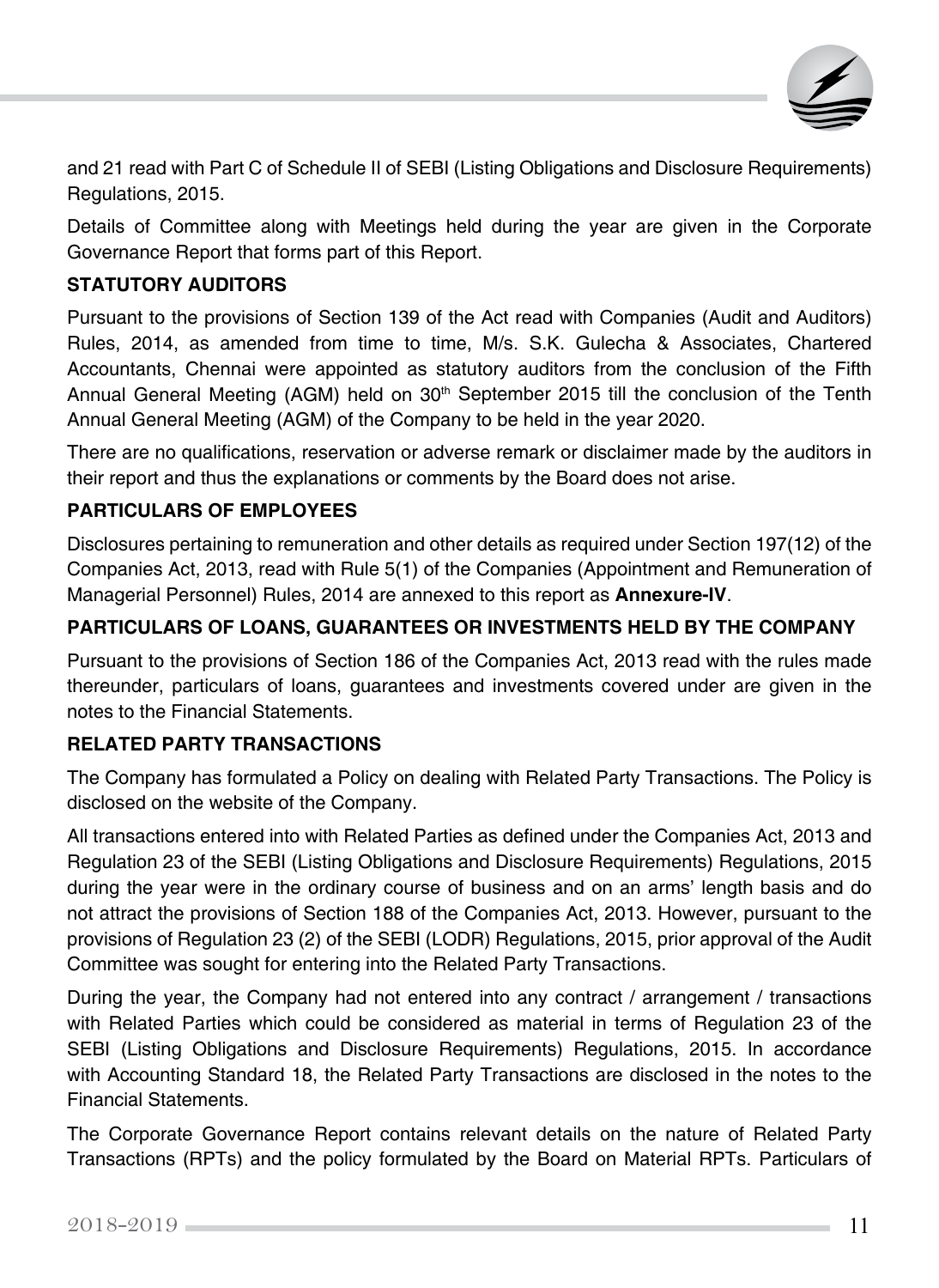Contracts or Arrangements with Related Parties referred to in Section 188(1) of the Companies Act, 2013 is furnished in accordance with Rule 8(2) of the Companies (Accounts) Rules, 2014 in Form AOC - 2 as **Annexure-V.**

## **CONSERVATION OF ENERGY, TECHNOLOGY ABSORPTION AND FOREIGN EXCHANGE EARNINGS AND OUTGO**

As required under Section 134(3)(m) of the Companies Act, 2013, read with Rule 8 of the Companies (Accounts) Rules, 2014, particulars regarding conservation of energy, technology absorption, foreign exchange earnings and outgo are annexed to this report as **Annexure-VI**

## **ADEQUACY OF INTERNAL FINANCIAL CONTROLS**

The company has formulated an internal controls policy. In the opinion of Board, It is adequate to mitigate risks and provided reasonable assurance that operations/transactions are efficient and assets are safeguarded.

## **MATERIAL CHANGES AND COMMITMENTS AFFECTING THE FINANCIAL POSITION OF THE COMPANY**

During the year under review, there has been no material changes and commitments affecting the financial position of the Company.

## **EXTRACT OF ANNUAL RETURN**

The extract of the Annual Return as provided under Section 92(3) of the Companies Act, 2013 in the prescribed Form MGT - 9 is annexed herewith as **Annexure-VII.**

## **SECRETARIAL AUDIT**

Pursuant to the provisions of Section 204 of the Companies Act, 2013 read with the Companies (Appointment and Remuneration of Managerial Personnel) Rules, 2014, the Company had appointed M/s.M.K.Madhavan & Associates, a firm of Company Secretaries in Practice, to undertake the Secretarial Audit of the Company for the financial year 2018-19.

The Secretarial Audit Report for the financial year 2018-19, is annexed herewith as **Annexure-VIII.**

## **REMUNERATION POLICY**

The Remuneration policy of the Company comprising appointment and remuneration of the Directors, Key Managerial Personnel and Senior Executives of the Company including criteria for determining qualifications, positive attributes, independence of a Director and other related matters has been provided in the Corporate Governance Report.

## **DEPOSITS**

During the year, the Company has not accepted any "Deposits", as defined under the Companies Act, 2013.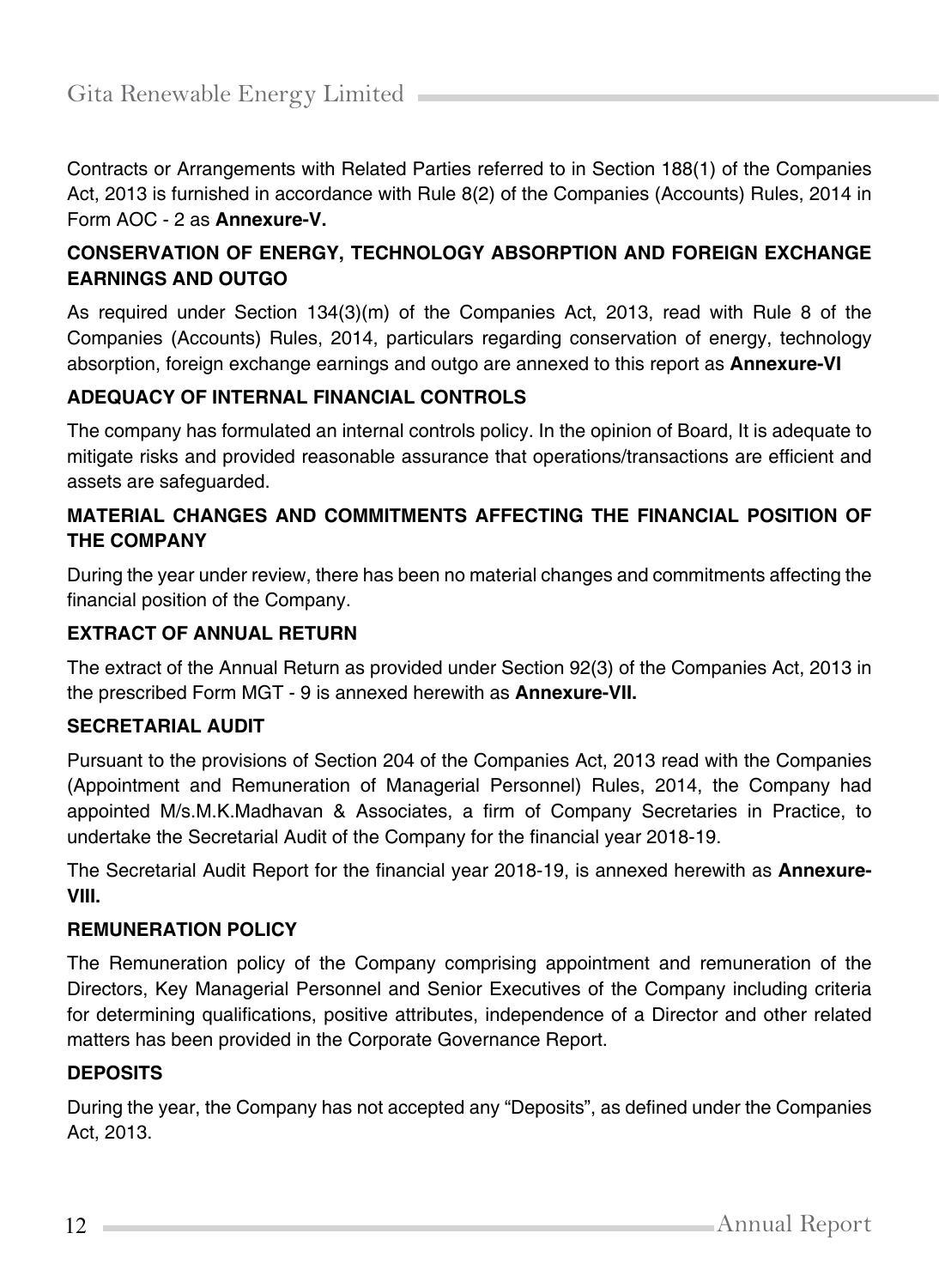

#### **SIGNIFICANT AND MATERIAL ORDERS PASSED BY THE REGULATORY BODIES/ COURTS**

During the financial year under review, no significant or material orders were passed by the Regulatory/ Statutory Authorities or the Courts which would impact the going concern status of the Company and its future operations.

#### **CORPORATE SOCIAL RESPONSIBILITY (CSR):**

The company is not covered under section 135 of the Companies Act, 2013 and formulation of CSR policy and constitution of a CSR committee did not arise.

#### **VIGIL MECHANISM/ WHISTLE BLOWER POLICY**

Pursuant to section 177 of the Companies Act, 2013 read with Rule 7 of the Companies (Meetings of Board and its Powers) Rules 2014 and the SEBI (Listing Obligations and Disclosure Requirements)Regulatiosn,2015 (The Company has a vigil mechanism / "Whistle Blower Policy", which is available on the website of the Company, namely [www.gitarenewable.com](http://www.gitarenewable.com/)

#### **PREVENTION OF SEXUAL HARASSMENT AT WORKPLACE**

The Company has zero tolerance for sexual harassment at workplace and has adopted a Policy on prevention, prohibition and redressal of sexual harassment at workplace in line with the provisions of the Sexual Harassment of Women at Workplace (Prevention, Prohibition and Redressal) Act, 2013 and the Rules thereunder. During the financial year 2018-19, no complaint was reported to the Company.

#### **CEO/ CFO CERTIFICATION:**

Mr. R. Natarajan, Chairman and Managing Director and Mr.V.Kumar, Chief Financial Officer have certified to the Board in terms of Regulation 17(8) of the SEBI (Listing Obligations & Disclosure Requirements Regulations), 2015 were laid before the Board at its meeting held on  $14<sup>th</sup>$  August 2019.

#### **ACKNOWLEDGEMENT:**

Your directors place on record their great appreciation of the fine efforts of all Executives and Employees of the Company which were instrumental in attaining considerable financial position in a difficult year. The Board takes this opportunity to sincerely thank all its stakeholders namely, shareholders, customers, suppliers/ contractors, bankers, employees, Government agencies, local authorities, and the immediate society for their un-stinted support and co-operation during the year.

For and behalf of Board of Directors of

**Gita Renewable Energy Limited,** 

Date: 5<sup>th</sup> September 2019 **R. NATARAJAN** Place: Chennai **Chairman & Managing Director.** DIN: 00595027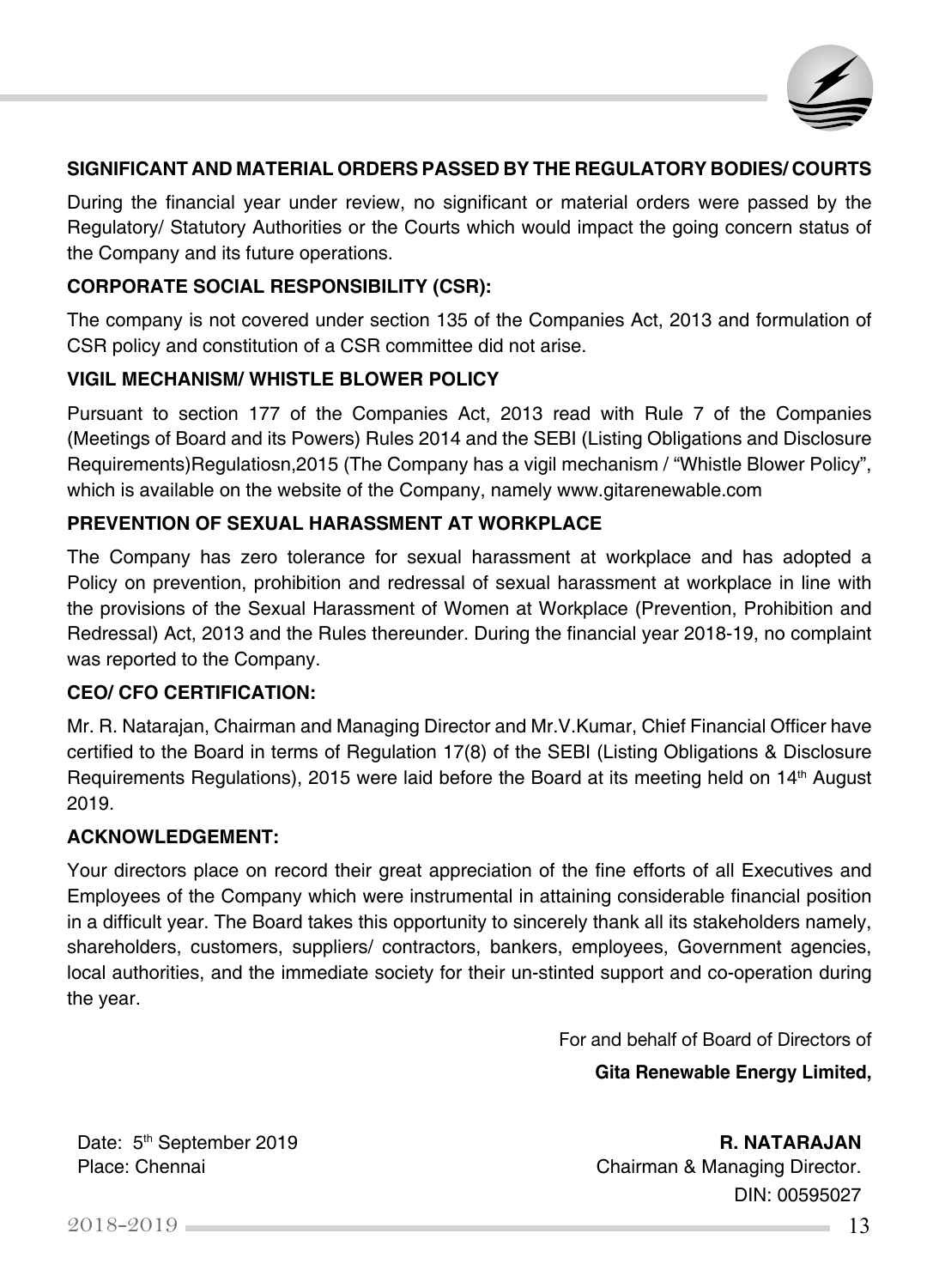# **ANNEXURE-I**

# **MANAGEMENT DISCUSSION AND ANALYSIS REPORT**

The Company has one business segment namely generation of power from wind and waste heat recovery system .This segment is reported in accordance with the Accounting Standard 17 issued by the Companies (Accounting Standards), Rules, 2006.

The pace of economic growth of this segment namely generation of power slowed down leading to lower growth in demand for power in India. Due to meager generation of power from wind mills, the operation of wind mills has not been commercially found to be viable. Considering the same the company disposed off the wind mills during the year 2016. The waste heat recovery plant at Gummidipoondi has not generated optimum power during the year. Volatility in prices, Increase in cost of production, lack of availability of raw materials at affordable prices, environmental concerns continuous rise in cost of production, regional demand & supply inequalities, demonetization, fluctuation in INR Value against global currencies and reforms have impacted significantly the Indian Power Generation sector and resulted sharp fall in demand which ultimately impacted on profit of the Company during the year.. The high cost and short supply of power in India may hamper the Power sector production level.

The general factors like continuous Demand for power, Lack of other energy sources, volatile raw materials prices, and policy reforms by the Government, Inexpensive import of raw materials from neighboring countries resulted in lowering prices and making the market highly competitive which affected the profitability if the company during the year We are expecting some progress in the operations of the company in future.

The management has initiated steps to revive the company with various other business opportunities with positive economic outlook and improvement in industrial growth in forthcoming years.

> For and behalf of Board of Directors of **Gita Renewable Energy Limited,**

Date: 5<sup>th</sup> September 2019<br>
Place: Chennai **R. NATARAJAN**<br>
Chairman & Managing Director. Chairman & Managing Director. DIN: 00595027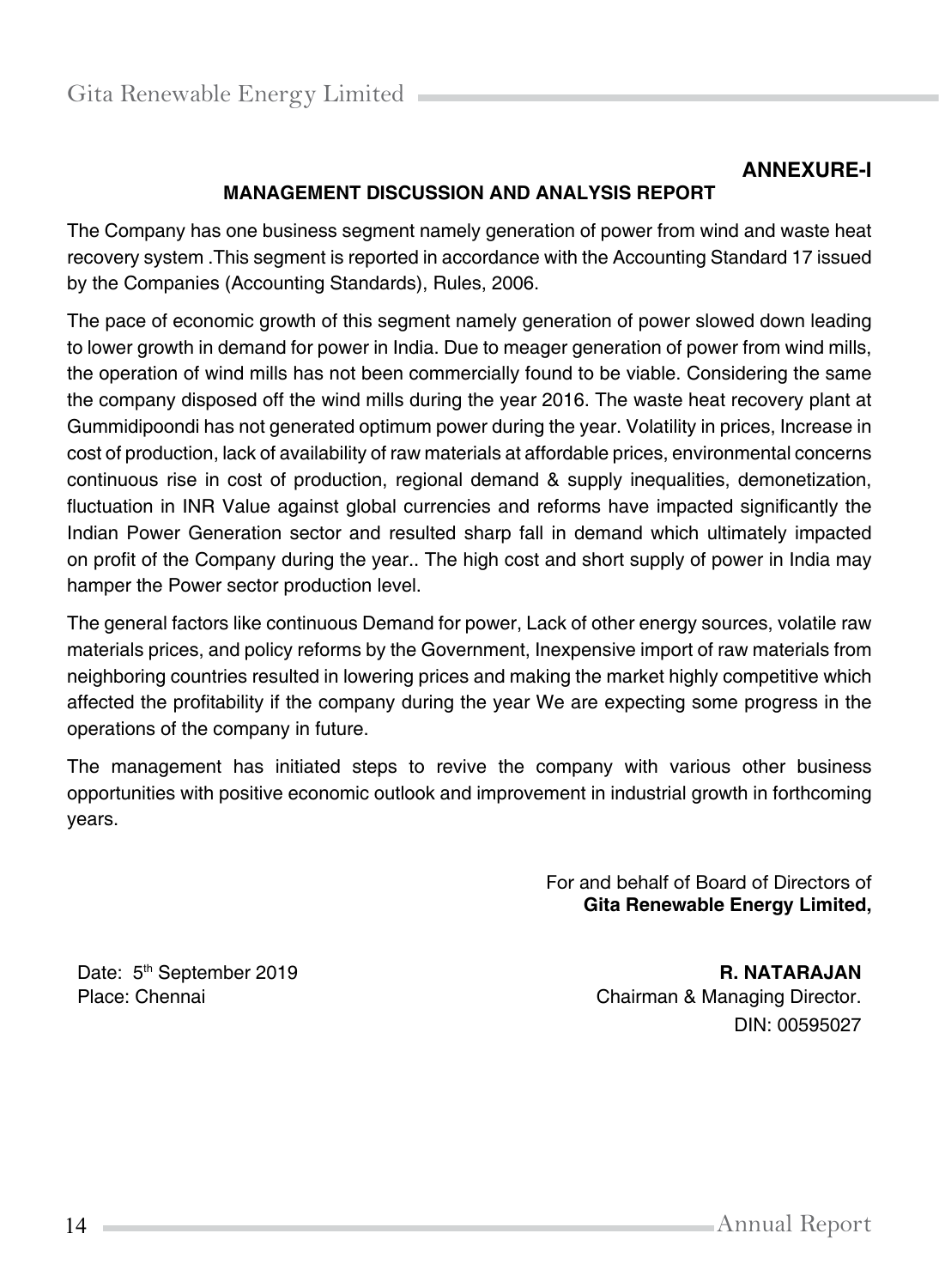

## **ANNEXURE-II**

## **CODE OF CONDUCT**

As per Regulation 26(3) of SEBI (Listing Obligations & Disclosure Requirements) Regulations, 2015 all members of the Board & Senior Management Personnel have affirmed compliance with the code of conduct for the year ended 31<sup>st</sup> March 2019.

> For and behalf of Board of Directors of **Gita Renewable Energy Limited,**

Date: 5<sup>th</sup> September 2019<br> **R. NATARAJAN**<br>
Place: Chennai Chairman & Managing Director. DIN: 00595027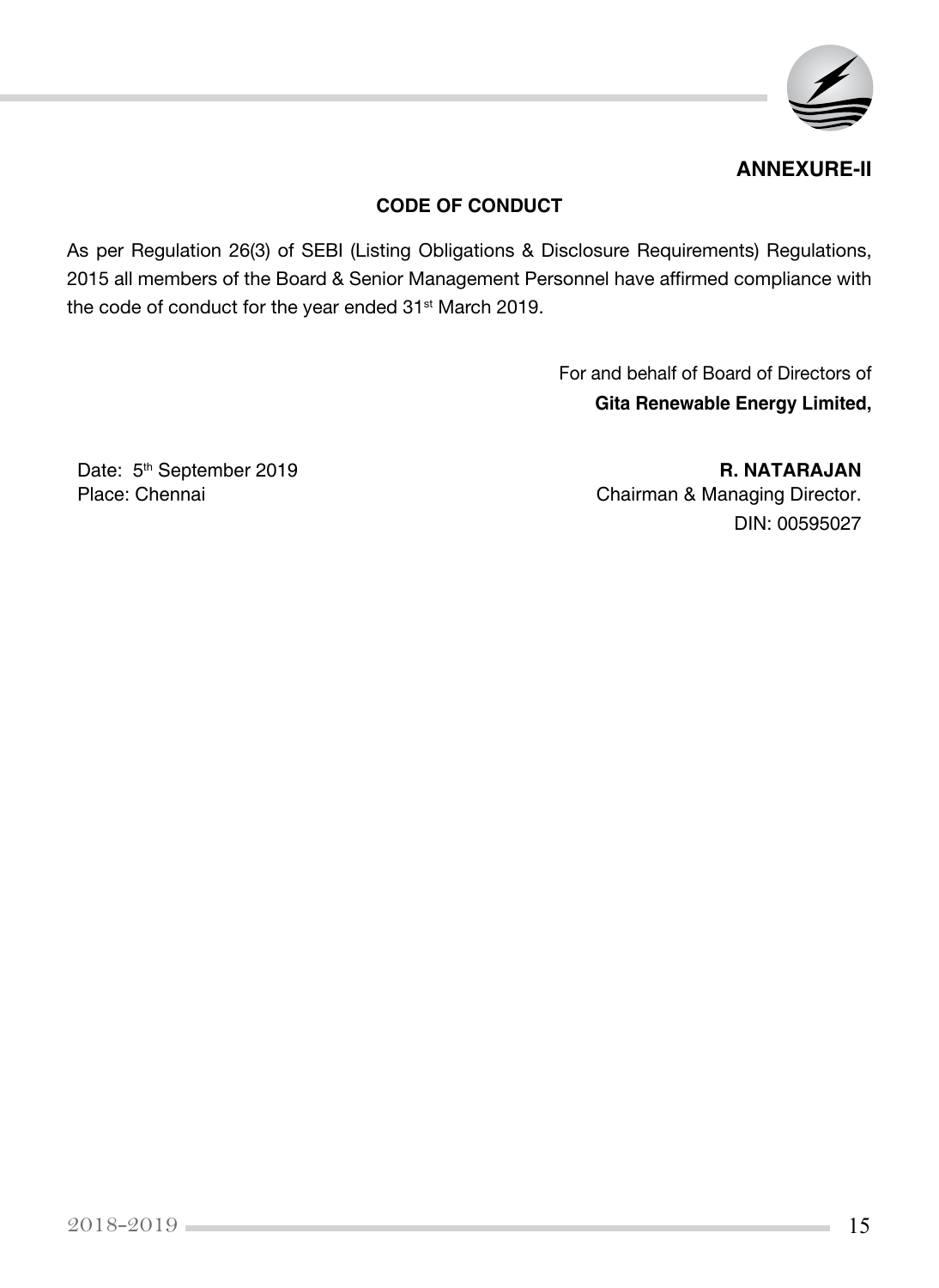## **ANNEXURE-III**

## **REPORT ON CORPORATE GOVERNANCE**

(For the Financial Year 2018-19)

#### **1. Company's philosophy on code of Corporate Governance:**

The prime objective of practicing good corporate governance at Gita Renewable Energy Limited is to promote an inclusive growth by protecting the interests and enhancing the trust of shareholders, customers, suppliers, creditors, employees, government agencies and the society. In order to achieve this objective, Gita Renewable Energy Limited follows the principles of equity, fairness transparency, disclosure, independent supervision, healthy competition, promotion of health, safety and welfare, production of quality products and services, compliance with all relevant laws, rules and regulations and adopt the principles that suit the changing eras and desires of the Business, Society and the Nation as a whole.

## **BOARD OF DIRECTORS**

#### **Composition of the Board**

The Board has been constituted in conformity with the provisions of the Companies Act, 2013. and SEBI (Listing Obligations & Disclosure Requirements) Regulations, 2015

The Company has an optimum combination of Executive Directors and Non – Executive Directors including one Women Director prescribed as under

| SI.No | Name of the Director     | <b>Executive / Non-Executive</b>                      | Non-Independent/<br>Independent    |
|-------|--------------------------|-------------------------------------------------------|------------------------------------|
|       | Mr.R. Natarajan          | Chairman and Managing<br>Director, Executive Director | Non-Independent<br><b>Director</b> |
| 2     | Mr. Chandikeahwar Sharma | Non-Executive Director                                | Independent Director               |
| 3     | Mr. Suresh Kedia         | Non-Executive Director                                | Independent Director               |
| 4     | Mrs. Saraswathi          | Non-Executive Director                                | Non-Independent<br><b>Director</b> |

The Chairman of the Board is an Executive Director and is not a promoter of the company There are two Independent Directors which is more than half of the Board. The Managing Director is not liable to retire by rotation. All the other non-independent directors retire by rotation and in general, seek re-appointment at the Annual General Meeting.

Non-executive Director Mrs. Saraswathi retires by rotation and being eligible seeks re- appointment at the ensuing Annual General Meeting till the conclusion of the next Annual General Meeting of the company.

All the Independent Directors have given the declarations pursuant to Section 149(7) of the Act affirming that they meet the criteria of independence as provided in sub section (6) of Section 149 of Companies Act 2013.

None of the independent Director of the Company serves in more than 7 listed companies as Independent Director and holds office of whole-time director in any listed company.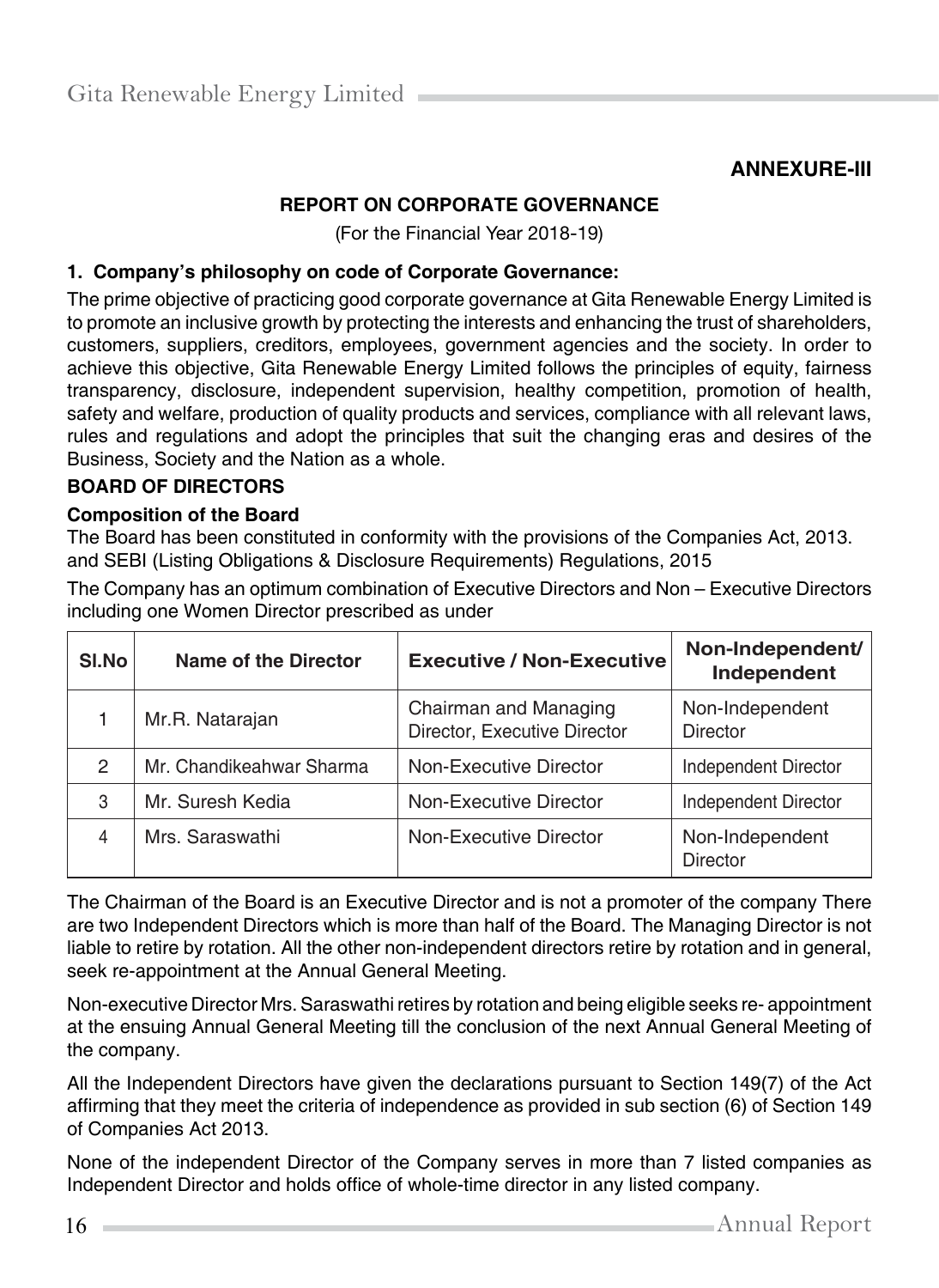

Letter of Appointments together with the terms thereto were issued to Independent directors and have been posted on the Company website.

None of the Directors on the Board holds directorships in more than ten public companies.

Further, none of them is a Member of more than ten committees or Chairman of more than five Committees across all public companies in which he/ she is a director. The necessary disclosures regarding Committee positions have been made by the Directors.

None of the Directors hold any shares in the Company as on 31st March 2019. None of the Directors are related to each other.

As required under the Companies Act, 2013 and SEBI (Listing Obligation & Disclosure Requirements)Regulations, 2015, none of the directors hold directorship in more than 20 public companies, nor membership of board committees (Audit, Nomination and Remuneration, Stakeholders Relationship committees) in excess of 10 and chairmanship of afore- mentioned committees in excess of 5.

| <b>Name of the Directors</b> | Number of directorships, Committee Memberships and<br>Committee Chairmanship held in other Companies |                                     |  |  |  |  |  |
|------------------------------|------------------------------------------------------------------------------------------------------|-------------------------------------|--|--|--|--|--|
|                              | <b>Directorships</b>                                                                                 | <b>Memberships</b><br>Chairmanships |  |  |  |  |  |
| Mr. R.Natarajan              |                                                                                                      |                                     |  |  |  |  |  |
| Mr. Suresh Kedia             | З                                                                                                    | 6                                   |  |  |  |  |  |
| Mr. Chandikeshwar Sharma     |                                                                                                      |                                     |  |  |  |  |  |
| Mrs. Saraswathi              |                                                                                                      |                                     |  |  |  |  |  |

#### **B. Board Meetings:**

The names and categories of Directors on the Board, their attendance at Board Meetings during the year and at the last Annual General Meeting are prescribed as under

| Name of the<br><b>Directors</b> | <b>DIN</b> | Category                                   | Attendance at Board<br>Meeting |          | Attendance at<br>last AGM held |  |
|---------------------------------|------------|--------------------------------------------|--------------------------------|----------|--------------------------------|--|
|                                 |            |                                            | Held                           | Attended | on 30.09.2018                  |  |
| Mr. R. Natarajan                | 00595027   | Executive Non-<br>Independent Director     | 6                              | 6        | Yes                            |  |
| Mr. Chandikeshwar<br>Sharma     | 06598312   | Non-Executive<br>Independent Director      | 6                              | 6        | Yes                            |  |
| Mr. Suresh Kedia                | 06596808   | Non-Executive<br>Independent Director      | 6                              | 3        | Yes                            |  |
| Mrs.Saraswathi                  | 07140959   | Non-Executive Non-<br>Independent Director | 6                              | 6        | Yes                            |  |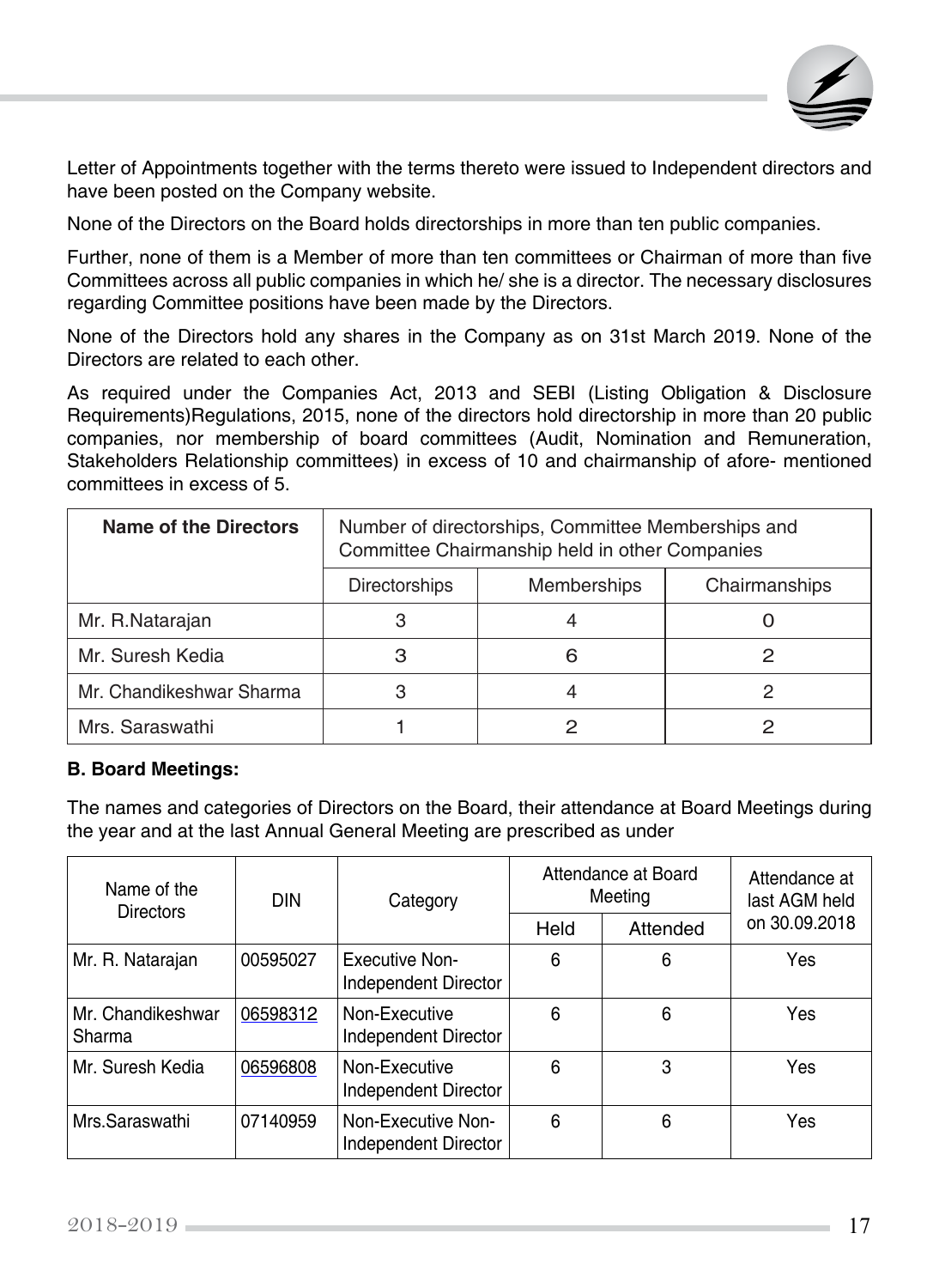| Number of Board Meeting | 6                                                                                                  |
|-------------------------|----------------------------------------------------------------------------------------------------|
| Board Meeting dates     | 30 <sup>th</sup> May 2018,14 <sup>th</sup> August 2018,4 <sup>th</sup> September                   |
|                         | 2018,14 <sup>th</sup> November 2018, 12 <sup>th</sup> February 2019, 5 <sup>th</sup><br>March 2019 |

The interval between two consecutive Board Meetings did not exceed one hundred and twenty days. No Board meeting was conducted through video conferencing or other audio visual means. The necessary quorum was present for all the meetings.

During the year 2018-19, information as mentioned in Schedule II Part A of the SEBI (Listing Obligations & Disclosure Requirements) Regulations),2015 has been placed before the Board for its consideration.

As per Regulation 25(7) of SEBI (Listing Obligations and Disclosure Requirements), Regulations 2015, the Company has laid down a detailed policy/ programme for familiarisation of Independent Directors. During the year, the Board was regularly apprised with the operations of the Company by the Management. The Directors of the Company regularly updated on any information which has a direct impact on the Company as well as regulatory changes. Details of the Familiarisation Policy is available on the website of the Company, viz, [www.gitarenewable.com](http://www.gitarenewable.com/)

## **4. COMMITTEES OF THE BOARD**

The Company has in place the following committees namely

- A. Audit Committee
- B. Nomination and Remuneration Committee
- C. Stakeholders' Relationship Committee

## **A. AUDIT COMMITTEE**

The Audit Committee provides an insight to the Board on the effectiveness of accounting, auditing and reporting practices of the Company. The Audit Committee of the Company is constituted in line with the provisions of Regulation 18 of SEBI (Listing Obligations & Disclosure Requirements) Regulations, 2015 read with Section 177 of the Companies Act 2013.

The Chairman of the Audit Committee, Mr. Chandikeshwar Sharma was present at the Eighth Annual General Meeting held on 28<sup>th</sup> September 2018.

The composition of the Audit Committee and the details of meetings attended by the Members during FY 2018-19, are given below

| Name of the members | Independent / Non                                                       | <b>Position</b> |             | <b>Audit Committee</b> |  |
|---------------------|-------------------------------------------------------------------------|-----------------|-------------|------------------------|--|
|                     | Independent                                                             |                 | <b>Held</b> | <b>Attended</b>        |  |
|                     | Mr. Chandikeshwar Sharma   Non-Executive Independent<br><b>Director</b> | Chairman        |             | 4                      |  |
| Mr. Suresh Kedia    | Non-Executive Independent<br><b>Director</b>                            | Member          | 2           | 2                      |  |
| Mr.R. Natarajan     | Non-Executive Independent<br><b>Director</b>                            | Member          | 4           | 4                      |  |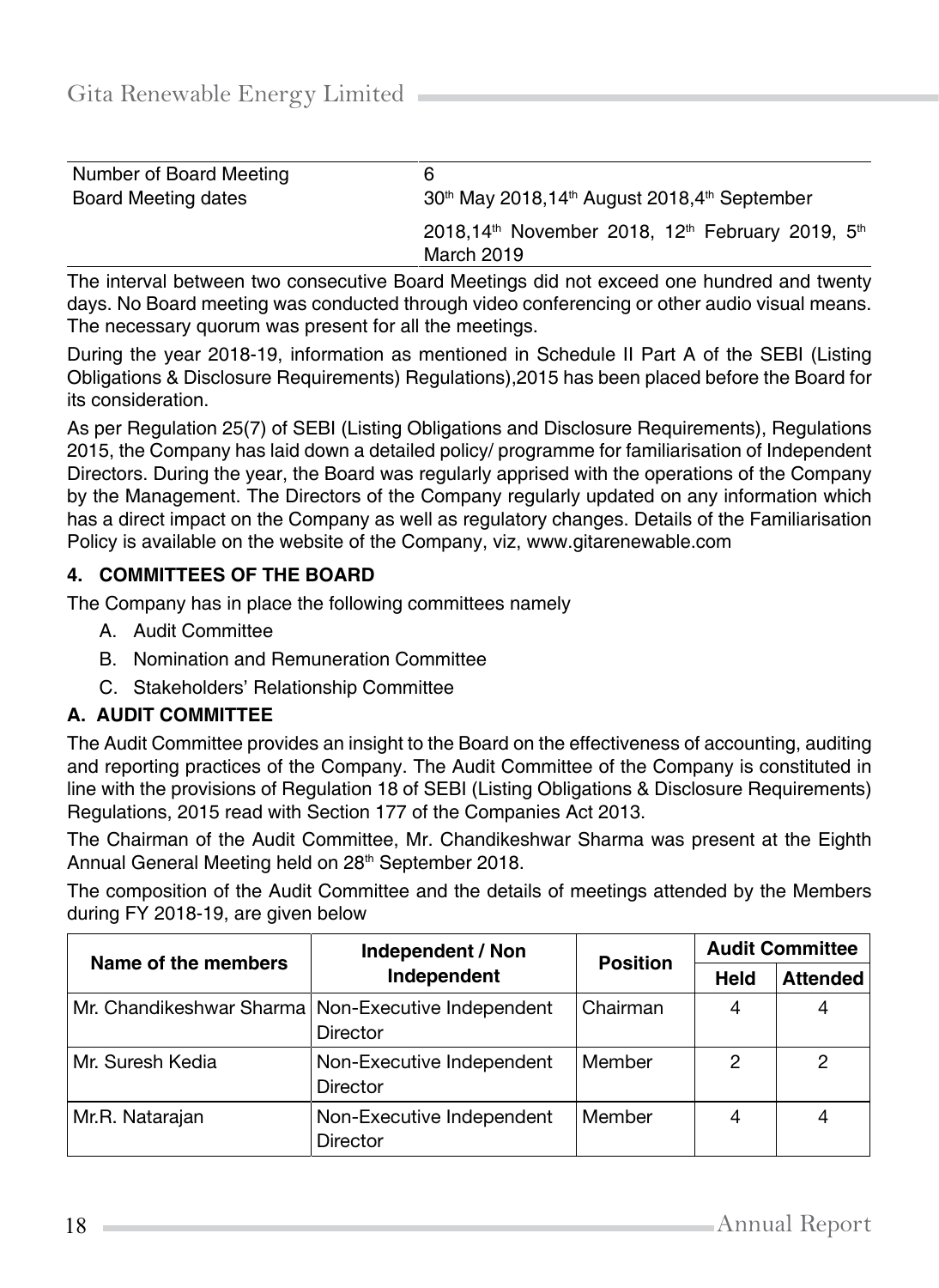

No. of Audit Committee meetings held during the 4 year dates of Audit Committee Meeting  $30<sup>th</sup>$  May 2018, 14<sup>th</sup> August 2018, 14<sup>th</sup> November 2018, 12<sup>th</sup> February 2019

The interval between two consecutive Audit Committee Meetings did not exceed one hundred and twenty days. No meeting was conducted through video conferencing or other audio visual means. The necessary quorum was present for all the meetings.

## **B. NOMINATION AND REMUNERATION COMMITTEE**

The Nomination and Remuneration Committee periodically reviews the size and composition of the Board, formulate the criteria determining qualifications, positive attributes and independence of a Director, recommend candidates to the Board, evaluates Board Performance, reviews and makes recommendations to the Board on the remuneration of the Key Managerial Personnel and Directors.

The Nomination and Remuneration committee of the Company is constituted in line with the provisions of Regulation 19 SEBI (Listing Obligations & Disclosure Requirements) Regulations, 2015 read with Section 178 of the Companies Act, 2013. Majority of the committee members are Independent.

The Chairman of the Nomination and Remuneration Committee, Mr Suresh Kedia was present at the Eighth General Meeting held on 28th September 2018.

The composition of the Nomination and Remuneration Committee and the details of meetings attended by the Directors during FY 2018-19, are given below

| Name of the                 | Independent / Non                          | <b>Position</b> | No. of meetings |                 |
|-----------------------------|--------------------------------------------|-----------------|-----------------|-----------------|
| members                     | Independent                                |                 | <b>Held</b>     | <b>Attended</b> |
| Mr. Suresh Kedia            | Non-Executive Independent<br>Director      | Chairman        |                 |                 |
| Mr. Chandikeshwar<br>Sharma | Non-Executive Independent<br>Director      | Member          |                 |                 |
| Ms.R. Saraswathi            | Non-Executive Non<br>-Independent Director | Member          |                 |                 |

No. of Nomination and Remuneration Committee 1

meetings held during the year

Nomination and Remuneration Committee Meeting date 05<sup>th</sup> March 2019

The necessary quorum was present for all the meetings.

#### **Remuneration Policy:**

The company has framed a remuneration policy in view of retaining suitable employees with remuneration commensurate with size of the company, nature the business and nature of duties and responsibilities of the employee. The Board of the company may fix remuneration to Directors and Key Managerial Personnel on the recommendation of the Nomination and Remuneration committee.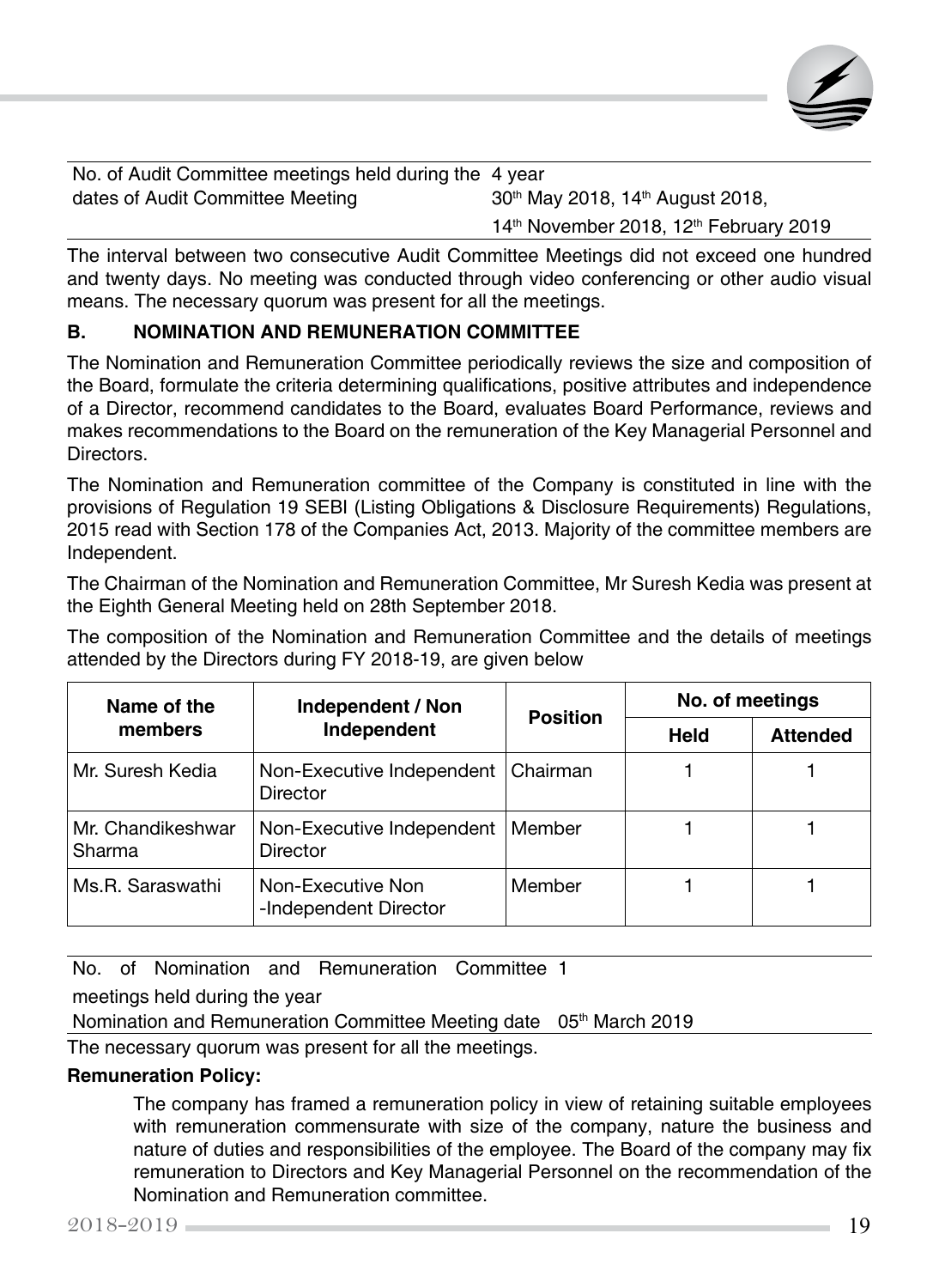The Company has not paid sitting fees to any Non-executive Directors/Independent Directors.

#### **C. Stakeholders Relationship Committee**

The Stakeholders' Relationship Committee is constituted in line with the provisions of Regulation 20 of SEBI (Listing Obligations & Disclosure Requirements) Regulations, 2015 read with section 178 of the Companies Act 2013 for review of various information/ data pertaining to the stakeholders' and redressal/ resolution of stakeholders' grievances

The Chairman of the Stakeholders' Relationship Committee Mrs. Saraswathi was present at the Eighth General Meeting held on 28<sup>th</sup> September 2018.

The composition of the Stakeholders' Relationship Committee and the details of meetings attended by the Directors during FY 2018-19 are given below:

| SI.No | Name of the members | Category                  | <b>Position</b> | No. of<br>meetings<br>attended |
|-------|---------------------|---------------------------|-----------------|--------------------------------|
|       | Mrs. Saraswathi     | Non-Executive Non-        | Chairman        | 5                              |
|       |                     | Independent Director      |                 |                                |
| 2     | Mr.R. Natarajan     | Executive                 | Member          | 5                              |
|       |                     | Non-Independent Director  |                 |                                |
| З     | Mr. Suresh Kedia    | Non-Executive-Independent | Member          | 2                              |
|       |                     | <b>Director</b>           |                 |                                |

No. of Stakeholders Relationship Committee 5

#### meetings held during the year

Stakeholders Relationship Committee Meeting 27<sup>th</sup> April 2018, 30<sup>th</sup> May 2018, 14<sup>th</sup> August date 2018, 14th November 2018, 12th February

2019

Report on number of shareholder complaints received and resolved by the Company during the year ended 31st March 2019.

| No. of complaints pending as on April 1, 2018                      |  |
|--------------------------------------------------------------------|--|
| No. of complaints identified and reported during FY 2018-19        |  |
| No. of Complaints disposed of during the year ended March 31, 2019 |  |
| No. of pending complaints as on March 31, 2019                     |  |

#### **5. INDEPENDENT DIRECTORS' MEETING:**

During the year under review, one Meeting of the Independent Directors held on 12<sup>th</sup> February 2019 inter alia, to:

- i. Review the performance of Non Independent Directors and the Board of Directors as a whole;
- ii. Review the performance of the Chairman of the Company, taking into account the views of the Executive and Non- Executive Directors.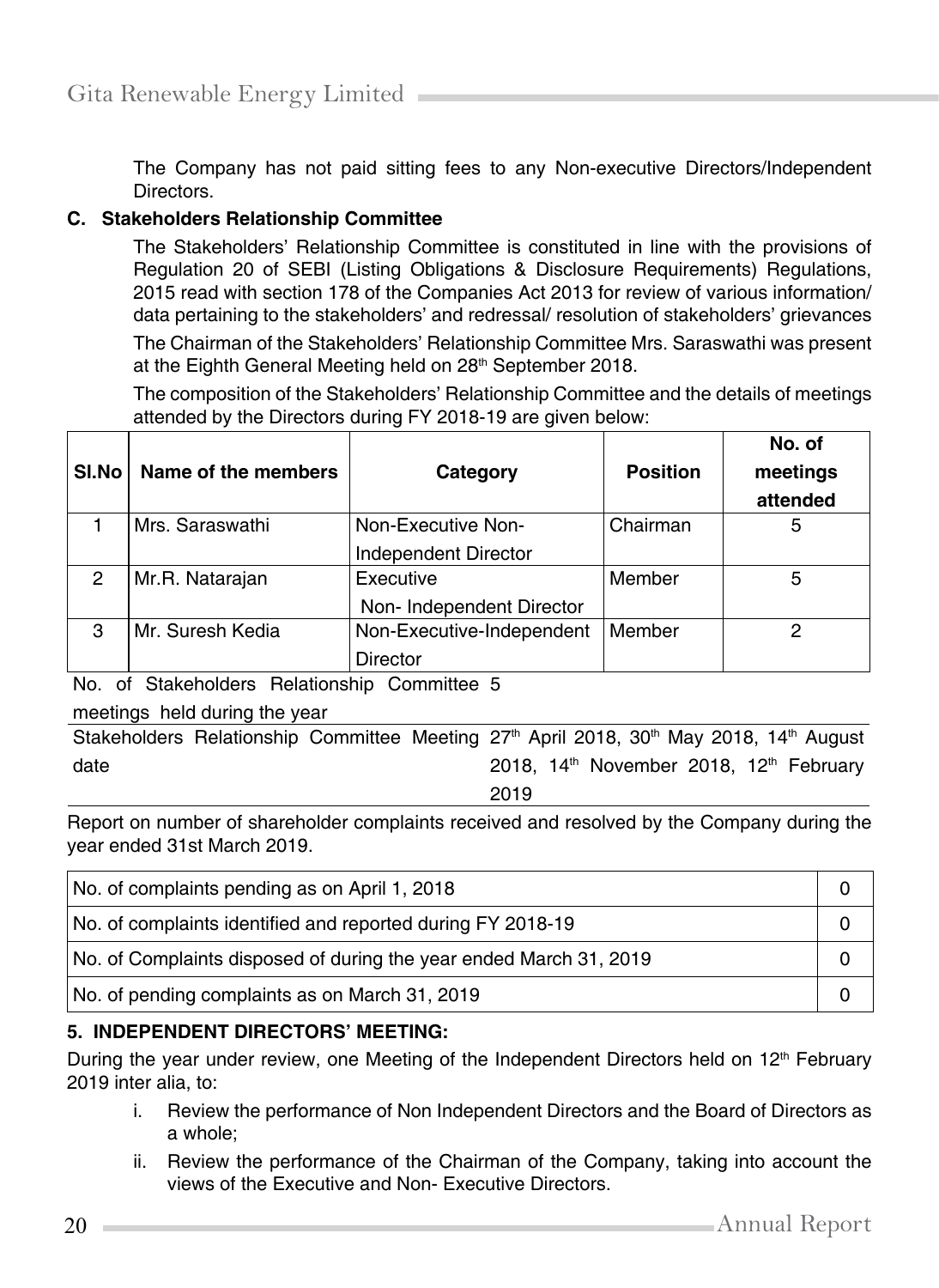

iii. Assess the quality, content and timeliness of flow of information between the Company management and the Board that is necessary for the Board to effectively and reasonably perform its duties.

All the Independent Directors were present at the said meeting.

#### **6. General shareholder information:**

Details of Annual General Meeting for Financial Year 2017-18, 2016-17 and 2015-16.

| Year      | Date       | Time       | Venue                                                                                                                                    |
|-----------|------------|------------|------------------------------------------------------------------------------------------------------------------------------------------|
| 2015-2016 | 30.09.2016 | $1.00$ P.M | Survey No. 180 & 181 OPG Nagar, Periya<br>Kandigai,<br>Obulapuram Village, Nagaraja<br>Madaharapakkam Road,<br>Gummidipoondi - 601201.   |
| 2016-2017 | 30.09.2017 | 1.00 P.M   | Survey No. 180 & 181 OPG Nagar, Periya<br>Kandigai,<br>Obulapuram Village, Nagaraja<br>Madaharapakkam Road,<br>Gummidipoondi - 601201.   |
| 2017-2018 | 28.09.2018 | 1.00 P.M   | Survey No. 180 & 181 OPG Nagar, Periya<br>Kandigai,<br>Obulapuram<br>Village,Nagaraja<br>Madaharapakkam Road,<br>Gummidipoondi - 601201. |

No Extra-Ordinary General Meeting of the shareholders was held during the year.

No resolution was passed by Postal Ballot.

Special Resolutions passed in previous three Annual General Meetings:

- At the Annual General Meeting held on 28<sup>th</sup> September 2018 the following special resolutions were passed for approval for
	- Reclassification of certain Shareholders from Promoter Group category to Public category

The company has already filed the requisite application for reclassification of promoters as public category under Regulation 31A of Listing Regulations 2015 with the Bombay Stock Exchange. The application is still pending for approval from the Stock Exchange due to some procedural delays

- Appointment of Independent Director –Mr. Suresh Kedia
- At the Annual General Meeting held on 30<sup>th</sup> September 2017 no special resolutions were passed
	- Re-appointment of Independent Director Mr. Chandikeshwar Sharma
- At the Annual General Meeting held on 30<sup>th</sup> September 2016 no special resolutions were passed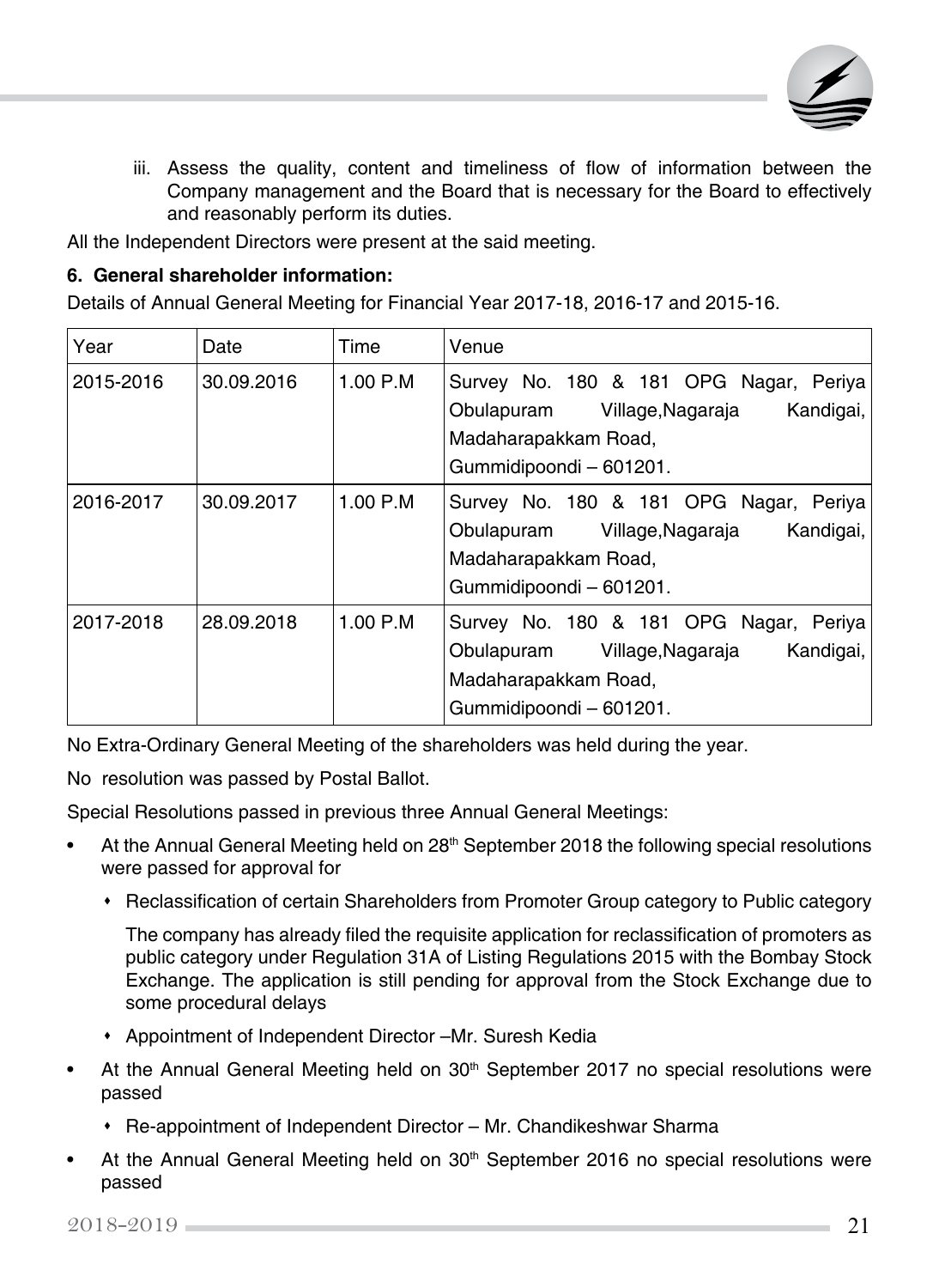# **7. MEANS OF COMMUNICATION**

The quarterly unaudited Standalone financial Results and Annual audited Standalone financial Results of the Company are published in "Trinity Mirror"- the English Daily and "Makkal Kural" - Tamil Daily. The quarterly unaudited Standalone financial Results and Annual audited Standalone financial Results , the shareholding pattern, Corporate Governance, Reconcillation of Share capital Audit, Report on Investor Complaints, Compliance Certificates as per Regulation 7(2) and Regulation 40(9) of SEBI Listing Obligations and Disclosure Requirements)Regulations 2015 are properly reported with Stock Exchange and are available in the Bombay Stock Exchange website [www.bseindia.com a](http://www.bseindia.com/)nd the Company's website [www.gitarenewable.com](http://www.gitarenewable.com/)

Notice of General Meeting including Attendance slip, proxy form and polling paper are sent to all the shareholders by Registered Post or Speed post or Courier or through e-mail System. Annual Report is sent by Book post or email system or both at the desire of shareholders.

Further to the compliance of Regulation 46 of SEBI Listing Obligations and Disclosure Requirements, all the basic information about the Company is made available in the company's Website [www.gitarenewable.com](http://www.gitarenewable.com/) at all times at no cost for the benefit of all stakeholders concerned

|                                        | Date                                                                                                                                                                                                                                                                                                                    | 30 <sup>th</sup> September 2019                                                                                                   |
|----------------------------------------|-------------------------------------------------------------------------------------------------------------------------------------------------------------------------------------------------------------------------------------------------------------------------------------------------------------------------|-----------------------------------------------------------------------------------------------------------------------------------|
| 9 <sup>th</sup> Annual General Meeting | Time                                                                                                                                                                                                                                                                                                                    | 4.00 P.M.                                                                                                                         |
|                                        | Venue                                                                                                                                                                                                                                                                                                                   | Survey No. 180 & 181OPG Nagar, Periya<br>Obulapuram Village, Nagaraja Kandigai,<br>Madaharapakkam Road, Gummidipoondi -<br>601201 |
| <b>Financial Year</b>                  | 2019-20                                                                                                                                                                                                                                                                                                                 |                                                                                                                                   |
| <b>Financial Calendar</b>              | Financial Reporting for the quarter<br>ending 30 <sup>th</sup> Jun 2019- Latest by 15 <sup>th</sup> Aug<br>2019 30 <sup>th</sup> Sep 2019 - Latest by 15 <sup>th</sup> Nov<br>2019 31 <sup>st</sup> Dec 2019- Latest by 15 <sup>th</sup> Feb<br>2020<br>31 <sup>st</sup> Mar 2020 - Latest by 30 <sup>th</sup> May 2020 |                                                                                                                                   |
| Dates of Book closure                  | From 23rd September 2019 to 30 <sup>th</sup> September 2019 (both<br>days inclusive)                                                                                                                                                                                                                                    |                                                                                                                                   |
| Dividend Payment                       | Nil                                                                                                                                                                                                                                                                                                                     |                                                                                                                                   |
| Listing on Stock Exchanges             | <b>BSE Limited</b><br>Phiroze Jeejeebhoy Towers Dalal Street<br>Mumbai - 400 001                                                                                                                                                                                                                                        |                                                                                                                                   |
| <b>Depository Participant</b>          | National Securities Depository Limited<br><b>Central Depository Services Limited</b>                                                                                                                                                                                                                                    |                                                                                                                                   |

## **8. GENERAL SHAREHOLDER INFORMATION**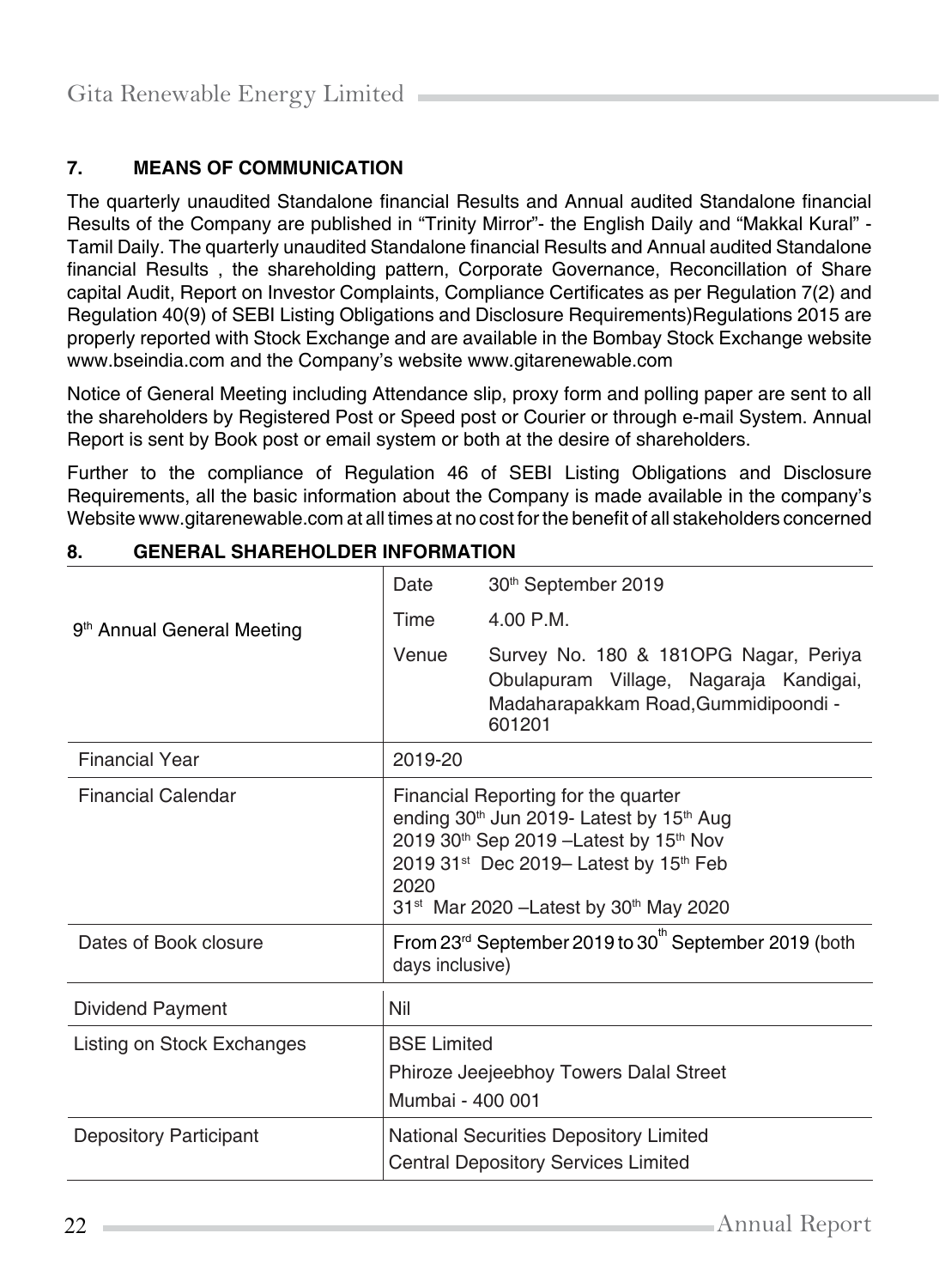

| Stock Code-Equity Share<br><b>ISIN Code</b><br>Scrip Code<br>Security ID | INE 777001018<br>539013<br><b>GITARENEW</b>                                                                |
|--------------------------------------------------------------------------|------------------------------------------------------------------------------------------------------------|
| Listing on Stock Exchange<br>(overseas)                                  | Nil                                                                                                        |
| <b>Plant Location</b><br>Rolling & Furnace Mills                         | OPG Nagar, Periya Obulapuram Village, Nagaraja<br>Kandigai, Madaharapakkam Road, Gummidipoondi-<br>601201. |

#### **9. Stock market price data**

High/Low of monthly Market Price of the Company's Equity Shares traded on the Bombay Stock Exchange; Mumbai during the financial year 2018-19 is furnished below:

| Months           | Open Price<br>(Rs) | <b>High Price</b><br>(Rs) | Low Price<br>(Rs) | <b>Close Price</b> | No. of<br><b>Shares</b> |
|------------------|--------------------|---------------------------|-------------------|--------------------|-------------------------|
| April 2018       | 6.9                | 6.9                       | 5.93              | 6.22               | 196652                  |
| May 2018         | 6                  | 6                         | 5.7               | 5.7                | 583                     |
| June 2018        | 0.0                | 0.0                       | 0.0               | 0.0                | 0.0                     |
| <b>July 2018</b> | 5.75               | 5.75                      | 5.47              | 5.47               | 182                     |
| August 2018      | 5.48               | 5.48                      | 5.21              | 5.21               | 396                     |
| September 2018   | 4.95               | 5                         | 4.95              | 5                  | 68                      |
| October 2018     | 5                  | 5                         | 5                 | 5                  | 224                     |
| November 2018    | 5                  | 5                         | 5                 | 5                  | 80                      |
| December 2018    | 5                  | 5                         | 5                 | 5                  | 122                     |
| January 2019     | 5                  | 5                         | 5                 | 5                  | 49                      |
| February 2019    | 5                  | 5                         | 5                 | 5                  | 1032                    |
| March 2019       | 5.2                | 5.2                       | 4.9               | 5.14               | 6467                    |

#### **10. Share transfer system**

The Company has engaged M/s. Cameo Corporate Services Limited, Chennai to carry out the transfer related activities. Authorized signatories are approving the transfer on periodical basis. All valid transfers are affected within stipulated days.

Share certificates received at Registered Office are also sent to Registrars and Share Transfer Agents for doing the needful. In case of electronic transfers, the bye laws of Depositories are complied with.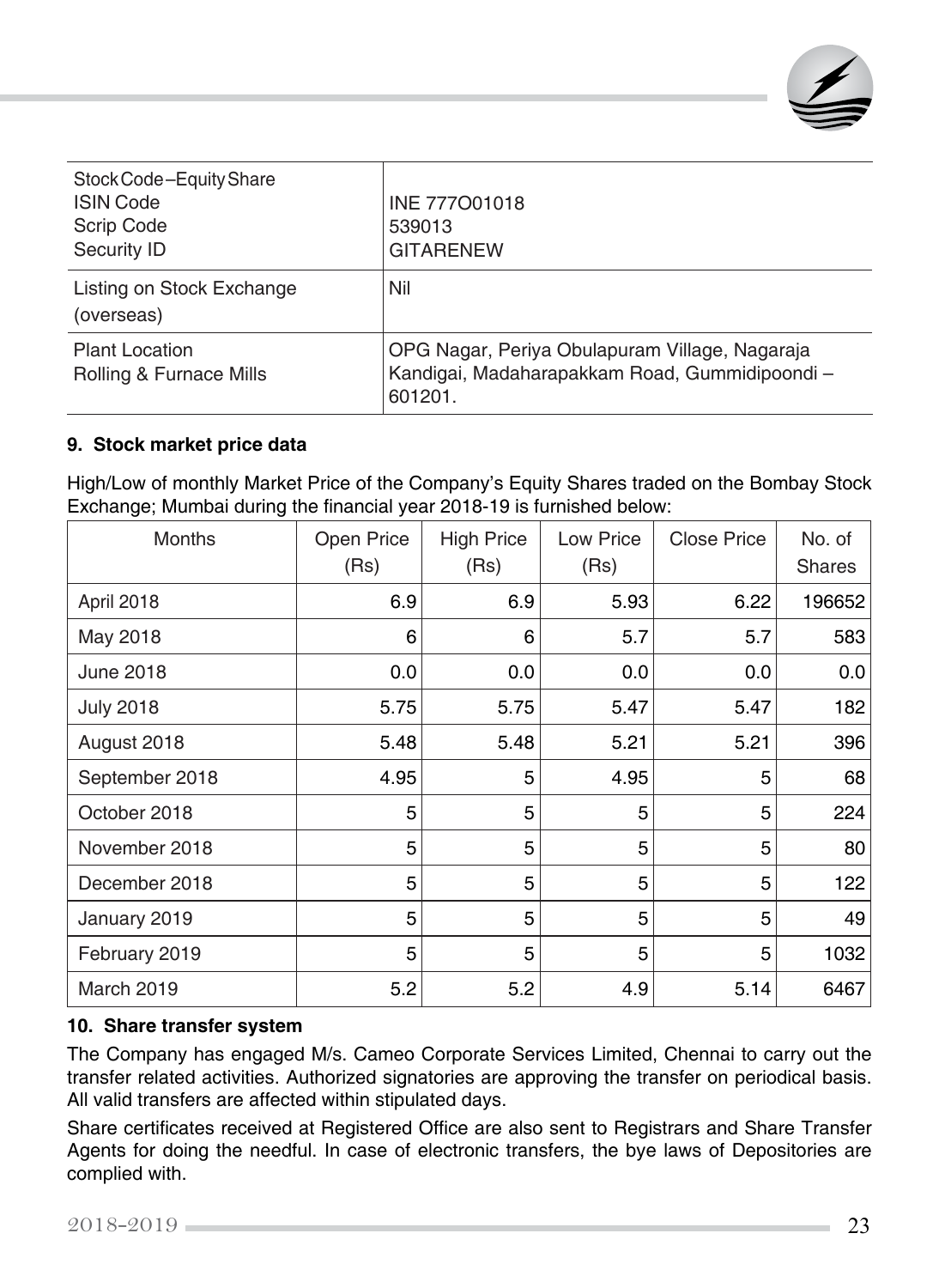No. of shares received for transfer /Transmission/Transposition up to 31st March 2019 is 28 and shares pending for transfer as on 31st March 2019 is NIL

| Registrar and Transfer Agents | Cameo Corporate Services Limited |
|-------------------------------|----------------------------------|
|                               | Subramanian Building             |
|                               | No.1, Club House Road            |
|                               | Ph: 044-28460390 (6 lines)       |
|                               | E-Mail: cameo@cameoindia.com     |

## **11. Distribution of Shareholding**

| Share or Debenture  | Share or Debenture |            |          | Share or Debenture |
|---------------------|--------------------|------------|----------|--------------------|
| holders<br>holding  |                    |            | amount   |                    |
| Rs. (Nominal Value) | Number             | % of total | Rs.      | % of total         |
| $10 - 5000$         | 4819               | 97.4519    | 1617780  | 3.934              |
| 5001 - 10000        | 50                 | 1.0111     | 358100   | 0.8708             |
| 10001 - 20000       | 20                 | 0.4044     | 293070   | 0.7126             |
| 20001 - 30000       | 4                  | 0.0808     | 99540    | 0.242              |
| 30001 - 40000       | 6                  | 0.1213     | 207230   | 0.5039             |
| 40001 - 50000       | 3                  | 0.0606     | 140140   | 0.3407             |
| 50001 - 100000      | 9                  | 0.182      | 666850   | 1.6216             |
| 100001 - And Above  | 34                 | 0.6875     | 37740250 | 91.7741            |
| Total :             | 4945               | 100        | 41122960 | 100                |

## **12. Categories of shareholders as on 31st March 2019**

| SI.<br>No.     | Category                                                     | Total   | % of Total<br><b>Shares</b> |
|----------------|--------------------------------------------------------------|---------|-----------------------------|
| А.             | <b>SHAREHOLDING OF PROMOTER AND</b><br><b>PROMOTER GROUP</b> |         |                             |
|                | <b>INDIAN</b>                                                |         |                             |
| a.             | INDIVIDUALS/HINDU UNDIVIDED FAMILY                           | 1200382 | 29.1900                     |
| b.             | CENTRAL GOVERNMENT/ STATE GOVERNMENT(S)                      | 0       | 0.0000                      |
| C.             | <b>BODIES CORPORATE</b>                                      | 1427518 | 34.7134                     |
| d.             | <b>FINANCIAL INSTITUTIONS/ BANKS</b>                         | 0       | 0.0000                      |
| $\mathbf{e}$ . | ANY OTHER                                                    |         |                             |
|                |                                                              |         |                             |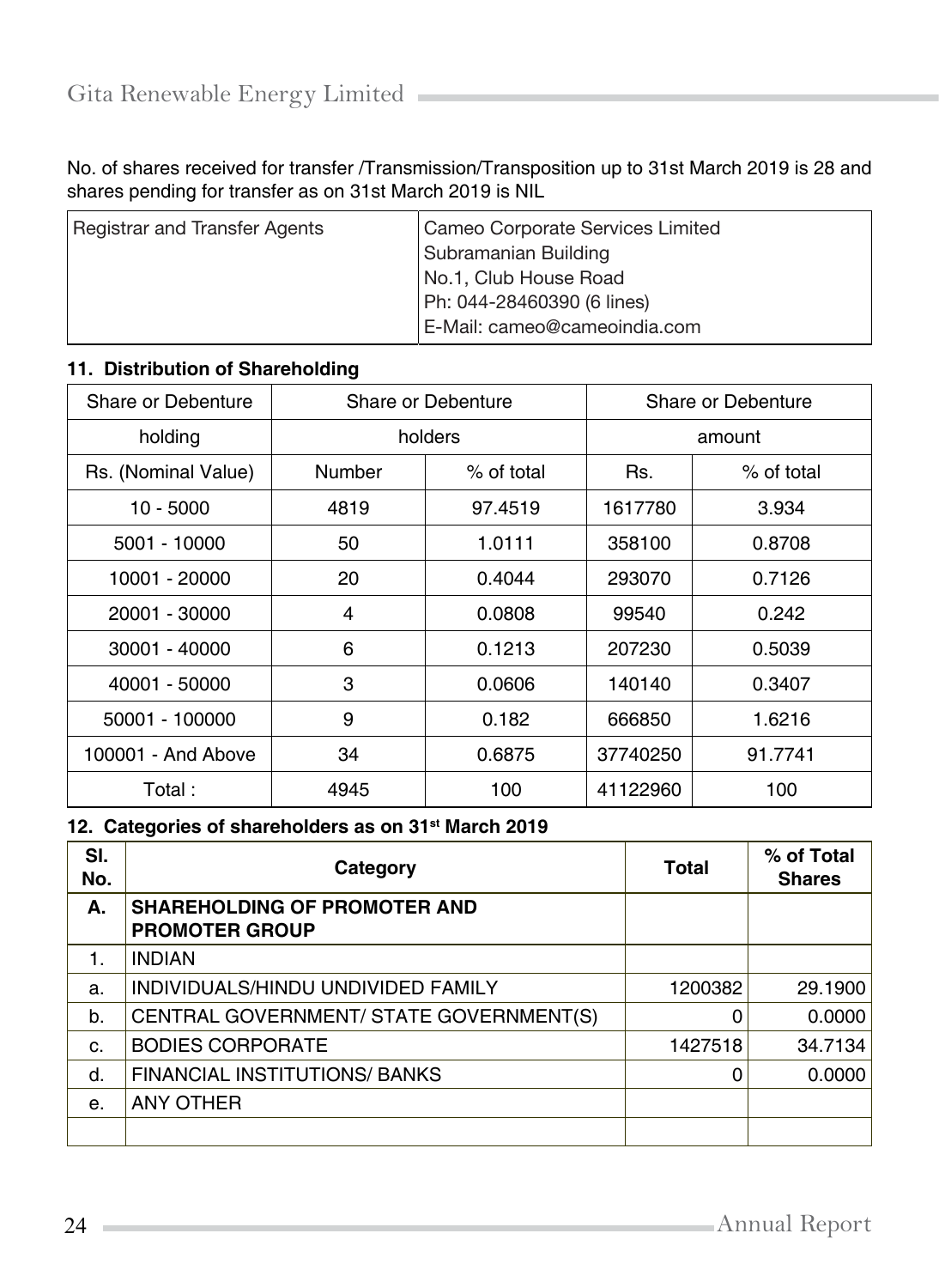

| SI.<br>No.     | Category                                                                            | <b>Total</b> | % of Total<br><b>Shares</b> |
|----------------|-------------------------------------------------------------------------------------|--------------|-----------------------------|
|                | <b>SUB - TOTAL (A)(1)</b>                                                           | 2627900      | 63.9034                     |
|                |                                                                                     |              |                             |
| 2.             | <b>FOREIGN</b>                                                                      |              |                             |
| a.             | INDIVIDUALS (NON- RESIDENT INDIVIDUALS/<br><b>FOREIGN INDIVIDUALS)</b>              | 0            | 0.0000                      |
| b.             | <b>BODIES CORPORATE</b>                                                             | 285714       | 6.9477                      |
| c.             | <b>INSTITUTIONS</b>                                                                 | 0            | 0.0000                      |
| d.             | <b>QUALIFIED FOREIGN INVESTOR</b>                                                   | 0            | 0.0000                      |
| е.             | <b>ANY OTHER</b>                                                                    |              |                             |
|                |                                                                                     |              |                             |
|                | SUB - TOTAL (A)(2)                                                                  | 285714       | 6.9477                      |
|                |                                                                                     |              |                             |
|                | TOTAL SHARE HOLDING OF PROMOTER AND<br><b>PROMOTER GROUP (A) = (A)(1)+(A)(2)</b>    | 2913614      | 70.8512                     |
|                |                                                                                     |              |                             |
| В.             | <b>PUBLIC SHAREHOLDING</b>                                                          |              |                             |
| $\mathbf{1}$ . | <b>INSTITUTIONS</b>                                                                 |              |                             |
| a.             | <b>MUTUAL FUNDS/UTI</b>                                                             | 0            | 0.0000                      |
| b.             | <b>FINANCIAL INSTITUTIONS/BANKS</b>                                                 | 0            | 0.0000                      |
| c.             | CENTRAL GOVERNMENT/ STATE GOVERNMENT(S)                                             | 0            | 0.0000                      |
| е.             | <b>INSURANCE COMPANIES</b>                                                          | 0            | 0.0000                      |
| f.             | FOREIGN INSTITUTIONAL INVESTORS                                                     | 0            | 0.0000                      |
| g.             | FOREIGN VENTURE CAPITAL INVESTORS                                                   | 0            | 0.0000                      |
| h.             | <b>QUALIFIED FOREIGN INVESTOR</b>                                                   | 0            | 0.0000                      |
| i.             | <b>ANY OTHER</b>                                                                    |              |                             |
|                |                                                                                     |              |                             |
|                | <b>SUB - TOTAL (B)(1)</b>                                                           | 0            | 0.0000                      |
|                |                                                                                     |              |                             |
| 2.             | NON-INSTITUTIONS                                                                    |              |                             |
| a.             | <b>BODIES CORPORATE</b>                                                             | 723657       | 17.5973                     |
| b.             | INDIVIDUALS -                                                                       |              |                             |
|                | I INDIVIDUAL SHAREHOLDERS HOLDING NOMINAL<br>SHARE CAPITAL UPTO RS. 1 LAKH          | 250187       | 6.0838                      |
|                | II INDIVIDUAL SHAREHOLDERS HOLDING NOMINAL<br>SHARE CAPITAL IN EXCESS OF RS. 1 LAKH | 159282       | 3.8733                      |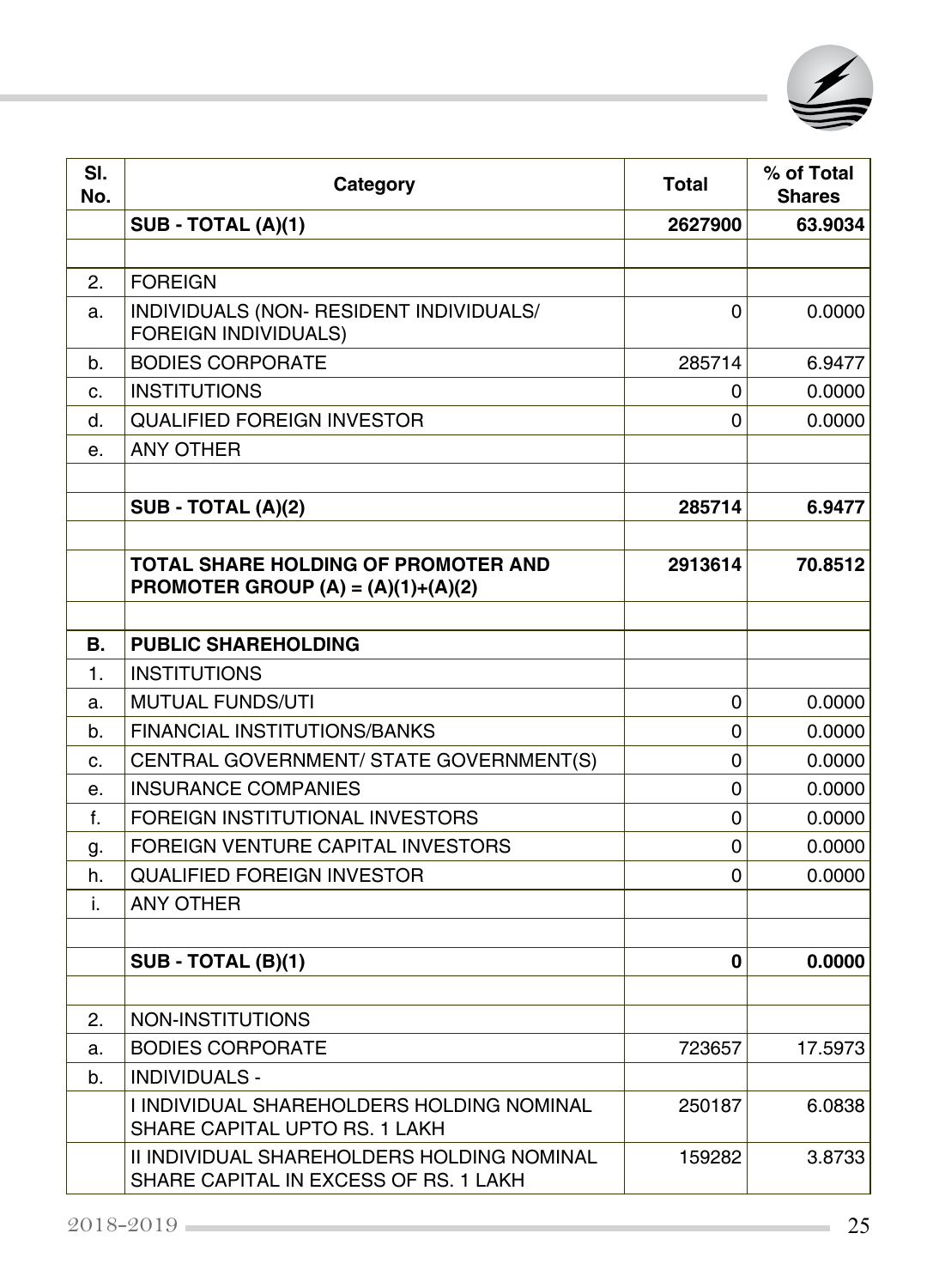| SI.<br>No.     | Category                                                                                   | Total       | % of Total<br><b>Shares</b> |
|----------------|--------------------------------------------------------------------------------------------|-------------|-----------------------------|
| C <sub>1</sub> | <b>QUALIFIED FOREIGN INVESTOR</b>                                                          | 0           | 0.0000                      |
| d.             | <b>ANY OTHER</b>                                                                           |             |                             |
|                | <b>CLEARING MEMBERS</b>                                                                    | $\Omega$    | 0.0000                      |
|                | <b>HINDU UNDIVIDED FAMILIES</b>                                                            | 46431       | 1.1290                      |
|                | <b>NON RESIDENT INDIANS</b>                                                                | 16980       | 0.4129                      |
|                | <b>OTHERS</b>                                                                              | 2145        | 0.0521                      |
|                |                                                                                            | 65556       | 1.5941                      |
|                |                                                                                            |             |                             |
|                | SUB - TOTAL (B)(2)                                                                         | 1198682     | 29.1487                     |
|                |                                                                                            |             |                             |
|                | TOTAL PUBLIC SHAREHOLDING $(B) = (B)(1)+(B)(2)$                                            | 1198682     | 29.1487                     |
|                |                                                                                            |             |                             |
|                | TOTAL $(A)+(B)$                                                                            | 4112296     | 100.0000                    |
|                |                                                                                            |             |                             |
| C.             | <b>SHARES HELD BY CUSTODIANS AND AGAINST</b><br>WHICH DEPOSITORY RECEIPTS HAVE BEEN ISSUED |             |                             |
|                | Promoter and Promoter Group                                                                | $\mathbf 0$ | 0.0000                      |
|                | Public                                                                                     | 0           | 0.0000                      |
|                | <b>TOTAL CUSTODIAN (C)</b>                                                                 | $\bf{0}$    | 0.0000                      |
|                |                                                                                            |             |                             |
|                | GRAND TOTAL (A)+(B)+(C)                                                                    | 4112296     | 100.0000                    |

| Mode of<br><b>Holding</b> | No.of<br><b>Holders</b> | Percentage of<br><b>No.of Holders</b> | No.of<br>shares | Percentage of<br><b>No.of shares</b> |
|---------------------------|-------------------------|---------------------------------------|-----------------|--------------------------------------|
| Physical                  | 2817                    | 56.97                                 | 367742          | 8.94                                 |
| <b>NDSL</b>               | 1496                    | 30.25                                 | 2063789         | 50.19                                |
| <b>CDSL</b>               | 632                     | 12.78                                 | 1680765         | 40.87                                |

## **13. Demat of shares:**

The physical form of trading is also available to the shareholders. Electronic Holding by Members comprises of 43.03 % as on 31<sup>st</sup> March 2019 of the paid up share capital of the company held through National. Securities Depository Limited and Central Depository Services Limited. The company appointed Cameo Corporate Services Limited as Registrar & Transfer Agent and entered into an agreement for availing depository services.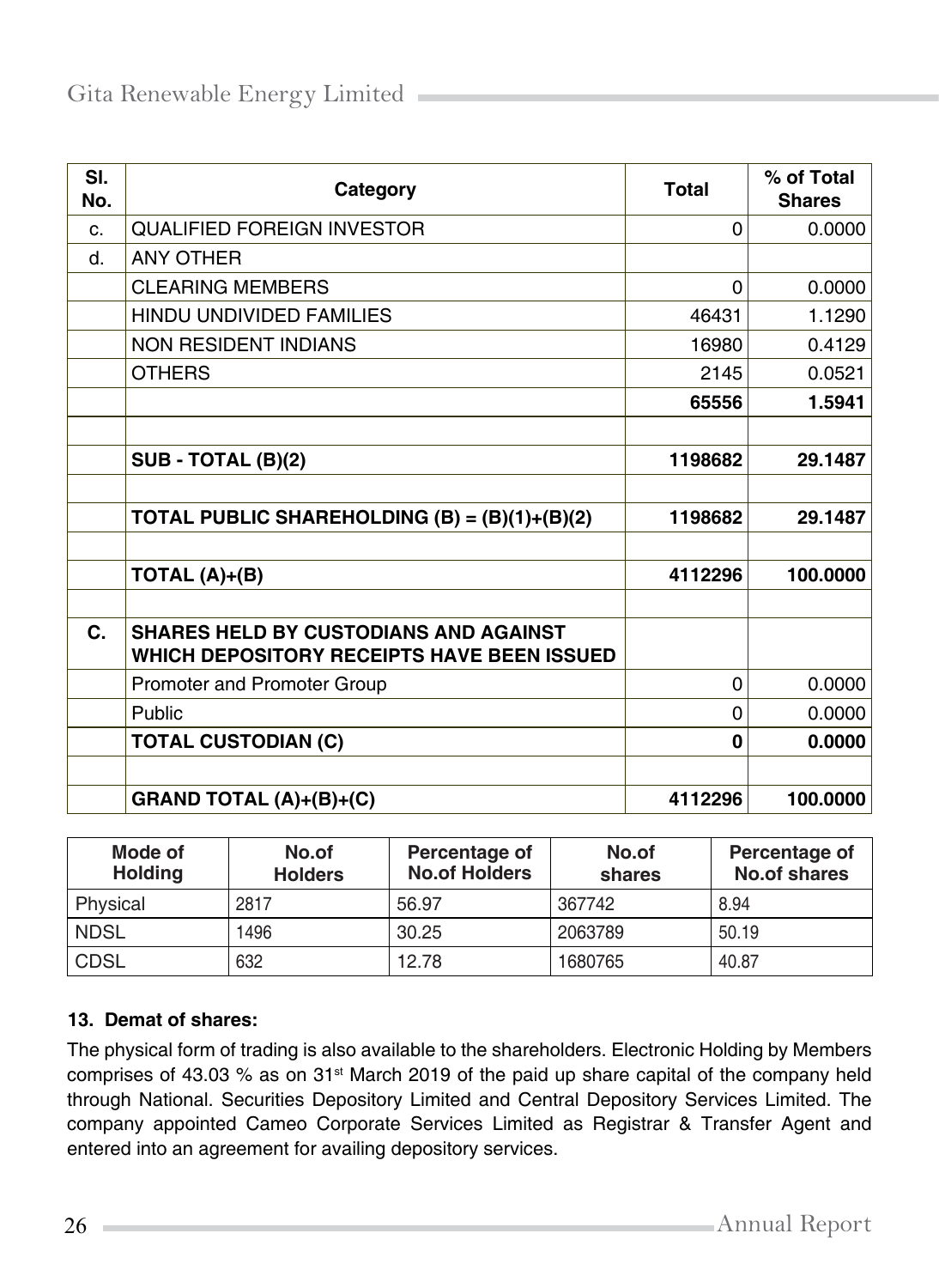

#### **Request to Shareholders**

The Companies Act, 2013 read with the Companies (Management & Administration) Rules, 2014 requires the company to keep the Register of Members in Form No.MGT-1. As compared to the existing Register of Members under the old Act, the new Law calls for certain additional information to be recorded. In order that the company is facilitated to comply with same, shareholders are requested to send the following information for updating their records in our Register of Members: Name of the member, Folio/ DP ID – Client ID, Email address, Permanent Account Number (PAN), CIN (in the case of company), unique Identification Number, Father's/ Mother's/ Spouse's name, Occupation, Status, Nationality, In case of minor, name of guardian and date of birth of minor, Instructions, if any for sending Notice etc.

#### **Investor query/address for correspondence:**

The Compliance officer Gita Renewable Energy Limited, Survey No. 180& 181 OPG Nagar, Periya Obulapuram Village, Nagaraja Kandigai, Madharapakkam Road, Gummidipoondi – 601201 Ph: 044 27991450 Fax: 044 27991450 E-mail: [investor@gitarenewable.com](mailto:investor@gitarenewable.com)

## **Shareholders holding shares in electronic mode should address all their correspondence to:**

M/s. Cameo Corporate Services Limited

Subramanian Building No.1, Club House Road Chennai- 600 002 Ph: 044-28460390 (6 lines)

E-Mail: [cameo@cameoindia.com](mailto:cameo@cameoindia.com)

For and behalf of Board of Directors of **Gita Renewable Energy Limited,** 

Date: 5th September 2019 **R. NATARAJAN** Place: Chennai **Chairman & Managing Director.** DIN: 00595027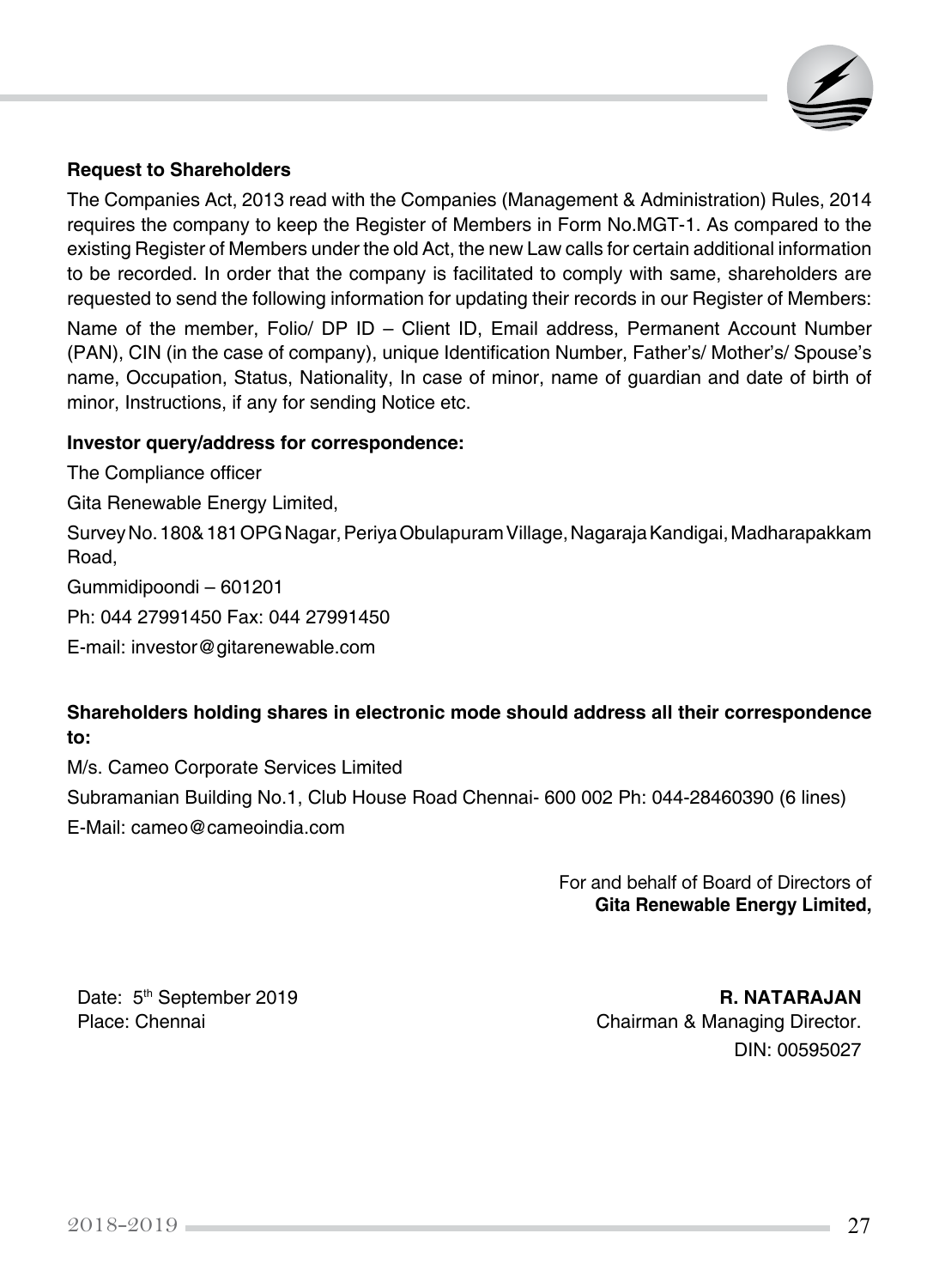## **AUDITORS CERTIFICATE ON CORPORATE GOVERNANCE**

#### **TO THE MEMBERS OF GITA RENEWABLE ENERGY LIMITED**

- 1. We have examined the compliance of conditions of corporate governance by Gita Renewable Energy Limited for the year ended  $31<sup>st</sup>$  March 2019 as stipulated in Regulation 17 to 27 and 34(3) read with Schedule - V of the SEBI (Listing Obligations and Disclosure Requirements) Regulations, 2015.
- 2. The compliance of conditions of corporate governance is the responsibility of the Company's management. Our examination was carried out in accordance with the Guidance Note on Corporate Governance Certificate issued by the Institute of Company Secretaries of India and was limited to procedures and implementation thereof, adopted by the company for ensuring the compliance of the conditions of Corporate Governance. It is neither an audit nor an expression of opinion on the financial statements of the Company.
- 3. In our opinion and to the best of our information and according to the explanations given to us, we certify that the Company has complied with the conditions of Corporate Governance as stipulated in the above mentioned Listing Regulations to the extent applicable to it.
- 4. We further state that such compliance is neither an assurance as to the future viability of the Company nor the efficiency or effectiveness with which the management has conducted the affairs of the Company.

Place: Chennai Date: 5<sup>th</sup> September 2019

## **For S.K Gulecha & Associates** Chartered Accountants FRN: 013340S **SANDEEP KUMAR GULECHA** Proprietor (Membership Number: 226263)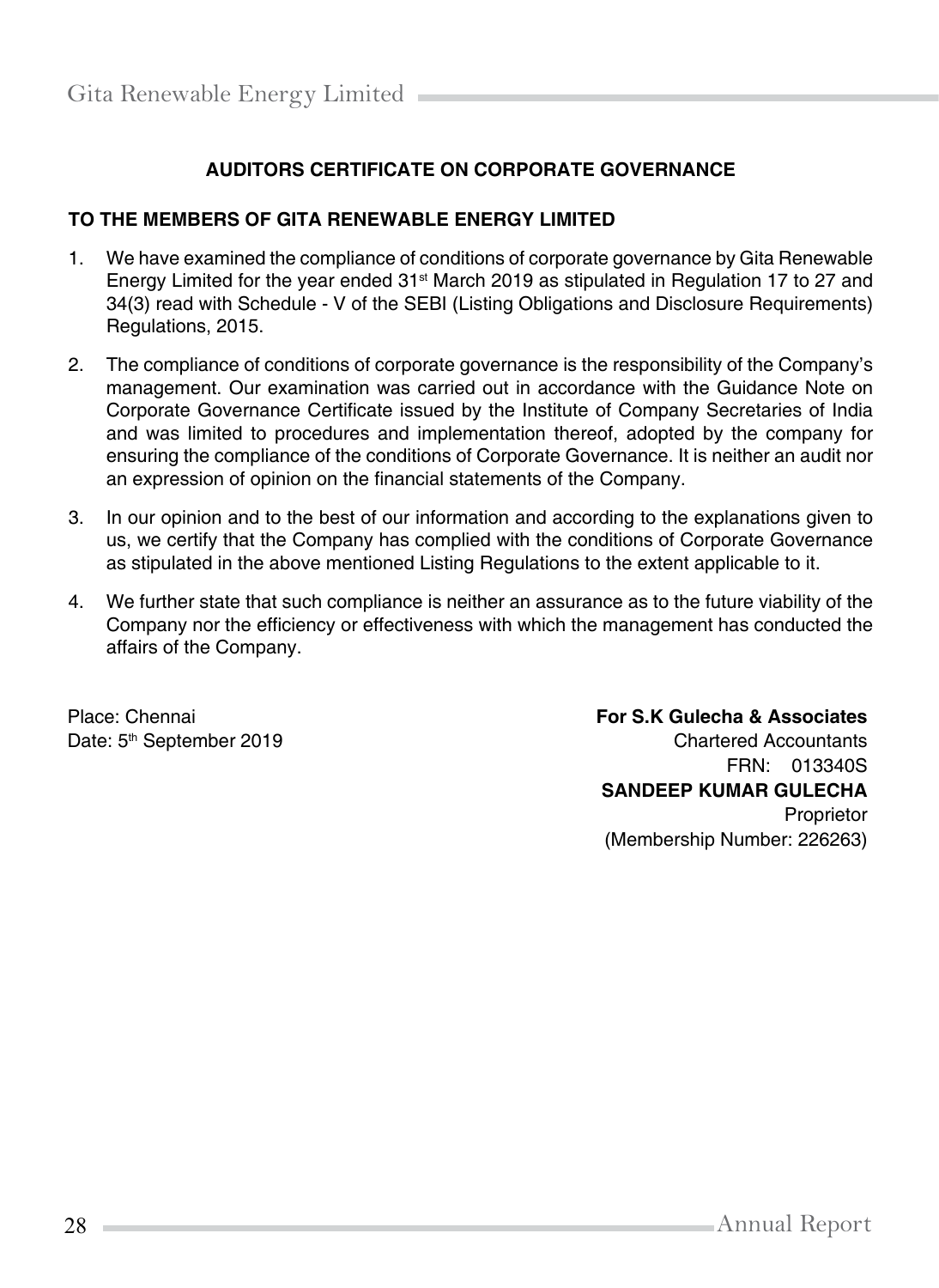

#### **ANNEXURE-IV**

#### **Statement pursuant to Rule 5(1) of Companies (Appointment and Remuneration of Managerial Personnel) Rules, 2014**

- 1. The ratio of the remuneration of each director to the median remuneration of the employees of the company for the financial year:
	- Not applicable since no remuneration was paid.
- 2. The percentage increase in remuneration of each Director, Chief Financial Officer, Chief Executive Officer, Company Secretary or Manager, if any, in the financial year:
	- No increase in remuneration during the year.
- 3. The percentage increase in the median remuneration of employees in the financial year:
	- No increase in remuneration during the year:
- 4. The number of permanent employees on the rolls of company:
	- 2 (which includes 1 Director)
- 5. Average percentile increase already made in the salaries of employees other than the managerial personnel in the last financial year and its comparison with the percentile increase in the managerial remuneration and justification thereof and point out if there are any exceptional circumstances for increase in the managerial remuneration:
	- No change in, parameters for any variable component of remuneration availed by the directors
- 6. The ratio of the remuneration of the highest paid director to that of the employees who are not directors but receive remuneration
	- **Not Applicable**
- 7. Comparison of the each remuneration of the Key Managerial Personnel against the performance of the company:
	- No increase in remuneration of Key Managerial Personnel.
- 8. The key remuneration in excess of the highest paid director during the year:
	- **●**  NIL
- 9. Affirmation that the remuneration is as per the remuneration policy of the company:
	- Remuneration is as per the remuneration policy of the company.

For and behalf of Board of Directors of For **Gita Renewable Energy Limited,** 

Date: 5<sup>th</sup> September 2019 **R. NATARAJAN** 

Place: Chennai **Chairman & Managing Director.** DIN: 00595027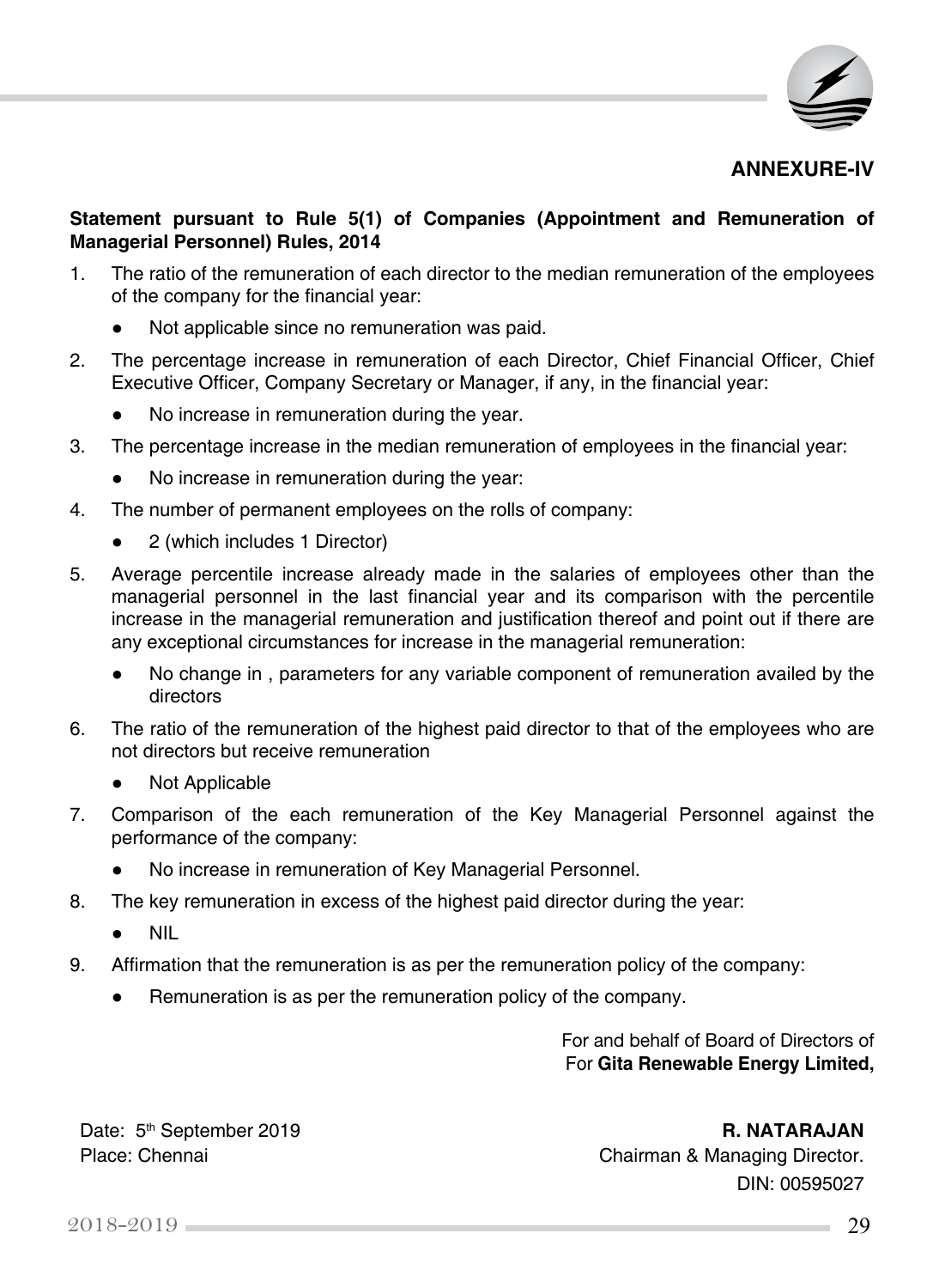## **ANNEXURE-V**

#### **Form No. AOC-2 [Pursuant to Section 134(3)(h) of the Companies Act, 2013 and Rule 8(2) of the Companies (Accounts) Rules, 2014]**

#### **Form for disclosure of particulars of contracts / arrangements entered into by the Company with related parties referred to in section 188 (1) of the Companies Act, 2013 including certain arm`s length transactions under third proviso thereto:**

1. Details of contracts or arrangements or transactions not at arm`s length basis.

Chennai Ferrous Industries Limited has not entered into any contract/ arrangement or transaction with its related parties which is not at arm`s length during the financial year 2018-19.

2. Details of material contracts or arrangements or transactions at arm`s length basis:

| a | Name(s) of the related party and nature of relationship                                       |     |
|---|-----------------------------------------------------------------------------------------------|-----|
| b | Nature of contracts/arrangements/transactions                                                 |     |
| c | Duration of the contracts / arrangements / transactions                                       | Nil |
| d | Salient terms of the contracts or arrangements or<br>transactions including the value, if any |     |
| e | date(s) of approval by the Board, if any:                                                     |     |
|   | Amount paid as advances, if any:                                                              |     |

For and behalf of Board of Directors of **Gita Renewable Energy Limited,** 

Date: 5<sup>th</sup> September 2019 **R. NATARAJAN** 

Place: Chennai Chairman & Managing Director. DIN: 00595027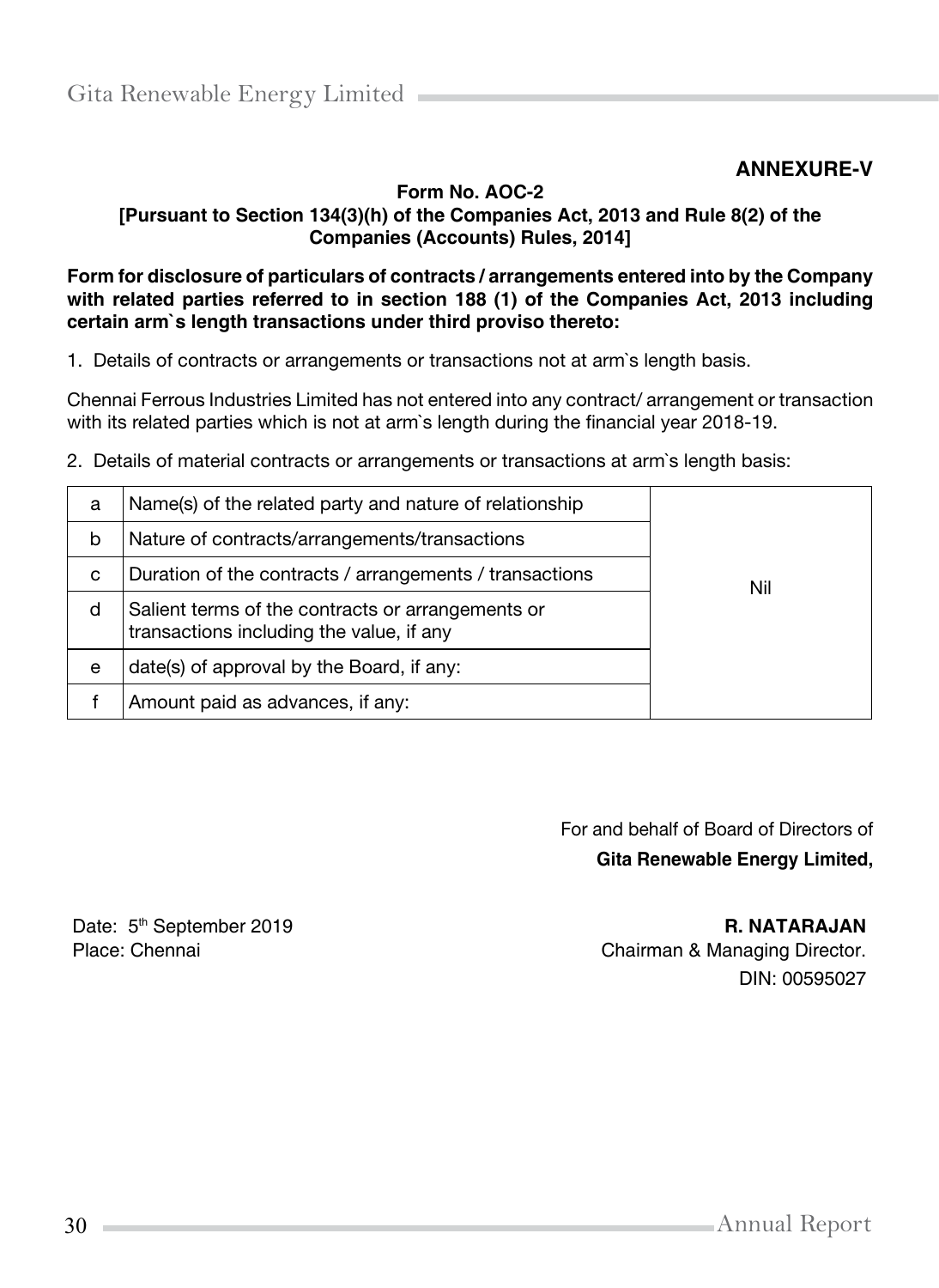

**ANNEXURE-VI**

## **INFORMATION UNDER SECTION 134 (3) (m) OF THE COMPANIES ACT, 2013 READ WITH THE COMPANIES (ACCOUNTS) RULES, 2014.**

#### **A. CONSERVATION OF ENERGY**

- i. The steps taken or impact on conservation of energy
- **●**  Regularly monitoring & analyzing energy consumption
- ii. The steps taken by the company for utilizing alternate sources of energy-NIL
- iii. The capital investment on energy conservation equipments– NIL

## **B. TECHNOLOGY ABSORPTION**

- i. the efforts made towards technology absorption in financial year 2018-19 : NIL
- ii. the benefits derived like product improvement, cost reduction, product development or import substitution in financial year 2018-19 : NIL
- iii. in case of imported technology (imported during the last three years reckoned from the beginning of the financial year)

| a. the details of technology imported                                                                 | NIL            |
|-------------------------------------------------------------------------------------------------------|----------------|
| b. the year of import                                                                                 | Not Applicable |
| c. whether the technology been fully absorbed                                                         | Not Applicable |
| d. if not fully absorbed, areas where absorption has<br>not taken place, and the reasons thereof; and | NIL            |

iv the expenditure incurred on Research and Development in financial year 2018-19 : NIL

## **C. FOREIGN EXCHANGE EARNINGS AND OUTGO**

The Foreign Exchange earned in terms of actual inflows during the year and the Foreign Exchange outgo during the year in terms of actual outflows in financial year 2018-19: NIL

> For and behalf of Board of Directors of **Gita Renewable Energy Limited,**

Date: 5<sup>th</sup> September 2019 **R. NATARAJAN** Place: Chennai **Chairman & Managing Director.** DIN: 00595027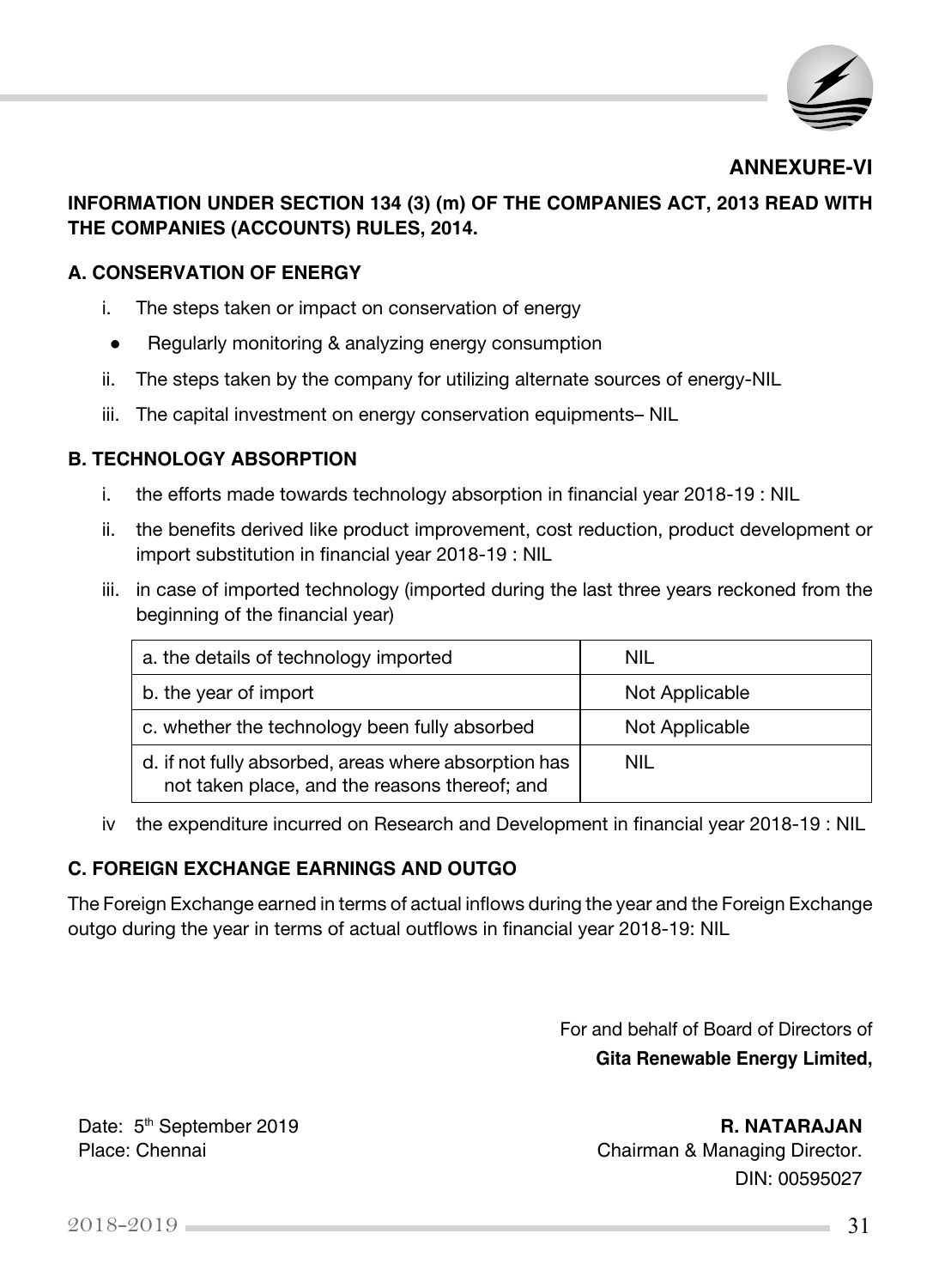# **ANNEXURE - VII**

## **Form No. MGT - 9 EXTRACT OF ANNUAL RETURN**

As on the financial year ended on 31st March, 2019 [Pursuant to section 92(3) of the Companies Act, 2013 and rule 12(1) of the Companies (Management and Administration) Rules, 2014]

## **I. REGISTRATION AND OTHER DETAILS :**

- i) **CIN: L40108TN2010PLC074394**
- ii) Registration Date: January 28, 2010
- iii) Name of the Company: GITA RENEWABLE ENERGY LIMITED
- iv) Category / Sub-Category of the Company: **Company Limited by Shares/**

**Non - Government Company**

v) Address of the registered office and contact details:

**Survey No. 180 & 181, OPG Nagar Periya Obulapuram Village, Nagaraja Kandigai, Madharapakkam Road, Gummidipoondi – 601 201 Telephone: 044-27991450 E-Mail : investor@gitarenewable.com**

- vi) Whether listed company : Yes Bombay Stock Exchange (BSE)
- vii) Name, Address and Contact details of Registrar and Transfer Agent, if any:

## **Cameo Corporate Services Limited**

## **No.1, Subramanian Building**

**Club House Road, Chennai - 60002**

## **II. PRINCIPAL BUSINESS ACTIVITIES OF THE COMPANY**

All the business activities contributing 10% or more of the total turnover of the company shall be stated :-

| Name and Description of  | NIC Code of the Product / | % total turnover of the |
|--------------------------|---------------------------|-------------------------|
| main Products/Services   | Service                   | company                 |
| $\overline{\phantom{a}}$ | -                         | -                       |

## **III. PARTICULARS OF HOLDING, SUBSIDIARY AND ASSOCIATE COMPANIES**

| NAME AND ADDRESS | CIN / GLN |   | % of shares | Applicable |  |
|------------------|-----------|---|-------------|------------|--|
| OF THE COMPANY   |           |   | held        | Section    |  |
| -                | -         | ۰ | -           | -          |  |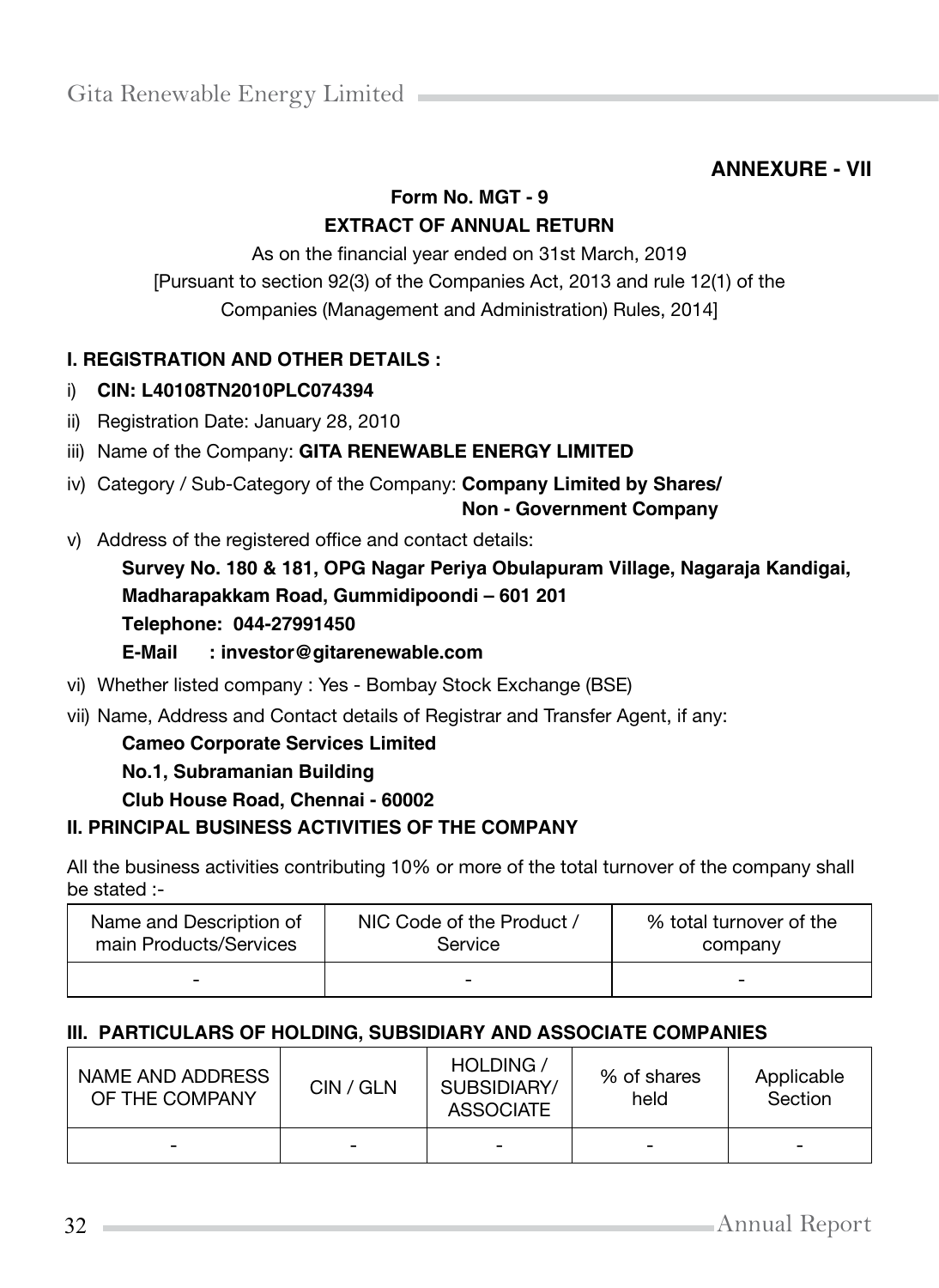

# **IV SHARE HOLDING PATTERN (Equity Share Capital Break up as percentage of Total Equity)**

 **(i) Category-wise Share Holding**

| Cate             | <b>Category of Shareholder</b>                                                       | No. of shares held at the beginning of<br>the year |          |                 |                             | No. of shares held at the end of<br>the year |          |                |                             | % Change           |
|------------------|--------------------------------------------------------------------------------------|----------------------------------------------------|----------|-----------------|-----------------------------|----------------------------------------------|----------|----------------|-----------------------------|--------------------|
| gory<br>code     |                                                                                      | Demat                                              | Physical | <b>Total</b>    | % of Total<br><b>Shares</b> | Demat                                        | Physical | Total          | % of Total<br><b>Shares</b> | during<br>the year |
| А.               | <b>SHAREHOLDING OF PROMOTER</b><br>AND PROMOTER GROUP                                |                                                    |          |                 |                             |                                              |          |                |                             |                    |
| 1.               | <b>INDIAN</b>                                                                        |                                                    |          |                 |                             |                                              |          |                |                             |                    |
| a.               | INDIVIDUALS/HINDU UNDIVIDED<br><b>FAMILY</b>                                         | 1012382                                            |          | 188000 1200382  |                             | 29.1900 1200382                              |          | 0 1200382      | 29.1900                     | 0.0000             |
| b.               | CENTRAL GOVERNMENT/<br>STATE GOVERNMENT(S)                                           | 0                                                  | 0        | 0               | 0.0000                      | 0                                            | 0        | $\Omega$       | 0.0000                      | 0.0000             |
| C.               | <b>BODIES CORPORATE</b>                                                              | 595068                                             |          | 832450 1427518  |                             | 34.7134 1427518                              |          | 0 1427518      | 34.7134                     | 0.0000             |
| d.               | FINANCIAL INSTITUTIONS/<br><b>BANKS</b>                                              | 0                                                  | 0        | 0               | 0.0000                      | 0                                            | 0        | $\Omega$       | 0.0000                      | 0.0000             |
| е.               | ANY OTHER                                                                            |                                                    |          |                 |                             |                                              |          |                |                             |                    |
|                  |                                                                                      |                                                    |          |                 |                             |                                              |          |                |                             |                    |
|                  | SUB - TOTAL (A)(1)                                                                   | 1607450                                            |          | 1020450 2627900 |                             | 63.9034 2627900                              |          | 0 2627900      | 63.9034                     | 0.0000             |
|                  |                                                                                      |                                                    |          |                 |                             |                                              |          |                |                             |                    |
| $\overline{2}$ . | <b>FOREIGN</b>                                                                       |                                                    |          |                 |                             |                                              |          |                |                             |                    |
| a.               | INDIVIDUALS (NON-<br><b>RESIDENT INDIVIDUALS/</b><br>FOREIGN INDIVIDUALS)            | 0                                                  | 0        | 0               | 0.0000                      | 0                                            | 0        | 0              | 0.0000                      | 0.0000             |
| b.               | <b>BODIES CORPORATE</b>                                                              | 0                                                  | 285714   | 285714          | 6.9477                      | $\Omega$                                     | 285714   | 285714         | 6.9477                      | 0.0000             |
| C.               | <b>INSTITUTIONS</b>                                                                  | 0                                                  | 0        | 0               | 0.0000                      | 0                                            | 0        | $\theta$       | 0.0000                      | 0.0000             |
| d.               | QUALIFIED FOREIGN INVESTOR                                                           | 0                                                  | $\theta$ | 0               | 0.0000                      | 0                                            | 0        | $\mathbf{0}$   | 0.0000                      | 0.0000             |
| e.               | ANY OTHER                                                                            |                                                    |          |                 |                             |                                              |          |                |                             |                    |
|                  |                                                                                      |                                                    |          |                 |                             |                                              |          |                |                             |                    |
|                  | SUB - TOTAL (A)(2)                                                                   | 0                                                  | 285714   | 285714          | 6.9477                      | $\mathbf{0}$                                 | 285714   | 285714         | 6.9477                      | 0.0000             |
|                  |                                                                                      |                                                    |          |                 |                             |                                              |          |                |                             |                    |
|                  | <b>TOTAL SHARE HOLDING OF</b><br>PROMOTER AND PROMOTER<br>$GROUP(A) = (A)(1)+(A)(2)$ | 1607450                                            |          | 1306164 2913614 |                             | 70.8512 2627900                              |          | 285714 2913614 | 70.8512                     | 0.0000             |
|                  |                                                                                      |                                                    |          |                 |                             |                                              |          |                |                             |                    |
| В.               | <b>PUBLIC SHAREHOLDING</b>                                                           |                                                    |          |                 |                             |                                              |          |                |                             |                    |
| 1.               | <b>INSTITUTIONS</b>                                                                  |                                                    |          |                 |                             |                                              |          |                |                             |                    |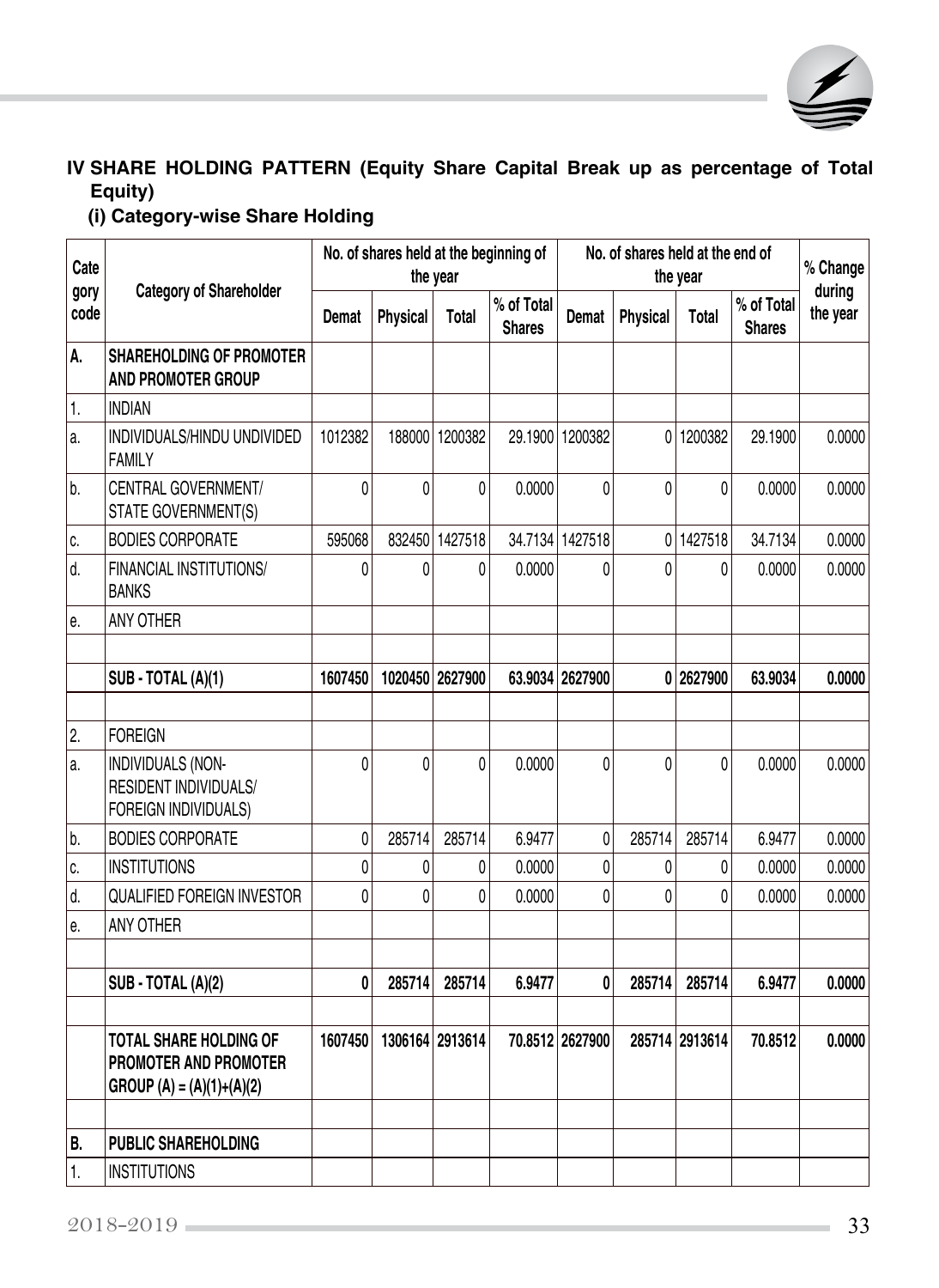| Cate         | <b>Category of Shareholder</b>                                                            | No. of shares held at the beginning of<br>the year |                 |              |                             | No. of shares held at the end of<br>the year |                 |          |                             | % Change           |
|--------------|-------------------------------------------------------------------------------------------|----------------------------------------------------|-----------------|--------------|-----------------------------|----------------------------------------------|-----------------|----------|-----------------------------|--------------------|
| gory<br>code |                                                                                           | Demat                                              | <b>Physical</b> | Total        | % of Total<br><b>Shares</b> | Demat                                        | <b>Physical</b> | Total    | % of Total<br><b>Shares</b> | during<br>the year |
| a.           | MUTUAL FUNDS/UTI                                                                          | 0                                                  | 0               | $\mathbf{0}$ | 0.0000                      | 0                                            | 0               | 0        | 0.0000                      | 0.0000             |
| b.           | FINANCIAL INSTITUTIONS/<br><b>BANKS</b>                                                   | $\theta$                                           | 0               | 0            | 0.0000                      | 0                                            | 0               | $\Omega$ | 0.0000                      | 0.0000             |
| C.           | CENTRAL GOVERNMENT/<br>STATE GOVERNMENT(S)                                                | $\theta$                                           | 0               | 0            | 0.0000                      | 0                                            | 0               | $\theta$ | 0.0000                      | 0.0000             |
| e.           | <b>INSURANCE COMPANIES</b>                                                                | 0                                                  | 0               | 0            | 0.0000                      | 0                                            | 0               | 0        | 0.0000                      | 0.0000             |
| f.           | <b>FOREIGN INSTITUTIONAL</b><br><b>INVESTORS</b>                                          | $\theta$                                           | 0               | $\theta$     | 0.0000                      | 0                                            | 0               | $\Omega$ | 0.0000                      | 0.0000             |
| g.           | <b>FOREIGN VENTURE</b><br><b>CAPITAL INVESTORS</b>                                        | $\theta$                                           | 0               | 0            | 0.0000                      | 0                                            | 0               | 0        | 0.0000                      | 0.0000             |
| h.           | <b>QUALIFIED FOREIGN INVESTOR</b>                                                         | $\Omega$                                           | 0               | 0            | 0.0000                      | 0                                            | $\Omega$        | 0        | 0.0000                      | 0.0000             |
| i.           | ANY OTHER                                                                                 |                                                    |                 |              |                             |                                              |                 |          |                             |                    |
|              |                                                                                           |                                                    |                 |              |                             |                                              |                 |          |                             |                    |
|              | SUB - TOTAL (B)(1)                                                                        | 0                                                  | 0               | 0            | 0.0000                      | 0                                            | 0               | 0        | 0.0000                      | 0.0000             |
|              |                                                                                           |                                                    |                 |              |                             |                                              |                 |          |                             |                    |
| 2.           | NON-INSTITUTIONS                                                                          |                                                    |                 |              |                             |                                              |                 |          |                             |                    |
| a.           | <b>BODIES CORPORATE</b>                                                                   | 722753                                             | 989             | 723742       | 17.5994                     | 722753                                       | 904             | 723657   | 17.5973                     | $-0.0020$          |
| b.           | INDIVIDUALS -                                                                             |                                                    |                 |              |                             |                                              |                 |          |                             |                    |
|              | I INDIVIDUAL SHAREHOLDERS<br>HOLDING NOMINAL SHARE<br>CAPITAL<br>UPTO RS. 1 LAKH          | 179665                                             | 70099           | 249764       | 6.0735                      | 181675                                       | 68512           | 250187   | 6.0838                      | 0.0102             |
|              | II INDIVIDUAL SHAREHOLDERS<br>HOLDING NOMINAL SHARE<br>CAPITAL<br>IN EXCESS OF RS. 1 LAKH | 158970                                             | $\theta$        | 158970       | 3.8657                      | 159282                                       | $\Omega$        | 159282   | 3.8733                      | 0.0075             |
| C.           | <b>QUALIFIED FOREIGN INVESTOR</b>                                                         | $\Omega$                                           | 0               | 0            | 0.0000                      | 0                                            | 0               | 0        | 0.0000                      | 0.0000             |
| d.           | ANY OTHER                                                                                 |                                                    |                 |              |                             |                                              |                 |          |                             |                    |
|              | <b>CLEARING MEMBERS</b>                                                                   | 714                                                | 0               | 714          | 0.0173                      | $\pmb{0}$                                    | 0               | 0        | 0.0000                      | $-0.0173$          |
|              | HINDU UNDIVIDED FAMILIES                                                                  | 46212                                              | 14              | 46226        | 1.1240                      | 46417                                        | 14              | 46431    | 1.1290                      | 0.0049             |
|              | NON RESIDENT INDIANS                                                                      | 6569                                               | 10552           | 17121        | 0.4163                      | 6527                                         | 10453           | 16980    | 0.4129                      | $-0.0034$          |
|              | <b>OTHERS</b>                                                                             | 0                                                  | 2145            | 2145         | 0.0521                      | 0                                            | 2145            | 2145     | 0.0521                      | 0.0000             |
|              |                                                                                           | 53495                                              | 12711           | 66206        | 1.6099                      | 52944                                        | 12612           | 65556    | 1.5941                      | $-0.0158$          |
|              |                                                                                           |                                                    |                 |              |                             |                                              |                 |          |                             |                    |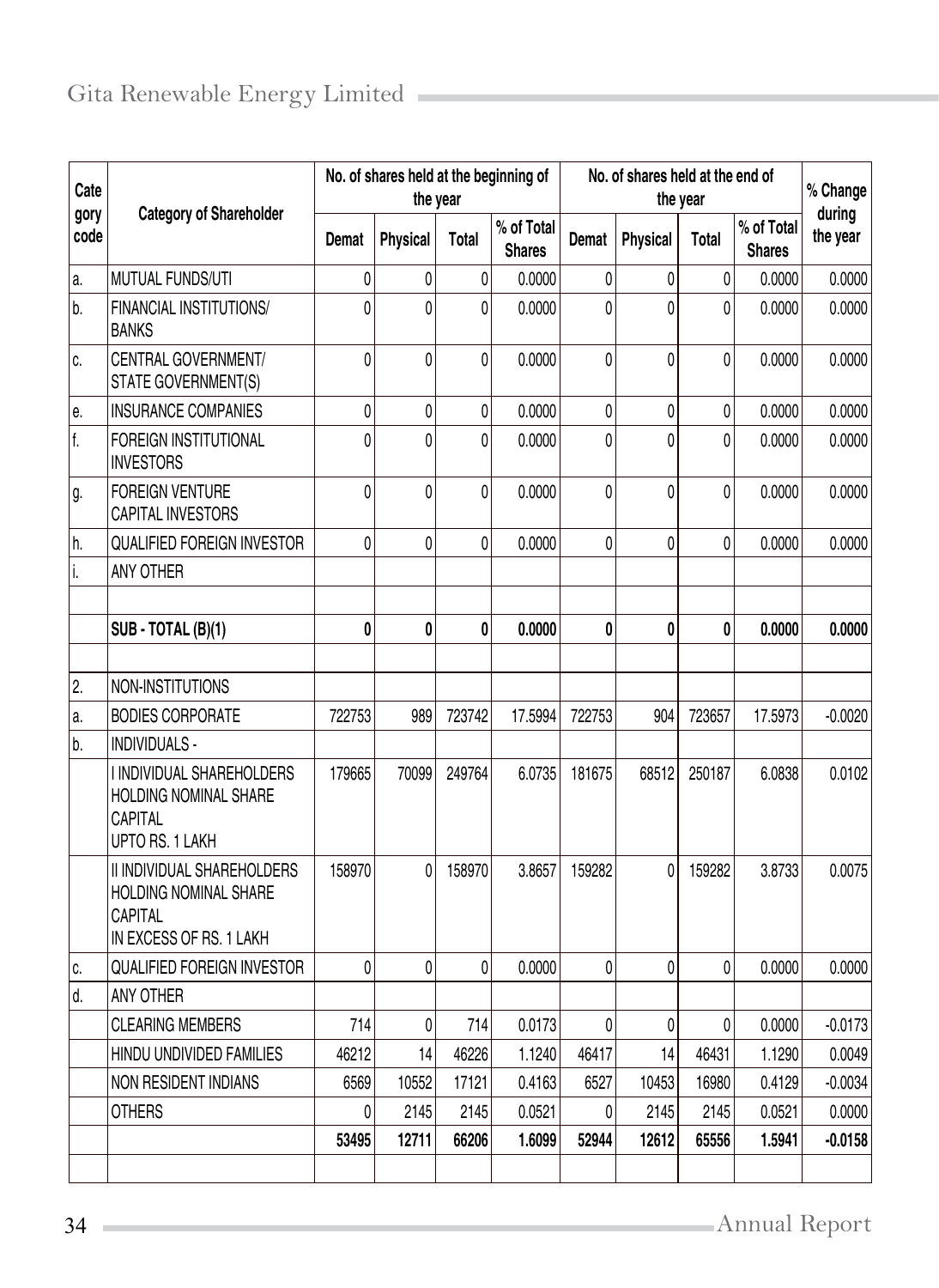

| Cate         | <b>Category of Shareholder</b>                                                                                 | No. of shares held at the beginning of<br>the year |                 |         |                             | No. of shares held at the end of<br>the year |                 |                |                             | % Change<br>during |
|--------------|----------------------------------------------------------------------------------------------------------------|----------------------------------------------------|-----------------|---------|-----------------------------|----------------------------------------------|-----------------|----------------|-----------------------------|--------------------|
| gory<br>code |                                                                                                                | Demat                                              | <b>Physical</b> | Total   | % of Total<br><b>Shares</b> | Demat                                        | <b>Physical</b> | Total          | % of Total<br><b>Shares</b> | the year           |
|              | SUB - TOTAL (B)(2)                                                                                             | 1114883                                            | 83799           | 1198682 | 29.1487                     | 1116654                                      | 82028           | 1198682        | 29.1487                     | 0.0000             |
|              |                                                                                                                |                                                    |                 |         |                             |                                              |                 |                |                             |                    |
|              | <b>TOTAL PUBLIC SHAREHOLDING</b><br>$(B) = (B)(1)+(B)(2)$                                                      | 1114883                                            | 83799           | 1198682 |                             | 29.1487   1116654                            |                 | 82028 1198682  | 29.1487                     | 0.0000             |
|              |                                                                                                                |                                                    |                 |         |                             |                                              |                 |                |                             |                    |
|              | TOTAL $(A)+(B)$                                                                                                | 2722333                                            | 1389963         | 4112296 |                             | 100.0000 3744554                             | 367742          | 4112296        | 100.0000                    | 0.0000             |
| Ic.          | <b>SHARES HELD BY</b><br><b>CUSTODIANS AND AGAINST</b><br>WHICH DEPOSITORY RECEIPTS<br><b>HAVE BEEN ISSUED</b> |                                                    |                 |         |                             |                                              |                 |                |                             |                    |
|              | Promoter and Promoter Group                                                                                    | 0                                                  | 0               | 0       | 0.0000                      | 0                                            | 0               | 0              | 0.0000                      | 0.0000             |
|              | Public                                                                                                         | 0                                                  | 0               | 0       | 0.0000                      | 0                                            | 0               | 0              | 0.0000                      | 0.0000             |
|              | <b>TOTAL CUSTODIAN (C)</b>                                                                                     | 0                                                  | 0               | 0       | 0.0000                      | 0                                            | 0               | 0              | 0.0000                      | 0.0000             |
|              |                                                                                                                |                                                    |                 |         |                             |                                              |                 |                |                             |                    |
|              | GRAND TOTAL (A)+(B)+(C)                                                                                        | 2722333                                            | 1389963         | 4112296 |                             | 100.0000 3744554                             |                 | 367742 4112296 | 100.0000                    | 0.0000             |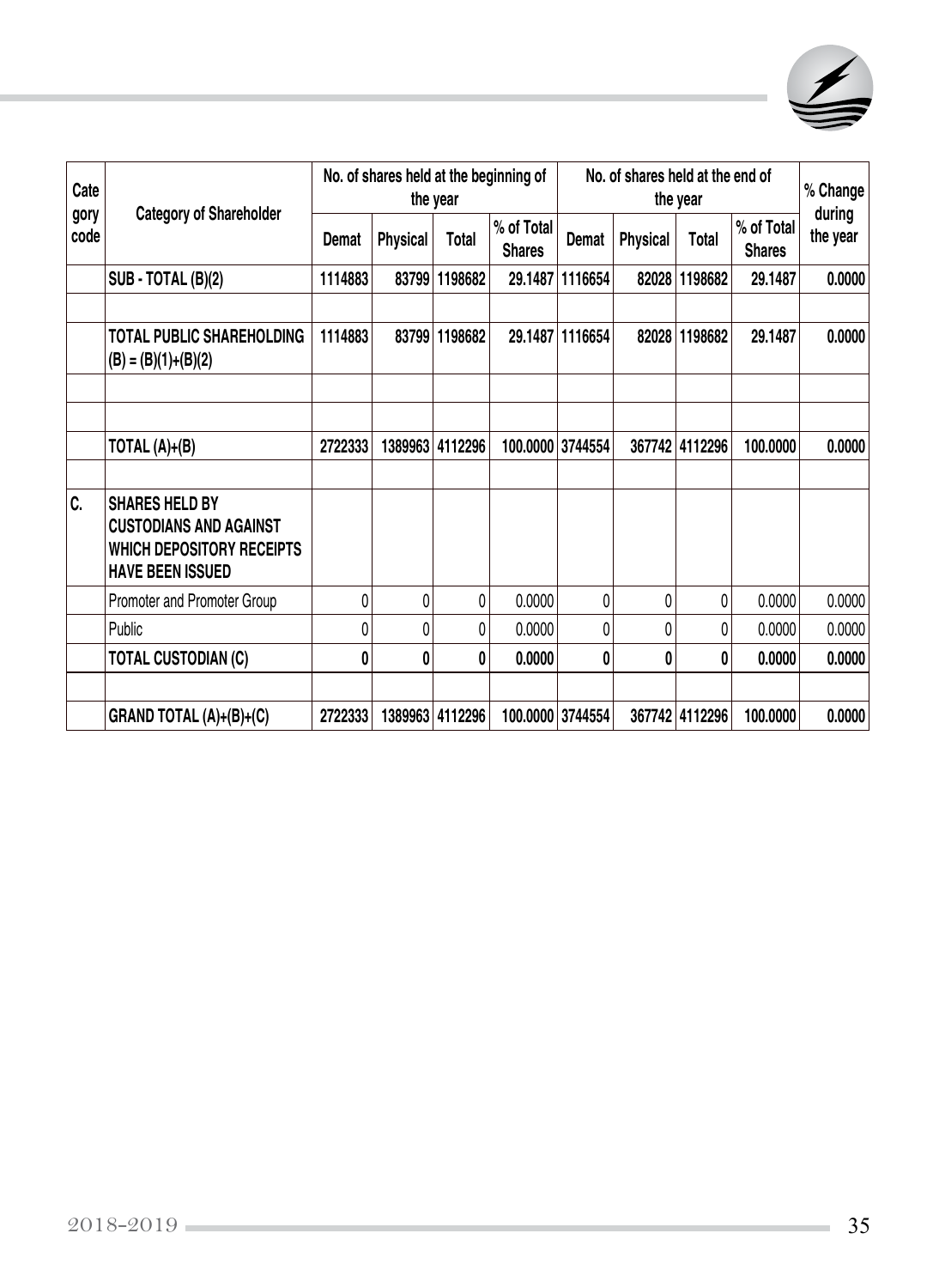## **(ii) Shareholding of Promoters**

|                             |                                                                                          | Shareholding at the beginning of<br>the year |                                               |                                                               | Shareholding at the end of the<br>year |                                           |                                                               | '% change in                       | Pledged                               | Pledged                                |
|-----------------------------|------------------------------------------------------------------------------------------|----------------------------------------------|-----------------------------------------------|---------------------------------------------------------------|----------------------------------------|-------------------------------------------|---------------------------------------------------------------|------------------------------------|---------------------------------------|----------------------------------------|
| S <sub>l</sub><br><b>No</b> | Shareholder's Name                                                                       | No of<br>shares                              | "% of<br>total<br>shares<br>of the<br>company | "% of shares<br>pledged /<br>encumbered<br>to total<br>shares | No of<br>shares                        | % of total<br>shares<br>of the<br>company | '% of shares<br>pledged /<br>encumbered<br>to total<br>shares | shareholding<br>during the<br>year | Shares at<br>beginning<br>of the Year | <b>Shares</b><br>at end of<br>the Year |
|                             |                                                                                          |                                              |                                               |                                                               |                                        |                                           |                                                               |                                    |                                       |                                        |
| 1                           | <b>KANISHK STEEL</b><br><b>INDUSTRIES LTD</b>                                            | 732450                                       | 17.8112                                       | 0.0000                                                        | 0                                      | 0.0000                                    | 0.0000                                                        | $-17.8112$                         | 0                                     | 0                                      |
| 1                           | <b>KANISHK STEEL</b><br><b>INDUSTRIES LIMITED</b>                                        | 48949                                        | 1.1903                                        | 0.0000                                                        | 0                                      | 0.0000                                    | 0.0000                                                        | $-1.1903$                          | 0                                     | 0                                      |
| 1                           | <b>KANISHK STEEL</b><br><b>INDUSTRIES LIMITED</b>                                        | 0                                            | 0.0000                                        | 0.0000                                                        | 781399                                 | 19.0015                                   | 0.0000                                                        | 19.0015                            | 0                                     | 0                                      |
| 2                           | AVANTIKA GUPTA.                                                                          | 364439                                       | 8.8621                                        | 0.0000                                                        | 364439                                 | 8.8621                                    | 0.0000                                                        | 0.0000                             | 0                                     | 0                                      |
| 2                           | AVANTIKA GUPTA MS                                                                        | 3086                                         | 0.0750                                        | 0.0000                                                        | 3086                                   | 0.0750                                    | 0.0000                                                        | 0.0000                             | 0                                     | 0                                      |
|                             |                                                                                          |                                              |                                               |                                                               |                                        |                                           |                                                               |                                    |                                       |                                        |
| 3                           | RADIANT SOLUTIONS<br>PRIVATE LTD                                                         | 285714                                       | 6.9477                                        | 0.0000                                                        | 285714                                 | 6.9477                                    | 0.0000                                                        | 0.0000                             | 0                                     | 0                                      |
| 4                           | <b>DHANVARSHA</b><br><b>ENTERPRISES AND</b><br><b>INVESTMENTS PVT.</b><br><b>LIMITED</b> | 179972                                       | 4.3764                                        | 0.0000                                                        | 179972                                 | 4.3764                                    | 0.0000                                                        | 0.0000                             | 0                                     | 0                                      |
|                             |                                                                                          |                                              |                                               |                                                               |                                        |                                           |                                                               |                                    |                                       |                                        |
| 5                           | <b>GOODFAITH VINIMAY</b><br>PRIVATE LIMITED                                              | 143034                                       | 3.4782                                        | 0.0000                                                        | 143034                                 | 3.4782                                    | 0.0000                                                        | 0.0000                             | 0                                     | 0                                      |
|                             |                                                                                          |                                              |                                               |                                                               |                                        |                                           |                                                               |                                    |                                       |                                        |
| 6                           | ARVIND GUPTA                                                                             | 139859                                       | 3.4009                                        | 0.0000                                                        | 139859                                 | 3.4009                                    | 0.0000                                                        | 0.0000                             | 0                                     | 0                                      |
| 6                           | ARVIND GUPTA.                                                                            | 0                                            | 0.0000                                        | 0.0000                                                        | 102150                                 | 2.4840                                    | 0.0000                                                        | 2.4840                             | 0                                     | $\pmb{0}$                              |
| 7                           | RENU DEVI JALAN                                                                          | 114285                                       | 2.7791                                        | 0.0000                                                        | 114285                                 | 2.7791                                    | 0.0000                                                        | 0.0000                             | 0                                     | $\boldsymbol{0}$                       |
| 8                           | OPG BUSINESS CENTRE<br>PRIVATE LIMITED                                                   | 100000                                       | 2.4317                                        | 0.0000                                                        | 0                                      | 0.0000                                    | 0.0000                                                        | $-2.4317$                          | 0                                     | 0                                      |
| 8                           | OPG BUSINESS CENTRE<br>PRIVATE LIMITED                                                   | 0                                            | 0.0000                                        | 0.0000                                                        | 100000                                 | 2.4317                                    | 0.0000                                                        | 2.4317                             | 0                                     | 0                                      |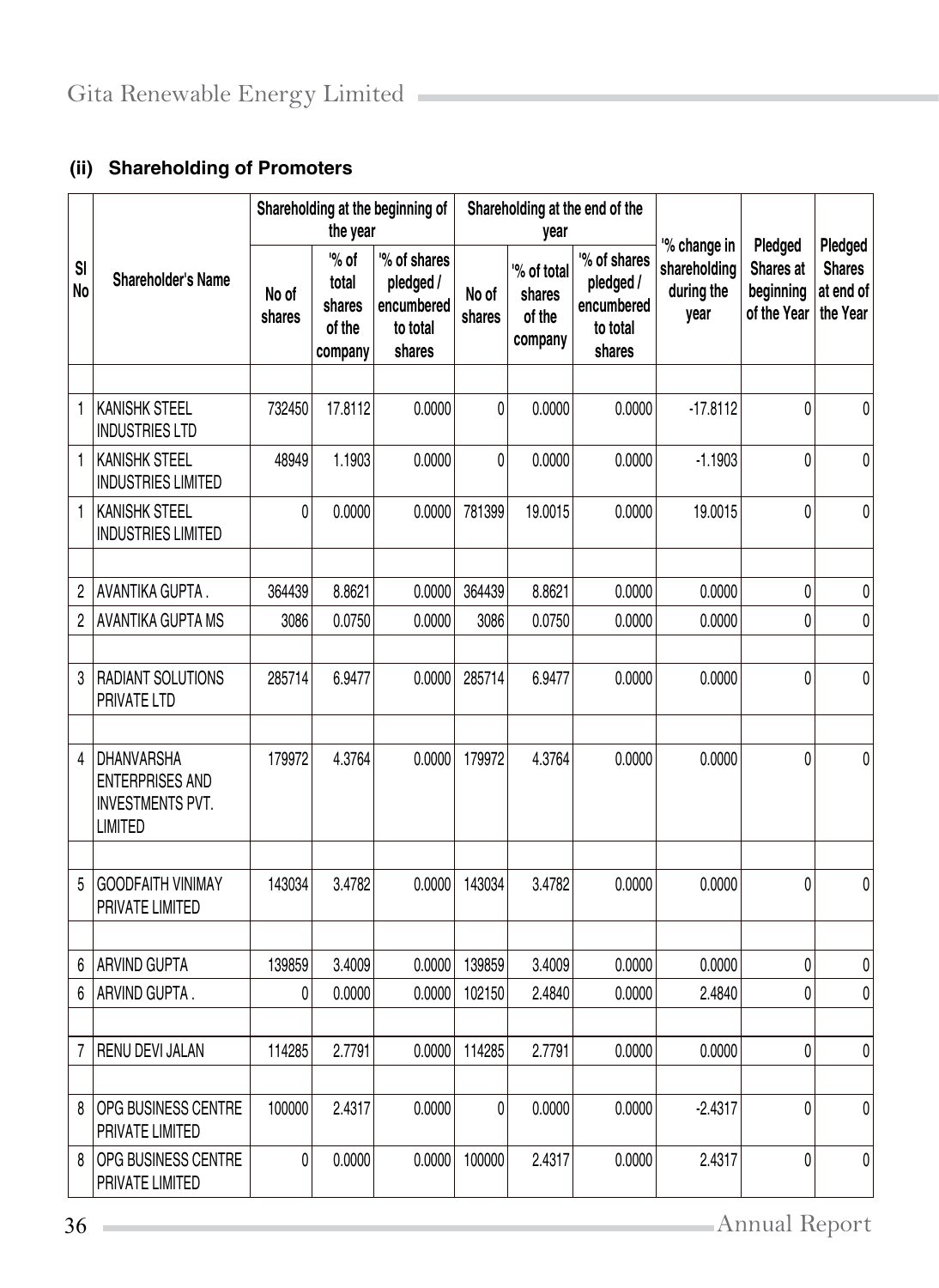

|                      | Shareholder's Name                                                                 | Shareholding at the beginning of<br>the year |                                               |                                                               | Shareholding at the end of the<br>year |                                           |                                                               | '% change in                       | Pledged                               | Pledged                                |
|----------------------|------------------------------------------------------------------------------------|----------------------------------------------|-----------------------------------------------|---------------------------------------------------------------|----------------------------------------|-------------------------------------------|---------------------------------------------------------------|------------------------------------|---------------------------------------|----------------------------------------|
| S <sub>l</sub><br>No |                                                                                    | No of<br>shares                              | "% of<br>total<br>shares<br>of the<br>company | '% of shares<br>pledged /<br>encumbered<br>to total<br>shares | No of<br>shares                        | % of total<br>shares<br>of the<br>company | "% of shares<br>pledged /<br>encumbered<br>to total<br>shares | shareholding<br>during the<br>year | Shares at<br>beginning<br>of the Year | <b>Shares</b><br>at end of<br>the Year |
| 9                    | SRI HARI VALLABHAA<br>ENTERPRISES AND<br><b>INVESTMENTS PVT.</b><br><b>LIMITED</b> | 98179                                        | 2.3874                                        | 0.0000                                                        | 98179                                  | 2.3874                                    | 0.0000                                                        | 0.0000                             | $\theta$                              | 0                                      |
|                      |                                                                                    |                                              |                                               |                                                               |                                        |                                           |                                                               |                                    |                                       |                                        |
| 10                   | <b>ABHISHEK SARAFF</b>                                                             | 84242                                        | 2.0485                                        | 0.0000                                                        | 84242                                  | 2.0485                                    | 0.0000                                                        | 0.0000                             | 0                                     | 0                                      |
| 11                   | <b>SUDHA GUPTA MRS</b>                                                             | 83913                                        | 2.0405                                        | 0.0000                                                        | 83913                                  | 2.0405                                    | 0.0000                                                        | 0.0000                             | 0                                     | 0                                      |
| 11                   | SUDHA GUPTA.                                                                       | 59829                                        | 1.4548                                        | 0.0000                                                        | 153829                                 | 3.7407                                    | 0.0000                                                        | 2.2858                             | 0                                     | 0                                      |
|                      |                                                                                    |                                              |                                               |                                                               |                                        |                                           |                                                               |                                    |                                       |                                        |
| 12                   | <b>ASSAM MERCANTILE</b><br><b>COMPANY LIMITED</b>                                  | 75020                                        | 1.8242                                        | 0.0000                                                        | 75020                                  | 1.8242                                    | 0.0000                                                        | 0.0000                             | 0                                     | 0                                      |
| 13                   | <b>KANISHK GUPTA</b>                                                               | 75000                                        | 1.8237                                        | 0.0000                                                        | 0                                      | 0.0000                                    | 0.0000                                                        | $-1.8237$                          | 0                                     | 0                                      |
|                      |                                                                                    |                                              |                                               |                                                               |                                        |                                           |                                                               |                                    |                                       |                                        |
| 14                   | RAJESH KUMAR GUPTA                                                                 | 75000                                        | 1.8237                                        | 0.0000                                                        | 0                                      | 0.0000                                    | 0.0000                                                        | $-1.8237$                          | 0                                     | 0                                      |
|                      |                                                                                    |                                              |                                               |                                                               |                                        |                                           |                                                               |                                    |                                       |                                        |
| 15                   | VANDANA GUPTA MRS.                                                                 | 57536                                        | 1.3991                                        | 0.0000                                                        | 0                                      | 0.0000                                    | 0.0000                                                        | $-1.3991$                          | 0                                     | 0                                      |
| 15                   | VANDANA GUPTA.                                                                     | 0                                            | 0.0000                                        | 0.0000                                                        | 57536                                  | 1.3991                                    | 0.0000                                                        | 1.3991                             | 0                                     | 0                                      |
| 16                   | <b>INDIAN CORPORATE</b><br><b>BUSINESS CENTRE LTD</b>                              | 49914                                        | 1.2137                                        | 0.0000                                                        | 49914                                  | 1.2137                                    | 0.0000                                                        | 0.0000                             | 0                                     | 0                                      |
|                      |                                                                                    |                                              |                                               |                                                               |                                        |                                           |                                                               |                                    |                                       |                                        |
| 17                   | SHAILJA GUPTA                                                                      | 38000                                        | 0.9240                                        | 0.0000                                                        | 0                                      | 0.0000                                    | 0.0000                                                        | $-0.9240$                          | 0                                     | 0                                      |
|                      | 18 GITADEVI MRS                                                                    | 32828                                        | 0.7982                                        | 0.0000                                                        | 32828                                  | 0.7982                                    | 0.0000                                                        | 0.0000                             | 0                                     | 0                                      |
|                      |                                                                                    |                                              |                                               |                                                               |                                        |                                           |                                                               |                                    |                                       |                                        |
|                      | 19 ALOK GUPTA MR                                                                   | 17068                                        | 0.4150                                        | 0.0000                                                        | 17068                                  | 0.4150                                    | 0.0000                                                        | 0.0000                             | 0                                     | 0                                      |
|                      |                                                                                    |                                              |                                               |                                                               |                                        |                                           |                                                               |                                    |                                       |                                        |
|                      | 20   ROOP CHAND BETALA<br>JT1: RATNA BETALA                                        | 14285                                        | 0.3473                                        | 0.0000                                                        | 14285                                  | 0.3473                                    | 0.0000                                                        | 0.0000                             | 0                                     | 0                                      |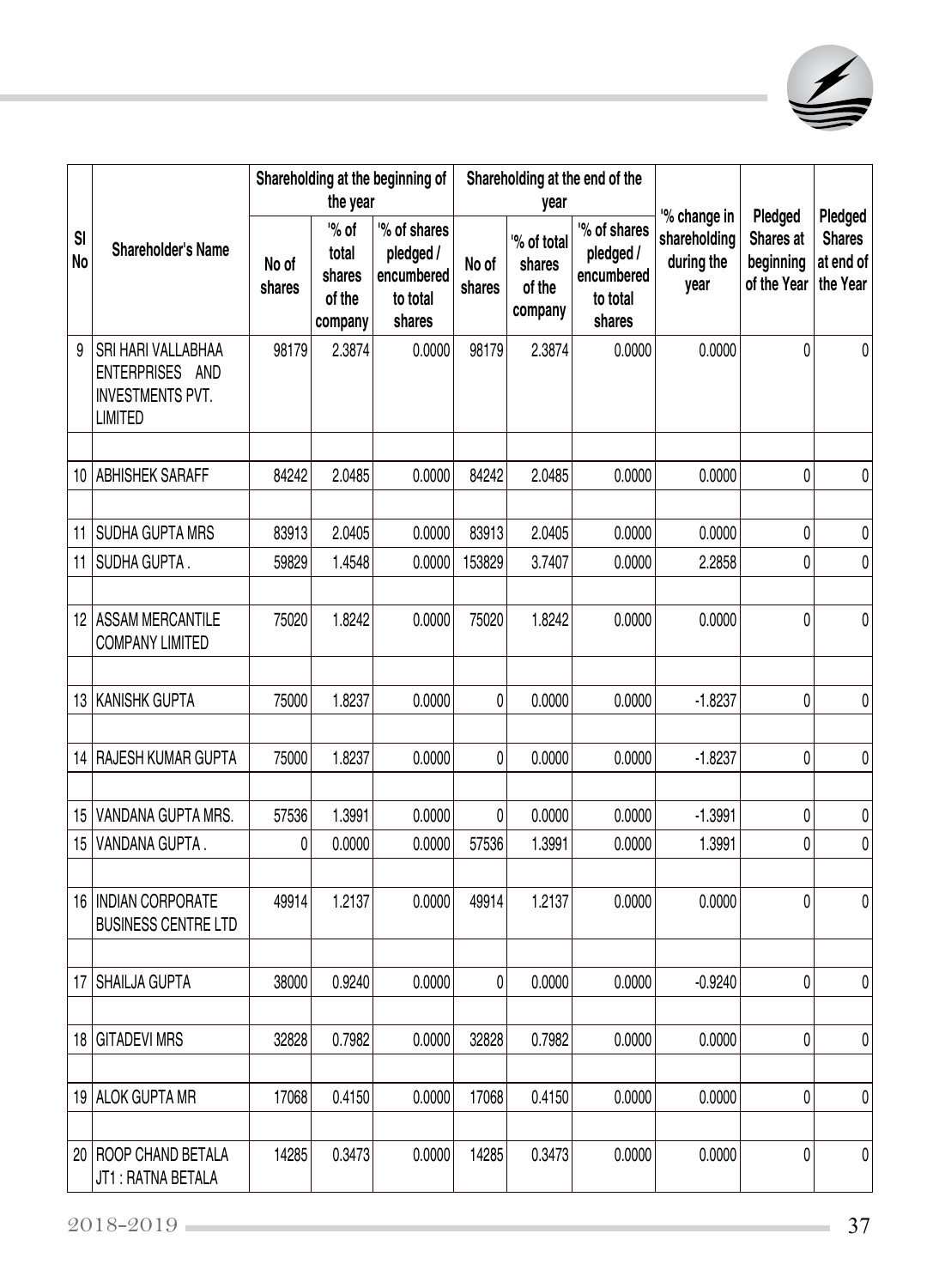|                 |                                         | Shareholding at the beginning of<br>the year |                                                 |                                                               | Shareholding at the end of the<br>year |                                           |                                                              | '% change in                       | Pledged                               | Pledged                                |
|-----------------|-----------------------------------------|----------------------------------------------|-------------------------------------------------|---------------------------------------------------------------|----------------------------------------|-------------------------------------------|--------------------------------------------------------------|------------------------------------|---------------------------------------|----------------------------------------|
| SI<br><b>No</b> | Shareholder's Name                      | No of<br>shares                              | $\%$ of<br>total<br>shares<br>of the<br>company | '% of shares<br>pledged /<br>encumbered<br>to total<br>shares | No of<br>shares                        | % of total<br>shares<br>of the<br>company | % of shares<br>pledged /<br>encumbered<br>to total<br>shares | shareholding<br>during the<br>vear | Shares at<br>beginning<br>of the Year | <b>Shares</b><br>at end of<br>the Year |
|                 |                                         |                                              |                                                 |                                                               |                                        |                                           |                                                              |                                    |                                       |                                        |
| 21              | <b>RAVI GUPTA MR</b>                    | 11542                                        | 0.2806                                          | 0.0000                                                        | 11542                                  | 0.2806                                    | 0.0000                                                       | 0.0000                             | 0                                     | 0                                      |
|                 |                                         |                                              |                                                 |                                                               |                                        |                                           |                                                              |                                    |                                       |                                        |
| 22              | SAMRIDHI GUPTA MS                       | 10674                                        | 0.2595                                          | 0.0000                                                        | 10674                                  | 0.2595                                    | 0.0000                                                       | 0.0000                             | 0                                     | 0                                      |
|                 |                                         |                                              |                                                 |                                                               |                                        |                                           |                                                              |                                    |                                       |                                        |
| 23              | <b>ARVIND GUPTA, MR</b>                 | 8150                                         | 0.1981                                          | 0.0000                                                        | 8150                                   | 0.1981                                    | 0.0000                                                       | 0.0000                             | 0                                     | 0                                      |
|                 |                                         |                                              |                                                 |                                                               |                                        |                                           |                                                              |                                    |                                       |                                        |
| 24              | RAJESH KUMAR GUPTA                      | 8150                                         | 0.1981                                          | 0.0000                                                        | 0                                      | 0.0000                                    | 0.0000                                                       | $-0.1981$                          | 0                                     | 0                                      |
|                 |                                         |                                              |                                                 |                                                               |                                        |                                           |                                                              |                                    |                                       |                                        |
| 25              | <b>NIVEDITA GUPTA</b>                   | 1428                                         | 0.0347                                          | 0.0000                                                        | 1428                                   | 0.0347                                    | 0.0000                                                       | 0.0000                             | 0                                     | 0                                      |
|                 |                                         |                                              |                                                 |                                                               |                                        |                                           |                                                              |                                    |                                       |                                        |
| 26              | ARVIND KUMAR GUPTA                      | 714                                          | 0.0173                                          | 0.0000                                                        | 714                                    | 0.0173                                    | 0.0000                                                       | 0.0000                             | 0                                     | 0                                      |
|                 |                                         |                                              |                                                 |                                                               |                                        |                                           |                                                              |                                    |                                       |                                        |
| 27              | <b>NIVEDITA GUPTA</b>                   | 313                                          | 0.0076                                          | 0.0000                                                        | 313                                    | 0.0076                                    | 0.0000                                                       | 0.0000                             | 0                                     | 0                                      |
|                 |                                         |                                              |                                                 |                                                               |                                        |                                           |                                                              |                                    |                                       |                                        |
| 28              | <b>SUBHASH CHANDRA</b><br><b>SARAFF</b> | 41                                           | 0.0009                                          | 0.0000                                                        | 41                                     | 0.0009                                    | 0.0000                                                       | 0.0000                             | 0                                     | 0                                      |

## **(iii) Change in Promoters' Shareholding (please specify, if there is no change)**

| SI             |                                          | Shareholding    | at the beginning<br>of the year            | <b>Cumulative</b><br>Shareholding<br>during the year |                                            |  |
|----------------|------------------------------------------|-----------------|--------------------------------------------|------------------------------------------------------|--------------------------------------------|--|
| <b>No</b>      | Name of the Share holder                 | No of<br>shares | '% of total<br>shares<br>of the<br>company | No of<br>shares                                      | '% of total<br>shares<br>of the<br>company |  |
|                |                                          |                 |                                            |                                                      |                                            |  |
| 1 I            | KANISHK STEEL INDUSTRIES LIMITED         |                 |                                            |                                                      |                                            |  |
|                | At the beginning of the year 01-Apr-2018 | 781399          | 19.0015                                    | 781399                                               | 19.0015                                    |  |
|                | At the end of the Year 30-Mar-2019       | 781399          | 19.0015                                    | 781399                                               | 19.0015                                    |  |
|                |                                          |                 |                                            |                                                      |                                            |  |
| $\overline{2}$ | AVANTIKA GUPTA.                          |                 |                                            |                                                      |                                            |  |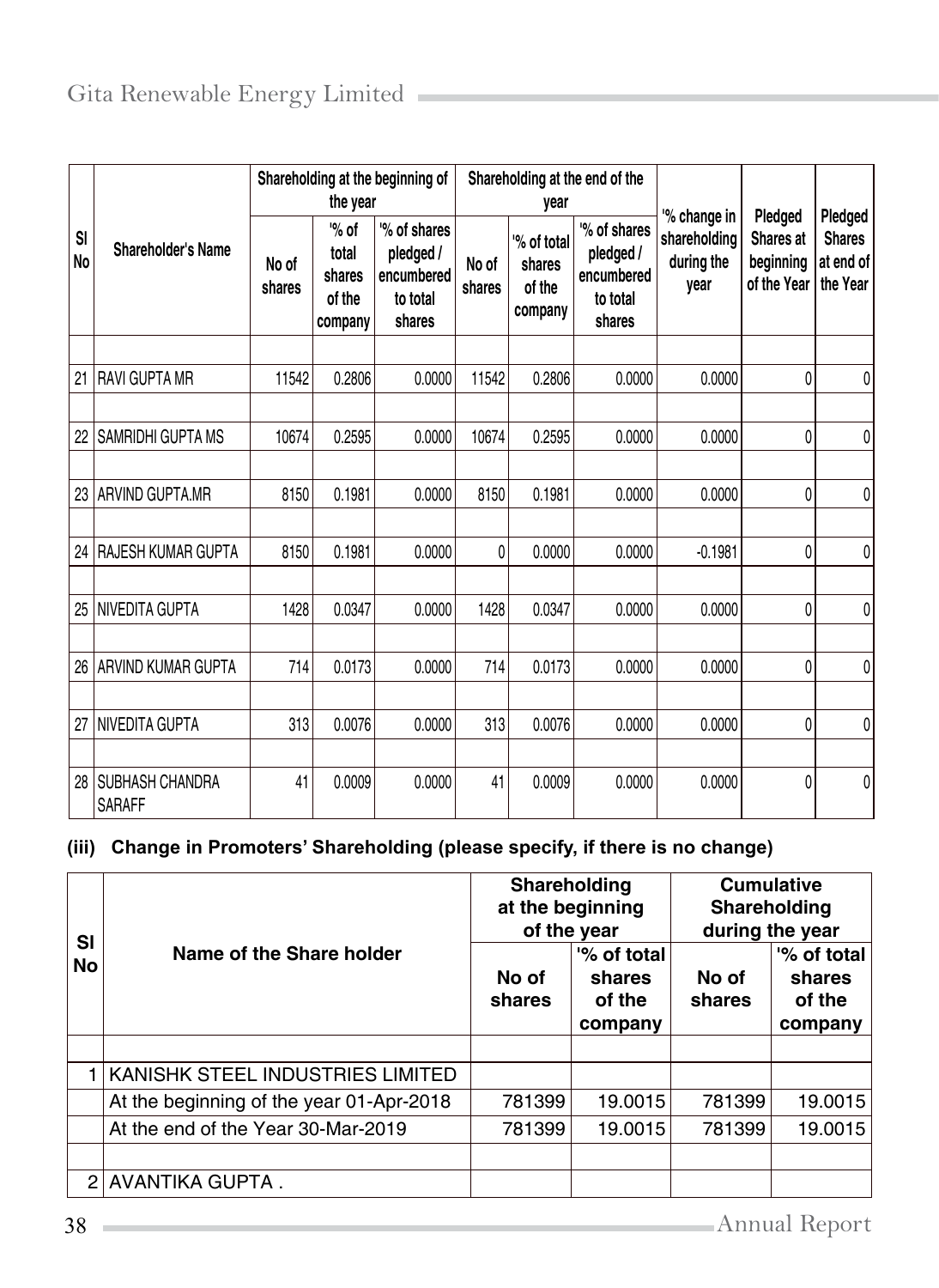

|                |                                                                                | Shareholding | at the beginning<br>of the year | <b>Cumulative</b><br>Shareholding<br>during the year |             |  |
|----------------|--------------------------------------------------------------------------------|--------------|---------------------------------|------------------------------------------------------|-------------|--|
| <b>SI</b>      | Name of the Share holder                                                       |              | % of total                      |                                                      | '% of total |  |
| No             |                                                                                | No of        | shares                          | No of                                                | shares      |  |
|                |                                                                                | shares       | of the                          | shares                                               | of the      |  |
|                |                                                                                |              | company                         |                                                      | company     |  |
|                | At the beginning of the year 01-Apr-2018                                       | 364439       | 8.8621                          | 364439                                               | 8.8621      |  |
|                | At the end of the Year 30-Mar-2019                                             | 364439       | 8.8621                          | 364439                                               | 8.8621      |  |
|                | 2 AVANTIKA GUPTA MS                                                            |              |                                 |                                                      |             |  |
|                | At the beginning of the year 01-Apr-2018                                       | 3086         | 0.0750                          | 3086                                                 | 0.0750      |  |
|                | At the end of the Year 30-Mar-2019                                             | 3086         | 0.0750                          | 3086                                                 | 0.0750      |  |
|                |                                                                                |              |                                 |                                                      |             |  |
|                | 3 RADIANT SOLUTIONS PRIVATE LTD                                                |              |                                 |                                                      |             |  |
|                | At the beginning of the year 01-Apr-2018                                       | 285714       | 6.9477                          | 285714                                               | 6.9477      |  |
|                | At the end of the Year 30-Mar-2019                                             | 285714       | 6.9477                          | 285714                                               | 6.9477      |  |
| 41             | DHANVARSHA ENTERPRISES AND<br><b>INVESTMENTS</b><br><b>PVT. LIMITED</b>        |              |                                 |                                                      |             |  |
|                | At the beginning of the year 01-Apr-2018                                       | 179972       | 4.3764                          | 179972                                               | 4.3764      |  |
|                | At the end of the Year 30-Mar-2019                                             | 179972       | 4.3764                          | 179972                                               | 4.3764      |  |
| 5 <sup>1</sup> | <b>GOODFAITH VINIMAY PRIVATE</b><br><b>LIMITED</b>                             |              |                                 |                                                      |             |  |
|                | At the beginning of the year 01-Apr-2018                                       | 143034       | 3.4782                          | 143034                                               | 3.4782      |  |
|                | At the end of the Year 30-Mar-2019                                             | 143034       | 3.4782                          | 143034                                               | 3.4782      |  |
|                |                                                                                |              |                                 |                                                      |             |  |
|                | 6 ARVIND GUPTA                                                                 |              |                                 |                                                      |             |  |
|                | At the beginning of the year 01-Apr-2018<br>At the end of the Year 30-Mar-2019 | 139859       | 3.4009                          | 139859                                               | 3.4009      |  |
|                |                                                                                | 139859       | 3.4009                          | 139859                                               | 3.4009      |  |
| 61             | ARVIND GUPTA.                                                                  |              |                                 |                                                      |             |  |
|                | At the beginning of the year 01-Apr-2018                                       | 0            | 0.0000                          | 0                                                    | 0.0000      |  |
|                | At the end of the Year 30-Mar-2019                                             | 102150       | 2.4840                          | 102150                                               | 2.4840      |  |
| 7              | <b>RENU DEVI JALAN</b>                                                         |              |                                 |                                                      |             |  |
|                | At the beginning of the year 01-Apr-2018                                       | 114285       | 2.7791                          | 114285                                               | 2.7791      |  |
|                | At the end of the Year 30-Mar-2019                                             | 114285       | 2.7791                          | 114285                                               | 2.7791      |  |
|                | $2018 - 2019 =$                                                                |              |                                 |                                                      | 39          |  |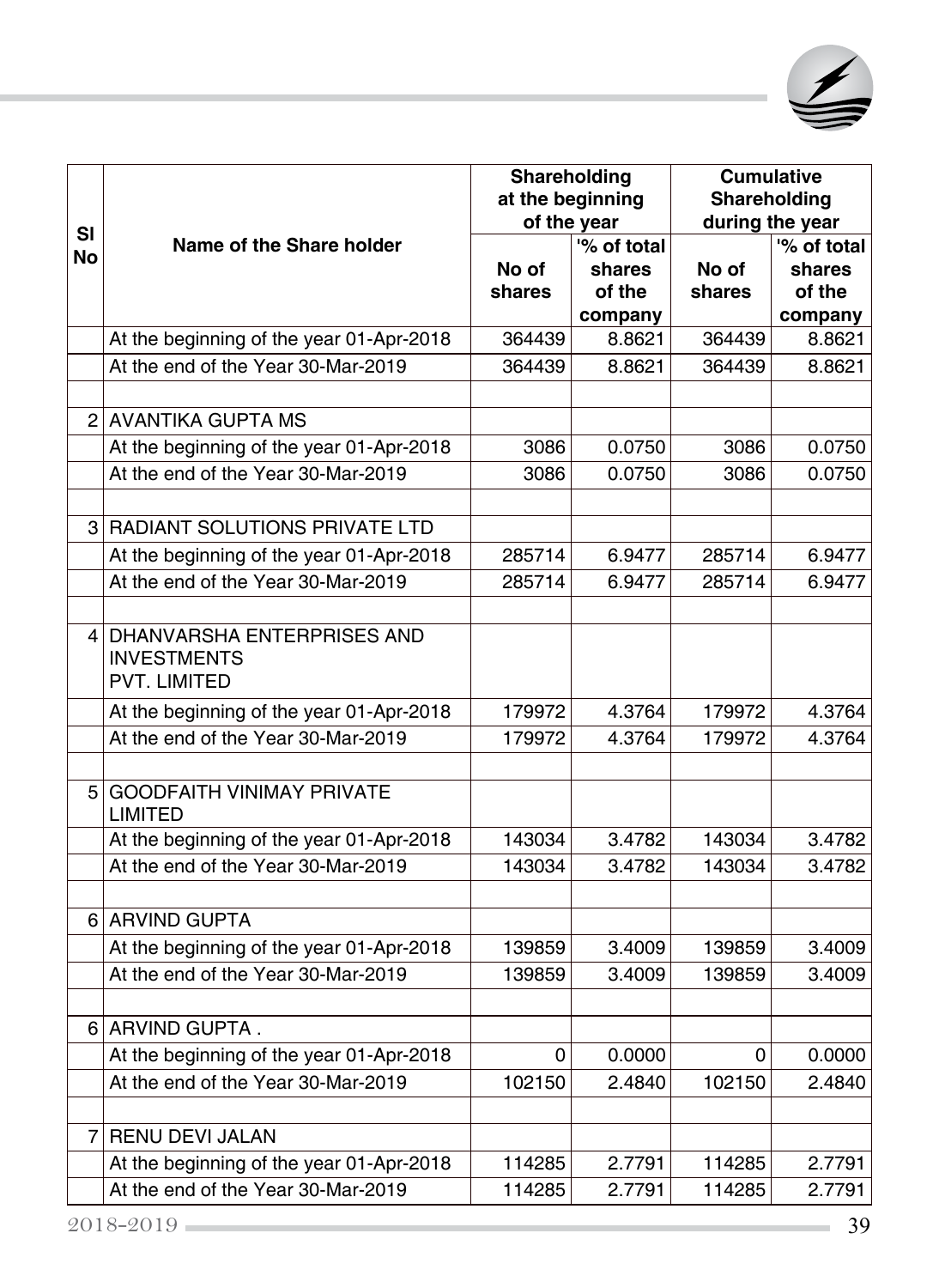| SI   |                                               | Shareholding<br>at the beginning | of the year | <b>Cumulative</b><br>Shareholding<br>during the year |                     |  |
|------|-----------------------------------------------|----------------------------------|-------------|------------------------------------------------------|---------------------|--|
| No   | Name of the Share holder                      |                                  | '% of total |                                                      | $\sqrt{6}$ of total |  |
|      |                                               | No of                            | shares      | No of                                                | shares              |  |
|      |                                               | shares                           | of the      | shares                                               | of the              |  |
|      |                                               |                                  | company     |                                                      | company             |  |
|      |                                               |                                  |             |                                                      |                     |  |
| 8    | OPG BUSINESS CENTRE PRIVATE<br><b>LIMITED</b> |                                  |             |                                                      |                     |  |
|      | At the beginning of the year 01-Apr-2018      | 100000                           | 2.4317      | 100000                                               | 2.4317              |  |
|      | At the end of the Year 30-Mar-2019            | 100000                           | 2.4317      | 100000                                               | 2.4317              |  |
|      |                                               |                                  |             |                                                      |                     |  |
| 91   | SRI HARI VALLABHAA ENTERPRISES                |                                  |             |                                                      |                     |  |
|      | AND                                           |                                  |             |                                                      |                     |  |
|      | <b>INVESTMENTS PVT. LIMITED</b>               |                                  |             |                                                      |                     |  |
|      | At the beginning of the year 01-Apr-2018      | 98179                            | 2.3874      | 98179                                                | 2.3874              |  |
|      | At the end of the Year 30-Mar-2019            | 98179                            | 2.3874      | 98179                                                | 2.3874              |  |
|      |                                               |                                  |             |                                                      |                     |  |
|      | 10 ABHISHEK SARAFF                            |                                  |             |                                                      |                     |  |
|      | At the beginning of the year 01-Apr-2018      | 84242                            | 2.0485      | 84242                                                | 2.0485              |  |
|      | At the end of the Year 30-Mar-2019            | 84242                            | 2.0485      | 84242                                                | 2.0485              |  |
|      |                                               |                                  |             |                                                      |                     |  |
| 11 I | <b>SUDHA GUPTA MRS</b>                        |                                  |             |                                                      |                     |  |
|      | At the beginning of the year 01-Apr-2018      | 83913                            | 2.0405      | 83913                                                | 2.0405              |  |
|      | At the end of the Year 30-Mar-2019            | 83913                            | 2.0405      | 83913                                                | 2.0405              |  |
|      |                                               |                                  |             |                                                      |                     |  |
| 11   | SUDHA GUPTA.                                  |                                  |             |                                                      |                     |  |
|      | At the beginning of the year 01-Apr-2018      | 59829                            | 1.4548      | 59829                                                | 1.4548              |  |
|      | At the end of the Year 30-Mar-2019            | 153829                           | 3.7407      | 153829                                               | 3.7407              |  |
|      |                                               |                                  |             |                                                      |                     |  |
|      | 12 ASSAM MERCANTILE COMPANY<br><b>LIMITED</b> |                                  |             |                                                      |                     |  |
|      | At the beginning of the year 01-Apr-2018      | 75020                            | 1.8242      | 75020                                                | 1.8242              |  |
|      | At the end of the Year 30-Mar-2019            | 75020                            | 1.8242      | 75020                                                | 1.8242              |  |
|      |                                               |                                  |             |                                                      |                     |  |
|      | 13 KANISHK GUPTA                              |                                  |             |                                                      |                     |  |
|      | At the beginning of the year 01-Apr-2018      | 75000                            | 1.8237      | 75000                                                | 1.8237              |  |
|      | At the end of the Year 30-Mar-2019            | 0                                | 0.0000      | 0                                                    | 0.0000              |  |
|      |                                               |                                  |             |                                                      |                     |  |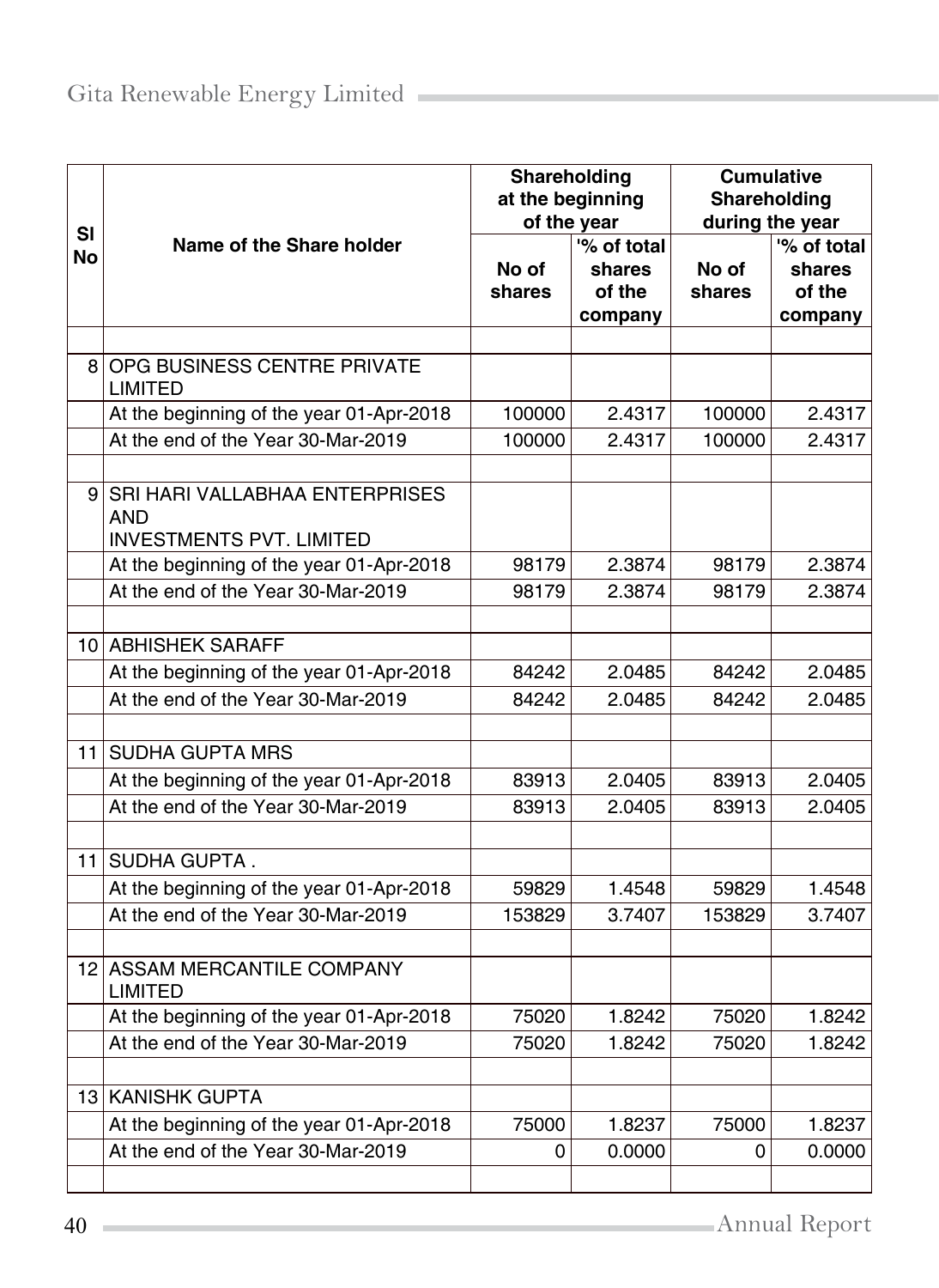

| SI |                                                   | Shareholding<br>at the beginning | of the year                                |                 | <b>Cumulative</b><br>Shareholding<br>during the year |
|----|---------------------------------------------------|----------------------------------|--------------------------------------------|-----------------|------------------------------------------------------|
| No | Name of the Share holder                          | No of<br>shares                  | '% of total<br>shares<br>of the<br>company | No of<br>shares | '% of total<br>shares<br>of the<br>company           |
|    | 14 RAJESH KUMAR GUPTA                             |                                  |                                            |                 |                                                      |
|    | At the beginning of the year 01-Apr-2018          | 75000                            | 1.8237                                     | 75000           | 1.8237                                               |
|    | At the end of the Year 30-Mar-2019                | 0                                | 0.0000                                     | 0               | 0.0000                                               |
|    | 15 VANDANA GUPTA MRS.                             |                                  |                                            |                 |                                                      |
|    | At the beginning of the year 01-Apr-2018          | 57536                            | 1.3991                                     | 57536           | 1.3991                                               |
|    | At the end of the Year 30-Mar-2019                | 57536                            | 1.3991                                     | 57536           | 1.3991                                               |
|    | 16 INDIAN CORPORATE BUSINESS<br><b>CENTRE LTD</b> |                                  |                                            |                 |                                                      |
|    | At the beginning of the year 01-Apr-2018          | 49914                            | 1.2137                                     | 49914           | 1.2137                                               |
|    | At the end of the Year 30-Mar-2019                | 49914                            | 1.2137                                     | 49914           | 1.2137                                               |
|    | 17 SHAILJA GUPTA                                  |                                  |                                            |                 |                                                      |
|    | At the beginning of the year 01-Apr-2018          | 38000                            | 0.9240                                     | 38000           | 0.9240                                               |
|    | At the end of the Year 30-Mar-2019                | 0                                | 0.0000                                     | 0               | 0.0000                                               |
|    | 18 GITADEVI MRS                                   |                                  |                                            |                 |                                                      |
|    | At the beginning of the year 01-Apr-2018          | 32828                            | 0.7982                                     | 32828           | 0.7982                                               |
|    | At the end of the Year 30-Mar-2019                | 32828                            | 0.7982                                     | 32828           | 0.7982                                               |
|    | 19 ALOK GUPTA MR                                  |                                  |                                            |                 |                                                      |
|    | At the beginning of the year 01-Apr-2018          | 17068                            | 0.4150                                     | 17068           | 0.4150                                               |
|    | At the end of the Year 30-Mar-2019                | 17068                            | 0.4150                                     | 17068           | 0.4150                                               |
|    | 20 ROOP CHAND BETALA<br>JT1: RATNA BETALA         |                                  |                                            |                 |                                                      |
|    | At the beginning of the year 01-Apr-2018          | 14285                            | 0.3473                                     | 14285           | 0.3473                                               |
|    | At the end of the Year 30-Mar-2019                | 14285                            | 0.3473                                     | 14285           | 0.3473                                               |
|    | 21 RAVI GUPTA MR                                  |                                  |                                            |                 |                                                      |
|    | At the beginning of the year 01-Apr-2018          | 11542                            | 0.2806                                     | 11542           | 0.2806                                               |
|    | At the end of the Year 30-Mar-2019                | 11542                            | 0.2806                                     | 11542           | 0.2806                                               |
|    | $2018 - 2019$                                     |                                  |                                            |                 | 41                                                   |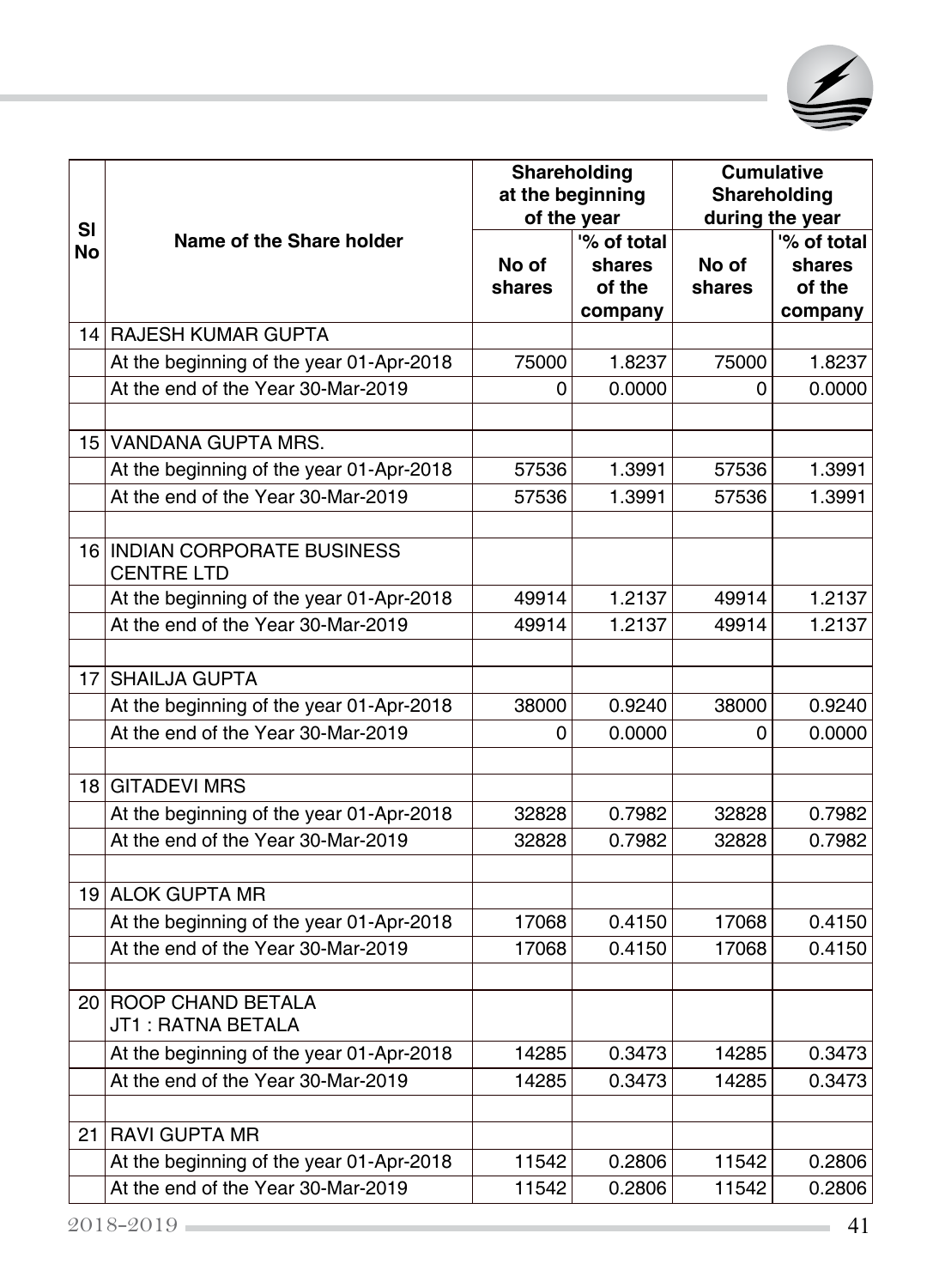|                        |                                          | Shareholding<br>at the beginning<br>of the year |                                            | <b>Cumulative</b><br>Shareholding<br>during the year |                                            |  |
|------------------------|------------------------------------------|-------------------------------------------------|--------------------------------------------|------------------------------------------------------|--------------------------------------------|--|
| <b>SI</b><br><b>No</b> | Name of the Share holder                 | No of<br>shares                                 | '% of total<br>shares<br>of the<br>company | No of<br>shares                                      | '% of total<br>shares<br>of the<br>company |  |
|                        |                                          |                                                 |                                            |                                                      |                                            |  |
| 22                     | <b>SAMRIDHI GUPTA MS</b>                 |                                                 |                                            |                                                      |                                            |  |
|                        | At the beginning of the year 01-Apr-2018 | 10674                                           | 0.2595                                     | 10674                                                | 0.2595                                     |  |
|                        | At the end of the Year 30-Mar-2019       | 10674                                           | 0.2595                                     | 10674                                                | 0.2595                                     |  |
|                        | 23 ARVIND GUPTA.MR                       |                                                 |                                            |                                                      |                                            |  |
|                        | At the beginning of the year 01-Apr-2018 | 8150                                            | 0.1981                                     | 8150                                                 | 0.1981                                     |  |
|                        | At the end of the Year 30-Mar-2019       | 8150                                            | 0.1981                                     | 8150                                                 | 0.1981                                     |  |
|                        |                                          |                                                 |                                            |                                                      |                                            |  |
|                        | 24 RAJESH KUMAR GUPTA                    |                                                 |                                            |                                                      |                                            |  |
|                        | At the beginning of the year 01-Apr-2018 | 8150                                            | 0.1981                                     | 8150                                                 | 0.1981                                     |  |
|                        | At the end of the Year 30-Mar-2019       | 0                                               | 0.0000                                     | 0                                                    | 0.0000                                     |  |
|                        | 25 NIVEDITA GUPTA                        |                                                 |                                            |                                                      |                                            |  |
|                        | At the beginning of the year 01-Apr-2018 | 1428                                            | 0.0347                                     | 1428                                                 | 0.0347                                     |  |
|                        | At the end of the Year 30-Mar-2019       | 1428                                            | 0.0347                                     | 1428                                                 | 0.0347                                     |  |
|                        |                                          |                                                 |                                            |                                                      |                                            |  |
|                        | 26 ARVIND KUMAR GUPTA                    |                                                 |                                            |                                                      |                                            |  |
|                        | At the beginning of the year 01-Apr-2018 | 714                                             | 0.0173                                     | 714                                                  | 0.0173                                     |  |
|                        | At the end of the Year 30-Mar-2019       | 714                                             | 0.0173                                     | 714                                                  | 0.0173                                     |  |
| 27                     | <b>NIVEDITA GUPTA</b>                    |                                                 |                                            |                                                      |                                            |  |
|                        | At the beginning of the year 01-Apr-2018 | 313                                             | 0.0076                                     | 313                                                  | 0.0076                                     |  |
|                        | At the end of the Year 30-Mar-2019       | 313                                             | 0.0076                                     | 313                                                  | 0.0076                                     |  |
|                        |                                          |                                                 |                                            |                                                      |                                            |  |
|                        | 28 SUBHASH CHANDRA SARAFF                |                                                 |                                            |                                                      |                                            |  |
|                        | At the beginning of the year 01-Apr-2018 | 41                                              | 0.0009                                     | 41                                                   | 0.0009                                     |  |
|                        | At the end of the Year 30-Mar-2019       | 41                                              | 0.0009                                     | 41                                                   | 0.0009                                     |  |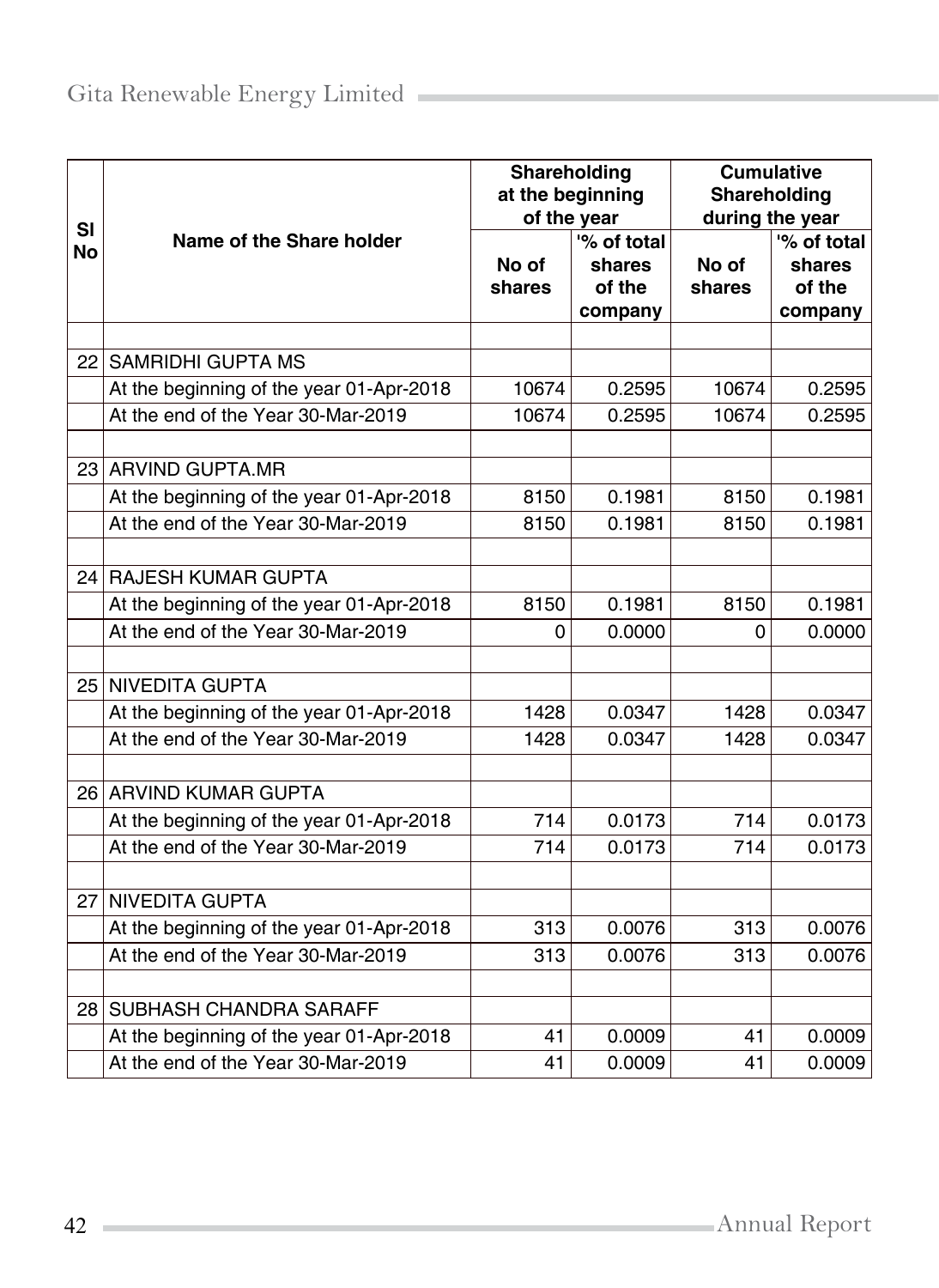

|                 |                                                               | Shareholding at the<br>beginning of the<br>year |                                               | <b>Cumulative</b><br>Shareholding<br>during the year |                                                 |  |
|-----------------|---------------------------------------------------------------|-------------------------------------------------|-----------------------------------------------|------------------------------------------------------|-------------------------------------------------|--|
| <b>SI</b><br>No | Name of the Share holder                                      | No of<br>shares                                 | '% of<br>total<br>shares<br>of the<br>company | No of<br>shares                                      | $\%$ of<br>total<br>shares<br>of the<br>company |  |
| 1 <sup>1</sup>  | CHENNAI MATERIAL RECYCLING AND<br>TRADING COMPANY PRIVATE LTD |                                                 |                                               |                                                      |                                                 |  |
|                 | At the beginning of the year 01-Apr-2018                      | 355654                                          | 8.6485                                        | 355654                                               | 8.6485                                          |  |
|                 | At the end of the Year 30-Mar-2019                            | 355654                                          | 8.6485                                        | 355654                                               | 8.6485                                          |  |
|                 | 2 GLOBE STOCKS AND SECURITIES LTD.                            |                                                 |                                               |                                                      |                                                 |  |
|                 | At the beginning of the year 01-Apr-2018                      | 186505                                          | 4.5353                                        | 186505                                               | 4.5353                                          |  |
|                 | At the end of the Year 30-Mar-2019                            | 86399                                           | 2.1009                                        | 86399                                                | 2.1009                                          |  |
|                 | 3 PRJ FINANCE PVT.LTD.                                        |                                                 |                                               |                                                      |                                                 |  |
|                 | At the beginning of the year 01-Apr-2018                      | 69285                                           | 1.6848                                        | 69285                                                | 1.6848                                          |  |
|                 | At the end of the Year 30-Mar-2019                            | 69285                                           | 1.6848                                        | 69285                                                | 1.6848                                          |  |
|                 | 4 VINOD KUMAR GARG                                            |                                                 |                                               |                                                      |                                                 |  |
|                 | At the beginning of the year 01-Apr-2018                      | 40601                                           | 0.9873                                        | 40601                                                | 0.9873                                          |  |
|                 | At the end of the Year 30-Mar-2019                            | 40601                                           | 0.9873                                        | 40601                                                | 0.9873                                          |  |
|                 | 5 SANGITA GARG                                                |                                                 |                                               |                                                      |                                                 |  |
|                 | At the beginning of the year 01-Apr-2018                      | 38809                                           | 0.9437                                        | 38809                                                | 0.9437                                          |  |
|                 | At the end of the Year 30-Mar-2019                            | 38809                                           | 0.9437                                        | 38809                                                | 0.9437                                          |  |
|                 | 6 KARIKISH VYAPAAR PRIVATE LIMITED                            |                                                 |                                               |                                                      |                                                 |  |
|                 | At the beginning of the year 01-Apr-2018                      | 35585                                           | 0.8653                                        | 35585                                                | 0.8653                                          |  |
|                 | At the end of the Year 30-Mar-2019                            | 35585                                           | 0.8653                                        | 35585                                                | 0.8653                                          |  |
|                 | 7 VINOD KUMAR GARG                                            |                                                 |                                               |                                                      |                                                 |  |
|                 | At the beginning of the year 01-Apr-2018                      | 34804                                           | 0.8463                                        | 34804                                                | 0.8463                                          |  |
|                 | At the end of the Year 30-Mar-2019                            | 34804                                           | 0.8463                                        | 34804                                                | 0.8463                                          |  |

## **(iv) Shareholding Pattern of top ten shareholders (other than Directors, Promoters and Holders of GDRs and ADRs):**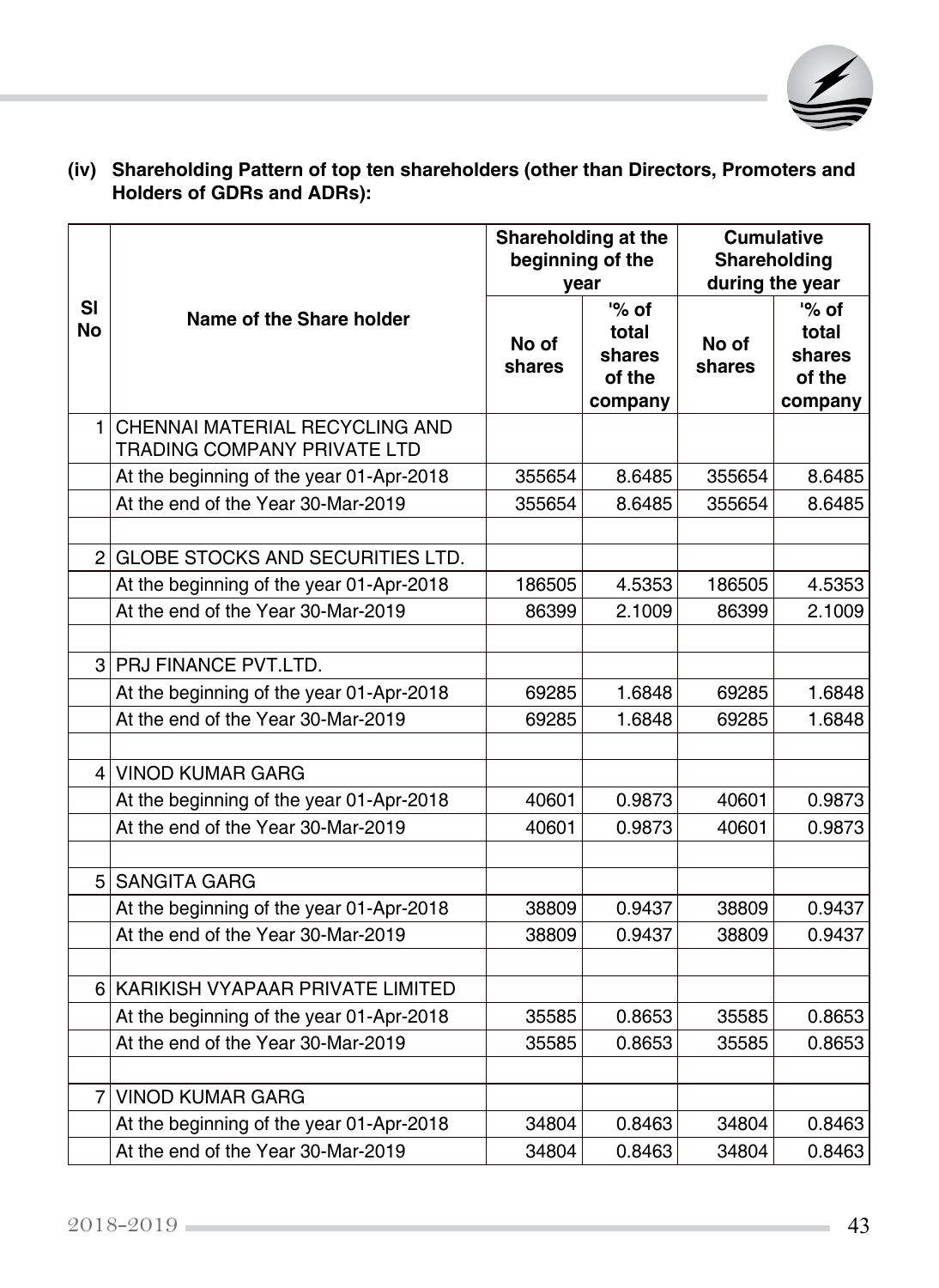|                 |                                          | Shareholding at the<br>year | beginning of the                                | <b>Cumulative</b><br>Shareholding<br>during the year |                                                 |  |
|-----------------|------------------------------------------|-----------------------------|-------------------------------------------------|------------------------------------------------------|-------------------------------------------------|--|
| SI<br><b>No</b> | Name of the Share holder                 | No of<br>shares             | $\%$ of<br>total<br>shares<br>of the<br>company | No of<br>shares                                      | $\%$ of<br>total<br>shares<br>of the<br>company |  |
| 8 <sup>1</sup>  | <b>D M TRADING PVT LTD</b>               |                             |                                                 |                                                      |                                                 |  |
|                 | At the beginning of the year 01-Apr-2018 | 33028                       | 0.8031                                          | 33028                                                | 0.8031                                          |  |
|                 | At the end of the Year 30-Mar-2019       | 33028                       | 0.8031                                          | 33028                                                | 0.8031                                          |  |
|                 |                                          |                             |                                                 |                                                      |                                                 |  |
| $\mathsf{Q}$    | <b>TAPAN KUMAR DEY</b>                   |                             |                                                 |                                                      |                                                 |  |
|                 | At the beginning of the year 01-Apr-2018 | 22532                       | 0.5479                                          | 22532                                                | 0.5479                                          |  |
|                 | At the end of the Year 30-Mar-2019       | 22532                       | 0.5479                                          | 22532                                                | 0.5479                                          |  |
|                 |                                          |                             |                                                 |                                                      |                                                 |  |
|                 | 10 SHAILESH OMPRAKASH JALAN              |                             |                                                 |                                                      |                                                 |  |
|                 | At the beginning of the year 01-Apr-2018 | 21486                       | 0.5224                                          | 21486                                                | 0.5224                                          |  |
|                 | At the end of the Year 30-Mar-2019       | 21486                       | 0.5224                                          | 21486                                                | 0.5224                                          |  |
|                 |                                          |                             |                                                 |                                                      |                                                 |  |
| 11              | ROTOFLEX PACKAGING (P) LTD               |                             |                                                 |                                                      |                                                 |  |
|                 | At the beginning of the year 01-Apr-2018 | 0                           | 0.0000                                          | 0                                                    | 0.0000                                          |  |
|                 | At the end of the Year 30-Mar-2019       | 100106                      | 2.4343                                          | 100106                                               | 2.4343                                          |  |

## **(v) Shareholding of Directors and Key Managerial Personnel: NIL**

| SI.<br>No | Name of the Share holder |                  | Shareholding at the<br>beginning of the<br>vear | <b>Cumulative</b><br>Shareholding during the<br>year |                                          |  |  |  |  |  |
|-----------|--------------------------|------------------|-------------------------------------------------|------------------------------------------------------|------------------------------------------|--|--|--|--|--|
|           |                          | No. of<br>shares | % of total<br>shares<br>of the<br>company       | No. of<br>shares                                     | $%$ of total<br>shares of the<br>company |  |  |  |  |  |
|           | <b>NIL</b>               |                  |                                                 |                                                      |                                          |  |  |  |  |  |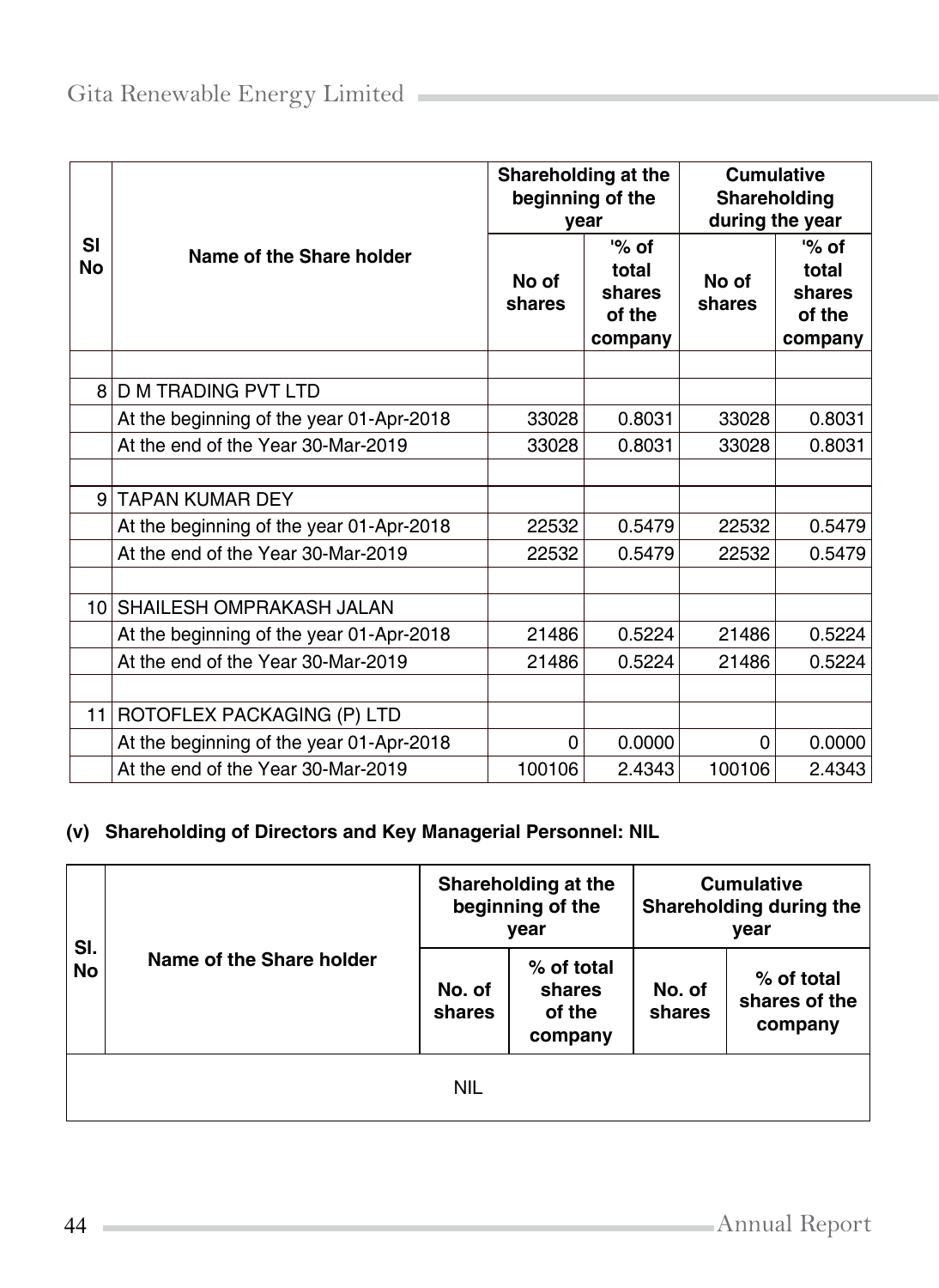

### **V. INDEBTEDNESS**

**Indebtedness of the Company including interest outstanding/accrued butnot due for payment**

|                                                  | <b>Secured</b><br>Loans<br>excluding<br>deposits | <b>Unsecured</b><br>Loans | <b>Deposits</b> | Total<br>Indebted<br>ness |
|--------------------------------------------------|--------------------------------------------------|---------------------------|-----------------|---------------------------|
| Indebtedness at the beginning of the             |                                                  |                           |                 |                           |
| financial year                                   |                                                  |                           |                 |                           |
| <b>Principal Amount</b><br>i.                    |                                                  |                           |                 |                           |
| ii.<br>Interest due but not paid                 |                                                  |                           |                 |                           |
| iii.<br>Interest accrued but notdue              |                                                  |                           |                 |                           |
| Total (i+ii+iii)                                 |                                                  |                           |                 |                           |
| Change in Indebtedness during the                |                                                  |                           |                 |                           |
| financial year                                   |                                                  |                           |                 |                           |
| Addition<br>Ĺ.                                   |                                                  |                           |                 |                           |
| ii.<br>Reduction                                 |                                                  |                           |                 |                           |
| Net Change                                       |                                                  |                           |                 |                           |
| Indebtedness at the end of the<br>financial year |                                                  |                           |                 |                           |
| <b>Principal Amount</b><br>i.                    |                                                  |                           |                 |                           |
| ii.<br>Interest due but not paid                 |                                                  |                           |                 |                           |
| Interest accrued but not due<br>iii.             |                                                  |                           |                 |                           |
| Total (i+ii+iii)                                 |                                                  |                           |                 |                           |

## **VI. REMUNERATION OF DIRECTORS AND KEY MANAGERIAL PERSONNEL**

**A. Remuneration to Managing Director, Whole-time Directors and/or Manager:**

| SI.<br>no. | <b>Particulars of Remuneration</b>  | Name of MD/WTD/Manager | <b>Total</b><br>Amount |  |
|------------|-------------------------------------|------------------------|------------------------|--|
| 1.         | Gross salary                        |                        |                        |  |
|            | (a) Salary as per provisions        |                        |                        |  |
|            | contained in section 17(1) of the   |                        |                        |  |
|            | Income-tax Act, 1961                |                        |                        |  |
|            | (b) Value of perquisites u/s 17(2)  |                        |                        |  |
|            | Income-tax Act, 1961                |                        |                        |  |
|            | (c) Profits in lieu of salary under |                        |                        |  |
|            | section 17(3) Income-tax Act, 1961  |                        |                        |  |
| 2.         | <b>Stock Option</b>                 |                        |                        |  |
| 3.         | <b>Sweat Equity</b>                 |                        |                        |  |
| 4.         | Commission                          |                        |                        |  |
|            | - as % of profit                    |                        |                        |  |
|            | - Others, specify                   |                        |                        |  |
| 5.         | Others, please specify              |                        |                        |  |
|            | Total (A)                           |                        |                        |  |
|            | Ceiling as per the Act              |                        |                        |  |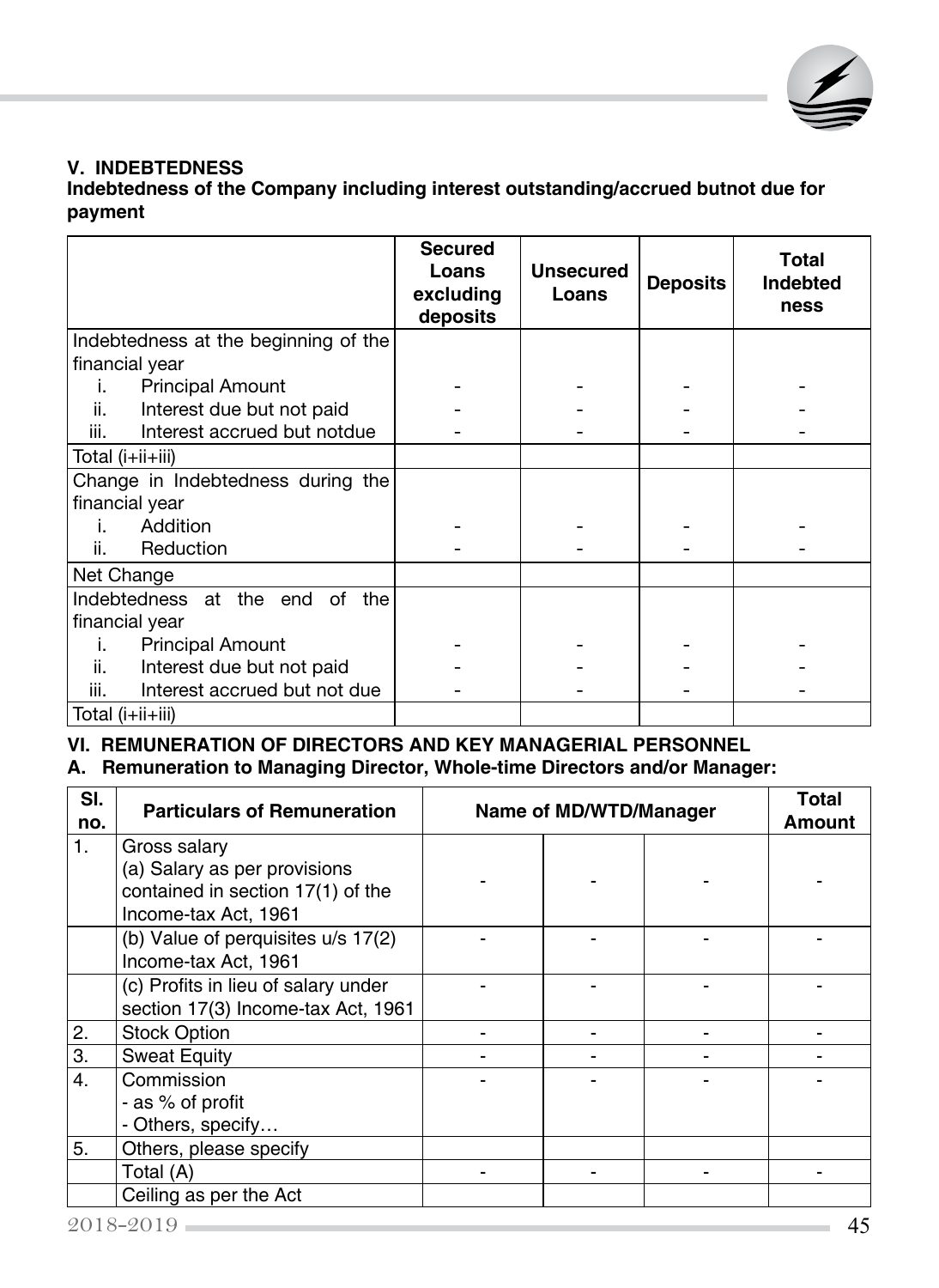## **B. Remuneration to other directors:**

| SI. | Particulars of Remuneration                                                                                                                        | Name of Directors |  |        |
|-----|----------------------------------------------------------------------------------------------------------------------------------------------------|-------------------|--|--------|
| no. |                                                                                                                                                    |                   |  | Amount |
|     | <b>Independent Directors</b>                                                                                                                       |                   |  |        |
|     | Fee for attending board<br>$\bullet$<br>/ committee meetings                                                                                       |                   |  |        |
|     | Commission<br>$\bullet$                                                                                                                            |                   |  |        |
|     | Others, please specify<br>$\bullet$                                                                                                                |                   |  |        |
|     | Total (1)                                                                                                                                          |                   |  |        |
|     | Other Non-Executive Directors<br>Fee for attending board<br>$\bullet$<br>/ committee meetings<br>Commission<br>Others, please specify<br>$\bullet$ |                   |  |        |
|     | Total (2)                                                                                                                                          |                   |  |        |
|     | Total $(B)=(1+2)$                                                                                                                                  |                   |  |        |
|     | <b>Total Managerial Remuneration</b>                                                                                                               |                   |  |        |
|     | Overall Ceiling as per the Act                                                                                                                     |                   |  |        |

## **C. REMUNERATION TO KEY MANAGERIAL PERSONNEL OTHER THAN MD/MANAGER/ WTD**

| SI. |                                                   | <b>Key Managerial Personnel</b> |                             |            |       |  |
|-----|---------------------------------------------------|---------------------------------|-----------------------------|------------|-------|--|
| no. | <b>Particulars of Remuneration</b>                | <b>CEO</b>                      | Company<br><b>Secretary</b> | <b>CFO</b> | Total |  |
| 1.  | Gross salary                                      |                                 |                             |            |       |  |
|     | (a) Salary as per provisions contained in         |                                 | 20967*                      |            |       |  |
|     | section 17(1) of the Income-tax Act, 1961         |                                 |                             |            |       |  |
|     | (b) Value of perquisites u/s 17(2) Income-tax     |                                 |                             |            |       |  |
|     | Act, 1961                                         |                                 |                             |            |       |  |
|     | (c) Profits in lieu of salary under section 17(3) |                                 |                             |            |       |  |
|     | Income-tax Act, 1961                              |                                 |                             |            |       |  |
| 2.  | <b>Stock Option</b>                               |                                 |                             |            |       |  |
| 3.  | <b>Sweat Equity</b>                               |                                 |                             |            |       |  |
| 4.  | Commission                                        |                                 |                             |            |       |  |
|     | - as % of profit                                  |                                 |                             |            |       |  |
|     | - others, specify                                 |                                 |                             |            |       |  |
| 5.  | Others, please specify                            |                                 |                             |            |       |  |
|     | Total                                             |                                 | 20967                       |            |       |  |

\* Part of the year w.e.f 5<sup>th</sup> March 2019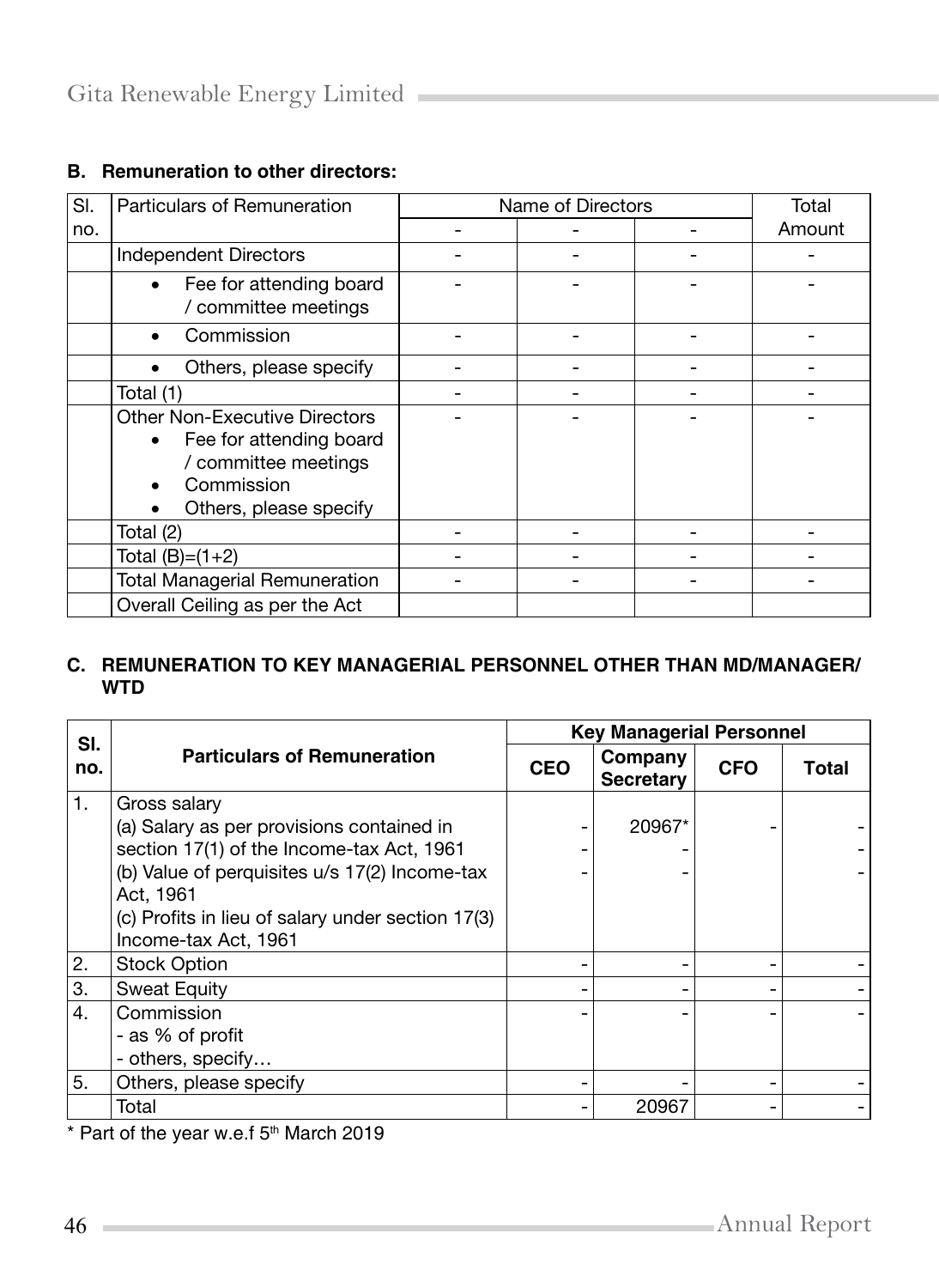

#### **VII. PENALTIES / PUNISHMENT/ COMPOUNDING OF OFFENCES:**

| <b>Type</b>                  | Section of<br>the<br><b>Companies</b><br>Act | <b>Brief</b><br><b>Description</b> | Details of Penalty /<br>Punishment/<br><b>Compounding fees</b><br>imposed | <b>Authority</b><br>[RD / NCLT<br>/ COURT] | <b>Appeal</b><br>made,<br>if any<br>(give<br>Details) |
|------------------------------|----------------------------------------------|------------------------------------|---------------------------------------------------------------------------|--------------------------------------------|-------------------------------------------------------|
| A. COMPANY                   |                                              |                                    |                                                                           |                                            |                                                       |
| Penalty                      | ۰                                            | -                                  | $\overline{\phantom{0}}$                                                  |                                            | $\overline{\phantom{0}}$                              |
| Punishment                   | $\blacksquare$                               | $\overline{\phantom{0}}$           | $\overline{\phantom{0}}$                                                  |                                            | $\overline{\phantom{a}}$                              |
| Compounding                  | $\overline{\phantom{0}}$                     | -                                  | $\overline{\phantom{0}}$                                                  |                                            | $\overline{\phantom{a}}$                              |
| <b>B. DIRECTORS</b>          |                                              |                                    |                                                                           |                                            |                                                       |
| Penalty                      | $\blacksquare$                               | $\overline{\phantom{0}}$           | $\overline{\phantom{0}}$                                                  |                                            | $\overline{\phantom{a}}$                              |
| Punishment                   | ۳                                            | -                                  | ۰                                                                         |                                            | -                                                     |
| Compounding                  | $\blacksquare$                               | -                                  | $\overline{\phantom{a}}$                                                  |                                            | $\overline{\phantom{a}}$                              |
| C. OTHER OFFICERS IN DEFAULT |                                              |                                    |                                                                           |                                            |                                                       |
| Penalty                      |                                              |                                    | -                                                                         |                                            | $\overline{\phantom{0}}$                              |
| Punishment                   |                                              | -                                  | $\overline{\phantom{0}}$                                                  |                                            | $\overline{\phantom{0}}$                              |
| Compounding                  | $\blacksquare$                               | -                                  | $-$                                                                       |                                            |                                                       |

For and behalf of Board of Directors of **Gita Renewable Energy Limited,** 

Chairman & Managing Director. DIN: 00595027

Date: 5<sup>th</sup> September 2019<br>
Place: Chennai **R. NATARAJAN**<br>
Chairman & Managing Director.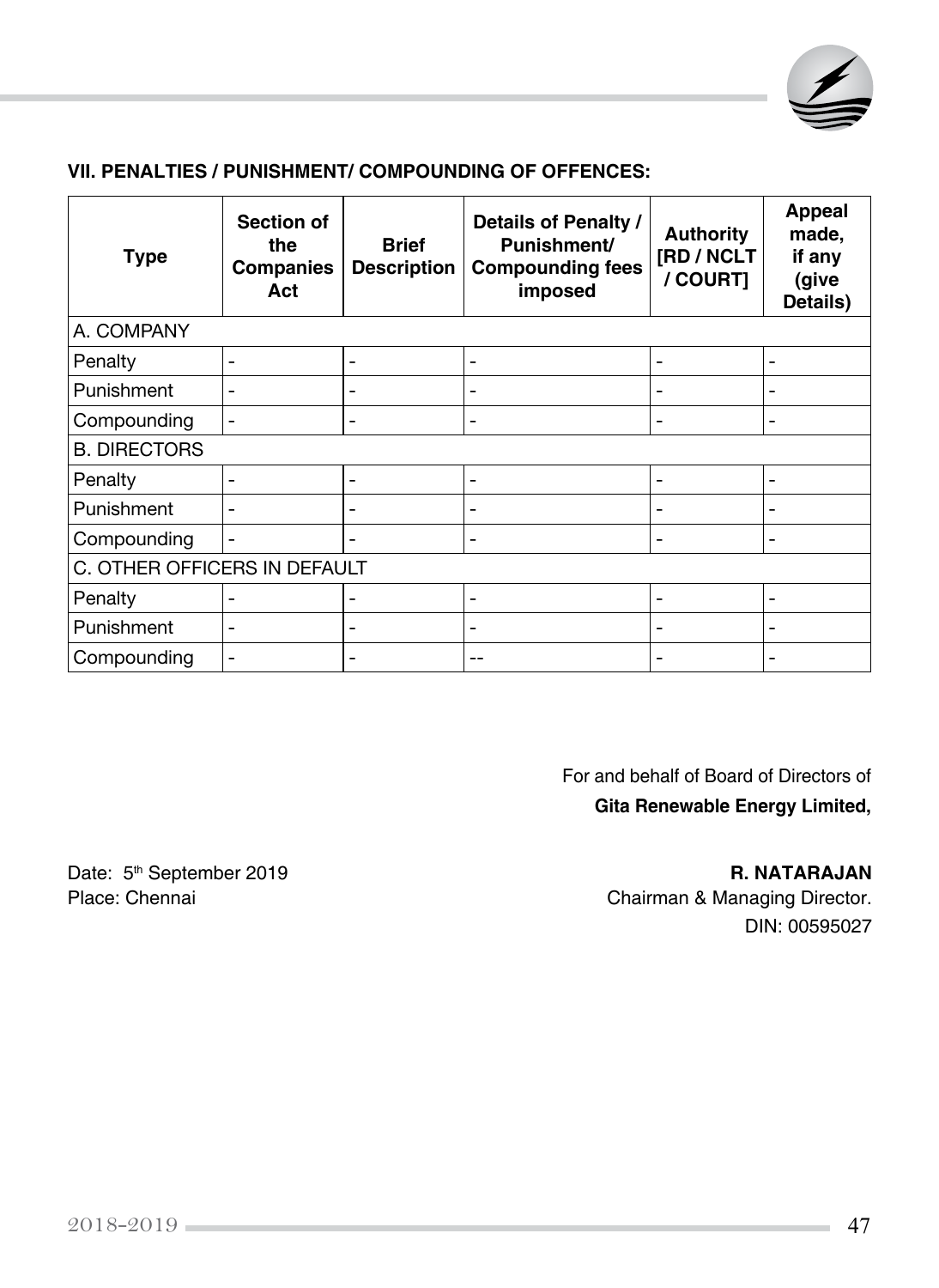## **ANNEXURE-VIII**

## **FORM NO. MR-3 SECRETARIAL AUDIT REPORT FOR THE FINANCIAL YEAR ENDED 31st March 2019**

[Pursuant to Section 204(1) of the Companies Act, 2013 and Rule No.9 of the Companies (Appointment and Remuneration of Managerial Personnel) Rules, 2014]

To,

The Members,

#### **M/s.Gita Renewable Energy Limited,**

We have conducted the secretarial audit of the compliance of applicable statutory provisions and the adherence to good corporate practices by Gita Renewable Energy Limited, (hereinafter called the Company). Secretarial Audit was conducted based on records made available to us, in a manner that provided us a reasonable basis for evaluating the corporate conducts/statutory compliances and expressing our opinion/understanding thereon.

1 Based on our verification of the Company's books, papers, minute books, forms and returns filed and other records maintained by the Company and made available to us and also the information provided by the Company, its officers, agents and authorized representatives during the conduct of secretarial audit, we, on strength of those records, and information so provided, hereby report that in our opinion and understandings, the Company, during the audit period covering the financial year ended on  $31<sup>st</sup>$  March 2019, appears to have complied with the statutory provisions listed hereunder and also in our limited review, the Company has proper and required Board processes and compliance mechanism in place to the extent, in the manner and subject to the reporting made hereinafter:

We have examined the books, papers, minutes' book, forms and returns filed and other records maintained by the Company and made available to us, for the financial year ended on 31<sup>st</sup> March 2019 according to the applicable provisions of:

- i) The Companies Act, 2013 (the Act) and the rules made thereunder;
- ii) The Securities Contracts (Regulation) Act, 1956 ('SCRA') and the rules made thereunder;
- iii) The Depositories Act, 1996 and the Regulations and Bylaws framed thereunder;
- iv) Foreign Exchange Management Act, 1999 and the rules and regulations made thereunder to the extent of Foreign Direct Investment, Overseas Direct Investment and External Commercial Borrowings;
- v) The following regulations and guidelines prescribed under the Securities and Exchange Board of India Act, 1992('SEBI ACT'):
	- a) The Securities and Exchange Board of India (Substantial Acquisition of Shares and Takeovers) Regulations, 2011;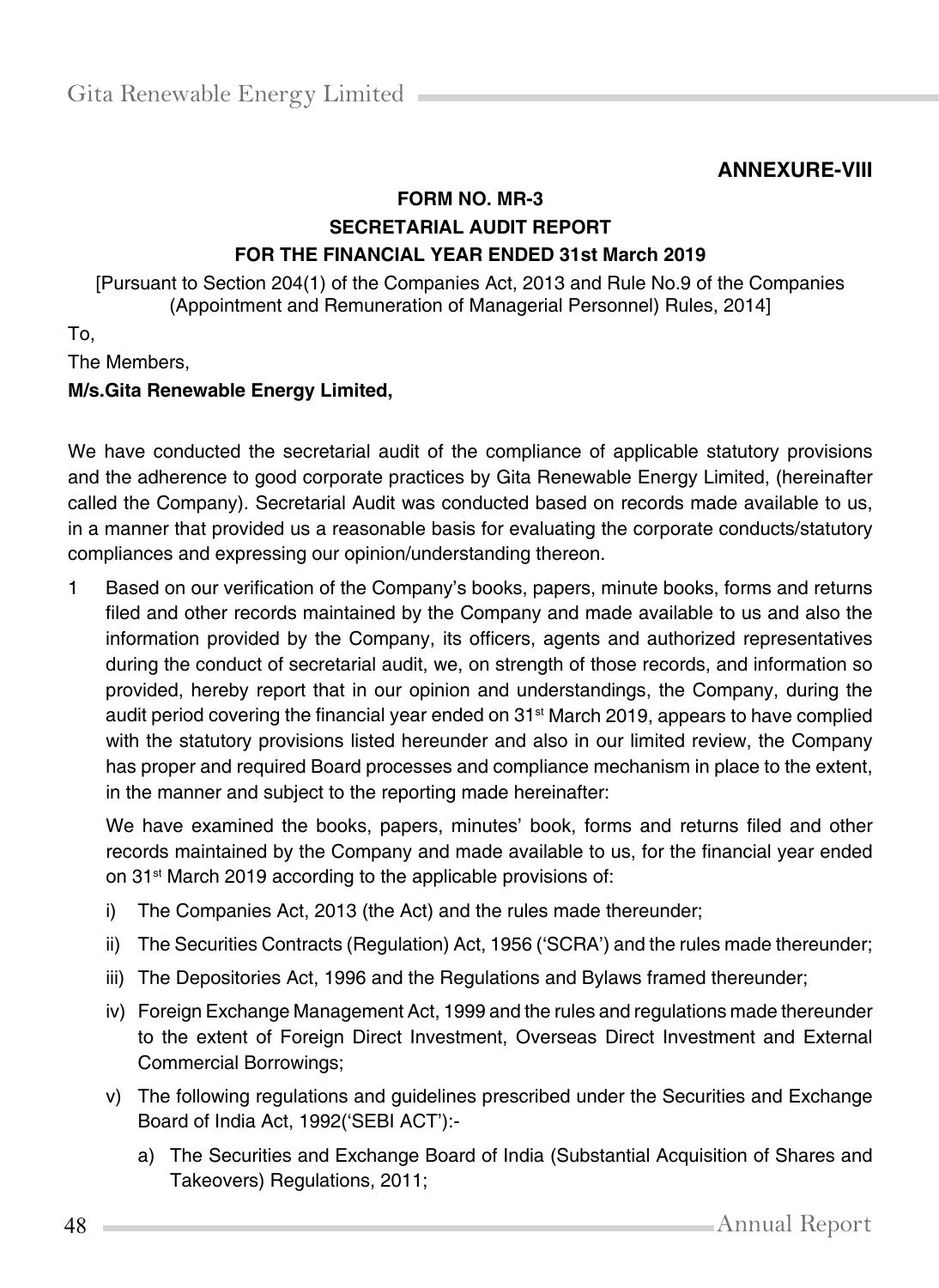

- b) The Securities and Exchange Board of India (Prohibition of Insider Trading) Regulations, 1992;
- c) The Securities and Exchange Board of India (Issue of Capital and Disclosure Requirements) Regulations, 2009;
- d) The Securities and Exchange Board of India (Employee Stock Option Scheme and Employee Stock Purchase Scheme) Guidelines, 1999- Not applicable as the Company has not granted any Options to its employees during the financial year under review;
- e) The Securities and Exchange Board of India (Issue and Listing of Debt Securities) Regulations, 2008- Not applicable as the Company has not issued any debt securities during the financial year under review;
- f) The Securities and Exchange Board of India (Registrars to an Issue and Share Transfer Agents) Regulations, 1993 regarding the Companies Act and dealing with client- Not applicable as the Company is not registered as Registrar to Issue and Share Transfer Agent during the financial year under review;
- g) The Securities and Exchange Board of India (Delisting of Equity Shares) Regulations, 2009- Not applicable as the Company has not delisted/ propose to delist its shares from any stock exchange during the financial year under review;
- h) The Securities and Exchange Board of India (Buyback of Securities) Regulations, 1998 - Not applicable as the Company has not bought back/ propose to buyback any of its securities during the financial year under review.

We have also examined compliance with the applicable clauses of the following:

- i) Secretarial Standards issued by The Institute of Company Secretaries of India with respect to Meetings of Board of Directors (SS-1) and General Meetings (SS-2);
- ii) The Listing Agreement entered by the Company with BSE Limited in terms of the Securities and Exchange Board of India (Listing Obligations and Disclosures Requirements) Regulations,2015.

During the period under review, we report that the Board of Directors of the Company is duly constituted with proper balance of Executive Directors, Non-Executive Directors, Independent Directors and a Women Director. The changes in the composition of the Board of Directors that took place during the period under review were carried out in compliance with the provisions of the Act. A whole-time Company Secretary was appointed on 05.03.2019 and be acting as Compliance Officer. Submission of ROC/RBI forms, returns and other reporting were made within/beyond time period. Confirmation from Bombay Stock Exchange for the reclassification of certain shareholders from Promoter Group category to Public category is pending.

We further report that, adequate notice, agenda and detailed note are given to all directors to schedule the board meetings in advance and a system exists for seeking and obtaining further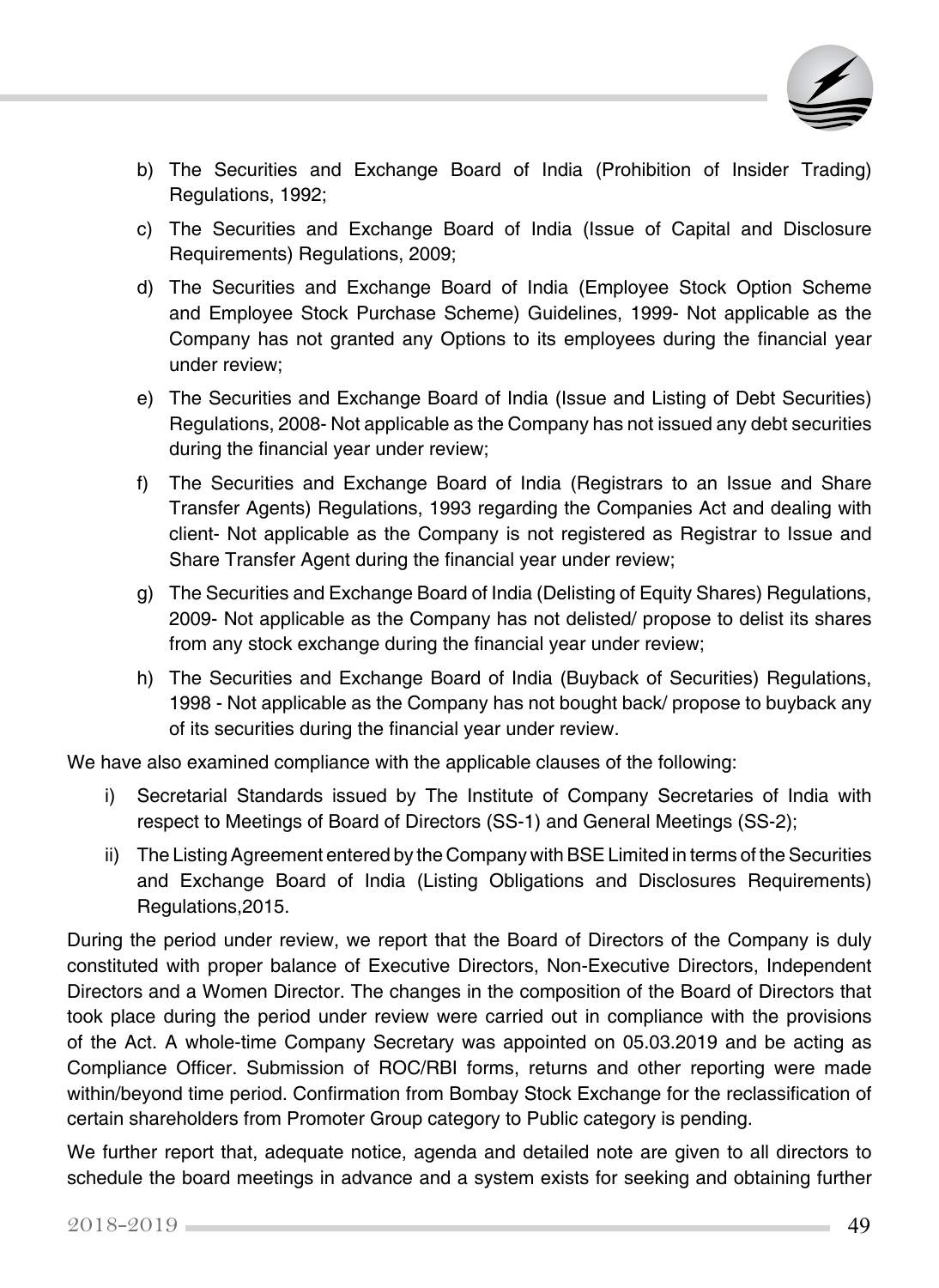information and clarifications on the agenda items before the meeting and for meaningful participation at the meeting. All decisions were carried unanimously, and the directors' views have been captured and recorded as part of the minutes.

We further report that there are adequate systems and processes in the company that commensurate with the size and operations of the company to monitor and ensure compliance with applicable laws, rules, regulations and guidelines.

We further report that, during the audit period, the Company has obtained its members' approval for the following business events other than ordinary business at the  $8<sup>th</sup>$  AGM held on 28.09.2018:

Appointment of Mr. Suresh Kedia as an Independent Director (Ordinary Resolution); and Reclassification of certain Shareholders from Promoter Group category to Public category (Special Resolution).

We further report that, our Audit was subjected only to verifying adequacy of systems and procedures that are in place for ensuring proper compliance by the Company and we are not responsible for any lapses in those compliances on the part of the Company.

#### **For M K MADHAVAN & ASSOCIATES, Company Secretaries,**

**M K MADHAVAN Proprietor, Membership No.:F8408 C.P.No.: 16796**

Date: 14.05.2019

Place: Chennai

[This Report is to be read with our letter of even date which is annexed as Annexure A and forms an integral part of this report.]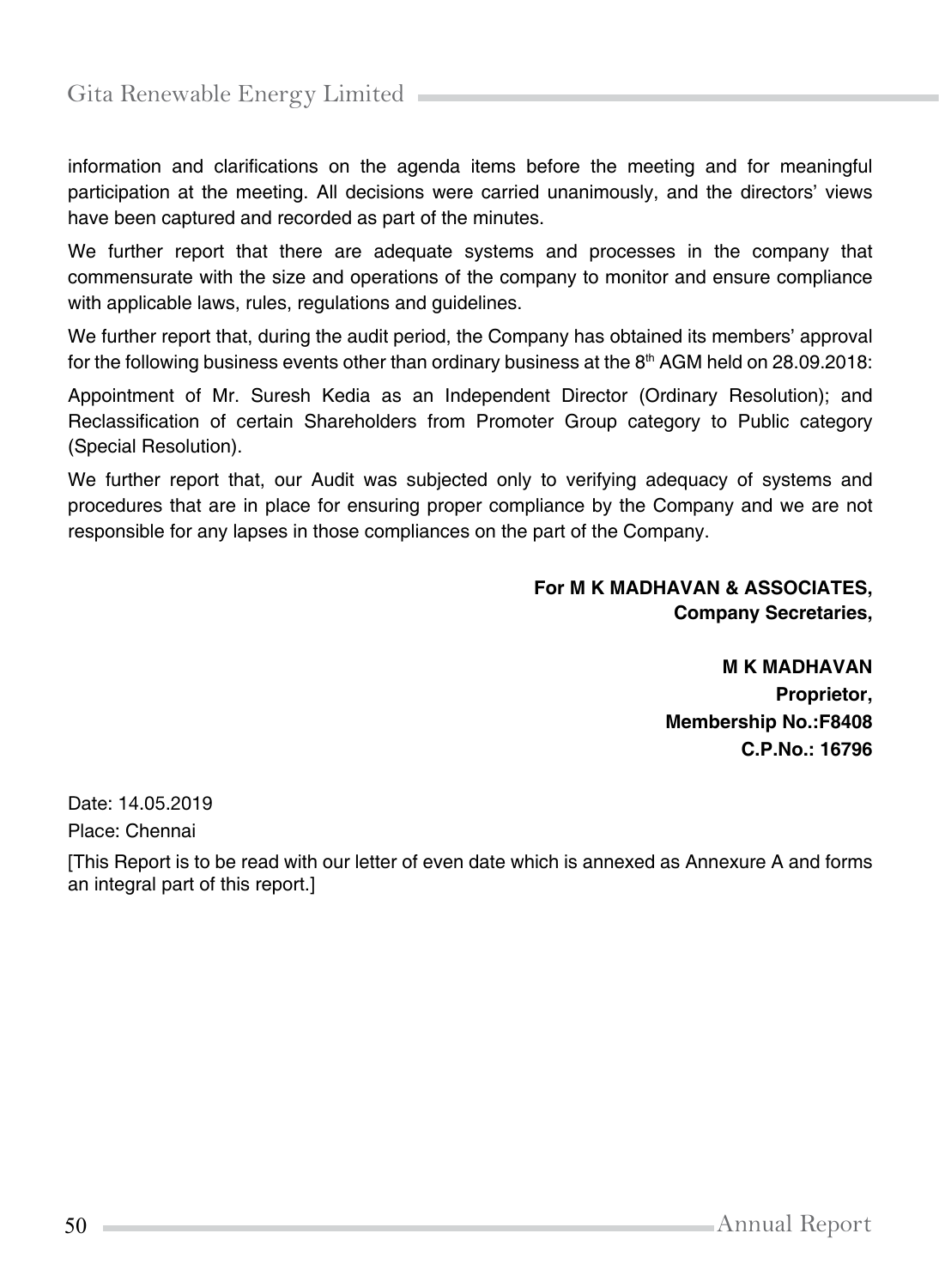

**Annexure A**

To,

The Members,

## **M/s. GITA RENEWABLE ENERGY LIMITED,**

Sub.: Secretarial Audit of Chennai Ferrous Industries Limited for the financial year ended  $31<sup>st</sup>$ March 2019.

This letter forms integral part of our secretarial audit report dated 14<sup>th</sup> May 2019.

1. Management's Responsibility:

It is the responsibility to maintain secretarial record by the Company and devise proper systems to ensure compliance with the provisions of all applicable laws and regulations and to ensure that the system are adequate and operate effectively.

- 2. Auditor's Responsibility:
	- a. Our responsibility is to express an opinion on these secretarial records, standards and procedures followed by the Company with respect to secretarial compliances.
	- b. The Compliance of the provisions of corporate and other applicable laws, rules and regulations, standards are the responsibility of management. Our examination was limited to the verification of procedures on test basis.
	- c. We believe that audit evidence and information obtained from the Company's management is reasonably adequate and appropriate to provide a reasonable basis for our opinion.
	- d. We have not verified the correctness and appropriateness of financial records and books of accounts and other such information/records of the Company, which were outside our agreed scope.
	- e. We have obtained necessary Management representations about the compliance of laws, rules and regulations and other relevant corporate actions, etc.,
- 3. Disclaimer:

The Secretarial Audit is neither an assurance as to the future viability of the Company nor of the efficacy or effectiveness with which the management has conducted the affairs of the Company.

## **For M K MADHAVAN & ASSOCIATES, Company Secretaries,**

**M K MADHAVAN Proprietor, Membership No.:F8408 C.P.No.: 16796**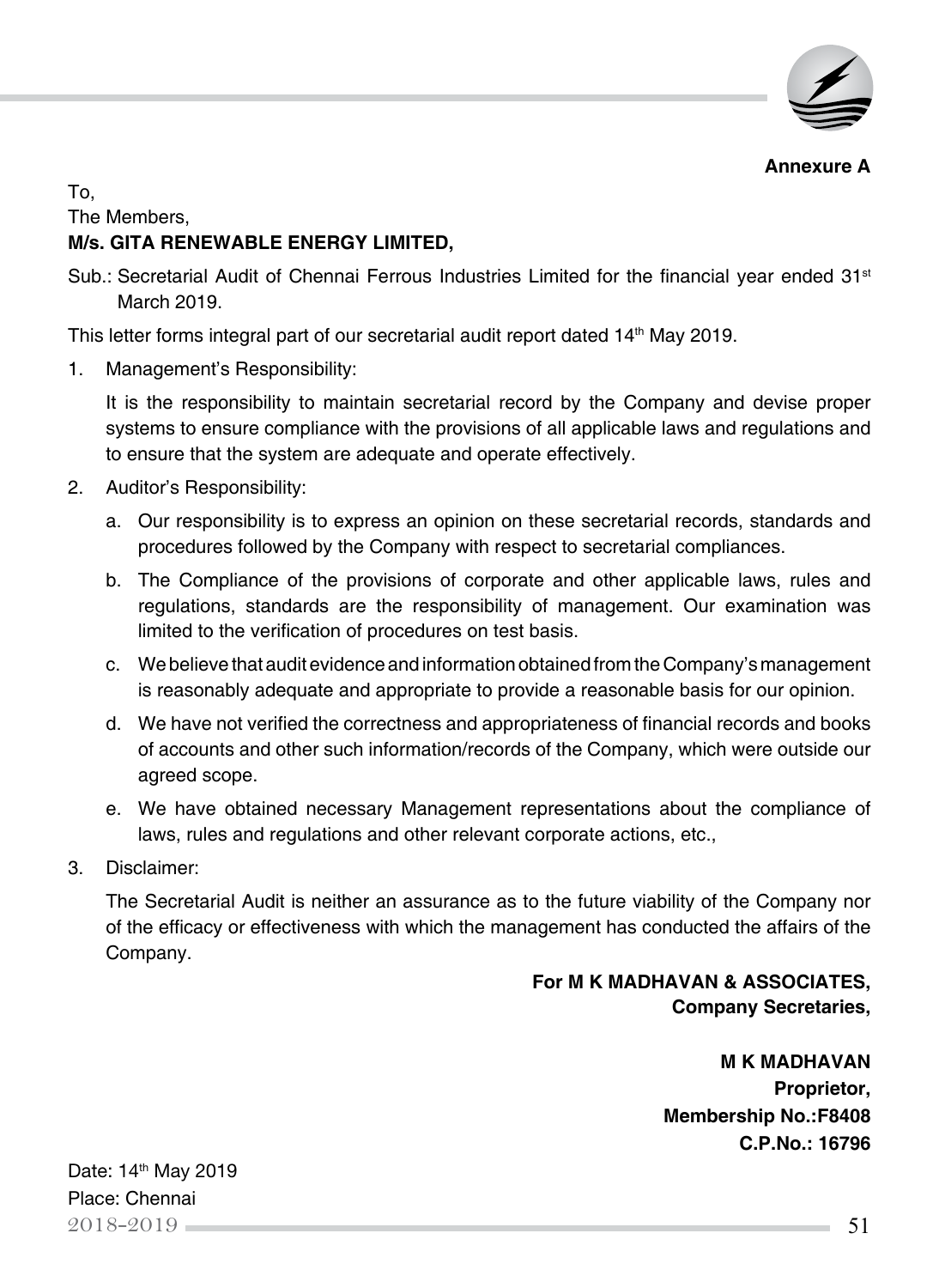# **Independent Auditor's Report**

#### To the Members of **GITA RENEWABLE ENERGY LIMITED**

#### **Report on the audit of the Ind As financial statements**

#### **Opinion**

We have audited the accompanying Ind As financial statements of Gita Renewable Energy Limited ("the Company"), which comprise the balance sheet as at March 31, 2019, and the Statement of Profit and Loss including statement of other comprehensive income, statement of cash flows and the statement of changes in equity for the year then ended, and notes to the financial statements, including a summary of significant accounting policies and other explanatory information.

In our opinion and to the best of our information and according to the explanations given to us, the aforesaid Ind As financial statements give the information required by the Companies Act, 2013 ('Act') in the manner so required and give a true and fair view in conformity with the accounting principles generally accepted in India, of the state of affairs of the Company as at March 31, 2019, its profit (or Loss)\* including other Comprehensive income its cash flows and the changes in equity for the year ended on that date.

#### **Basis for opinion**

We conducted our audit in accordance with the standards on auditing specified under section 143 (10) of the Companies Act, 2013. Our responsibilities under those Standards are further described in the auditor's responsibilities for the audit of the financial statements section of our report. We are independent of the Company in accordance with the code of ethics issued by the Institute of Chartered Accountants of India together with the ethical requirements that are relevant to our audit of the financial statements under the provisions of the Act and the rules thereunder, and we have fulfilled our other ethical responsibilities in accordance with these requirements and the code of ethics.

We believe that the audit evidence we have obtained is sufficient and appropriate to provide a basis for our opinion.

#### **Key audit matters**

Key audit matters are those matters that, in our professional judgment, were of most significance in our audit of the Ind As financial statements of the current period. These matters were addressed in the context of our audit of the Ind As financial statements as a whole, and in forming our opinion thereon, and we do not provide a separate opinion on these matters.

#### **Information other than the financial statements and auditors' report thereon**

The Company's board of directors is responsible for the preparation of the other information. The other information comprises the information included in the Board's Report including Annexures to Board's Report, Business Responsibility Report but does not include the Ind As financial statements and our auditor's report thereon.

Our opinion on the Ind As financial statements does not cover the other information and we do not express any form of assurance conclusion thereon.

In connection with our audit of the Ind As financial statements, our responsibility is to read the other information and, in doing so, consider whether the other information is materially inconsistent with the standalone financial statements or our knowledge obtained during the course of our audit or otherwise appears to be materially misstated.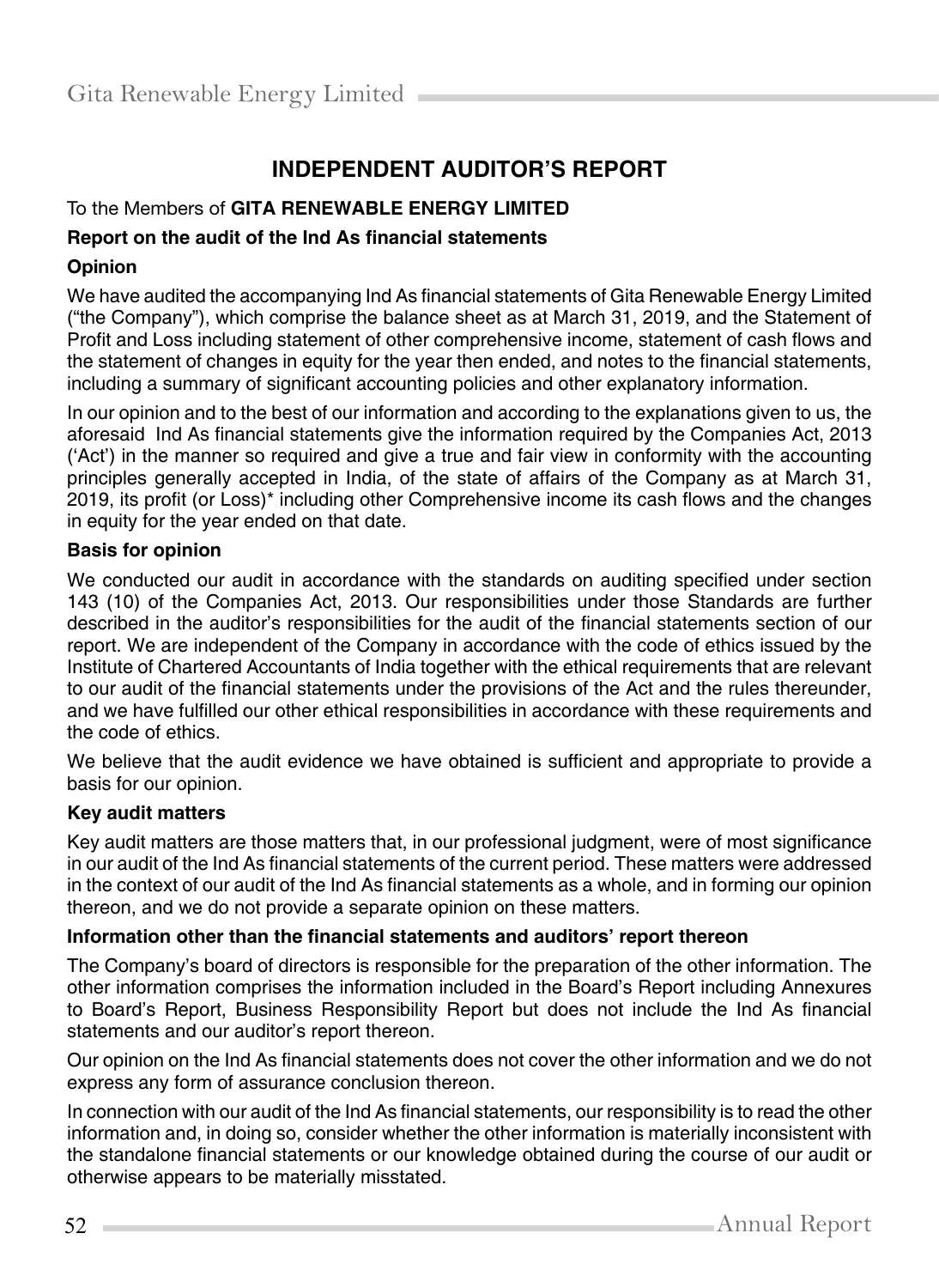

If, based on the work we have performed, we conclude that there is a material misstatement of this other information, we are required to report that fact. We have nothing to report in this regard.

#### **Management's responsibility for the financial statements**

The Company's board of directors are responsible for the matters stated in section 134 (5) of the Act with respect to the preparation of these Ind As financial statements that give a true and fair view of the financial position, financial performance including other comprehensive income, cash flows and changes in equity of the Company in accordance with the accounting principles generally accepted in India, including the Indian accounting standards (Ind-As) specified under section 133 of the Act read with the Companies (Indian Accounting Standard) Rules, 2015 as amended. This responsibility also includes maintenance of adequate accounting records in accordance with the provisions of the Act for safeguarding of the assets of the Company and for preventing and detecting frauds and other irregularities; selection and application of appropriate accounting policies; making judgments and estimates that are reasonable and prudent; and design, implementation and maintenance of adequate internal financial controls, that were operating effectively for ensuring the accuracy and completeness of the accounting records, relevant to the preparation and presentation of the Ind As financial statement that give a true and fair view and are free from material misstatement, whether due to fraud or error.

In preparing the Ind As financial statements, management is responsible for assessing the Company's ability to continue as a going concern, disclosing, as applicable, matters related to going concern and using the going concern basis of accounting unless management either intends to liquidate the Company or to cease operations, or has no realistic alternative but to do so.

The board of directors are also responsible for overseeing the Company's financial reporting process.

#### **Auditor's responsibilities for the audit of the Ind As financial statements**

Our objectives are to obtain reasonable assurance about whether the Ind As financial statements as a whole are free from material misstatement, whether due to fraud or error, and to issue an auditor's report that includes our opinion. Reasonable assurance is a high level of assurance, but is not a guarantee that an audit conducted in accordance with SAs will always detect a material misstatement when it exists. Misstatements can arise from fraud or error and are considered material if, individually or in the aggregate, they could reasonably be expected to influence the economic decisions of users taken on the basis of these Ind As financial statements.

As part of an audit in accordance with SAs, we exercise professional judgment and maintain professional scepticism throughout the audit. We also:

- Identify and assess the risks of material misstatement of the Ind As financial statements, whether due to fraud or error, design and perform audit procedures responsive to those risks, and obtain audit evidence that is sufficient and appropriate to provide a basis for our opinion. The risk of not detecting a material misstatement resulting from fraud is higher than for one resulting from error, as fraud may involve collusion, forgery, intentional omissions, misrepresentations, or the override of internal control.
- Obtain an understanding of internal control relevant to the audit in order to design audit procedures that are appropriate in the circumstances. Under section 143(3)(i) of the Companies Act, 2013, we are also responsible for expressing our opinion on whether the company has adequate internal financial controls system in place and the operating effectiveness of such controls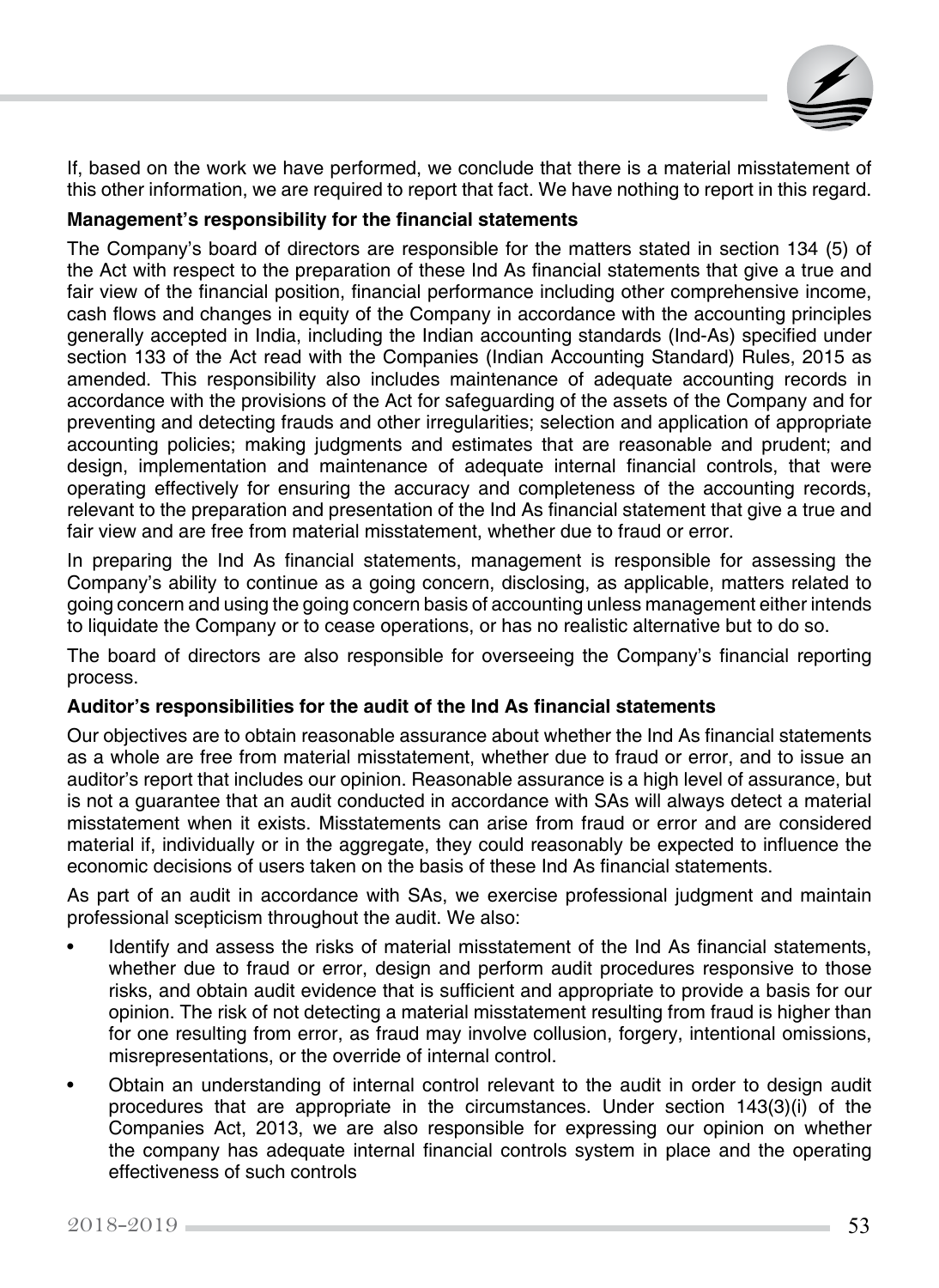- Evaluate the appropriateness of accounting policies used and the reasonableness of accounting estimates and related disclosures made by management.
- Conclude on the appropriateness of management's use of the going concern basis of accounting and, based on the audit evidence obtained, whether a material uncertainty exists related to events or conditions that may cast significant doubt on the Company's ability to continue as a going concern. If we conclude that a material uncertainty exists, we are required to draw attention in our auditor's report to the related disclosures in the Ind As financial statements or, if such disclosures are inadequate, to modify our opinion. Our conclusions are based on the audit evidence obtained up to the date of our auditor's report. However, future events or conditions may cause the Company to cease to continue as a going concern.
- Evaluate the overall presentation, structure and content of the Ind As financial statements, including the disclosures, and whether the financial statements represent the underlying transactions and events in a manner that achieves fair presentation.

Materiality is the magnitude of misstatements in the Ind AS financial statements that, individually or in aggregate, makes it probable that the economic decisions of a reasonably knowledgeable user of the financial statements may be influenced. We consider quantitative materiality and qualitative factors in (i) planning the scope of our audit work and in evaluating the results of our work; and (ii) to evaluate the effect of any identified misstatements in the Ind As financial statements.

We communicate with those charged with governance regarding, among other matters, the planned scope and timing of the audit and significant audit findings, including any significant deficiencies in internal control that we identify during our audit.

We also provide those charged with governance with a statement that we have complied with relevant ethical requirements regarding independence, and to communicate with them all relationships and other matters that may reasonably be thought to bear on our independence, and where applicable, related safeguards. From the matters communicated with those charged with governance, we determine those matters that were of most significance in the audit of the Ind As financial statements of the current period and are therefore the key audit matters. We describe these matters in our auditor's report unless law or regulation precludes public disclosure about the matter or when, in extremely rare circumstances, we determine that a matter should not be communicated in our report because the adverse consequences of doing so would reasonably be expected to outweigh the public interest benefits of such communication.

#### **Report on other legal and regulatory requirements**

As required by the Companies (Auditor's Report) Order, 2016 ("the Order"), issued by the Central Government of India in terms of sub-section (11) of section 143 of the Companies Act, 2013, we give in the Annexure "A", a statement on the matters specified in paragraphs 3 and 4 of the Order, to the extent applicable.

As required by Section 143(3) of the Act, we report that:

- (a) We have sought and obtained all the information and explanations which to the best of our knowledge and belief were necessary for the purposes of our audit;
- (b) In our opinion, proper books of account as required by law have been kept by the Company so far as it appears from our examination of those books;
- (c) The balance sheet, the statement of profit and loss including the statement of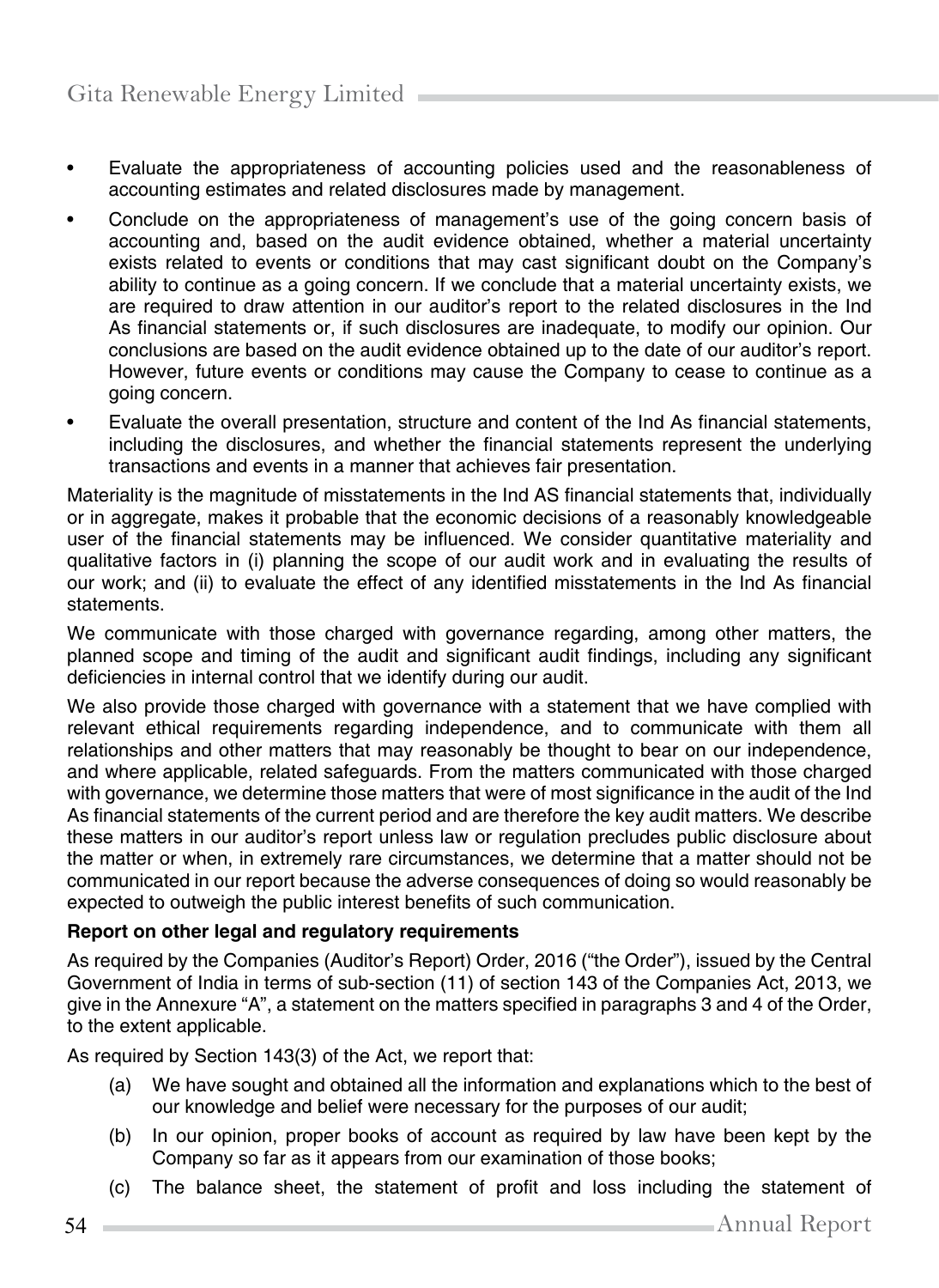

comprehensive income, the cash flow statement and statement of changes in equity dealt with by this report are in agreement with the books of account;

- (d) In our opinion, the aforesaid Ind AS financial statements comply with the Indian accounting standards (Ind-As) specified under section 133 of the Act, read with rule 7 of the Companies (Accounts) Rules, 2014;
- (e) On the basis of the written representations received from the directors as on March 31, 2019 taken on record by the board of directors, none of the directors is disqualified as on March 31, 2019 from being appointed as a director in terms of Section 164 (2) of the Act;
- (f) With respect to the adequacy of the internal financial controls over financial reporting of the Company and the operating effectiveness of such controls, refer to our separate report in "Annexure B". Our report expresses an unmodified opinion on the adequacy and operating effectiveness of the Company's internal financial controls over financial reporting;
- (g) In our opinion, the managerial remuneration for the year ended March 31, 2019 has been paid/provided by the company to its directors in accordance with the provisions of section 197 read with schedule V to the Act.
- (h) With respect to the other matters to be included in the Auditor's Report in accordance with Rule 11 of the Companies (Audit and Auditors) Rules, 2014, in our opinion and to the best of our information and according to the explanations given to us;
	- a. The Company has disclosed the impact of pending litigations on its financial position in its financial statements – Refer Note \_\_\_ to the financial statements;
	- b. The Company did not have any long-term contracts including derivative contracts for which there were any material foreseeable losses; and
	- c. There were no accounts which were required to be transferred, to the Investor Education and Protection Fund by the Company

#### For **S.K GULECHA & ASSOCIATES**

Chartered Accountants Firm Registration No. 013340S **SANDEEP KUMAR GULECHA** Date : May 28, 2019 **PROPRIETOR** Place : Chennai (Membership Number:226263)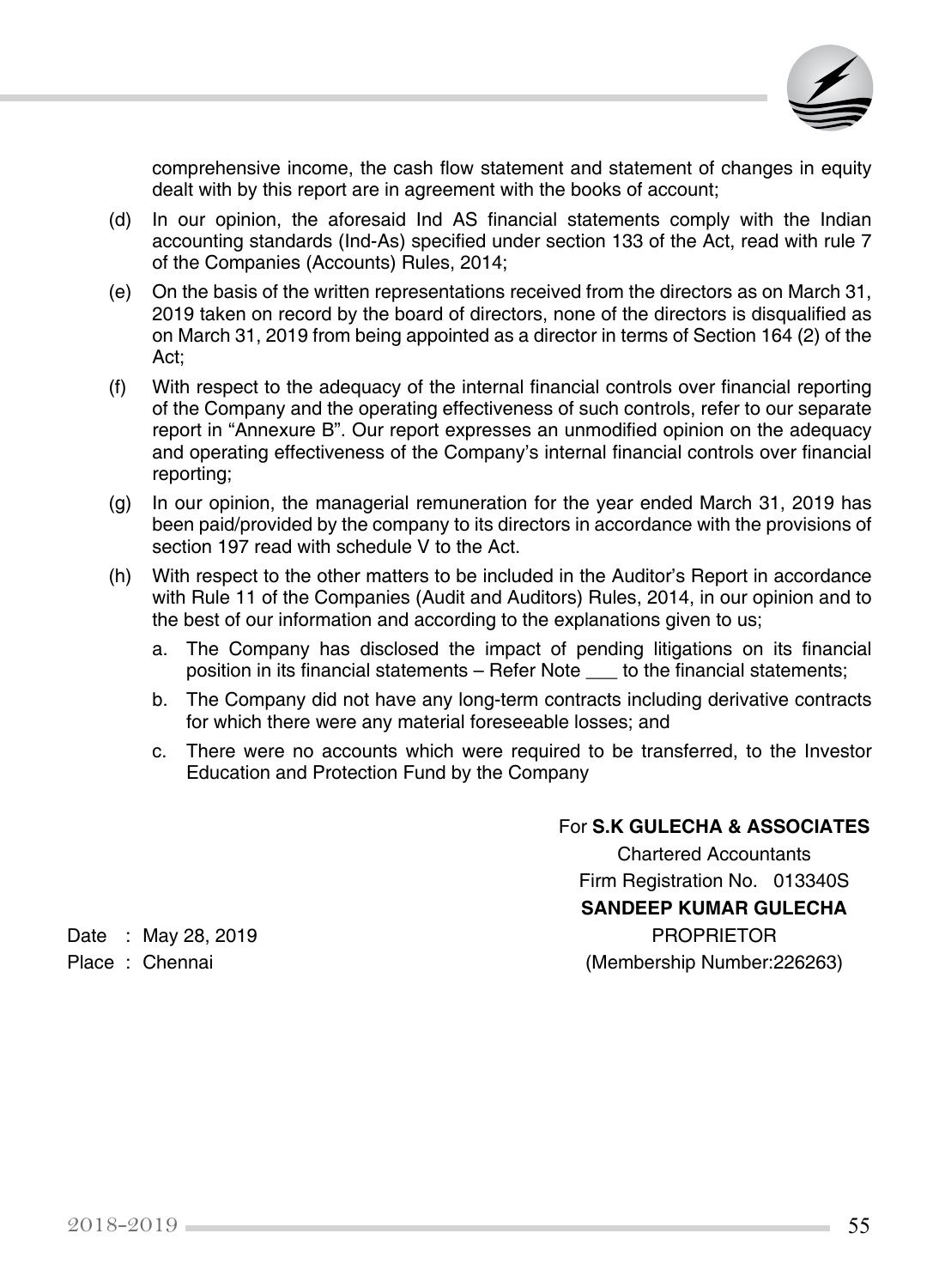# **ANNEXURE 'A' TO THE INDEPENDENT AUDITORS' REPORT OF GITA RENEWABLE ENERGY LIMITED**

(Referred to in paragraph 1 under 'Report on other legal and regulatory requirements' section of our report to the members of Gita Renewable Energy Limited of even date)

Based on the information and explanation furnished to us and the books and records examined by us in the normal course of our audit, we report that:

| 1. |     | In respect of the Company's fixed assets:                                                                                                                                                                                                                                                                                                                                                                                                                                                                                                     |
|----|-----|-----------------------------------------------------------------------------------------------------------------------------------------------------------------------------------------------------------------------------------------------------------------------------------------------------------------------------------------------------------------------------------------------------------------------------------------------------------------------------------------------------------------------------------------------|
|    | (a) | The Company has maintained proper records showing full particulars, including<br>quantitative details and situation of fixed assets.                                                                                                                                                                                                                                                                                                                                                                                                          |
|    | (b) | The Company has a program of verification to cover all the items of fixed assets in<br>a phased manner over a period of three years, which, in our opinion, is reasonable<br>having regard to the size of the Company and the nature of its assets. However,<br>no physical verification has been carried on by the management during the year.<br>Accordingly, we were unable to comment on whether any material discrepancies<br>were noticed on such verification and whether they are properly dealt with in the<br>financial statements. |
|    | (c) | According to the information and explanations given to us, the records examined<br>by us and based on the examination of the conveyance deeds provided to us,<br>we report that, the title deeds, comprising all the immovable properties of land<br>and buildings which are freehold, are held in the name of the Company as at the<br>balance sheet date.                                                                                                                                                                                   |
| 2. |     | The inventory has been physically verified by the management during the year. In our<br>opinion, the frequency of such verification is reasonable. According to the information and<br>explanations given to us and as examined by us, no material discrepancies were noticed<br>on such verification.                                                                                                                                                                                                                                        |
| 3. |     | According to information and explanation given to us, the company has not granted any<br>loan, secured or unsecured to companies, firms, limited liability partnerships or other<br>parties covered in the register required under section 189 of the Companies Act, 2013.<br>Accordingly, paragraph 3 (iii) of the order is not applicable.                                                                                                                                                                                                  |
| 4. |     | In our opinion and according to information and explanation given to us, in respect of loans,<br>investments, guarantees and security, the Company has complied with the provisions of<br>sections 185 and section 186 of the Companies Act, 2013 except applicability of interest<br>on the loans and advances given. The company has not charged any interest on the<br>advances given under the proviso of Section 186.                                                                                                                    |
| 5. |     | In our opinion and according to the information and explanations given to us, the<br>company has not accepted any deposits and accordingly paragraph 3 (v) of the order is<br>not applicable.                                                                                                                                                                                                                                                                                                                                                 |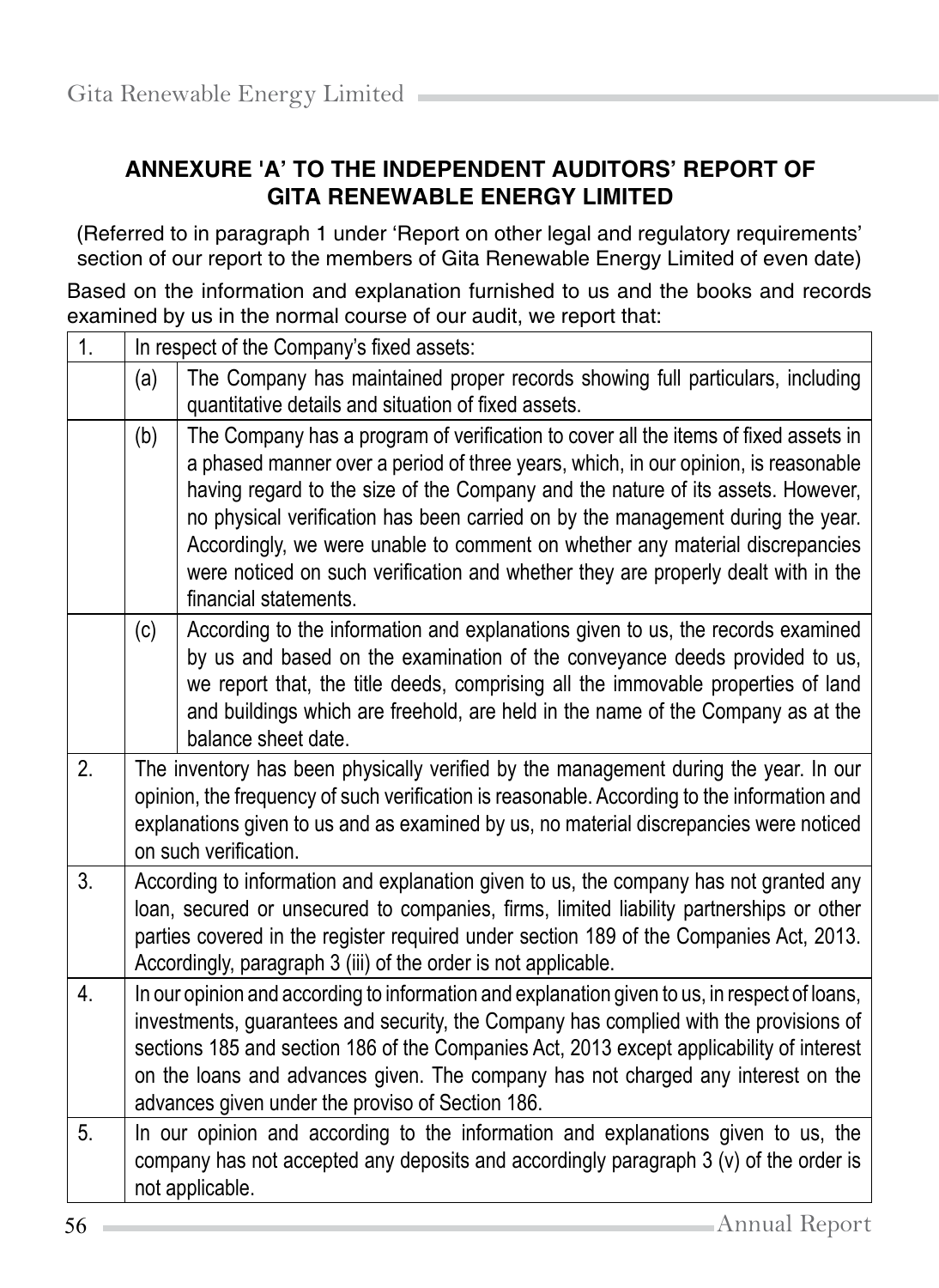

| 6. | We have broadly reviewed the books of account maintained by the Company pursuant<br>to the rules made by the Central Government for the maintenance of cost records under<br>section 148 of the Act, and are of the opinion that prima facie, the prescribed accounts and<br>records have been made and maintained. However, we have not carried out a detailed<br>examination of the same. |                                                                                                                                                                                                                                                                                                                                                                                                                                                                                                                                                             |           |             |                   |                |
|----|---------------------------------------------------------------------------------------------------------------------------------------------------------------------------------------------------------------------------------------------------------------------------------------------------------------------------------------------------------------------------------------------|-------------------------------------------------------------------------------------------------------------------------------------------------------------------------------------------------------------------------------------------------------------------------------------------------------------------------------------------------------------------------------------------------------------------------------------------------------------------------------------------------------------------------------------------------------------|-----------|-------------|-------------------|----------------|
| 7. |                                                                                                                                                                                                                                                                                                                                                                                             | In respect of statutory dues:                                                                                                                                                                                                                                                                                                                                                                                                                                                                                                                               |           |             |                   |                |
|    | (a)                                                                                                                                                                                                                                                                                                                                                                                         | According to the information and explanations given to us and on the basis of our<br>examination of the records of the Company, amounts deducted/ accrued in the<br>books of account in respect of undisputed statutory dues including provident fund,<br>employees' state insurance, income-tax, sales-tax, service tax, goods and service<br>tax, duty of customs, duty of excise, value added tax, cess and other material<br>statutory dues have been generally regularly deposited during the year by the<br>company with the appropriate authorities. |           |             |                   |                |
|    |                                                                                                                                                                                                                                                                                                                                                                                             | According to the information and explanations given to us, no undisputed amounts<br>payable in respect of provident fund, employees' state insurance, income-tax,<br>sales- tax, service tax, goods and service tax, duty of customs, duty of excise,<br>value added tax, cess and other material statutory dues were in arrears as at March<br>31, 2019 for a period of more than six months from the date they became payable                                                                                                                             |           |             |                   |                |
|    | (b)                                                                                                                                                                                                                                                                                                                                                                                         | According to the information and explanations given to us and the records of the<br>company examined by us, there are no dues of income-tax, sales- tax, service tax,<br>goods and service tax, duty of customs, duty of excise and value added tax which<br>have not been deposited on account of any dispute, except as per details below:                                                                                                                                                                                                                |           |             |                   |                |
|    |                                                                                                                                                                                                                                                                                                                                                                                             | <b>Statute</b>                                                                                                                                                                                                                                                                                                                                                                                                                                                                                                                                              | Nature of | Amount (Rs. | <b>Period to</b>  | Forum          |
|    |                                                                                                                                                                                                                                                                                                                                                                                             |                                                                                                                                                                                                                                                                                                                                                                                                                                                                                                                                                             | dues      | in lakhs)   | which the         | where          |
|    |                                                                                                                                                                                                                                                                                                                                                                                             |                                                                                                                                                                                                                                                                                                                                                                                                                                                                                                                                                             |           |             | amount<br>relates | the<br>dispute |
|    |                                                                                                                                                                                                                                                                                                                                                                                             |                                                                                                                                                                                                                                                                                                                                                                                                                                                                                                                                                             |           |             |                   | is             |
|    |                                                                                                                                                                                                                                                                                                                                                                                             |                                                                                                                                                                                                                                                                                                                                                                                                                                                                                                                                                             |           |             |                   | pending        |
|    |                                                                                                                                                                                                                                                                                                                                                                                             |                                                                                                                                                                                                                                                                                                                                                                                                                                                                                                                                                             |           | <b>NIL</b>  |                   |                |
| 8  | In our opinion and according to the information and explanations given to us, the<br>company has not defaulted in repayment of dues to any financial institutions or banks or<br>any government. or any debenture holders during the year. The Company does not have<br>any dues to debenture holders during the year.                                                                      |                                                                                                                                                                                                                                                                                                                                                                                                                                                                                                                                                             |           |             |                   |                |
| 9. |                                                                                                                                                                                                                                                                                                                                                                                             | The term loans taken during the year have been applied for the purposes for which those<br>are raised. The Company has not raised any money by way of initial public offer or further<br>public offer (including debt instruments).                                                                                                                                                                                                                                                                                                                         |           |             |                   |                |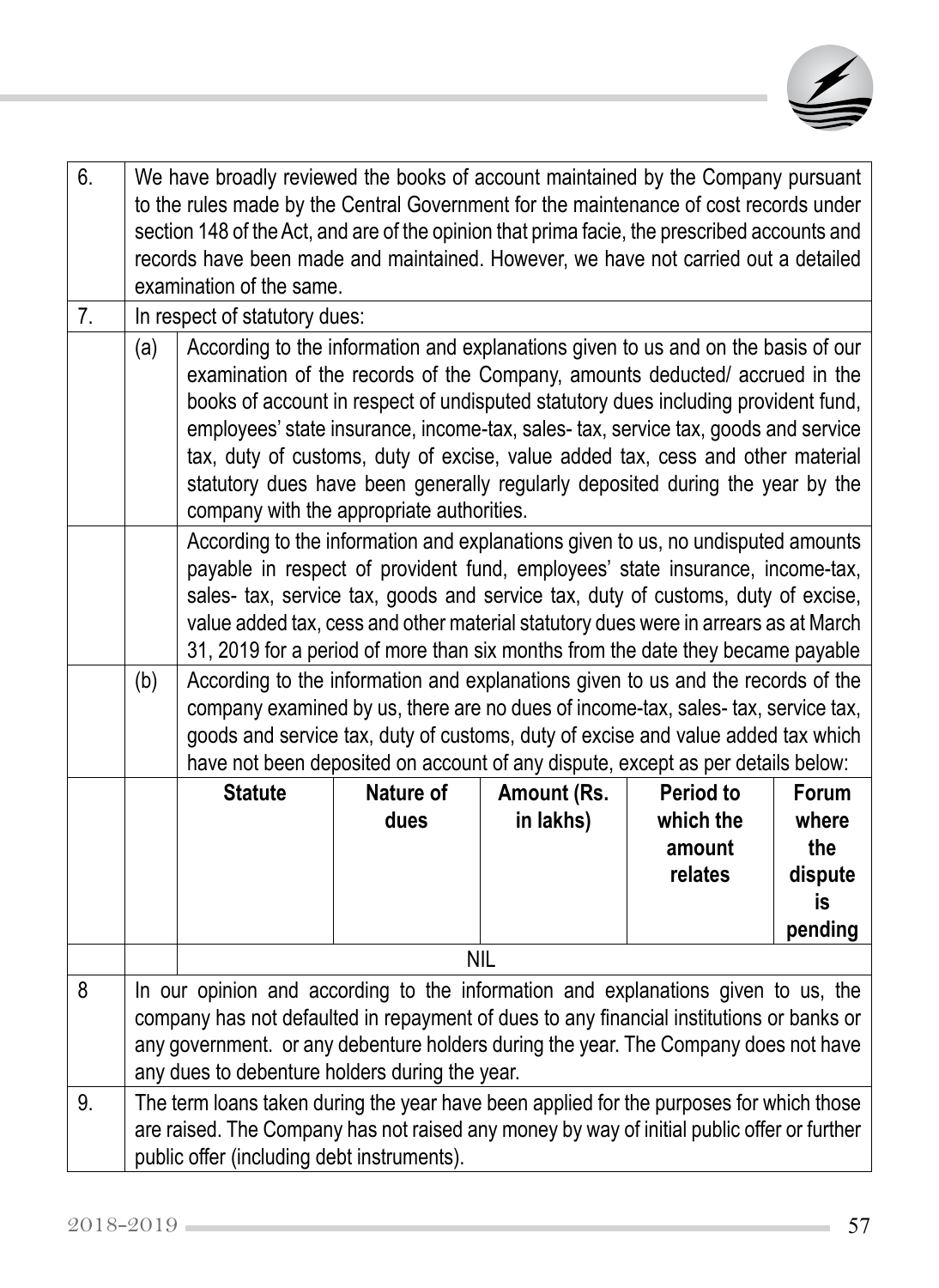| 10. | To the best of our knowledge and according to the information and explanations given<br>to us, no fraud by the Company or no material fraud on the Company by its officers or<br>employees has been noticed or reported during the year.                                                                                                                                              |
|-----|---------------------------------------------------------------------------------------------------------------------------------------------------------------------------------------------------------------------------------------------------------------------------------------------------------------------------------------------------------------------------------------|
| 11. | According to the information and explanations given by the management, the managerial<br>remuneration has been paid/provided in accordance with the requisite approvals<br>mandated by the provisions of section 197 read with Schedule V of the Companies Act,<br>2013                                                                                                               |
| 12. | The Company is not a Nidhi Company and accordingly, paragraph 3 (xii) of the order is<br>not applicable to the Company.                                                                                                                                                                                                                                                               |
| 13. | According to the information and explanations given to us and based on our examination<br>of the records of the company, transactions with the related parties are in compliance<br>with section 177 and 188 of the Act. Where applicable, the details of such transactions<br>have been disclosed in the financial statements as required by the applicable accounting<br>standards. |
| 14  | According to the information and explanations given to us and based on our examination<br>of the records of the company, the company has not made any preferential allotment<br>or private placement of shares or fully or partly convertible debentures during the year.<br>Accordingly, paragraph 3(xiv) of the order is not applicable.                                            |
| 15  | According to the information and explanations given to us and based on our examination<br>of the records of the company, the company has not entered into non-cash transactions<br>with directors or persons connected with them. Accordingly, paragraph 3(xv) of the order<br>is not applicable.                                                                                     |
| 16  | According to the information and explanations given to us and based on our examination<br>of the records of the company, the company is not required to be registered under section<br>45-IA of the Reserve Bank of India Act 1934.                                                                                                                                                   |

## For **S.K GULECHA & ASSOCIATES**

Chartered Accountants Firm Registration No. 013340S **SANDEEP KUMAR GULECHA** Date : May 28, 2019 **PROPRIETOR** Place : Chennai **(Membership Number:226263)**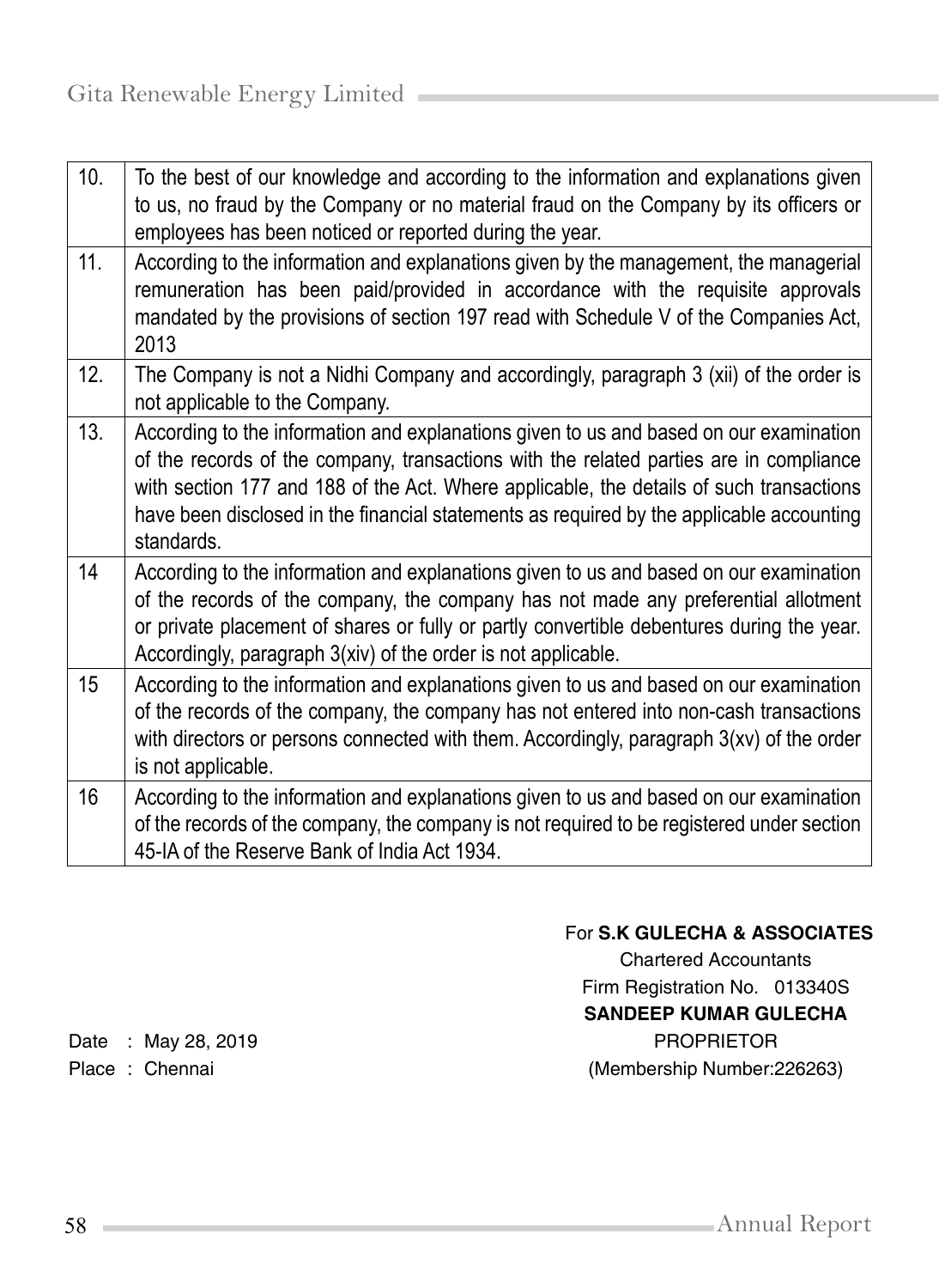

## **Annexure "B" to the Independent Auditor's Report**

#### **(Referred to in paragraph 2 (f) under 'Report on other legal and regulatory requirements' section of our report to the Members of Gita Renewable Energy Limited of even date)**

#### Report on the internal financial controls over financial reporting under clause (i) of sub section 3 of section 143 of the Companies Act, 2013 ("the Act")

We have audited the internal financial controls over financial reporting of Gita Renewable Energy Limited ("the Company") as at March 31, 2019, in conjunction with our audit of the financial statements of the Company for the year ended on that date.

#### **Management's responsibility for internal financial controls**

The board of directors of the Company is responsible for establishing and maintaining internal financial controls based on the internal control over financial reporting criteria established by the Company considering the essential components of internal control stated in the Guidance Note on Audit of Internal Financial Controls Over Financial Reporting issued by the Institute of Chartered Accountants of India. These responsibilities include the design, implementation and maintenance of adequate internal financial controls that were operating effectively for ensuring the orderly and efficient conduct of its business, the safeguarding of its assets, the prevention and detection of frauds and errors, the accuracy and completeness of the accounting records, and the timely preparation of reliable financial information, as required under the Companies Act, 2013.

#### **Auditors' responsibility**

Our responsibility is to express an opinion on the internal financial controls over financial reporting of the Company based on our audit. We conducted our audit in accordance with the Guidance Note on Audit of Internal Financial Controls Over Financial Reporting (the "Guidance Note") issued by the Institute of Chartered Accountants of India and the standards on auditing prescribed under Section 143 (10) of the Companies Act, 2013, to the extent applicable to an audit of internal financial controls. Those standards and the guidance note require that we comply with ethical requirements and plan and perform the audit to obtain reasonable assurance about whether adequate internal financial controls over financial reporting were established and maintained and if such controls operated effectively in all material respects.

Our audit involves performing procedures to obtain audit evidence about the adequacy of the internal financial controls system over financial reporting and their operating effectiveness. Our audit of internal financial controls over financial reporting included obtaining an understanding of internal financial controls over financial reporting, assessing the risk that a material weakness exists, and testing and evaluating the design and operating effectiveness of internal control based on the assessed risk. The procedures selected depend on the auditor's judgement, including the assessment of the risks of material misstatement in the financial statements, whether due to fraud or error.

2018-2019 59 We believe that the audit evidence we have obtained, is sufficient and appropriate to provide a basis for our audit opinion on the Company's internal financial control system over financial reporting.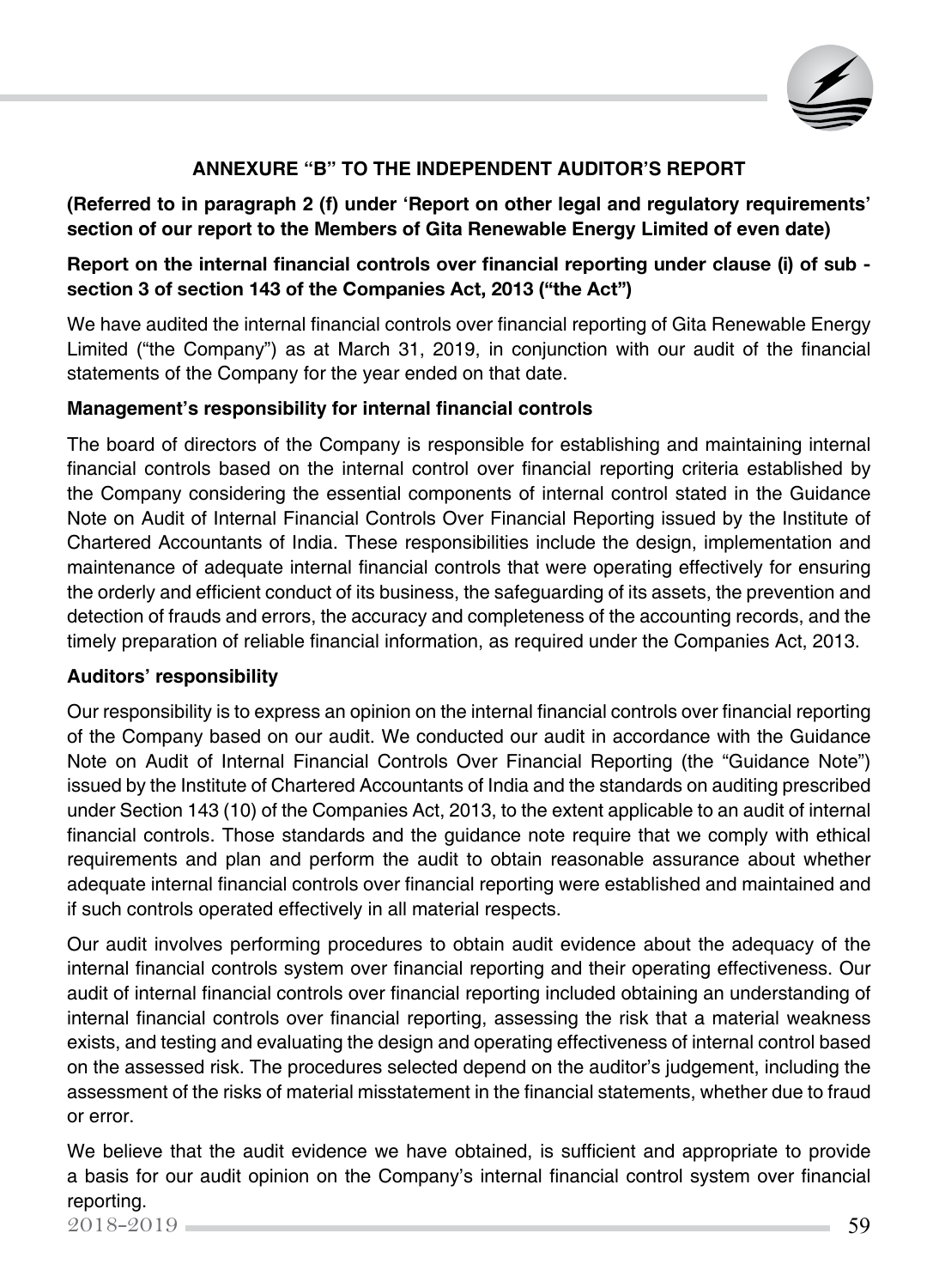### **Meaning of internal financial controls over financial reporting**

A company's internal financial control over financial reporting is a process designed to provide reasonable assurance regarding the reliability of financial reporting and the preparation of financial statements for external purposes in accordance with generally accepted accounting principles. A company's internal financial control over financial reporting includes those policies and procedures that (i) pertain to the maintenance of records that, in reasonable detail, accurately and fairly reflect the transactions and dispositions of the assets of the company; (ii) provide reasonable assurance that transactions are recorded as necessary to permit preparation of financial statements in accordance with generally accepted accounting principles, and that receipts and expenditures of the company are being made only in accordance with authorisations of management and directors of the company; and (iii) provide reasonable assurance regarding prevention or timely detection of unauthorised acquisition, use, or disposition of the company's assets that could have a material effect on the financial statements.

#### **Limitations of internal financial controls over financial reporting**

Because of the inherent limitations of internal financial controls over financial reporting, including the possibility of collusion or improper management of override of controls, material misstatements due to error or fraud may occur and not be detected. Also, projections of any evaluation of the internal financial controls over financial reporting to future periods are subject to the risk that the internal financial control over financial reporting may become inadequate because of changes in conditions, or that the degree of compliance with the policies or procedures may deteriorate.

#### **Opinion**

In our opinion and according to the information and explanations given to us, the Company has, in all material respects, an adequate internal financial control system over financial reporting and such internal financial controls over financial reporting were operating effectively as at March 31, 2019, based on the internal control over financial reporting criteria established by the Company considering the essential components of internal control stated in the Guidance Note on Audit of Internal Financial Controls Over Financial Reporting issued by the Institute of Chartered Accountants of India.

For **S.K GULECHA & ASSOCIATES**

Chartered Accountants Firm Registration No. 013340S **SANDEEP KUMAR GULECHA** Date : May 28, 2019 **PROPRIETOR** Place : Chennai (Membership Number:226263)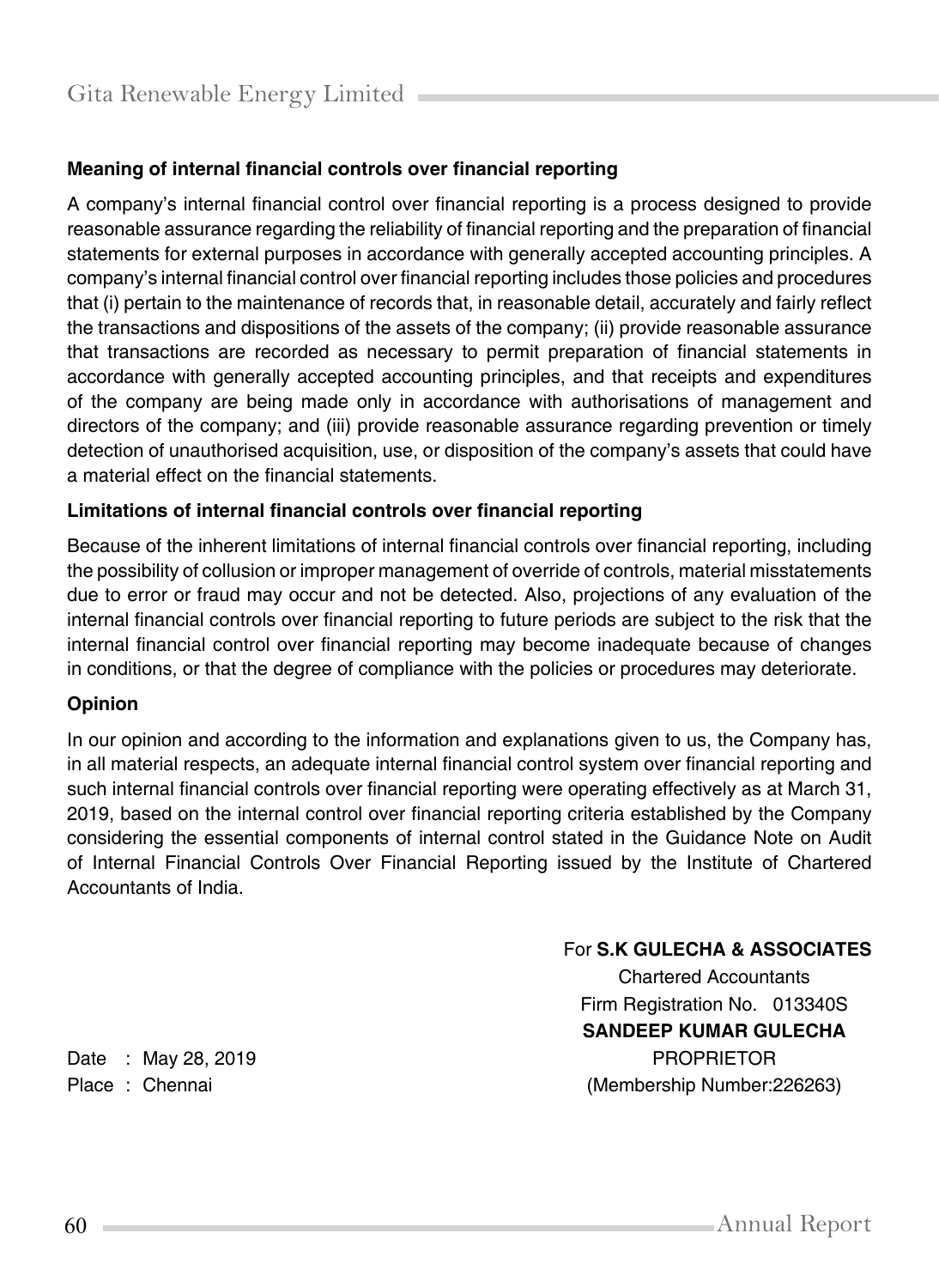

## **GITA RENEWABLE ENERGY LIMITED Balance Sheet as at 31st March, 2019**

| <b>Particulars</b>              | <b>Note</b><br>No. | As at 31 March,<br>2019 | As at 31 March,<br>2018 |
|---------------------------------|--------------------|-------------------------|-------------------------|
| (1) ASSETS                      |                    |                         |                         |
| <b>Non-current assets</b>       |                    |                         |                         |
| Property, Plant and Equipment   | 5                  | 205,530,165             | 224,650,529             |
| Capital work-in-progress        |                    |                         |                         |
| <b>Investment Property</b>      |                    |                         |                         |
| Other Intangible assets         |                    |                         |                         |
| <b>Financial Assets</b>         |                    |                         |                         |
| (i) Investments                 |                    | 2,000,000               |                         |
| (ii) Trade receivables          |                    |                         |                         |
| (iii) Loans                     | 6                  | 271,120,710             | 204,375,232             |
| (iv) Others (to be specified)   |                    |                         |                         |
| Deferred tax assets (net)       |                    |                         |                         |
| Other non-current assets        |                    |                         |                         |
|                                 |                    | 478,650,875             | 429,025,761             |
| (2) Current assets              |                    |                         |                         |
| Inventories                     |                    |                         |                         |
| <b>Financial Assets</b>         |                    |                         |                         |
| (i) Investments                 |                    |                         |                         |
| (ii) Trade receivables          | 7                  | 71,843,394              | 100,657,145             |
| (iii) Cash and cash equivalents | 8                  | 26,904                  | 613,657                 |
| (iv) Loans                      | 9                  | 56,577,500              | 95,949,526              |
| (v) Others (to be specified)    |                    |                         |                         |
| <b>Current Tax Assets (Net)</b> |                    |                         |                         |
| Other current assets            | 10                 | 398,133                 | 397,352                 |
|                                 |                    | 128,845,930             | 197,617,679             |
| <b>Total Assets</b>             |                    | 607,496,805             | 626,643,440             |
| <b>EQUITY AND LIABILITIES</b>   |                    |                         |                         |
| <b>Equity</b>                   |                    |                         |                         |
| Equity Share capital            | ЗΑ                 | 41,122,960              | 41,122,960              |
| <b>Other Equity</b>             |                    |                         |                         |
| <b>Retained Earnings</b>        | ЗB                 | 156,770,028             | 175,463,579             |
| <b>FVTOCI Reserve</b>           |                    |                         |                         |
|                                 |                    | 197,892,988             | 216,586,539             |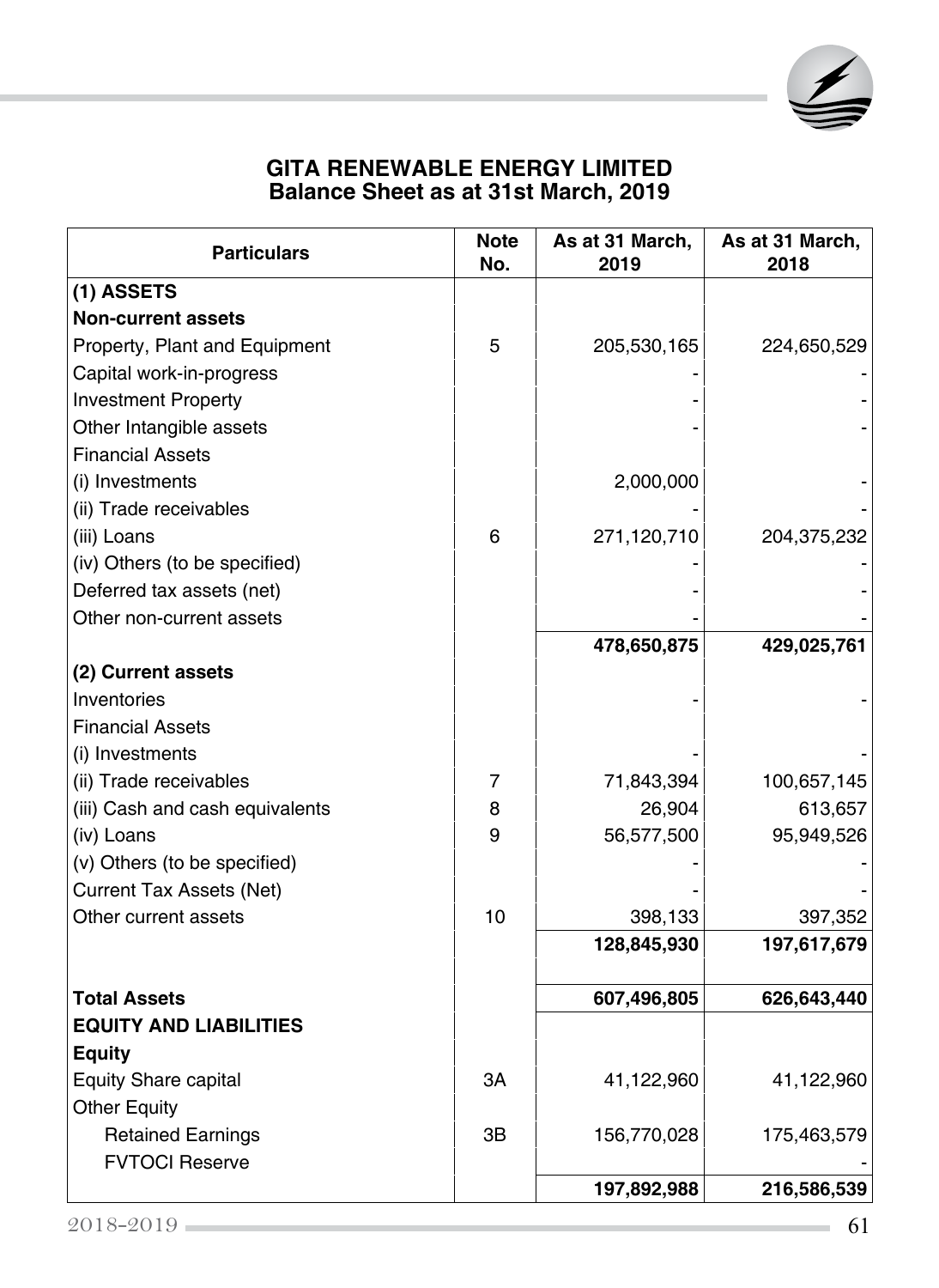| <b>Particulars</b>                                                     | <b>Note</b><br>No. | As at 31 March,<br>2019 | As at 31 March,<br>2018 |
|------------------------------------------------------------------------|--------------------|-------------------------|-------------------------|
| <b>LIABILITIES</b>                                                     |                    |                         |                         |
| <b>Non-current liabilities</b>                                         |                    |                         |                         |
| <b>Financial Liabilities</b>                                           |                    |                         |                         |
| (i) Borrowings                                                         |                    |                         |                         |
| (ii) Trade payables                                                    |                    |                         |                         |
| (iii) Other financial liabilities (to be specified)                    |                    |                         |                         |
| Provisions                                                             |                    |                         |                         |
| Deferred tax liabilities (Net)                                         |                    |                         |                         |
| Other non-current liabilities                                          |                    |                         |                         |
| <b>Current liabilities</b>                                             |                    |                         |                         |
| <b>Financial Liabilities</b>                                           |                    |                         |                         |
| (i) Borrowings                                                         |                    |                         |                         |
| (ii) Trade payables                                                    |                    | 59,515,244              | 59,991,900              |
| (iii) Other financial liabilities                                      |                    |                         |                         |
| Other current liabilities                                              | 4                  | 350,088,572             | 350,065,000             |
| Provisions                                                             |                    |                         |                         |
| <b>Current Tax Liabilities (Net)</b>                                   |                    |                         |                         |
|                                                                        |                    | 409,603,816             | 410,056,900             |
|                                                                        |                    |                         |                         |
| <b>Total Equity and Liabilities</b>                                    |                    | 607,496,806             | 626,643,440             |
| <b>Significant Accounting Policies</b>                                 | $\mathfrak{p}$     |                         |                         |
| Additional Information to financial statements                         | 12A                |                         |                         |
| Accompanying notes are an integral part<br>of the Financial Statements |                    |                         |                         |
|                                                                        |                    |                         |                         |
|                                                                        |                    |                         |                         |

**For S.K. Gulecha & Associates R Natarajan Saraswathi**<br>Chartered Accountants **Chartered Accountants Sirector Director Director** Chartered Accountants Director Director **Firm Registration.No.013340S** DIN : 00595027 DIN: 07140959

# **Sandeep Kumar Gulecha Samina Bee V.Kumar**

Place: Chennai Date: 28.05.2019

#### As Per our report of Even Dated **For Gita Renewable Energy Limited**

**Company Secretary Chief Financial Officer**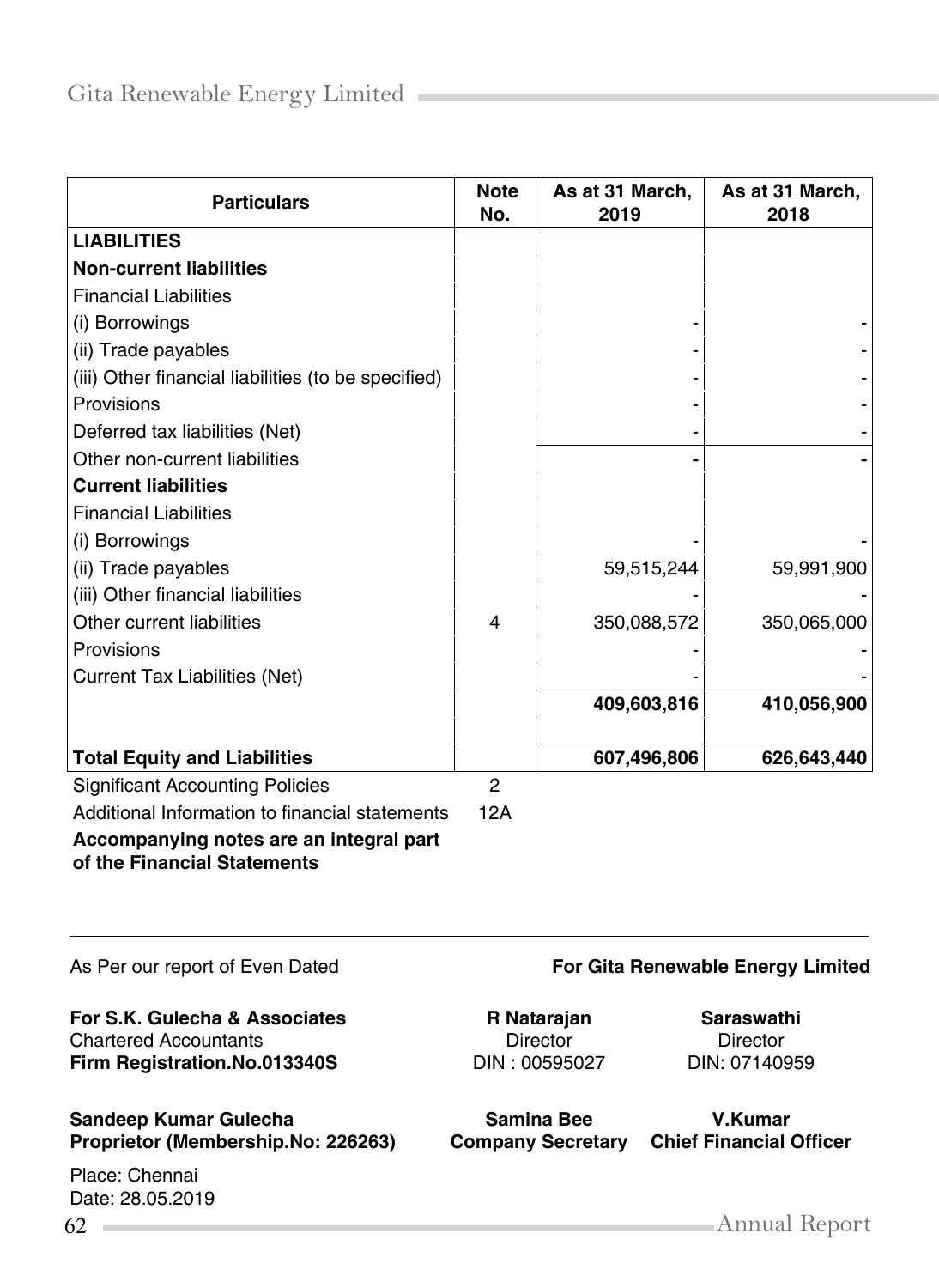

## **GITA RENEWABLE ENERGY LIMITED Statement of Profit and Loss for the year ended 31st March, 2019**

|                | <b>Particulars</b>                                             | <b>Note</b><br>No. | For the year<br>ended | For the year<br>ended |
|----------------|----------------------------------------------------------------|--------------------|-----------------------|-----------------------|
|                |                                                                |                    | 31 March, 2019        | 31 March, 2018        |
| $\mathbf{1}$   | Revenue from operations (gross)                                |                    | 3,600,000             |                       |
|                | Less: Excise duty                                              |                    |                       |                       |
|                | Revenue from operations (net)                                  |                    | 3,600,000             |                       |
| $\mathbf{2}$   | Other income                                                   | 11                 |                       | 764,130               |
| 3              | <b>Total revenue</b>                                           |                    | 3,600,000             | 764,130               |
| 4              | <b>Expenses</b>                                                |                    |                       |                       |
|                | (a) Cost of materials consumed                                 |                    |                       |                       |
|                | (b) Purchases of stock-in-trade                                |                    |                       |                       |
|                | (c) Changes in inventories of F.G, W.I.P and<br>stock-in-trade |                    |                       |                       |
|                | (d) Employee benefits expense                                  |                    | 330,078               | 160,000               |
|                | (e) Finance costs - Interest Paid on Term                      |                    |                       | 278,117               |
|                | Loan                                                           |                    |                       |                       |
|                | (f) Depreciation and amortisation expense                      | 5.C                | 19,367,293            | 19,359,465            |
|                | (g) Other expenses                                             | 12                 | 2,596,180             | 1,187,973             |
|                | <b>Total expenses</b>                                          |                    | 22,293,551            | 20,985,555            |
| 5              | Profit before exceptional and tax                              |                    | (18,693,551)          | (20, 221, 425)        |
| 6              | <b>Exceptional items</b>                                       |                    |                       |                       |
| $\overline{7}$ | Profit / (Loss) before tax                                     |                    | (18,693,551)          | (20, 221, 425)        |
| 8              | Tax expense:                                                   |                    |                       |                       |
|                | (a) Tax expense for current year                               |                    |                       |                       |
|                | (b) Deferred Tax                                               |                    |                       |                       |
|                |                                                                |                    |                       |                       |
|                | Profit (Loss) for the period from continuing<br>operations     |                    | (18,693,551)          | (20, 221, 425)        |
|                | <b>Discontinuing Operations</b>                                |                    |                       |                       |
|                | Profit/(loss) from discontinued operations                     |                    |                       |                       |
|                | Tax expense of discontinued operations                         |                    |                       |                       |
|                | Profit/(loss) from Discontinued operations                     |                    |                       |                       |
|                | (after tax) (X-XI)                                             |                    |                       |                       |
|                | Profit/(loss) for the period (IX+XII)                          |                    | (18,693,551)          | (20, 221, 425)        |
|                | <b>Other Comprehensive Income</b>                              |                    |                       |                       |
|                | A Re measurement of defined benefit plans                      |                    |                       |                       |
|                | Income tax effect                                              |                    |                       |                       |
|                |                                                                |                    |                       |                       |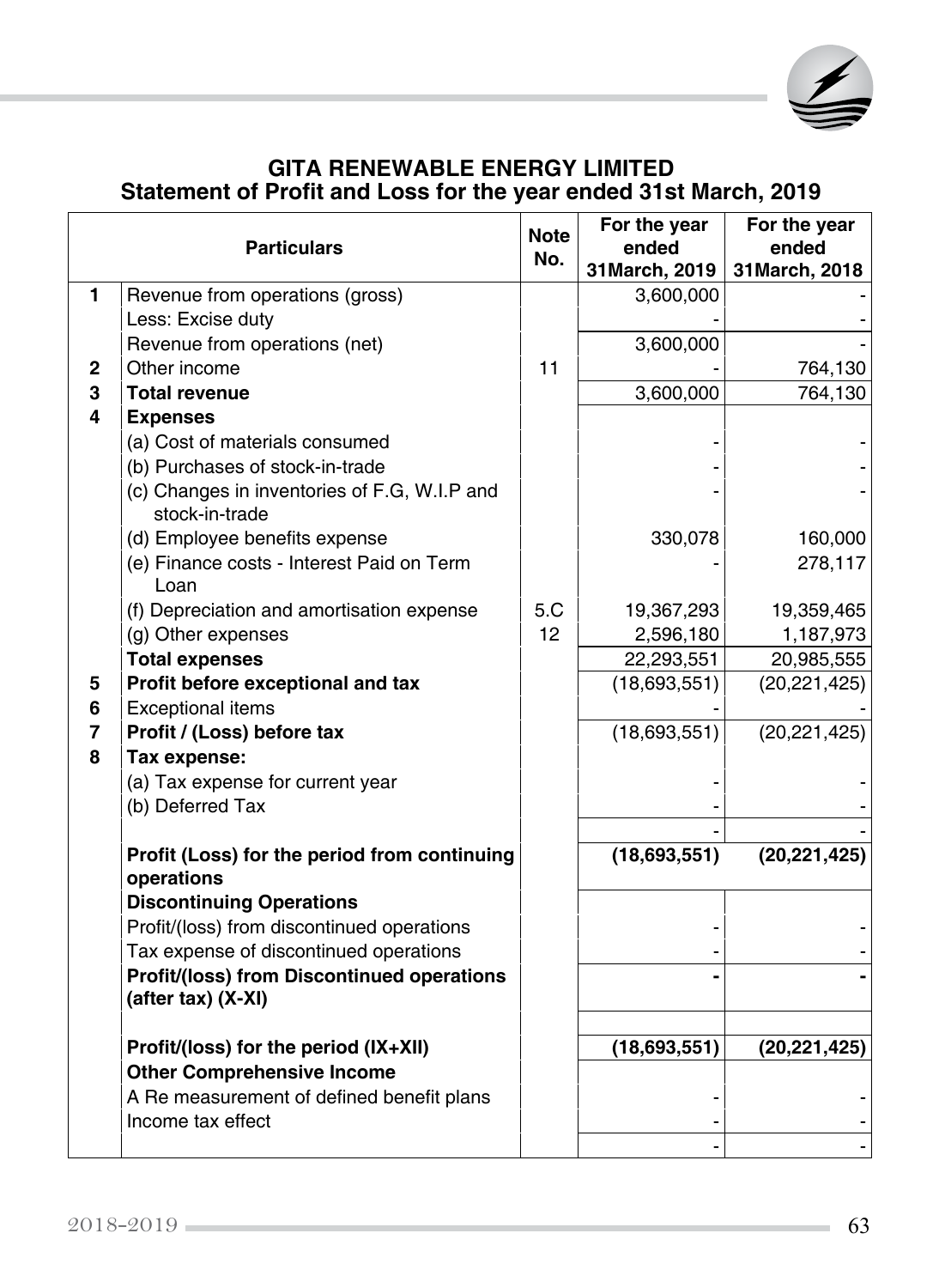|    | <b>Particulars</b>                                                      | <b>Note</b><br>No. | For the year<br>ended<br>31 March, 2019 | For the year<br>ended<br>31 March, 2018 |
|----|-------------------------------------------------------------------------|--------------------|-----------------------------------------|-----------------------------------------|
|    | B Measurement of financial assets through                               |                    |                                         |                                         |
|    | OCI                                                                     |                    |                                         |                                         |
|    | Income tax effect                                                       |                    |                                         |                                         |
|    |                                                                         |                    |                                         |                                         |
|    | <b>Total Comprehensive Income for the</b><br>period (Comprising         |                    | (18,693,551)                            | (20, 221, 425)                          |
|    | <b>Profit (Loss) and Other Comprehensive</b><br>Income for the period)  |                    |                                         |                                         |
|    | Earnings per equity share (for continuing<br>operation):                |                    |                                         |                                         |
|    | $(1)$ Basic                                                             |                    | (0.45)                                  | (0.49)                                  |
|    | (2) Diluted                                                             |                    | (0.45)                                  | (0.49)                                  |
|    | Earnings per equity share (for discontinued<br>operation):              |                    |                                         |                                         |
|    | $(1)$ Basic                                                             |                    |                                         |                                         |
|    | (2) Diluted                                                             |                    |                                         |                                         |
|    | Earnings per equity share (for discontinued &<br>continuing operations) |                    |                                         |                                         |
|    | $(1)$ Basic                                                             |                    | (0.45)                                  | (0.49)                                  |
|    | (2) Diluted                                                             |                    | (0.45)                                  | (0.49)                                  |
| 11 | Profit / (Loss) For the period                                          |                    | (18,693,551)                            | (20, 221, 425)                          |
|    | <b>Significant Accounting Policies</b>                                  | $\overline{2}$     |                                         |                                         |
|    | Additional Information to financial statements                          | 12A                |                                         |                                         |
|    |                                                                         |                    |                                         |                                         |

**Accompanying notes are an integral part of the Financial Statements**

**For S.K. Gulecha & Associates R Natarajan <b>Saraswathi**<br>Chartered Accountants **R** Director **Director Director** Chartered Accountants **Firm Registration.No.013340S** DIN : 00595027 DIN: 07140959

#### **Sandeep Kumar Gulecha Samina Bee V.Kumar Proprietor (Membership.No: 226263) Company Secretary Chief Financial Officer**

Place: Chennai Date: 28.05.2019

#### As Per our report of Even Dated **For Gita Renewable Energy Limited**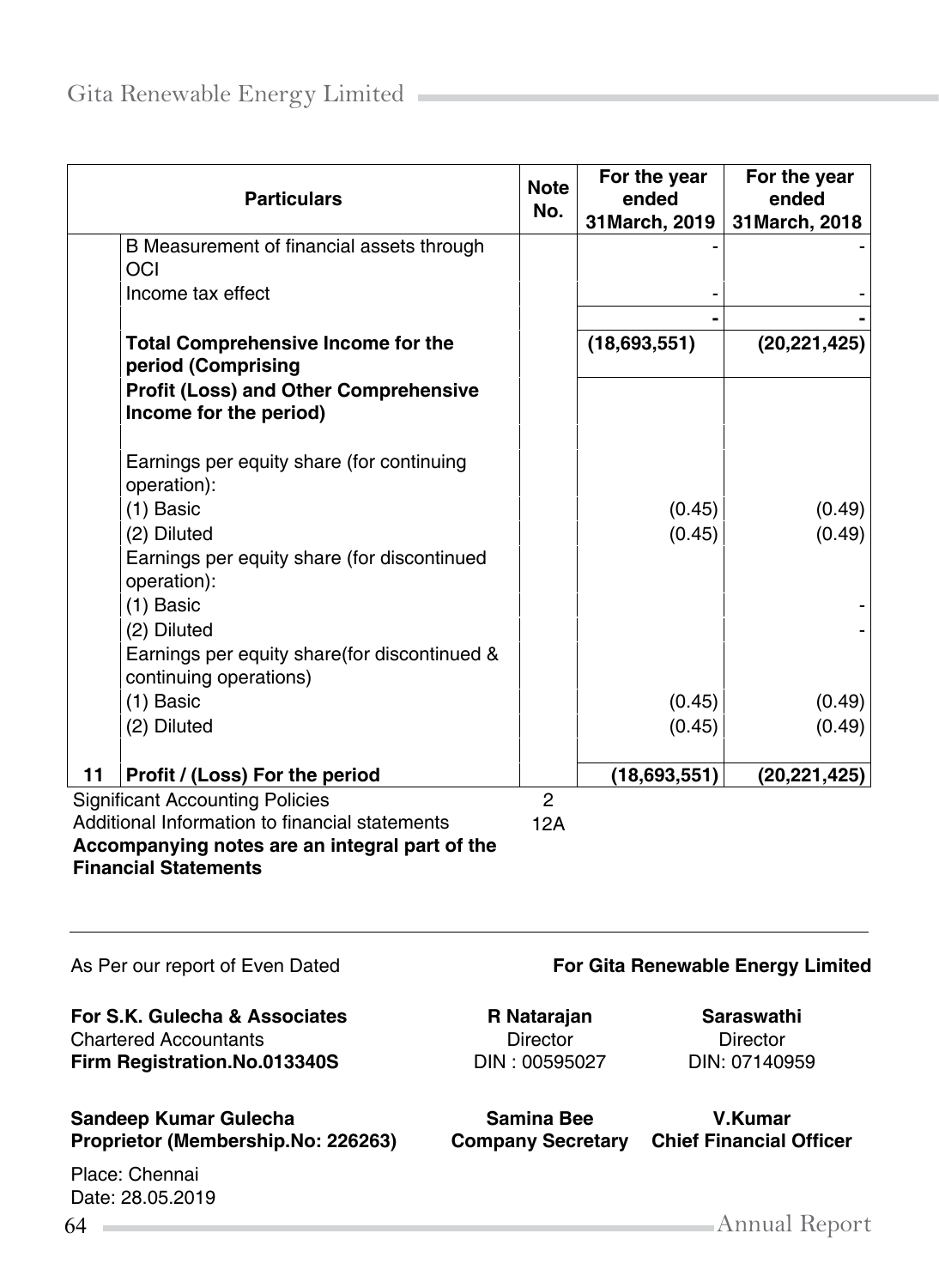

#### **GITA RENEWABLE ENERGY LIMITED CASH FLOW STATEMENT FOR THE YEAR ENDED 31st March, 2018**

| <b>Particular</b>                                               | <b>Year Ended</b><br>31-03-2019 |              | <b>Year Ended</b><br>31-03-2018 |                |
|-----------------------------------------------------------------|---------------------------------|--------------|---------------------------------|----------------|
|                                                                 | (Amount in Rs.)                 |              | (Amount in Rs.)                 |                |
| A. CASH FLOW FROM OPERATING<br><b>ACTIVITIES:</b>               |                                 |              |                                 |                |
| Net Profit before Tax And Extradinary<br>Items                  |                                 | (18,693,551) |                                 | (20, 221, 425) |
| Add:                                                            |                                 |              |                                 |                |
| Depreciation                                                    | 19,367,293                      |              | 19,359,465                      |                |
| <b>Bad Debts</b>                                                |                                 |              |                                 |                |
| <b>Interest Expenses</b>                                        |                                 | 19,367,293   | 278,117                         | 19,637,582     |
| <b>Operating Profitbefore Working</b><br><b>Capital Changes</b> |                                 | 673,742      |                                 | (583, 843)     |
| Adjustments for movement in Working<br>Capital:                 |                                 |              |                                 |                |
| (Increase)/Decrease in Trade<br>Receivable                      | 28,813,751                      |              | 8,732,925                       |                |
| <b>Trade Payables</b>                                           | (476, 656)                      |              | (79, 200)                       |                |
| Short Term Loans & Advances                                     | 39,372,026                      |              |                                 |                |
| <b>Other Current Assets</b>                                     | (781)                           |              | (12,035)                        |                |
| <b>Other Current Liabilities</b>                                | 23,572                          |              | (8, 496, 799)                   |                |
| Short Term Provisions (Tax)                                     |                                 | 67,731,912   |                                 | 144,891        |
|                                                                 |                                 | 68,405,654   |                                 | (438, 952)     |
| Less: Direct Taxes Paid                                         |                                 |              |                                 |                |
| <b>Net Cash Flow Operating activities</b><br>(A)                |                                 | 68,405,654   |                                 | (438, 952)     |
| <b>B.CASH FLOW FROM INVESTING</b><br><b>ACTIVITIES:</b>         |                                 |              |                                 |                |
| <b>Purchase of Fixed Assets</b>                                 | (246, 929)                      |              |                                 |                |
| Investments                                                     | (2,000,000)                     |              |                                 |                |
| Long Term loans & advance (Assets)                              | (66, 745, 478)                  |              | 1,247,000                       |                |
| Net Cash Flow Investing activities (B)                          |                                 | (68,992,407) |                                 | 1,247,000      |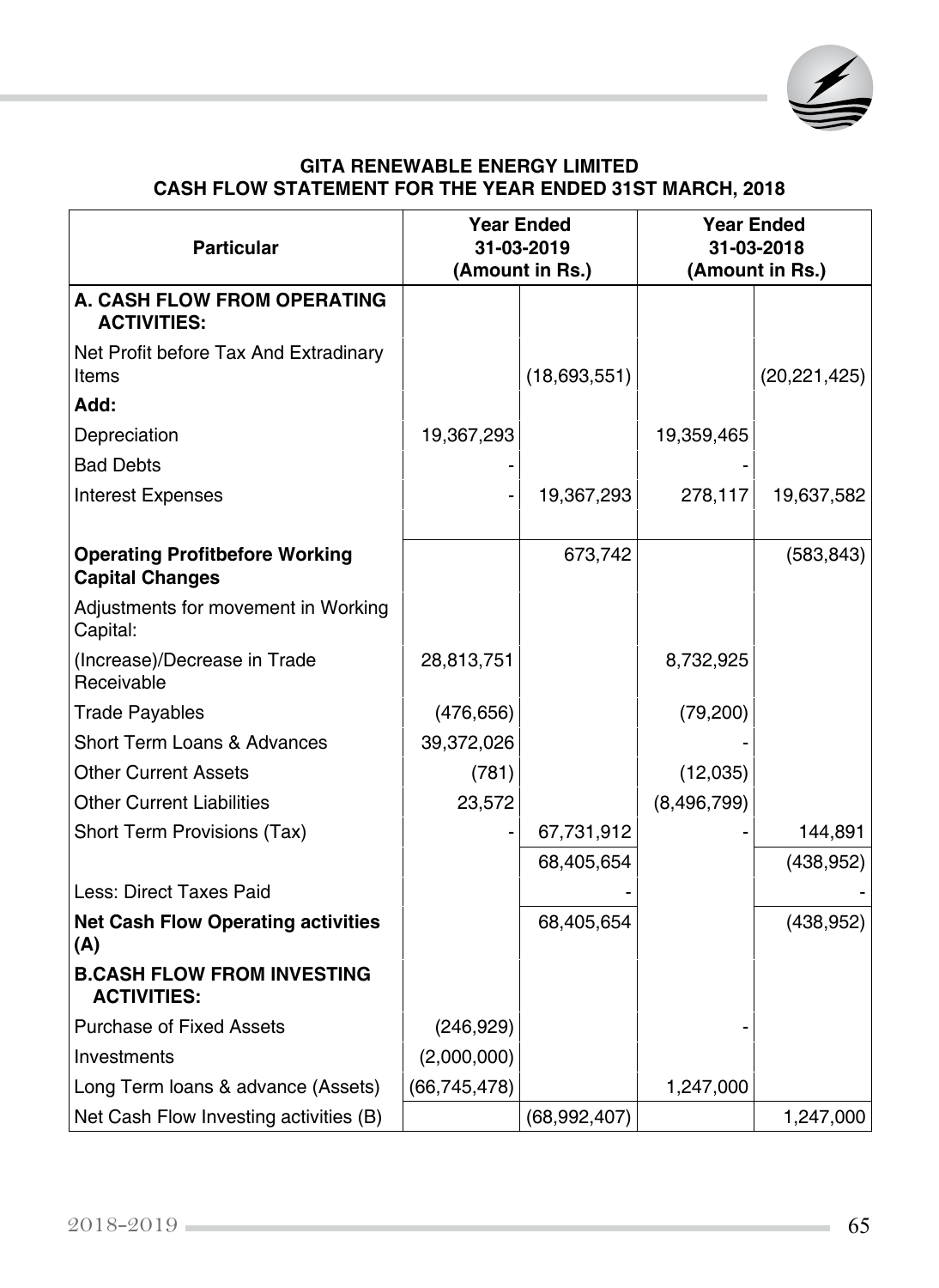| <b>Particular</b>                                       | <b>Year Ended</b><br>31-03-2019<br>(Amount in Rs.) |            | <b>Year Ended</b><br>31-03-2018<br>(Amount in Rs.) |            |
|---------------------------------------------------------|----------------------------------------------------|------------|----------------------------------------------------|------------|
| <b>C.CASH FLOW FROM FINANCING</b><br><b>ACTIVITIES:</b> |                                                    |            |                                                    |            |
| Long Term borrowings                                    |                                                    |            |                                                    |            |
| Interest Paid                                           |                                                    |            | (278, 117)                                         |            |
| <b>Net Cash Flow From Financing</b><br>activities (C)   |                                                    |            |                                                    | (278, 117) |
| Net Increase in cash Equivalents<br>$(A)+(B)+(C)$       |                                                    | (586, 753) |                                                    | 529,931    |
| Cash & Cash Equivalents (Opening<br>Balance)            | 613,657                                            |            | 83,725                                             |            |
| Cash & Cash Equivalents (Closing<br>Balance)            | 26,904                                             |            | 613,657                                            |            |
| Net Increase/ (Decrease) in Cash &<br>Cash Equivalents  |                                                    | (586, 753) |                                                    | 529,931    |

#### **For S.K. Gulecha & Associates R Natarajan Saraswathi**<br>
Chartered Accountants **Chartered Accountants Saraswathi**<br>
Director **Director** Chartered Accountants<br>
Firm Registration.No.013340S<br>
DIN: 00595027 DIN: 07140959 **Firm Registration.No.013340S**

**Sandeep Kumar Gulecha Samina Bee V.Kumar**

Place: Chennai Date: 28.05.2019

#### As Per our report of Even Dated **For Gita Renewable Energy Limited**

**Company Secretary Chief Financial Officer**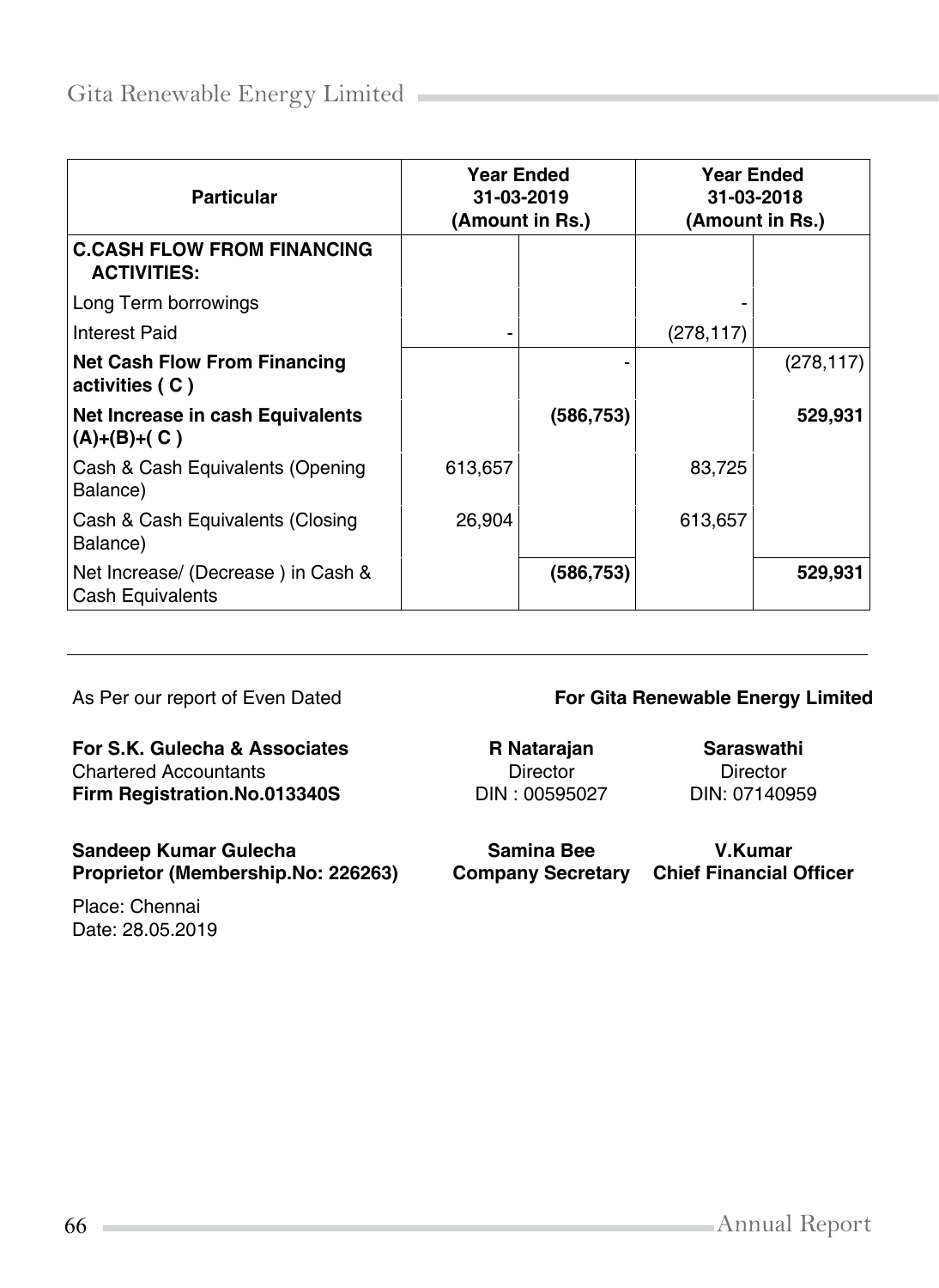

### **Note 1:**

#### **Notes attached to and forming part of the Balance Sheet as at 31-3-2019 and the Profit and Loss account for the year ended on that date:**

#### **1. Corporate Information:**

Gita Renewable Energy Limited (the company) incorporated under the Companies Act, 1956, in the year 2010, is engaged in power generation. The company's shares are listed on the Bombay Stock Exchange Limited and the shares are traded regularly.

#### **2. Significant Accounting Policies:**

#### **2.1 Basis of Preparation**

The financial statements of the company have been prepared in accordance with Indian accounting standards (Ind AS) as notified under Section 133 of the Companies Act, 2013 read with the Companies (Indian Accounting Standards) Rules, 2015 (as amended from time to time) and presentation requirements of Division II of Schedule III to the Companies Act, 2013

#### **2.2 Use of Estimates**

The preparation of the financial statements in conformity with IND AS requires the Management to make estimates and assumptions that affect the reported balances of assets and liabilities and disclosures relating to contingent liabilities as at the date of the financial statements and reported amounts of income and expenses during the period. The Company believes that the estimates used in the preparation of the financial statements as prudent and reasonable. Accounting estimates could change from period to period. Actual results could differ from those estimates.

#### **2.3 Revenue Recognition:**

- i) Revenue is recognized to the extent that is probable that the economic benefits will flow to the company and the revenue can be reliably measured.
- ii) Sale of products is recognized when the significant risk and reward of ownership of the goods have been passed to the buyer. Revenue is measured at fair value of the consideration received or receivable, after deduction of any taxes or duties collected on behalf of the government which are levied on sales such as VAT, GST, etc.
- iii) Dividend income, if any, is recognized when the company's right to receive dividend is established by the reporting date.
- iv) Interest income from financial assets is recognized at the effective interest rate applicable on initial recognition.
- v) Scrap sales is recognized at the fair value of consideration received or receivable upon transfer of significant risk and rewards. It comprises of invoice value of goods and after deducting applicable taxes on sale.

#### **2.4 Depreciation:**

Depreciation on Tangible assets is provided on the straight line method over the useful lives of assets as per the rates specified under Schedule II of the Companies Act, 2013 on pro-rata basis.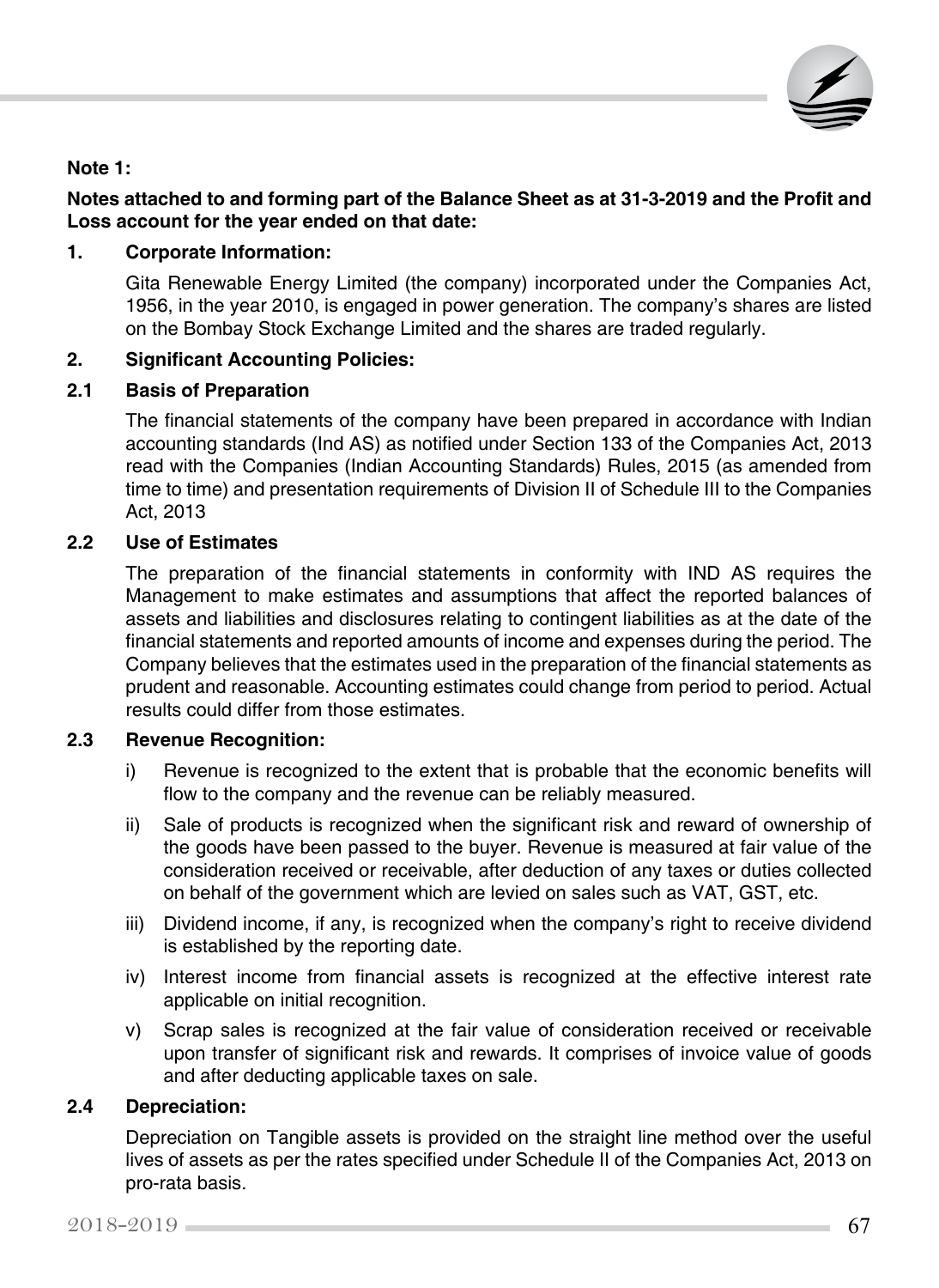## **2.5 Property, Plant and Equipment (PPE) :**

- i) Property, Plant and Equipment are stated at cost of acquisition net of accumulated depreciation/amortization and impairment losses if any, except free hold land which is carried at cost less impairment losses if any. The cost comprises purchase prices, borrowing cost if capitalization criteria are met and directly attributable cost of bringing the asset to its working condition forthe intended use.
- ii) The Company identifies the significant parts of plant and equipment separately which are required to be replaced at intervals. Such parts are depreciated separately based on their specific useful lives. The cost of replacement of significant parts are capitalized and the carrying amount of replaced parts are de-recognized. When each major inception/ overhauling is performed, its cost is recognized in the carrying amount of the item of property, plant and equipment as a replacement if the recognition criteria are satisfied. Any remaining carrying amount of the cost of the previous inspection/ overhauling (as distinct from physical parts) is de- recognized.
- iii) Other expenses on fixed assets, including day-to-day repair and maintenance expenditure and cost of replacing parts that does not meet the capitalization criteria in accordance with IND AS 16 are charged to the Statement of Profit and Loss for the period during which such expenses are incurred.
- iv) PPEs are eliminated from the financial statements on disposal or when no further benefit is expected from its use or disposal. Gains or losses arising from disposal of plant, property and equipment are measured as the difference between the net disposal proceeds and the carrying amount of such assets are recognized in the statement of profit and loss.

#### **2.6 Impairment of Non – Financial Assets:**

- i) The carrying values of non-financial assets are reviewed for impairment at each Balance Sheet date, if there is any indication of impairment based on internal and external factors.
- ii) Non-financial assets are treated as impaired when the carrying amount of such asset exceeds its recoverable value. After recognition of impairment loss, the depreciation /amortization for the said assets is provided for remaining useful life based on the revised carrying amount, less its residual value if any, on straight line basis.
- iii) An impairment loss is charged to the Statement of Profit and Loss in the year in which an asset is identified as impaired.
- iv) An impairment loss is reversed when there is an indication that the impairment loss may no longer exist or may have decreased.

#### **2.7 Foreign Exchange Transactions:**

Foreign Currency Transactions are translated into the functional currency using exchange rates at the date of the transaction. Foreign exchange gains and losses from settlement of these transactions and from translation of monetary assets and liabilities at the reporting date exchange rates are recognized in the statement of Profit and Loss. Non- monetary items which are carried at historical cost denominated in foreign currency are reported using the exchange rates at the time of transaction.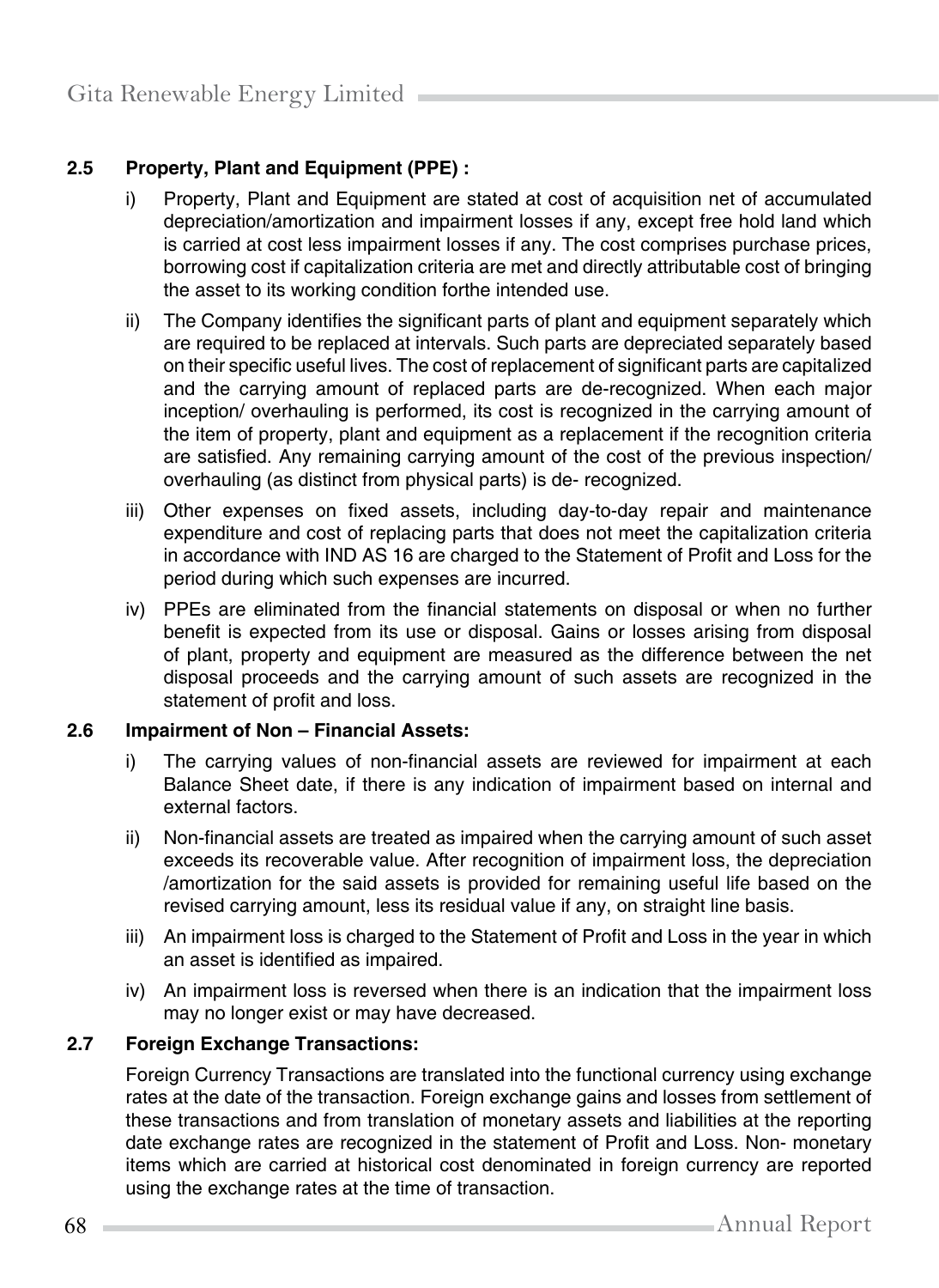

During the year, the company has not entered into any foreign exchange contract under review.

#### **2.8 Borrowing Cost:**

All borrowing costs are charged to revenue except to the extent they are attributable to qualifying assets, which are capitalized. During the year under review, there was no borrowing attributable to qualifying assets and hence no borrowing cost was capitalized.

#### **2.9 Segment Accounting:**

The company is principally engaged in a single business segment viz., Manufacture of Sponge Iron.

#### **2.10 Current versus non-current classification:**

The Company presents assets and liabilities in the balance sheet based on current/ noncurrent classification.

An asset is treated as current when it is:

- Expected to be realized or intended to be sold or consumed in normal operating cycle;
- Held primarily for the purpose of trading;
- Expected to be realized within twelve months after the reporting period, or

- Cash or cash equivalent unless restricted from being exchanged or used to settle a liability for at least twelve months after the reporting period

All other assets are classified as non-current.

A liability is current when:

- It is expected to be settled in normal operating cycle;
- It is held primarily for the purpose of trading;
- It is due to be settled within twelve months after the reporting period, or
- There is no unconditional right to defer the settlement of the liability for at least twelve

Months after the reporting period.

All other liabilities are classified as non-current.

The operating cycle is the time between the acquisition of assets for processing and their realization in cash and cash equivalents. The Company has evaluated and considered its operating cycle as 12 months.

Deferred tax assets/ liabilities are classified as non-current assets/ liabilities.

#### **2.11 Inventories:**

- i) Inventories are valued at cost or net realizable value whichever is lower. Cost includes the cost incurred in bringing the inventories to their present location and condition.
- ii) Raw materials, stores and spares are valued at cost or net realizable value whichever is lower. Cost includes the cost incurred in bringing the inventories to their present location and condition. For cost calculation of Raw materials as it is not ordinarily inter changeable specific identification method is used. For cost calculation of stores and spares weighted average method is used.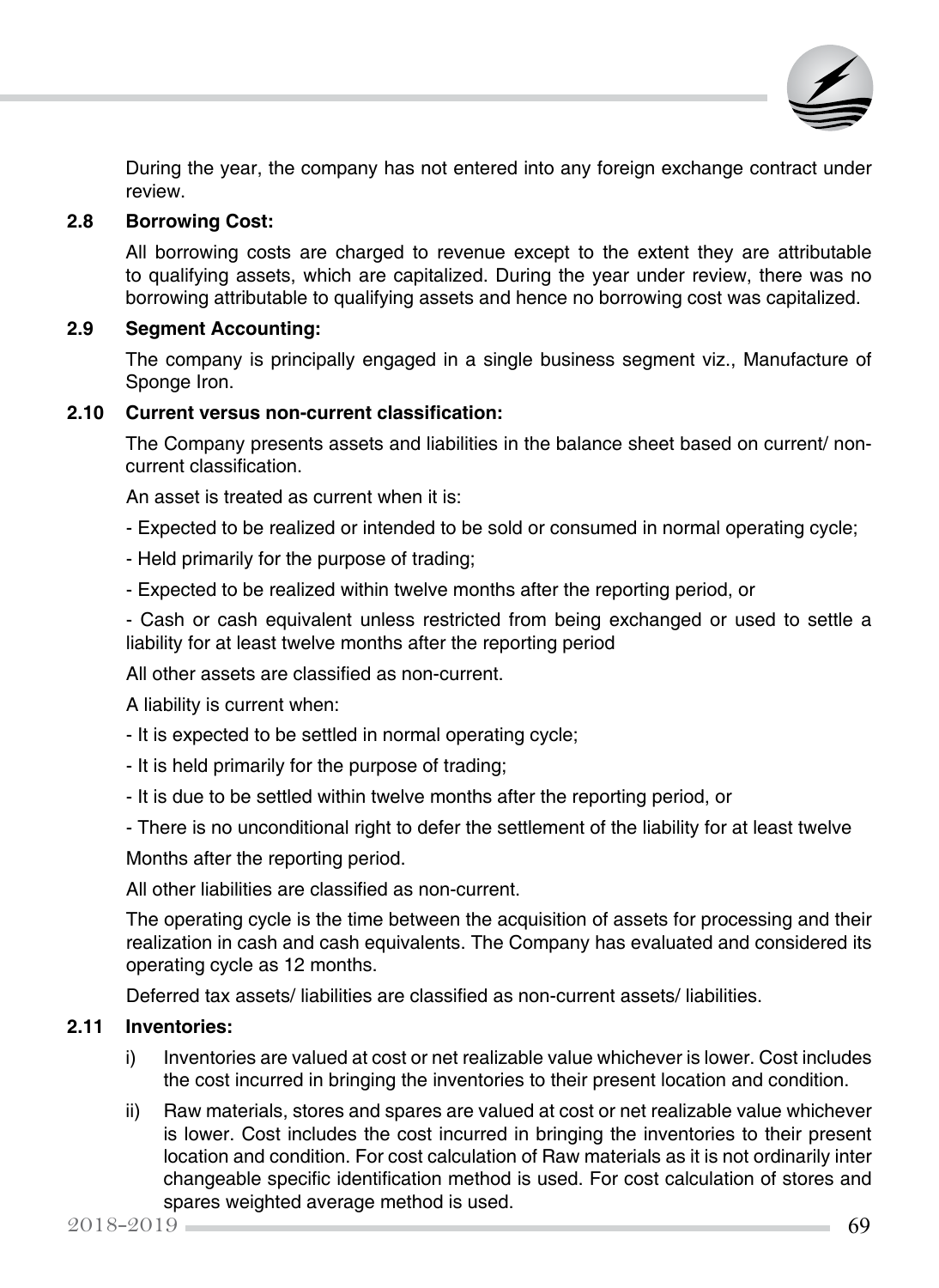iii) For valuation of finished goods / stock-in-process, cost includes material, direct labour, overheads (other than abnormal amount of wasted materials, storage costs, selling and Administrative overheads) wherever applicable.

#### **2.12 Taxes on Income:**

- Provision for current tax is made in accordance with the Income Tax Act, 1961.
- In accordance with the IND AS 12, Deferred Tax Liability / Asset arising from timing differences between book and income tax profits is accounted for at the current rate of tax to the extent these differences are expected to crystallize in later years. However, Deferred Tax Assets are recognized only if there is a reasonable / virtual certainty of realization thereof.

#### **2.13 Provisions and Contingencies:**

Provisions involving a substantial degree of estimation in measurement are recognized when there is a present obligation as a result of past events and it is probable that there will be an outflow of resources. Contingent liabilities are not recognized but are disclosed in the accounts by way of a note. Contingent assets are neither recognized nor disclosed in the financial statements contingencies are recorded when it is probable that a liability will be incurred and the amounts can reasonably be estimated.

Differences between the actual results and estimates are recognized in the year in which the results are known materialized.

#### **2.14 Financial Instruments:**

A financial instrument is a contract that gives rise to a financial asset of one entity and a financial liability or equity instrument of another entity. Financial assets and financial liabilities are recognized when the Company becomes a party to the contractual provisions of the relevant instrument and are initially measured at fair value.

Transaction costs that are directly attributable to the acquisition or issue of financial assets and financial liabilities (other than financial assets and financial liabilities at fair value through profit or loss) are added to or deducted from the fair value of the financial assets or financial liabilities at fair value through profit or loss are recognized immediately in profit or loss.

#### **5.13.1 Financial Asset**

i) Financial assets comprise of investments in Equity, Trade Receivables, Cash and Cash

Equivalents and Other Financial Assets.

- ii) Depending on the business model (i.e) nature of transactions for managing those financial assets and its contractual cash flow characteristics, the financial assets are initially measured at fair value and subsequently measured and classified at:
	- a) Amortized cost; or
	- b) Fair value through Other Comprehensive Income (FVTOCI); or
	- c) Fair value through Profit or Loss (FVTPL)
	- d) Amortized cost represents carrying amount on initial recognition at fair value plus or minus transaction cost.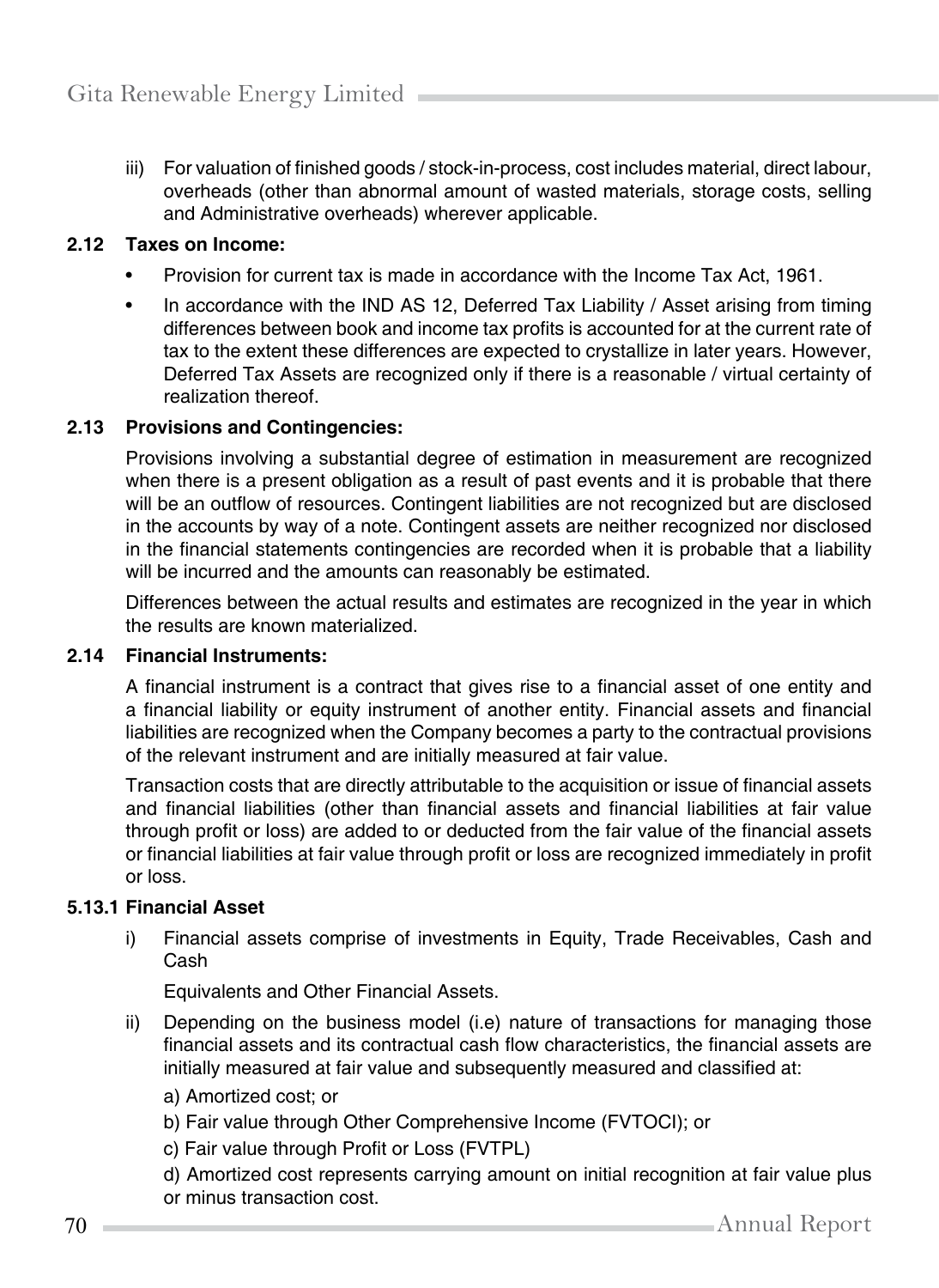

| <b>Basis of Measurement</b> | <b>Financial Assets</b>                                                                                                                     |
|-----------------------------|---------------------------------------------------------------------------------------------------------------------------------------------|
| <b>Amortized Cost</b>       | Trade Receivables, Loan and advances given to employees<br>and related parties, deposits and other advances<br>recoverable in cash or kind. |
| <b>FVTOCI</b>               | Investment in Equity instruments                                                                                                            |
| <b>FVTPL</b>                | Forward exchange contracts                                                                                                                  |

iii) The Company classifies its financial assets for measurement as below:-

iv) The company derecognises a financial asset when the contractual rights to the cash flows from the asset expire, or when it transfers the financial asset and substantially all the risks and rewards of ownership of the asset to another party.

On derecognition of a financial asset or part thereof, the difference between the carrying amount measured at the date of recognition and the consideration received including any new asset obtained less any new liability assumed shall be recognized in the statement of profit and Loss.

v) The company assesses at each balance sheet date whether the financial asset or group of financial assets is impaired. IND AS 109 requires expected credit losses to be measured through a loss allowance. The company recognizes lifetime expected losses for trade receivables that do not constitute a financing transaction. For all other financial assets, expected credit losses are measured at an amount equal to 12 month expected credit losses or at an amount equal to lifetime expected losses, if the credit risk on the financial asset has increased significantly since initial recognition.

#### **5.13.2 Financial Liability**

- i) Financial liabilities comprise of Borrowings from Banks, Trade payables, Derivative financial instruments, financial guarantee obligation and other financial liabilities.
- ii) The Company measures its financial liabilities as below:

| <b>Basis of measurement</b> | <b>Financial Liability</b>                                                                                                                             |
|-----------------------------|--------------------------------------------------------------------------------------------------------------------------------------------------------|
| <b>Amortised Cost</b>       | Borrowings, trade payables, interest accured, unclaimed<br>/ disputed dividends, security deposits and other financial<br>liabilities not for trading. |
| <b>FVTPL</b>                | Foreign exchange forward contracts being derivative<br>contracts do not qualify for hedge accounting under IND AS<br>109.                              |

- iii) Financial liabilities are derecognised when and only when it is extinguished (i.e) when the obligation specified in the contract is discharged or cancelled or expired.
- iv) Upon de-recognition of its financial liabilities or part thereof, the difference between the carrying amount of a financial liability that has been extinguished or transferred to another party and the consideration paid including any non-cash assets transferred or liabilities assumed is recognized in the Statement of Profit and Loss.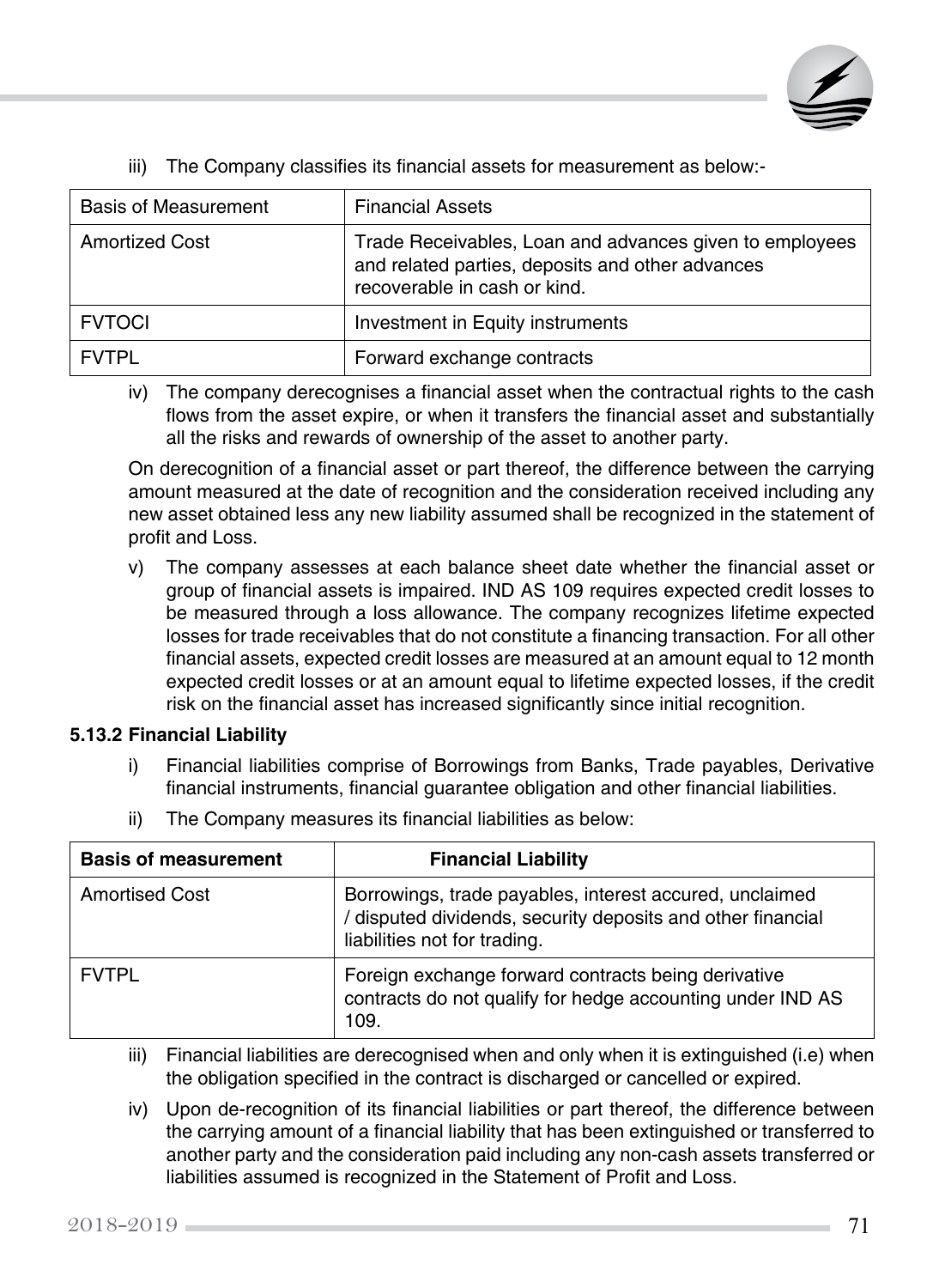#### **5.14 Fair value measurement**

- i) Fair value is the price that would be received to sell an asset or paid to transfer a liability in an orderly transaction between market participants at the measurement date.
- ii) The fair value of an asset or a liability is measured / disclosed using the assumptions that the market participants would use when pricing the asset or liability, assuming that the market participants act in the economic best interest.
- iii) All assets and liabilities for which fair value is measured are disclosed in the financial statements are categorised within fair value hierarchy based on the lowest level input that is significant to the fair value measurement as a whole. The fair value hierarchy is described as below:

Level 1: Unadjusted quoted prices in active markets for identical assets or liabilities

Level 2: Valuation techniques for which the lowest level inputs that are significant to the fair value measurement are directly or indirectly observable.

Level 3: Valuation techniques for which the lowest level inputs that are significant to the fair value measurement are unobservable.

- iv) For assets and liabilities that are recognised in the Balance sheet on a recurring basis, the company determines whether transfers have occurred between levels in the hierarchy by reassessing categorisation at the end of each reporting period (i.e) based on the lowest level input that is significant to the fair value measurement as a whole.
- v) For the purpose of fair value disclosures, the company has determined the classes of assets and liabilities based on the nature, characteristics and risks of the assets or liabilities and the level of the fair value hierarchy as explained above.
- vi) The basis for fair value determination for measurement and / or disclosure purposes is detailed below:
- a. Investments in Equity

The fair value is determined by reference to their quoted prices at the reporting date. In the absence of the quoted price, the fair value of the equity is measured using generally accepted valuation techniques.

b. Forward exchange contracts

The fair value of forward exchange contracts is based on the quoted price if available; otherwise it is estimated by discounting the difference between contractual forward price and current forward price for the residual maturity of the contract using government bond rates.

c. Non-derivative financial liabilities

The fair value of non-derivative financial liabilities viz, borrowings are determined for disclosure purposes calculated based on the present value of future principal and interest cash flows, discounted at the market rate of interest at the reporting date.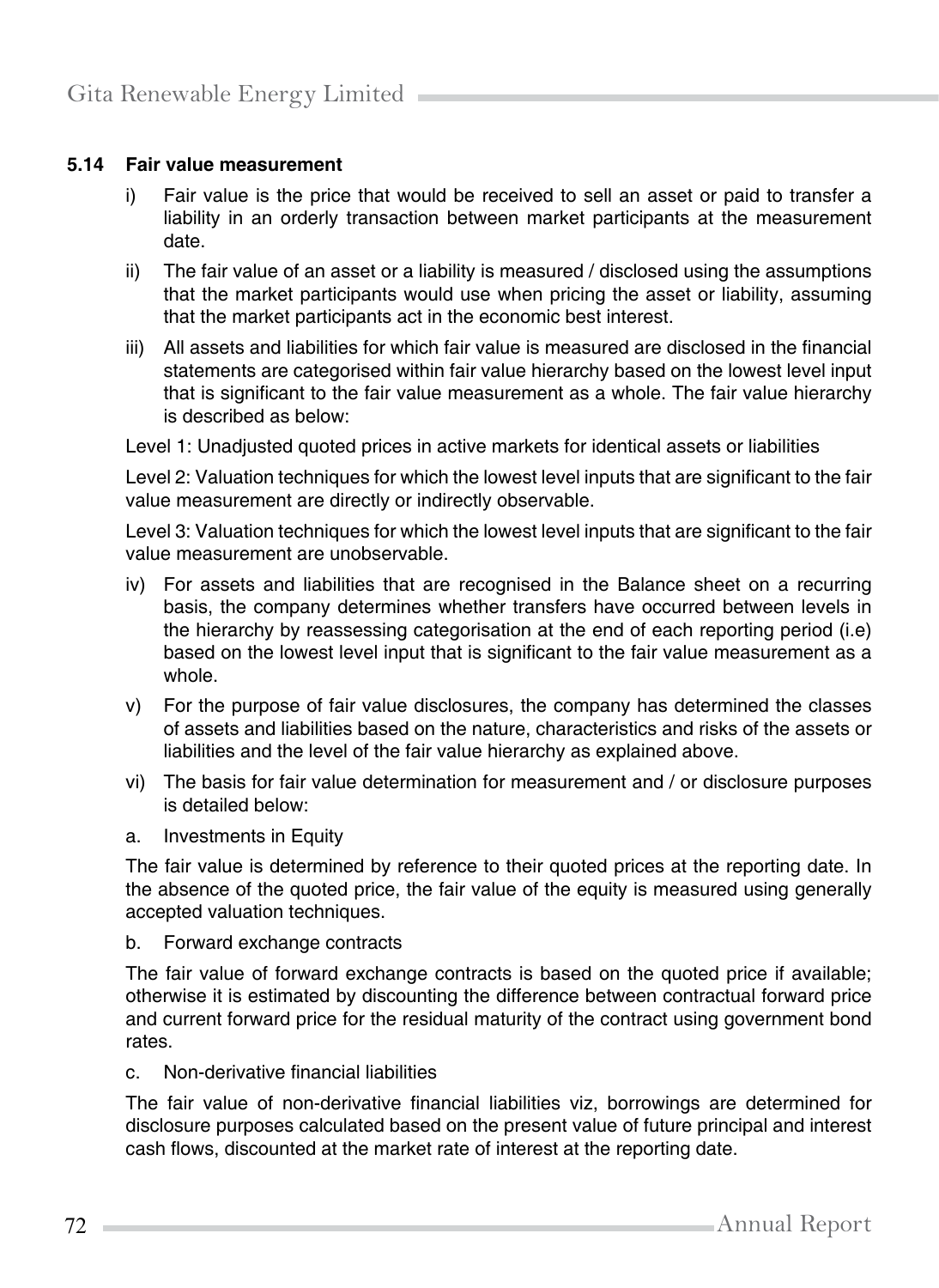

#### **Notes forming part of the financial statements Note 3 Share capital**

| <b>Particulars</b>               | As at 31 March, 2019 |            | As at 31 March, 2018 |            |
|----------------------------------|----------------------|------------|----------------------|------------|
|                                  | Number of            | Amount     | Number of            | Amount     |
|                                  | shares               | (Rs.)      | shares               | (Rs.)      |
| (a) Authorised                   |                      |            |                      |            |
| 4250000 Equity shares of Rs.10   |                      |            |                      |            |
| each                             |                      |            |                      |            |
| - Opening Balance                | 4,250,000            | 42,500,000 | 4,250,000            | 42,500,000 |
| - Increase during the Year       |                      |            |                      |            |
|                                  |                      |            |                      |            |
| - Closing Balance                | 4,250,000            | 42,500,000 | 4,250,000            | 42,500,000 |
|                                  |                      |            |                      |            |
| (b) Issued, Subscribed and Fully |                      |            |                      |            |
| paid-up Movement in the Equity   |                      |            |                      |            |
| <b>Shares</b>                    |                      |            |                      |            |
|                                  |                      |            |                      |            |
| <b>Opening Balance</b>           | 4,112,296            | 41,122,960 | 4,112,296            | 41,122,960 |
| Add: Issued during the year      |                      |            |                      |            |
| Less: Cancelled during the year  |                      |            |                      |            |
| <b>Closing Balance</b>           | 4,112,296            | 41,122,960 | 4,112,296            | 41,122,960 |
|                                  |                      |            |                      |            |
| (c) Share Application Money      |                      |            |                      |            |
|                                  |                      |            |                      |            |
| TOTAL                            |                      | 41,122,960 |                      | 41,122,960 |

#### **Notes:**

#### **(a) Movement of shares**

Authorised Capital, Issued, Subscribed and fully paid up capital:

There is no movement of shares outstanding at the beginning and at the end of the reporting period **(b) Terms / rights attached to equity shares**

The company has only one class of equity shares having a par value of Rs 10/- per share. Each holder of equity share is entitled to one vote per share

The details of Share Holders holding more than 5% of shares in the Company are given below

| Name of the shareholders                 | As at 31 March, 2019 |               | As at 31 March, 2018 |               |
|------------------------------------------|----------------------|---------------|----------------------|---------------|
|                                          | $%$ of               | No of         | $%$ of               | No of         |
|                                          | shareholding         | <b>Shares</b> | shareholding         | <b>Shares</b> |
| Kanishk Steel Industries Limited         | 19                   | 781,399       | 19                   | 781,399       |
| Chennai Material Recycling &             | 8.65                 | 355,654       | 8.65                 | 355,654       |
| <b>Trading Co</b>                        |                      |               |                      |               |
| <b>Radiant Solutions Private Limited</b> | 6.95                 | 285,714       | 6.95                 | 285,714       |
| Avantika Gupta                           | 8.94                 | 367,525       | 8.94                 | 367,525       |
| Sudha Gupta                              | 5.78                 | 237,742       | 3.50                 | 143,742       |
| <b>Arvind Gupta</b>                      | 5.89                 | 242,009       | 3.40                 | 139,859       |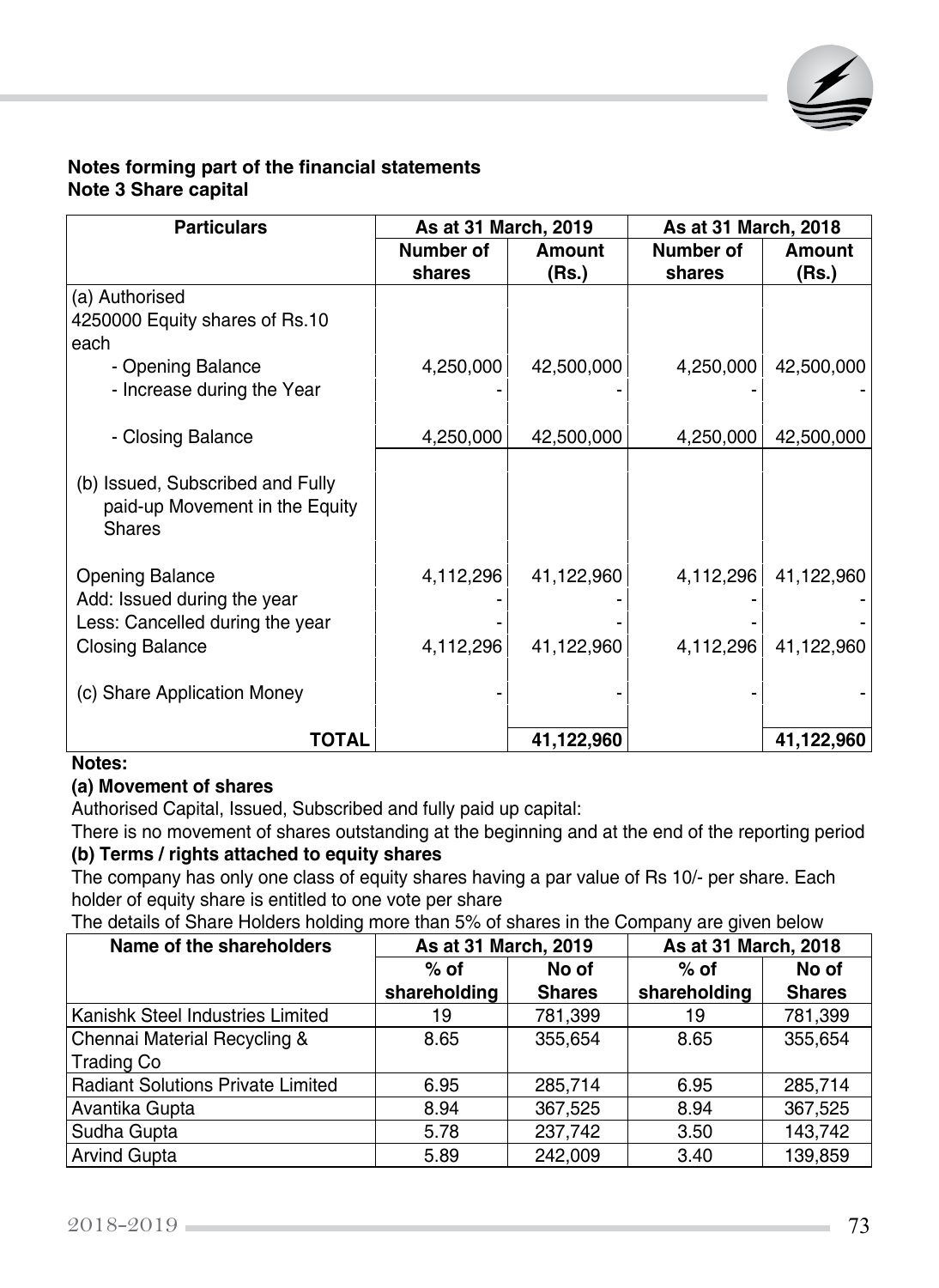| Note No 3A. Equity Share Capital    |                  |                         | Statement of Changes in Equity for the period ended March 31st, 2019 |                |                                                                          |                                    |                      |                                             | Amount   |  |
|-------------------------------------|------------------|-------------------------|----------------------------------------------------------------------|----------------|--------------------------------------------------------------------------|------------------------------------|----------------------|---------------------------------------------|----------|--|
| Balance at the beginning of the     | reporting period |                         | share capital during<br>Changes in equity<br>the year                |                | reporting period<br>the end of the<br><b>Balance at</b>                  |                                    |                      |                                             |          |  |
|                                     |                  | 41,122,960              |                                                                      |                | 41,122,960                                                               |                                    |                      |                                             |          |  |
| Note No 3B. Other Equity 31.03.2019 |                  |                         |                                                                      |                |                                                                          |                                    |                      |                                             |          |  |
|                                     | <b>Share</b>     | Equity                  | Reserves and Surplus                                                 | <u>ក្ខុ</u>    | Equity                                                                   |                                    |                      | Effective   Reval-   Exchange   Other items | Money    |  |
|                                     |                  | application   component |                                                                      |                | instruments   Instruments   portion of   uation   differences   of Other |                                    |                      |                                             | received |  |
|                                     |                  | money of compound       |                                                                      | through        |                                                                          | through   Cash Flow   Surplus   on |                      | Compre-                                     | against  |  |
|                                     | pending          | financial               |                                                                      | <b>Other</b>   | <b>Other</b>                                                             | <b>Hedges</b>                      | translating          | hensive                                     | share    |  |
|                                     |                  | allotment   instruments |                                                                      | <b>Compre-</b> | Compre-                                                                  |                                    | the<br>E             | <b>Income</b>                               | warrants |  |
|                                     |                  |                         |                                                                      |                |                                                                          |                                    | $\ddot{\phantom{a}}$ | ľ                                           |          |  |

| warrants<br>received<br>against<br>share<br><b>Money</b><br>Other items<br>of Other<br>Compre-<br>hensive<br>Income<br>(specify<br>nature)<br>differences<br>statements<br><b>Exchange</b><br>translating<br>operation<br>financial<br>foreign<br>₽<br>of a<br>$\overline{5}$<br>$l$<br>  Surplus<br>Reval-<br>Cash Flow<br>portion of<br>Effective<br><b>Hedges</b><br>41,122,960<br>Instruments<br>Other<br>Compre-<br>hensive<br>Income<br>through<br>Equity<br>instruments<br>through<br>Other<br>Compre-<br>Lensive<br>Mcome<br><b>Jai</b><br>(37, 815, 812)<br>$ (37, 815, 812)$<br>(56, 509, 363)<br>(18,693,551)<br>I.<br><b>Earnings</b><br><b>Retained</b><br>Reserves and Surplus<br>Securities<br>Premium<br>Reserve<br>213,279,391<br>213,279,391<br>213,279,391<br>Reserve<br>General<br>of compound<br>component<br>instruments<br>41,122,960<br>financial<br>Equity<br>plication<br>pending<br>allotment<br><b>Share</b><br>money<br>흕<br>Note No 3B. Other Equity 31.03.2019<br>Restated balance at the beginning<br>Any other change (to be specified)<br>Total Comprehensive Income for<br>Changes in accounting policy or<br>Balance at the beginning of the<br>Transfer to retained earnings<br>Balance at the end of the<br>of the reporting period<br>prior period errors<br>reporting period<br>the year | Balance at the beginning of the<br>reporting | period |  | share capital during<br>Changes in equity<br>the year |  | reporting period<br>the end of the<br><b>Balance at</b> |  |  |             |
|----------------------------------------------------------------------------------------------------------------------------------------------------------------------------------------------------------------------------------------------------------------------------------------------------------------------------------------------------------------------------------------------------------------------------------------------------------------------------------------------------------------------------------------------------------------------------------------------------------------------------------------------------------------------------------------------------------------------------------------------------------------------------------------------------------------------------------------------------------------------------------------------------------------------------------------------------------------------------------------------------------------------------------------------------------------------------------------------------------------------------------------------------------------------------------------------------------------------------------------------------------------------------------------------------------------------------------|----------------------------------------------|--------|--|-------------------------------------------------------|--|---------------------------------------------------------|--|--|-------------|
| <b>Dividends</b>                                                                                                                                                                                                                                                                                                                                                                                                                                                                                                                                                                                                                                                                                                                                                                                                                                                                                                                                                                                                                                                                                                                                                                                                                                                                                                                 |                                              |        |  |                                                       |  |                                                         |  |  |             |
|                                                                                                                                                                                                                                                                                                                                                                                                                                                                                                                                                                                                                                                                                                                                                                                                                                                                                                                                                                                                                                                                                                                                                                                                                                                                                                                                  |                                              |        |  |                                                       |  |                                                         |  |  |             |
|                                                                                                                                                                                                                                                                                                                                                                                                                                                                                                                                                                                                                                                                                                                                                                                                                                                                                                                                                                                                                                                                                                                                                                                                                                                                                                                                  |                                              |        |  |                                                       |  |                                                         |  |  | Total       |
|                                                                                                                                                                                                                                                                                                                                                                                                                                                                                                                                                                                                                                                                                                                                                                                                                                                                                                                                                                                                                                                                                                                                                                                                                                                                                                                                  |                                              |        |  |                                                       |  |                                                         |  |  |             |
|                                                                                                                                                                                                                                                                                                                                                                                                                                                                                                                                                                                                                                                                                                                                                                                                                                                                                                                                                                                                                                                                                                                                                                                                                                                                                                                                  |                                              |        |  |                                                       |  |                                                         |  |  |             |
|                                                                                                                                                                                                                                                                                                                                                                                                                                                                                                                                                                                                                                                                                                                                                                                                                                                                                                                                                                                                                                                                                                                                                                                                                                                                                                                                  |                                              |        |  |                                                       |  |                                                         |  |  |             |
|                                                                                                                                                                                                                                                                                                                                                                                                                                                                                                                                                                                                                                                                                                                                                                                                                                                                                                                                                                                                                                                                                                                                                                                                                                                                                                                                  |                                              |        |  |                                                       |  |                                                         |  |  | 175,463,579 |
|                                                                                                                                                                                                                                                                                                                                                                                                                                                                                                                                                                                                                                                                                                                                                                                                                                                                                                                                                                                                                                                                                                                                                                                                                                                                                                                                  |                                              |        |  |                                                       |  |                                                         |  |  |             |
|                                                                                                                                                                                                                                                                                                                                                                                                                                                                                                                                                                                                                                                                                                                                                                                                                                                                                                                                                                                                                                                                                                                                                                                                                                                                                                                                  |                                              |        |  |                                                       |  |                                                         |  |  | 175,463,579 |
|                                                                                                                                                                                                                                                                                                                                                                                                                                                                                                                                                                                                                                                                                                                                                                                                                                                                                                                                                                                                                                                                                                                                                                                                                                                                                                                                  |                                              |        |  |                                                       |  |                                                         |  |  |             |
|                                                                                                                                                                                                                                                                                                                                                                                                                                                                                                                                                                                                                                                                                                                                                                                                                                                                                                                                                                                                                                                                                                                                                                                                                                                                                                                                  |                                              |        |  |                                                       |  |                                                         |  |  |             |
|                                                                                                                                                                                                                                                                                                                                                                                                                                                                                                                                                                                                                                                                                                                                                                                                                                                                                                                                                                                                                                                                                                                                                                                                                                                                                                                                  |                                              |        |  |                                                       |  |                                                         |  |  | 18,693,551) |
|                                                                                                                                                                                                                                                                                                                                                                                                                                                                                                                                                                                                                                                                                                                                                                                                                                                                                                                                                                                                                                                                                                                                                                                                                                                                                                                                  |                                              |        |  |                                                       |  |                                                         |  |  | 156,770,028 |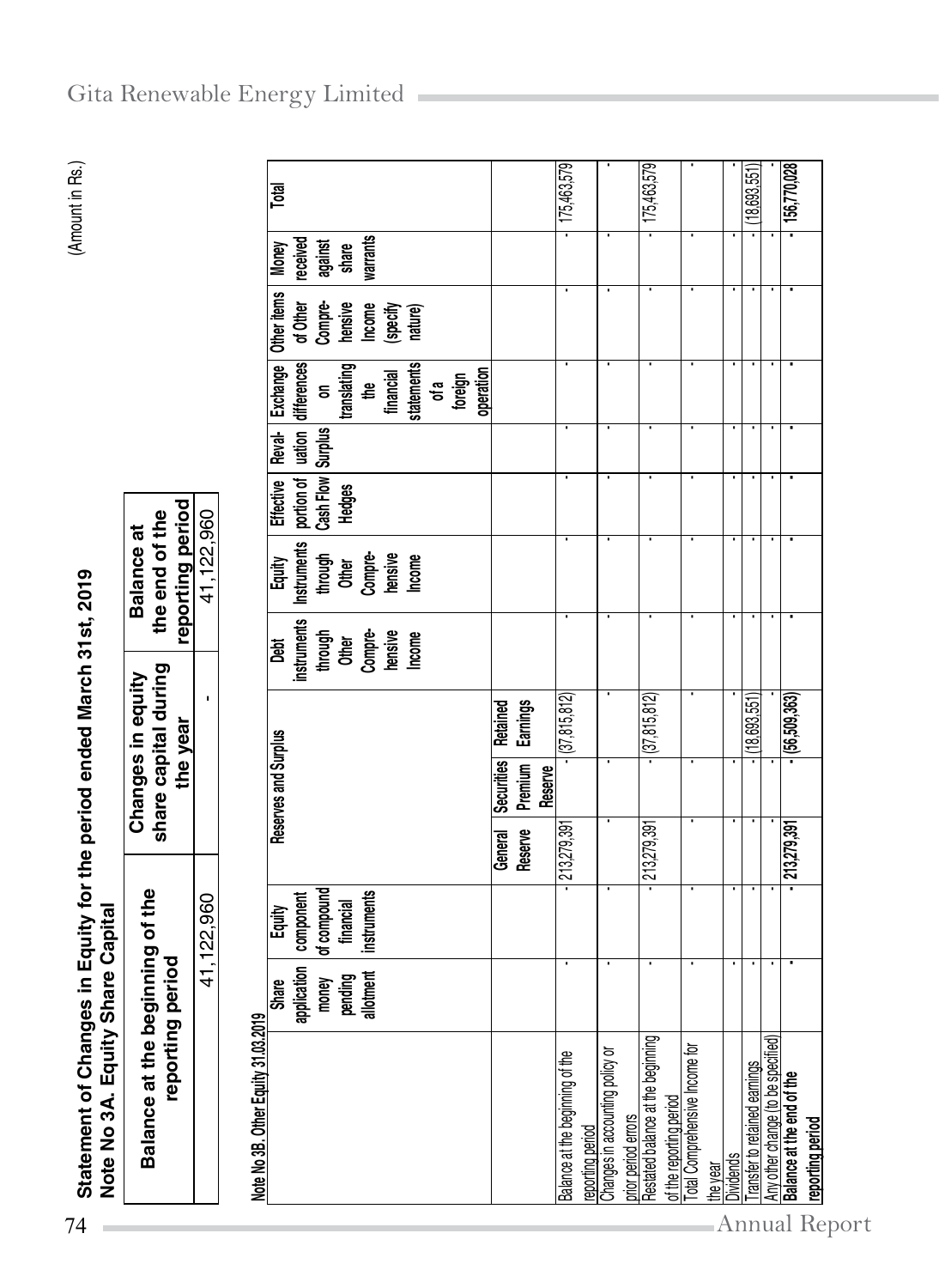|                                                                 | <b>Share</b>                                            | Equity                                               |                    | Reserves and Surplus                    |                                    | <u>Jest</u>                                                     | Equity                                                          | Effective                           | Reval-                      | Exchange                                           | Other items                              | Money                                    | Total        |
|-----------------------------------------------------------------|---------------------------------------------------------|------------------------------------------------------|--------------------|-----------------------------------------|------------------------------------|-----------------------------------------------------------------|-----------------------------------------------------------------|-------------------------------------|-----------------------------|----------------------------------------------------|------------------------------------------|------------------------------------------|--------------|
| 2018-2019                                                       | application<br><b>llotment</b><br>money<br>pending<br>ᢛ | of compound<br>financial<br>instruments<br>component |                    |                                         |                                    | instruments<br>through<br>Other<br>Compre-<br>Lensive<br>Income | Instruments<br>through<br>Other<br>Compre-<br>hensive<br>Income | Cash Flow  <br>portion of<br>Hedges | $l$ ation<br><b>Surplus</b> | differences<br>on<br>translating<br>financial<br>₽ | of Other<br>Compre-<br>hensive<br>Income | warrants<br>received<br>against<br>share |              |
|                                                                 |                                                         |                                                      |                    |                                         |                                    |                                                                 |                                                                 |                                     |                             | statements<br>operation<br>foreign<br>of a         | (specify<br>nature)                      |                                          |              |
|                                                                 |                                                         |                                                      | Reserve<br>General | <b>Securities</b><br>Premium<br>Reserve | <b>Earnings</b><br><b>Retained</b> |                                                                 |                                                                 |                                     |                             |                                                    |                                          |                                          |              |
| Balance at the beginning of the<br>reporting period             |                                                         |                                                      | 213,279,391        |                                         | (17, 594, 387)                     |                                                                 |                                                                 |                                     |                             |                                                    |                                          |                                          | 195,685,004  |
| Changes in accounting policy or<br>prior period errors          |                                                         |                                                      |                    |                                         |                                    |                                                                 |                                                                 |                                     |                             |                                                    |                                          |                                          | ٠            |
| Restated balance at the beginning<br>of the reporting period    |                                                         |                                                      | 213,279,39         |                                         | (17, 594, 387)                     |                                                                 |                                                                 |                                     |                             |                                                    |                                          |                                          | 195,685,004  |
| Total Comprehensive Income for<br>the year                      |                                                         |                                                      |                    |                                         |                                    |                                                                 |                                                                 |                                     |                             |                                                    |                                          |                                          |              |
| <b>Dividends</b>                                                | ٠                                                       |                                                      |                    |                                         |                                    |                                                                 |                                                                 |                                     | ٠                           |                                                    |                                          |                                          |              |
| ransfer to retained earnings                                    | ٠                                                       |                                                      |                    |                                         | 20,221,425                         |                                                                 |                                                                 |                                     | ٠                           |                                                    |                                          |                                          | (20,221,425) |
| Any other change (to be specified)<br>Balance at the end of the |                                                         |                                                      | 213,279,391        |                                         | (37, 815, 812)                     |                                                                 |                                                                 |                                     | ٠                           |                                                    |                                          |                                          | 175,463,579  |
| reporting period                                                |                                                         |                                                      |                    |                                         |                                    |                                                                 |                                                                 |                                     |                             |                                                    |                                          |                                          |              |

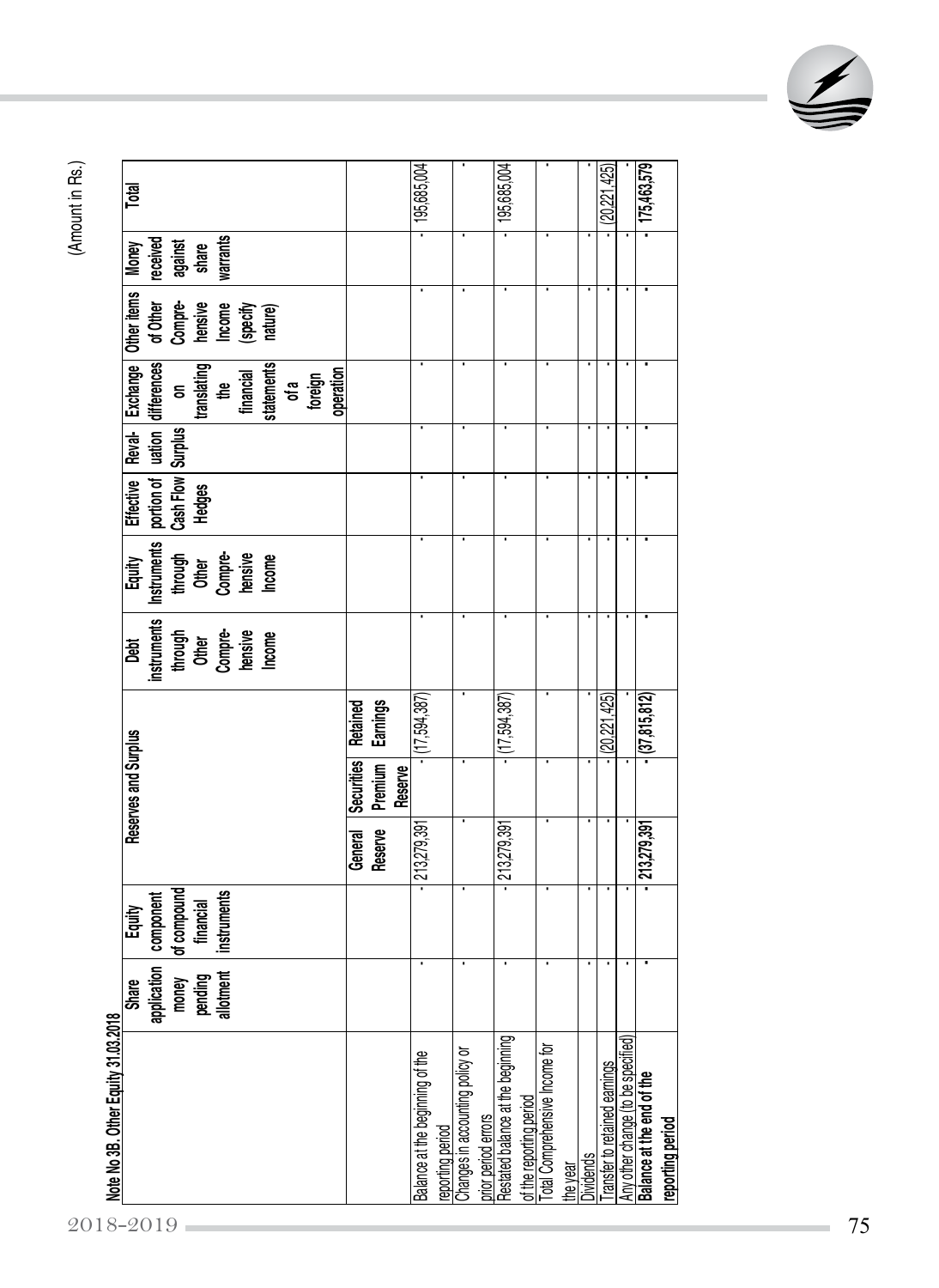### **Note 4 Other current liabilities**

| <b>Particulars</b>              | As at 31 March,<br>2019 | As at 31 March,<br>2018 |
|---------------------------------|-------------------------|-------------------------|
| (a) Other payables              |                         |                         |
| (i) Advances for sale of Assets | 350,000,000             | 350,000,000             |
| (ii) Outstanding Expenses       | 88,572                  | 65,000                  |
|                                 |                         |                         |
| <b>Total</b>                    | 350,088,572             | 350,065,000             |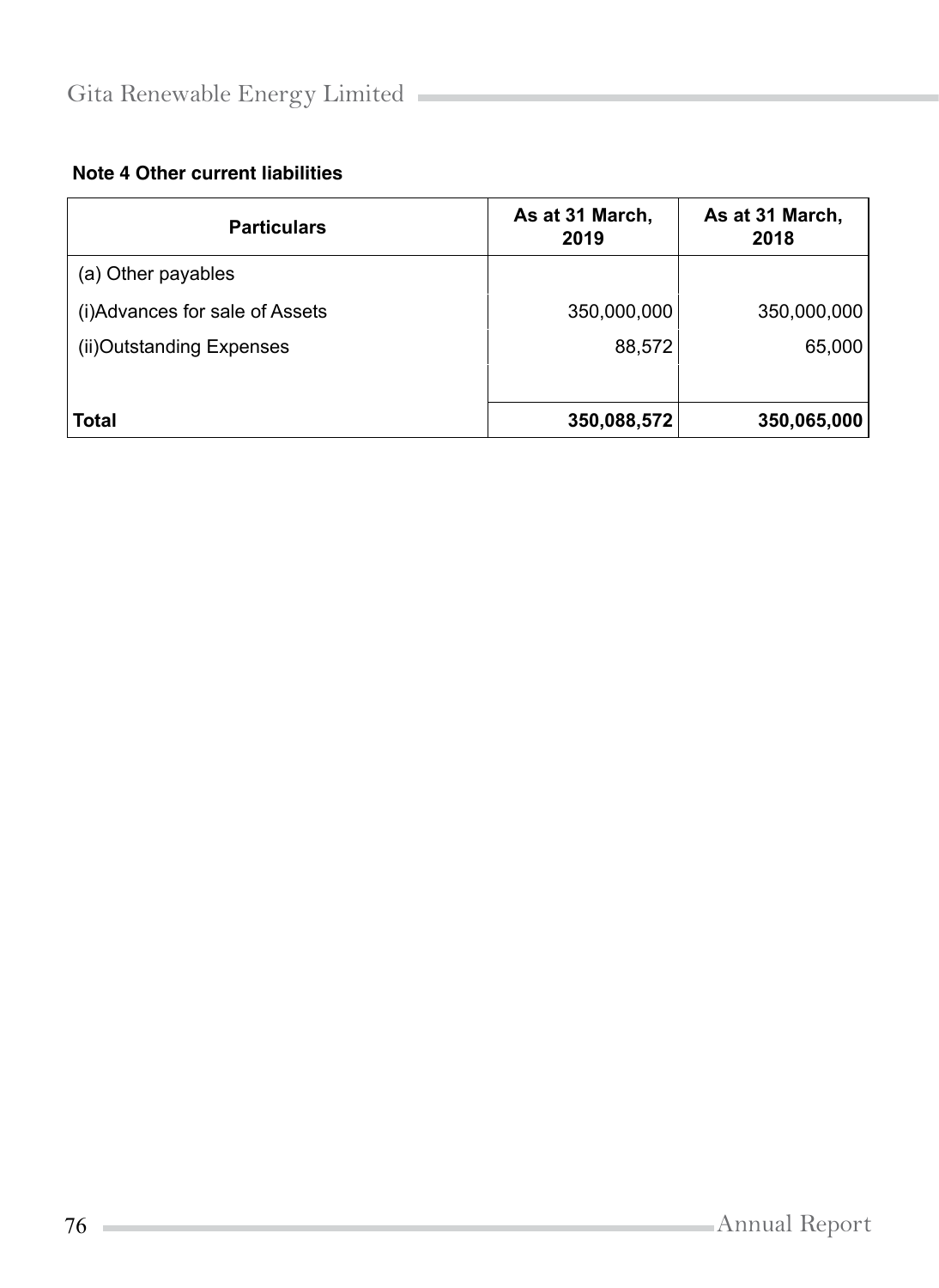| 31.03.2019<br>COST AS<br>5<br>ᇛ<br>ADD.<br>COST AS AT<br>01.04.2018<br>DESCRIPTION OF<br><b>ASSETS</b><br>2018-2019 | <b>UPTO</b> | <b>DEPRECIATION</b>          |               | <b>NET BLOCK</b>                    |             |
|---------------------------------------------------------------------------------------------------------------------|-------------|------------------------------|---------------|-------------------------------------|-------------|
|                                                                                                                     |             | 팂<br>FOR THE                 | <b>UP TO</b>  | AS AT                               | AS AT       |
|                                                                                                                     | 31.03.2018  | PERIOD                       | 31.03.2019    | 31.03.2019                          | 31.03.2018  |
| 359,488,488<br>í,<br>359,488,488<br>Plant & machinery                                                               | 180,801,667 | l,<br>17,075,703             |               | 197,877,370 161,611,118 178,686,821 |             |
| 64,216,509<br>246,929<br>63,969,580<br>Factory Buildings                                                            | 19,396,345  | $\blacksquare$<br>2,035,663  | 21,432,008    | 42,784,501                          | 44,573,235  |
| 5,387,922<br>5,387,922<br>Pollution Control Equipment                                                               | 3,997,449   | $\blacksquare$<br>255,926    | 4,253,376     | 1,134,546                           | 1,390,473   |
|                                                                                                                     |             |                              |               |                                     |             |
| 429,092,919<br>×<br>246,929<br>428,845,990<br>TOTAL                                                                 | 204,195,462 | $\blacksquare$<br>19,367,293 |               | 223,562,755 205,530,165 224,650,528 |             |
| 428,845,990<br>×<br>428,845,990<br>Previous Year                                                                    | 184,835,997 | $\blacksquare$<br>19,359,465 | 204, 195, 462 | 224,650,529                         | 244,009,993 |

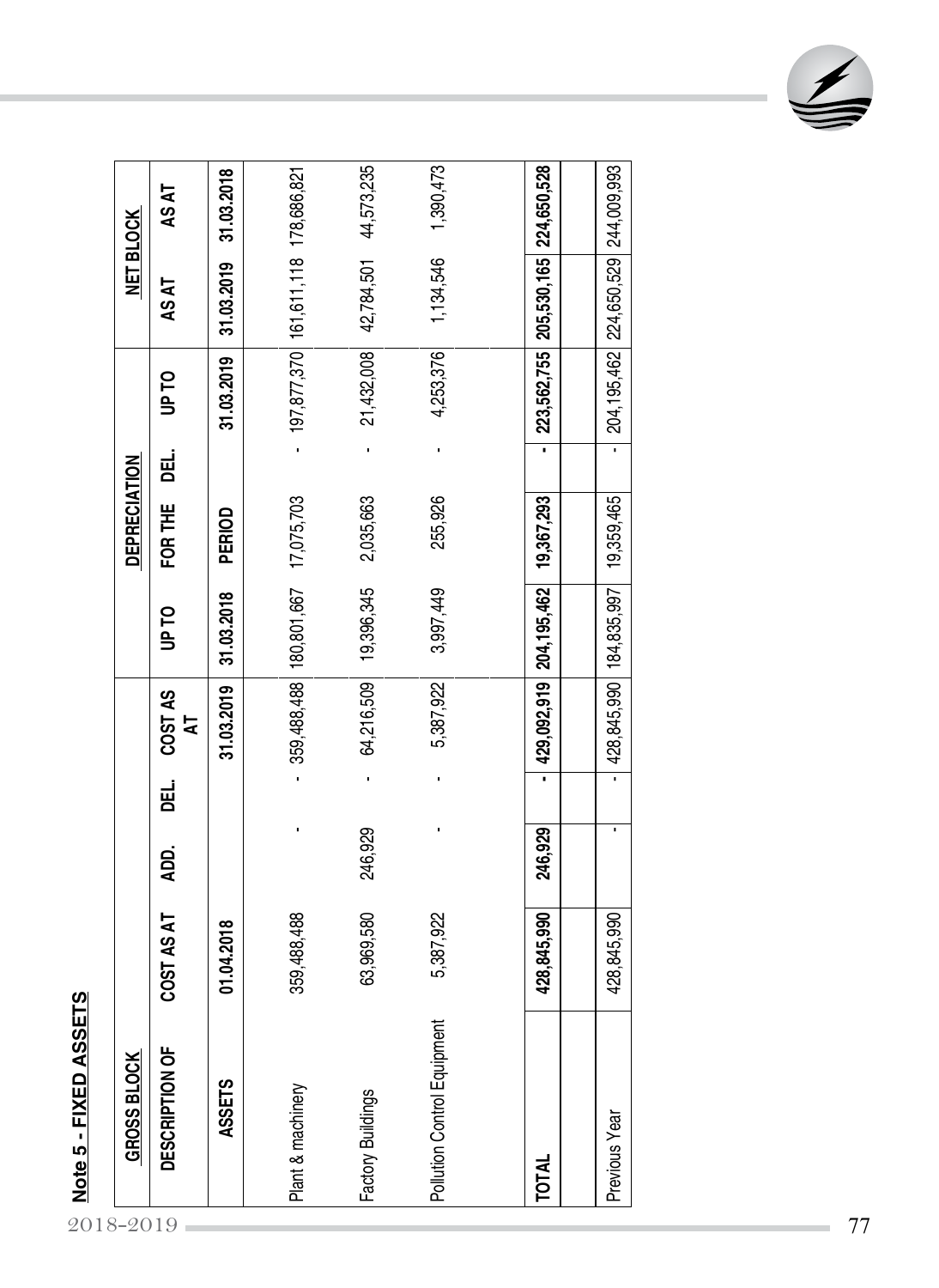| Note 6 Long-term loans and advances |  |  |
|-------------------------------------|--|--|
|-------------------------------------|--|--|

| <b>Particulars</b>         | As at 31 March,<br>2019 | As at 31 March,<br>2018 |
|----------------------------|-------------------------|-------------------------|
| (a) Loans & Advances       |                         |                         |
| Unsecured, Considered Good | 271,120,710             | 204,375,232             |
| <b>Total</b>               | 271,120,710             | 204,375,232             |

### **Note 7 Trade receivables**

| <b>Particulars</b>                                                                                            | As at 31 March,<br>2019 | As at 31 March,<br>2018 |
|---------------------------------------------------------------------------------------------------------------|-------------------------|-------------------------|
| Trade receivables outstanding for a period<br>exceeding six months from the date they were<br>due for payment |                         |                         |
| Unsecured, considered good                                                                                    | 71,843,394              | 100,657,145             |
| Total                                                                                                         | 71,843,394              | 100,657,145             |

### **Note 8 Cash and cash equivalents**

| <b>Particulars</b>                                                                                       | As at 31 March,<br>2019 | As at 31 March,<br>2018 |
|----------------------------------------------------------------------------------------------------------|-------------------------|-------------------------|
| (a) Cash on hand                                                                                         | 24,021                  | 24,021                  |
| (b) Balances with banks                                                                                  |                         |                         |
| (i) In current accounts                                                                                  | 2,883                   | 589,636                 |
| (ii) In Deposit accounts                                                                                 |                         |                         |
| Total                                                                                                    | 26,904                  | 613,657                 |
| Of the above, the balances that meet the<br>definition of Cash and cash equivalents as per AS<br>3 C.F.S | 26,904                  | 613,657                 |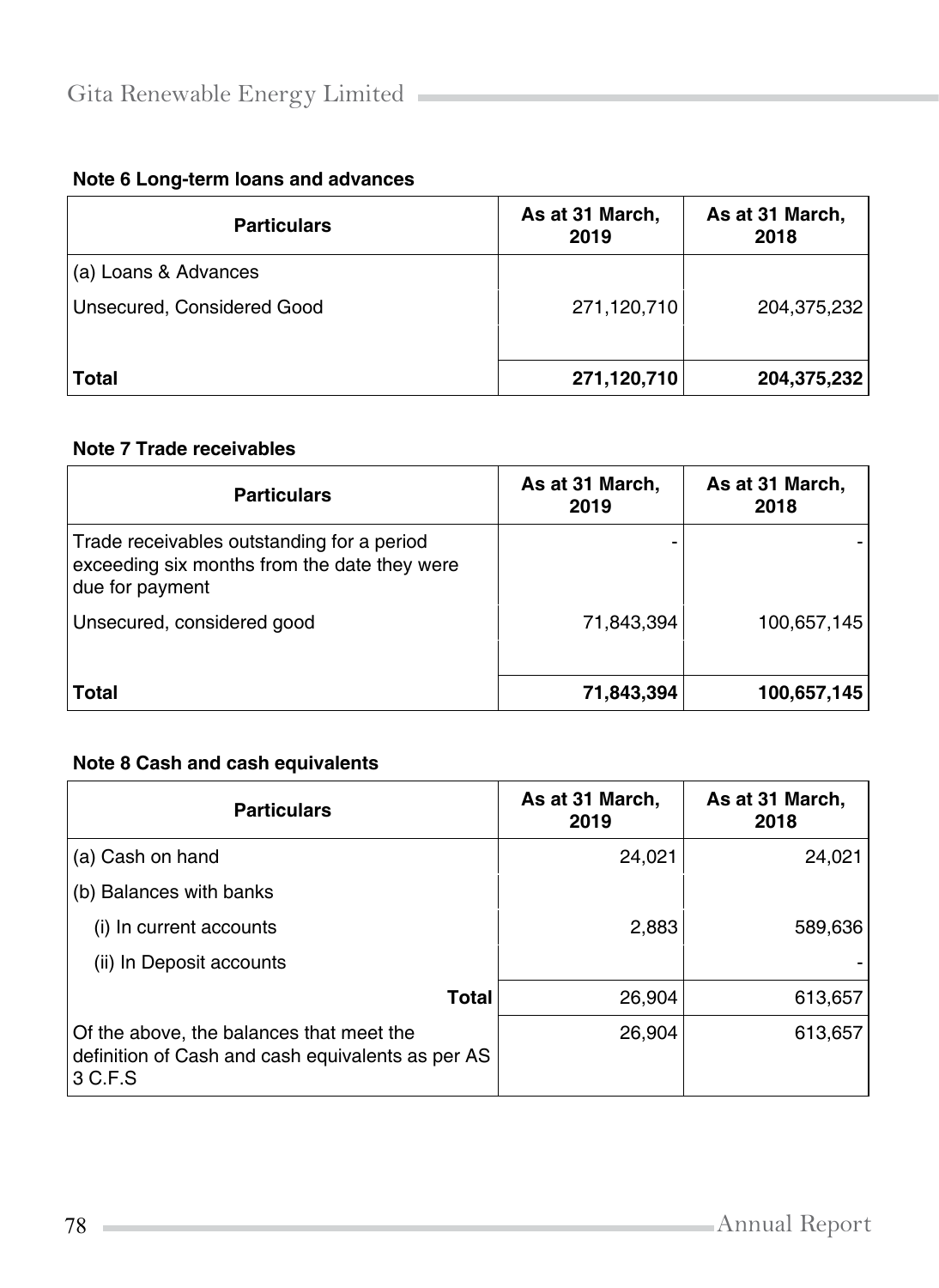

# **Note 9 Short Term Loans & Advances**

| <b>Particulars</b>                       | As at 31 March,<br>2019 | As at 31 March,<br>2018 |  |
|------------------------------------------|-------------------------|-------------------------|--|
| (a) OPG Business Centre Private Limited  | 0                       | 20,917,526              |  |
| (b) Yukti Wind and Power Private Limited | 56,577,500              | 75,032,000              |  |
| <b>Total</b>                             | 56,577,500              | 95,949,526              |  |

### **Note 10 Other Current Assets**

| <b>Particulars</b>                   | As at 31 March,<br>2019 | As at 31 March,<br>2018 |
|--------------------------------------|-------------------------|-------------------------|
| (a) Balance with Revenue Authorities | 398,133                 | 397,352                 |
| Total                                | 398,133                 | 397,352                 |

# **Note 11 Revenue from Operations**

|     | <b>Particulars</b>  | As at 31 March,<br>2019 | As at 31 March,<br>2018 |
|-----|---------------------|-------------------------|-------------------------|
| (a) | O & M Fees Received | 3,600,000               |                         |
|     | <b>Total</b>        | 3,600,000               |                         |

#### **Note 11 Other Income**

|     | <b>Particulars</b>       | As at 31 March,<br>2019 | As at 31 March,<br>2018 |
|-----|--------------------------|-------------------------|-------------------------|
| (a) | Insurance Claim Received |                         | 764,130                 |
|     | <b>Total</b>             | -                       | 764,130                 |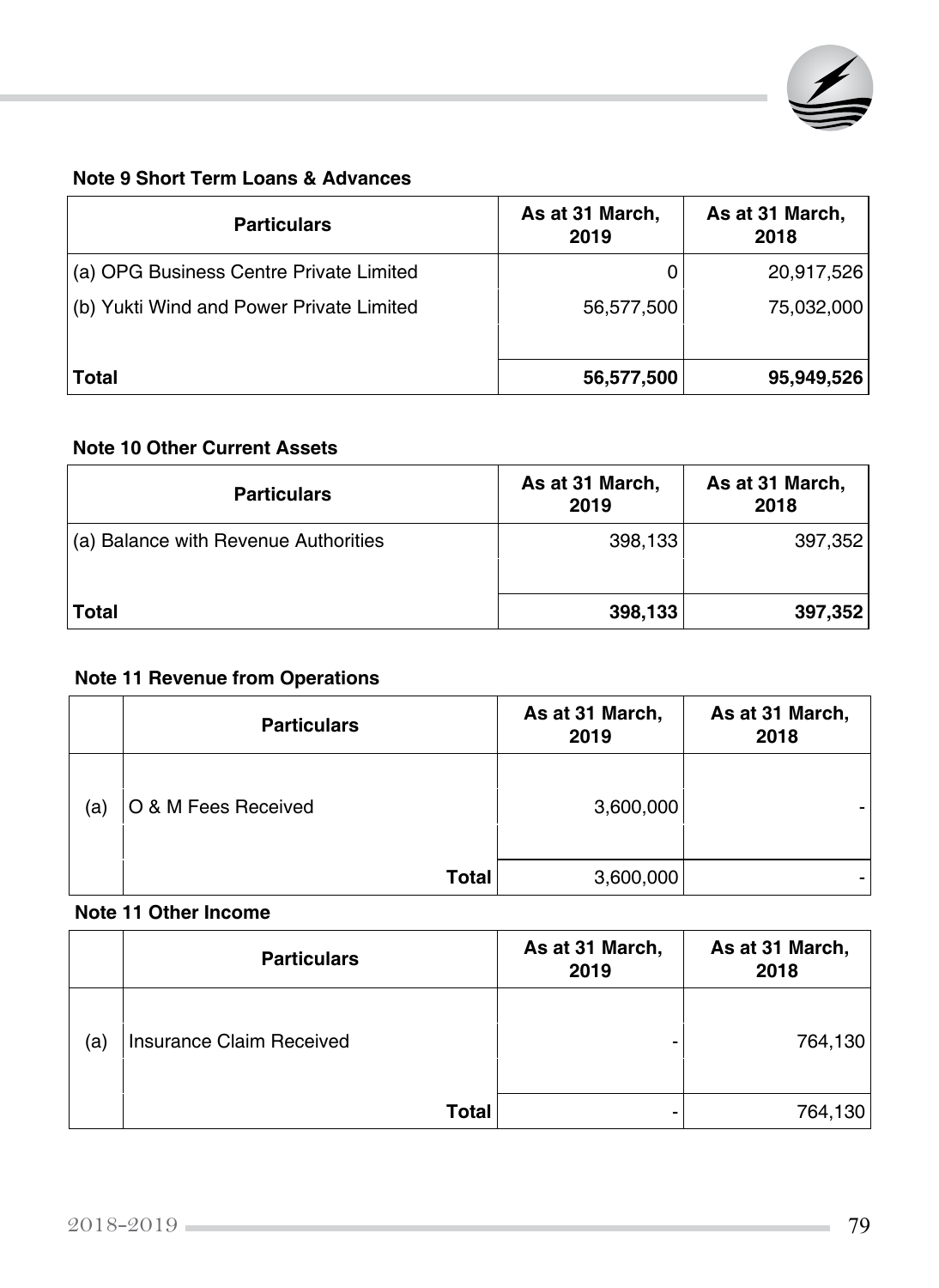#### **Note 12 Other expenses**

| <b>Particulars</b>               | As at 31 March,<br>2019 | As at 31 March,<br>2018 |
|----------------------------------|-------------------------|-------------------------|
| <b>Advertisement Expenses</b>    | 34,442                  | 36,075                  |
| <b>Directors Sitting Fees</b>    | 59,000                  |                         |
| <b>Audit Fees</b>                | 45,000                  | 42,000                  |
| <b>Tax Audit Fees</b>            | 20,000                  | 18,000                  |
| Insurance Premium Paid           | 146,897                 | 146,897                 |
| <b>Listing Fees</b>              | 354,175                 | 287,500                 |
| Postages & Stamps                | 64,508                  | 40,852                  |
| <b>Printing &amp; Stationary</b> | 77,160                  | 82,500                  |
| Professional & Legal Expenses    | 229,827                 | 177,918                 |
| Rates & Taxes                    | 1,046,320               | 346,326                 |
| General expenses                 | 14,038                  | 4,007                   |
| <b>Bank Charges</b>              | 3,843                   | 5,898                   |
| <b>Guest House Expenses</b>      | 35,160                  |                         |
| <b>Security Charges</b>          | 34,000                  |                         |
| <b>Site Expenses</b>             | 70,110                  |                         |
| Solar O&M Expenses               | 361,700                 |                         |
| <b>Total</b>                     | 2,596,180               | 1,187,973               |

#### **12A. Additional Information to the Financial Statements**

- i) Contingent liability not provided for:
	- (a) Counter Guarantees furnished to the bank Rs. Nil (Previous year Rs. Nil).
	- (b) Towards outstanding Letter of Credit Rs. Nil (Previous year Rs.Nil) on account of import of raw materials.
- ii) Estimated amount of contracts remaining to be executed on capital accounts and not provided for Rs. Nil (Previous year Rs. Nil).
- iii) Claims against the Company not acknowledged as Debt Rs. Nil. Contingent liabilities not provided for Rs. Nil.
- iv) Employee / Retirement Benefits: No provision for Retirement Benefits / gratuity to employees has been made since there are no employees eligible for the same.
- v) There are no dues to enterprises as defined under Micro, Small and Medium Enterprises Development Act, 2006, as at March 31, 2019 which is on the basis of such parties having been identified by the management and relied upon by the auditors.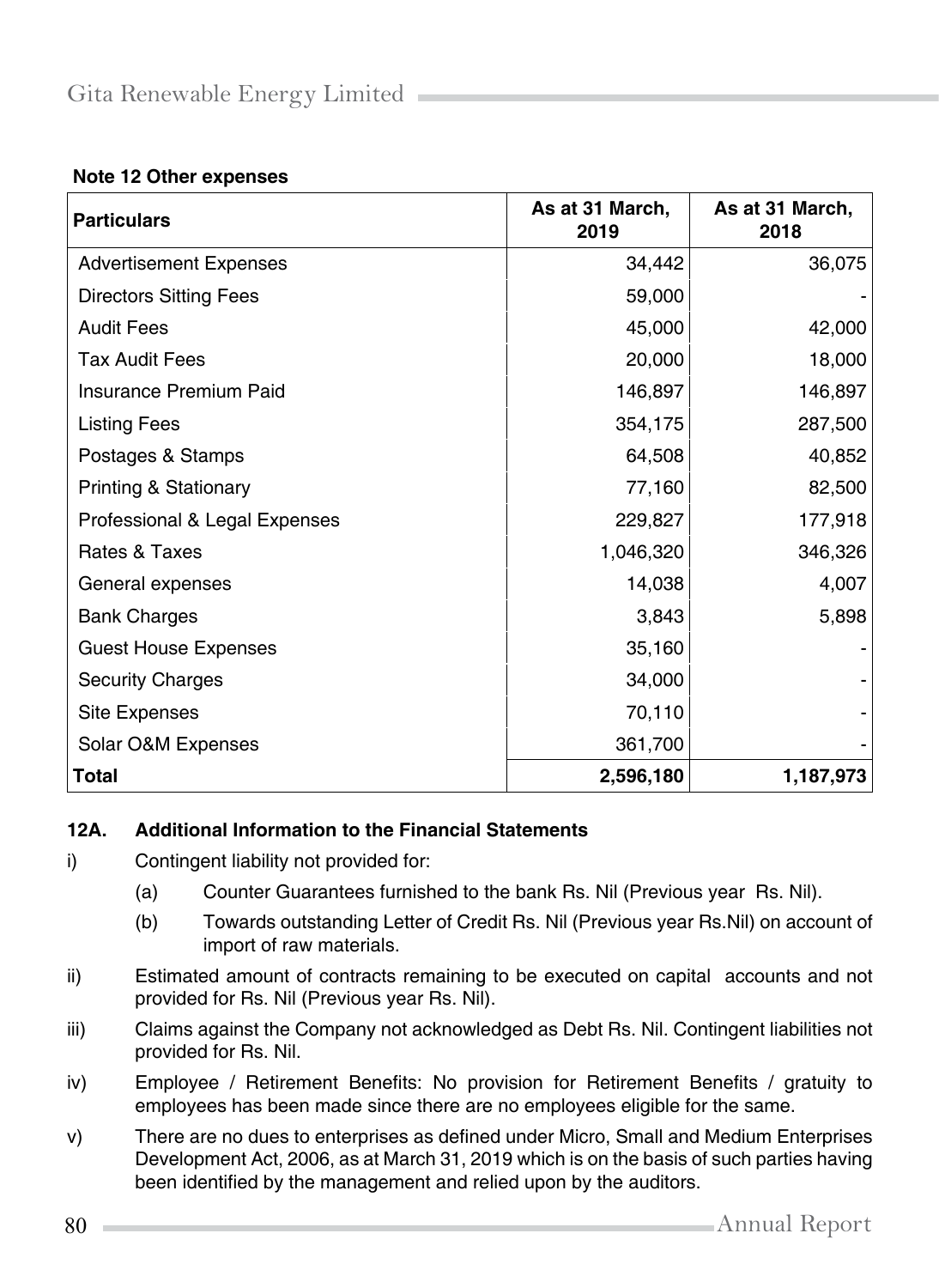

- vi) As on the closing date, Company has circularized/sought confirmation of balance letters to/from sundry debtors and Loans and Advance paid to parties / sundry creditors. In the absence of negation, the balances appearing the books are taken as correct.
- vii) Value of Imported & Indigenous Raw Materials, Spare Parts Components consumed Rs. Nil (previous year Rs. Nil).
- viii) CIF Value of Imports: Rs. Nil
- ix) Remittance in Foreign Currency towards Dividend Rs. Nil.
- x) Earnings in Foreign Currency Rs. Nil (Previous year Rs. Nil) Expenditure in Foreign Currency Rs. Nil (Previous year Rs. Nil)

#### xi) RELATED PARTY DISCLOSURES

Details of related parties including summary of transactions entered into by the Company during the year ended 31 March 2019 are summarized below:

| Names of related parties and description of relationship:          |  |  |
|--------------------------------------------------------------------|--|--|
| R.Natarajan<br>Key management personnel                            |  |  |
| <b>Other Related Parties</b><br>Chennai Ferrous Industries Limited |  |  |
| (Common Directorship)                                              |  |  |
| Kanishk Steel Industries Industries Ltd                            |  |  |

Note: Related party relationship is as identified by the Company and relied upon by the Auditors.

#### **Related party transactions:**

| Name of the<br>transacting<br>related party | Relationship | Nature of<br>transactions | Amount           | <b>Amount</b><br><b>Outstanding as</b><br>on 31.3.2019 |
|---------------------------------------------|--------------|---------------------------|------------------|--------------------------------------------------------|
| Chennai                                     | Common       | <b>Funds</b>              | Rs 40,97,635/-   | <b>NIL</b>                                             |
| Ferrous Ind.                                | Director     | Transfer                  |                  |                                                        |
| Ltd                                         |              |                           |                  |                                                        |
| Kanishk Steel.                              | Associate    | Re-                       | Rs. 94,068/-     |                                                        |
| Ind.Ltd                                     | Company      | imbursement               |                  |                                                        |
|                                             |              | of Expenses               |                  | Rs.7,13,57,145 Dr                                      |
| Kanishk Steel.                              | Associate    | <b>Funds</b>              | Rs 2,93,00,000/- |                                                        |
| Ind.Ltd                                     | Company      | Transfer                  |                  |                                                        |

## xiii) SEGMENT INFORMATION FOR THE YEAR ENDED 31st MARCH 2019. Business Segment:

(a) The Company operates in Single Business Segment of 'Generation and distribution of power'. Therefore, the Company is of the view that the disclosure requirement of Accounting Standard AS-17 issued by the Institute of Chartered Accountants of India is not applicable to the Company.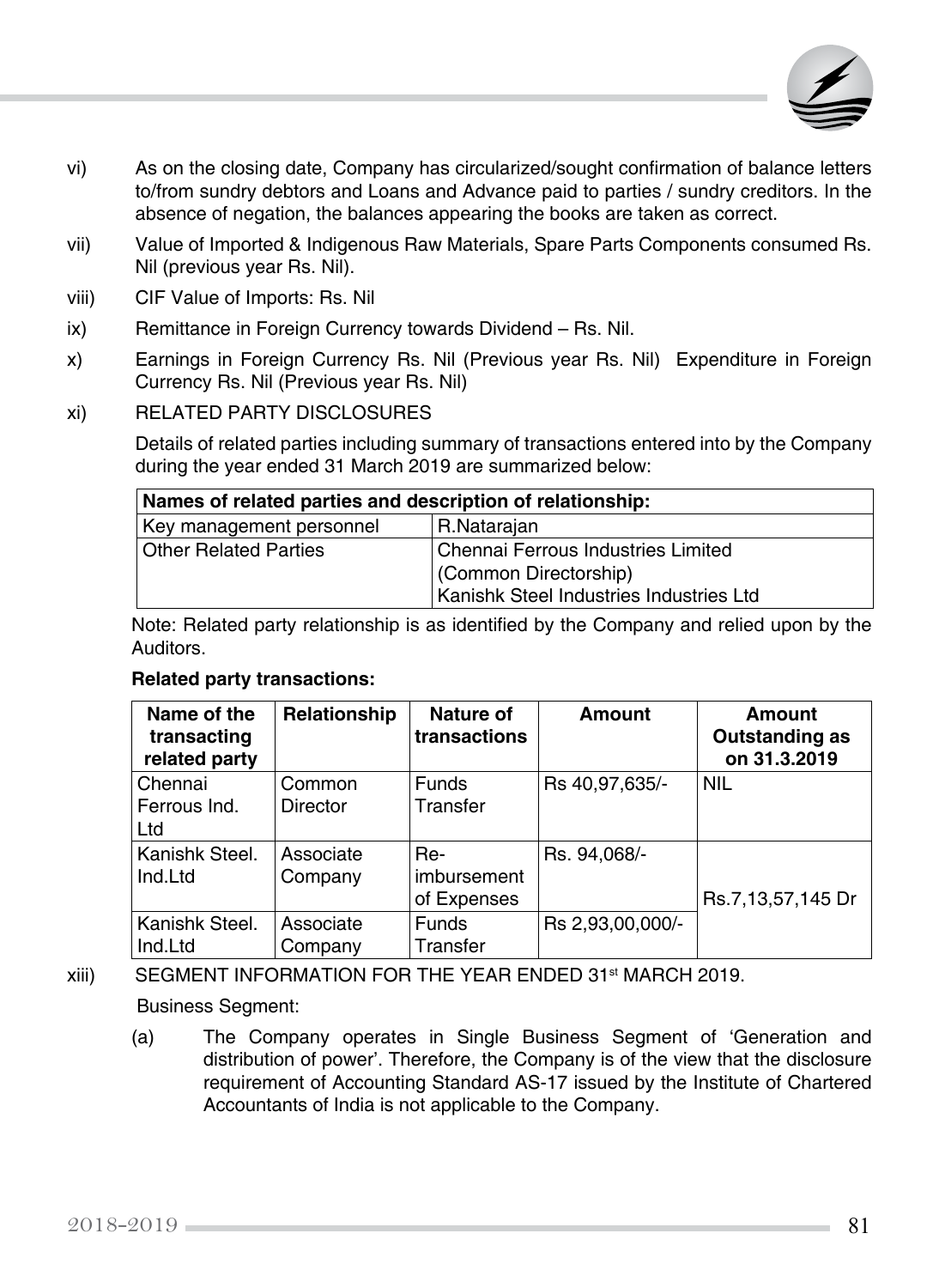| xiv) | <b>Earning Per Share:</b>                                       | 2018-19       | 2018-19       |
|------|-----------------------------------------------------------------|---------------|---------------|
| a)   | Weighted Average No. of Equity Shares<br>of Rs.10/- each        | 41,12,296     | 41,12,296     |
| b)   | Net profit after tax available for equity<br>shareholders (Rs.) | (1,86,93,551) | (2,02,21,475) |
| C)   | Basic and diluted earning per share (Rs.)                       | (0.455)       | (0.492)       |

Previous year figures:

Previous year's figures have been regrouped/ reclassified wherever necessary to correspond with the current year's classification / disclosure.

#### As Per our report of Even Dated **For Gita Renewable Energy Limited For Gita Renewable Energy Limited**

**For S.K. Gulecha & Associates R Natarajan Saraswathi** Chartered Accountants Director Director **Firm Registration.No.013340S** DIN : 00595027 DIN: 07140959 **Sandeep Kumar Gulecha Samina Bee V.Kumar Company Secretary Chief Financial Officer** 

Place: Chennai Date: 28.05.2019

82 Annual Report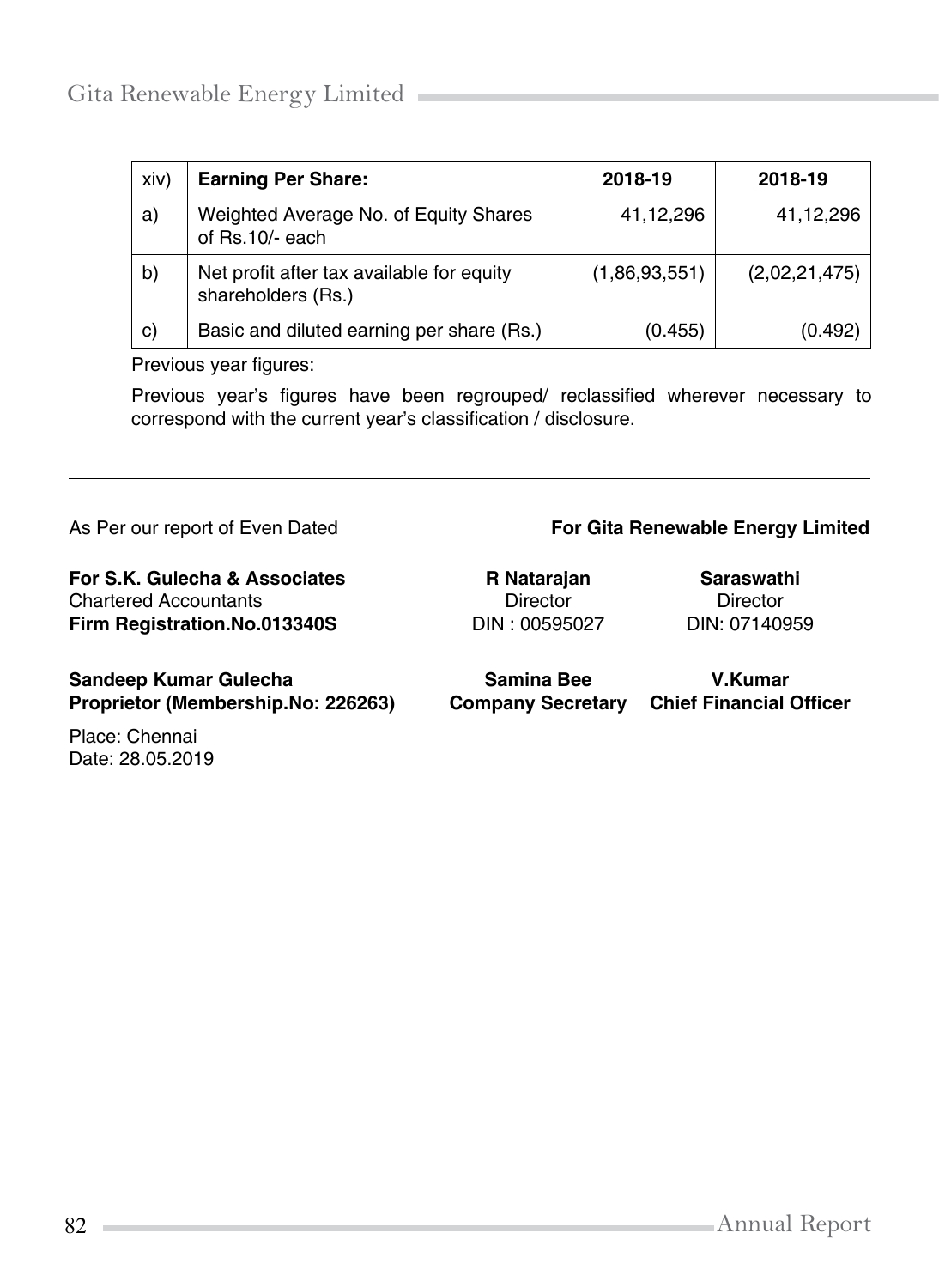

# **GITA RENEWABLE ENERGY LIMITED**

Registered Office: Survey No.180 & 181, OPG Nagar, Periya Obulapuram village, Nagaraja kandigai, Madharapakkam Road, Gummidipoondi – 601201

CIN: L40108TN2010PLC074394

**FORM MGT-11**

#### **PROXY FORM**

[Pursuant to section 105(6) of the Companies Act, 2013 and rule 19(3) of the Companies (Management and Administration) Rules, 2014]

| Name of the Member (s)    |  |
|---------------------------|--|
| <b>Registered Address</b> |  |
| E-mail Id                 |  |
| Folio No/ Client Id       |  |
| DP ID                     |  |

I/We, being the member (s) of …………. shares of the above named company, hereby appoint

1. Name : Address · E-mail Id : Signature :

or failing him

- 1. Name
- 2. Address :
	- E-mail Id :
		- Signature :

as my/our proxy to attend and vote (on a poll) for me/us and on my/our behalf at 9th Annual General Meeting of the Company, to be held on Monday  $30<sup>th</sup>$  September 2019 at 4.00 p.m. at Survey No.180 & 181 OPG Nagar, Periya Obulapuram village, Nagaraja kandigai, Madharapakkam Road, Gummidipoondi – 601201 and at any adjournment thereof in respect of such resolutions as are indicated below:

| 1. Adoption of financial Statements                            |
|----------------------------------------------------------------|
| 2. Re-Appointment of Director, eligible for Retire by Rotation |

Signed this ………… day of ……………………. 2019

Affix **Revenue Stamp** of Re.1/-

(Signature of Member)

Signature of Proxy holder(s)

#### **Note :**

This form of proxy in order to be effective should be duly completed and deposited at the Registered Office of the Company, not less than 48 hours before the commencement of the Meeting.